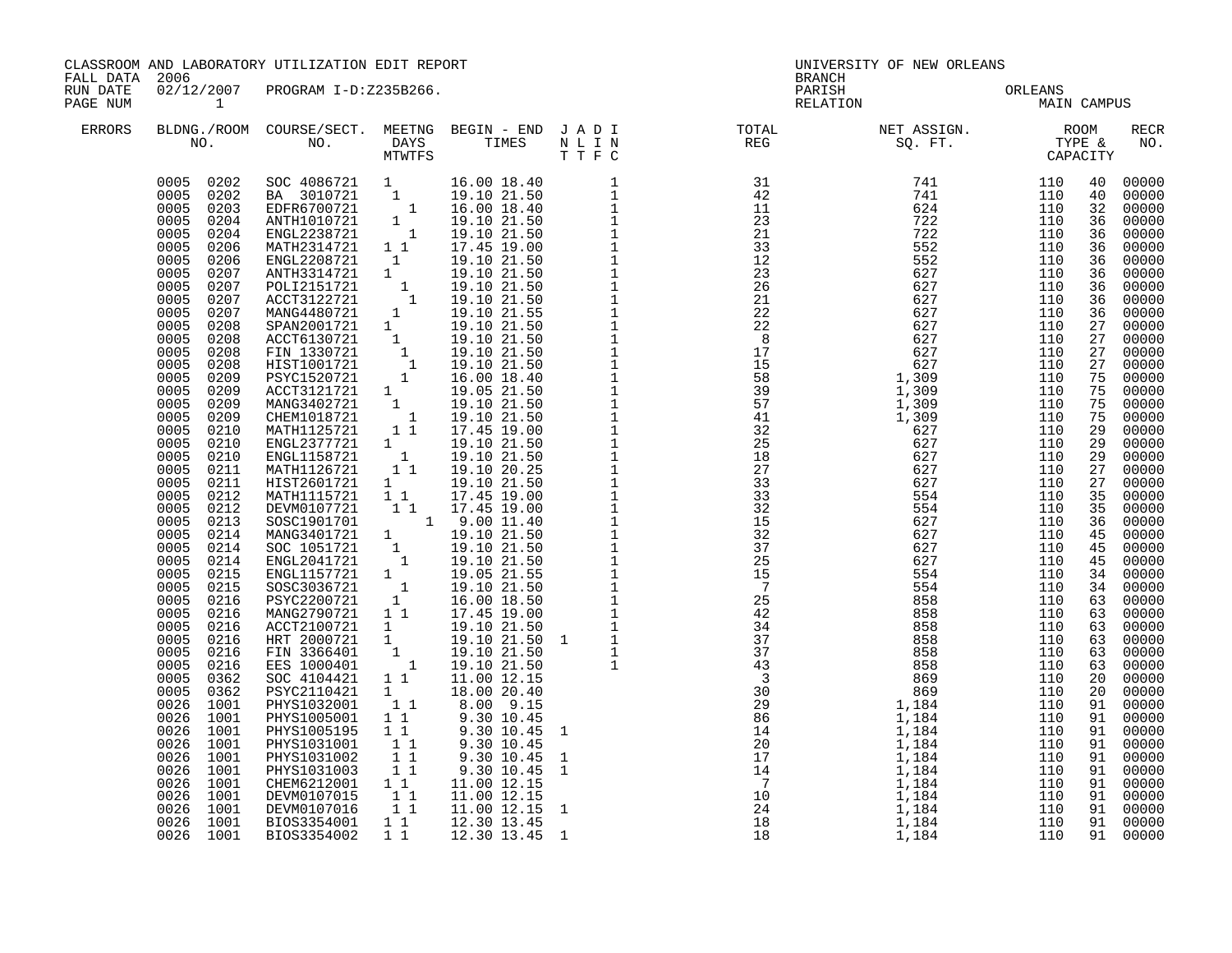| FALL DATA 2006       |                                                                                                                                                                                                                                                                                                                                                                                                                                                                                                                                                                                                                                                                                   | CLASSROOM AND LABORATORY UTILIZATION EDIT REPORT                                                                                                                                                                                                                                                                                                                                                                                                                                                                                                                                                                                                                                                                                                                                                                                                                                                                                                                                                                                                                                                                                                                                                                                                                                                                                                                                                                                                                                     |                                                           |                                                                                                                                                                                                                               | UNIVERSITY OF NEW ORLEANS<br><b>BRANCH</b>                                                                                                                                                                                                                                                                                                                                                                                                  |                                     |  |                                                                                                                                                                                                                                        |                                                                                                                                                                                                                                                                                                                                                                                                                                                                                                                                                                             |
|----------------------|-----------------------------------------------------------------------------------------------------------------------------------------------------------------------------------------------------------------------------------------------------------------------------------------------------------------------------------------------------------------------------------------------------------------------------------------------------------------------------------------------------------------------------------------------------------------------------------------------------------------------------------------------------------------------------------|--------------------------------------------------------------------------------------------------------------------------------------------------------------------------------------------------------------------------------------------------------------------------------------------------------------------------------------------------------------------------------------------------------------------------------------------------------------------------------------------------------------------------------------------------------------------------------------------------------------------------------------------------------------------------------------------------------------------------------------------------------------------------------------------------------------------------------------------------------------------------------------------------------------------------------------------------------------------------------------------------------------------------------------------------------------------------------------------------------------------------------------------------------------------------------------------------------------------------------------------------------------------------------------------------------------------------------------------------------------------------------------------------------------------------------------------------------------------------------------|-----------------------------------------------------------|-------------------------------------------------------------------------------------------------------------------------------------------------------------------------------------------------------------------------------|---------------------------------------------------------------------------------------------------------------------------------------------------------------------------------------------------------------------------------------------------------------------------------------------------------------------------------------------------------------------------------------------------------------------------------------------|-------------------------------------|--|----------------------------------------------------------------------------------------------------------------------------------------------------------------------------------------------------------------------------------------|-----------------------------------------------------------------------------------------------------------------------------------------------------------------------------------------------------------------------------------------------------------------------------------------------------------------------------------------------------------------------------------------------------------------------------------------------------------------------------------------------------------------------------------------------------------------------------|
| RUN DATE<br>PAGE NUM | $\overline{\phantom{a}}$ 2                                                                                                                                                                                                                                                                                                                                                                                                                                                                                                                                                                                                                                                        | 02/12/2007 PROGRAM I-D:Z235B266.                                                                                                                                                                                                                                                                                                                                                                                                                                                                                                                                                                                                                                                                                                                                                                                                                                                                                                                                                                                                                                                                                                                                                                                                                                                                                                                                                                                                                                                     |                                                           |                                                                                                                                                                                                                               |                                                                                                                                                                                                                                                                                                                                                                                                                                             | PARISH ORLEANS NELATION MAIN CAMPUS |  |                                                                                                                                                                                                                                        |                                                                                                                                                                                                                                                                                                                                                                                                                                                                                                                                                                             |
| ERRORS               |                                                                                                                                                                                                                                                                                                                                                                                                                                                                                                                                                                                                                                                                                   |                                                                                                                                                                                                                                                                                                                                                                                                                                                                                                                                                                                                                                                                                                                                                                                                                                                                                                                                                                                                                                                                                                                                                                                                                                                                                                                                                                                                                                                                                      |                                                           |                                                                                                                                                                                                                               | $\begin{tabular}{lllllllllllllllllllll} \textsc{BLDNG.} \textsc{ROOM} & \textsc{CUIRSE/SECT.} & \textsc{MEETNG} & \textsc{BEGIN} & - & \textsc{END} & \textsc{J} & \textsc{A} & \textsc{D} & \textsc{I} & & & \textsc{TCTAL} & & & \textsc{NET} & \textsc{ASSGN.} & & & \textsc{ROOM} \\ \textsc{NO.} & \textsc{NO.} & \textsc{DAYS} & \textsc{TIMES} & \textsc{N} & \textsc{L} & \textsc{I} & \textsc{N} & & \textsc{TEG} & & & \textsc{S$ |                                     |  |                                                                                                                                                                                                                                        | <b>RECR</b><br>NO.                                                                                                                                                                                                                                                                                                                                                                                                                                                                                                                                                          |
|                      | 1044<br>0026<br>0026 1044<br>0026<br>1044<br>0026 1044<br>0026 1044<br>0026 1044<br>$0026$ 1044<br>0026<br>1044<br>0026 1046<br>0026 1046<br>0026 1051<br>0026 1051<br>0026 1051<br>0026 1051<br>0026 1051<br>0026<br>1053<br>0026 1053<br>0026 1053<br>0026 1053<br>0026<br>1053<br>0026 1053<br>0026 1053<br>0026 1053<br>0026 1053<br>0026<br>1053<br>0026 1053<br>0026<br>1053<br>0026 1053<br>1053<br>0026<br>$0026$ 1053<br>1059<br>0026<br>0026<br>1072B<br>0026<br>1074<br>0026<br>1074<br>0026<br>1074<br>0026 1074<br>0026<br>1074<br>0026 1077<br>0026 1077<br>0026 1077<br>0026 1077<br>0026<br>1079<br>0026 1079<br>0026 1079<br>0026 1079<br>0026 1081<br>0026 1081 | 0026 1001 MATH1031006 11<br>0026 1008 CHEM2026002 11<br>0026 1008 CHEM2026001 11<br>0026 1026 CHEM2025002 11<br>$FORM2002234$ $1$ <sup>1</sup><br>FORL1001233 1 8.00 9.15<br>FORL1001233 1 9.30 10.45<br>FORL1001233 1 9.30 10.45<br>FORL1001233 1 9.30 10.45<br>FORL1001244 1 1 12.30 13.45<br>FORL1001244 1 1 12.30 13.45<br>FORL1001240<br>FORL1002234<br>FORL2002243 1 1 8.00 9.15<br>FORL2002245 1 1 15.30 16.45<br>FORL2002245 11 15.30 16.45<br>PHYS4401001 11 9.30 10.45<br>PHYS6502001 11 9.30 10.45<br>PHYS4601001 11 11.00 12.15<br>PHYS4601001 11 17.00 18.15<br>PHYS4503601 1 17.00 19.45<br>CHEM2025002 1 8.00 8.50<br>CHEM2217001 1 9.30 10.45<br>PHYS10<br>DEVM0106003   1   1<br>MATH2112001   1111<br>PHYS2064001 1 1<br>PHYS2064001 1 1 12.30 13.45<br>DEW0107009 1 1 14.00 15.15<br>PHYS3198001 1 15.30 16.45<br>PHYS6198001 1 15.30 16.45 1<br>PSYC4000601 1 18.00 20.45<br>PHYS1007601 1 20.00 22.00<br>PHYS1007602 1 20.00 22.00<br>PHYS1007603 1 20.00 22.00<br>P<br>CHEM3027001 1 1<br>CHEM1028003<br>CHEM1028001<br>CHEM1028004<br>CHEMI028002 1 1 15.30 18.20<br>CHEMI028005 1 1 15.30 18.20<br>PHYS1033001 1 13.00 14.50<br>PHYS1033002 1 13.00 14.50<br>PHYS1033002 1 13.00 14.50<br>PHYS1033003 1 13.00 14.50<br>PHYSI033003<br>PHYSI063001 1 18.30 20.20<br>PHYSI063002 1 13.00 14.50<br>PHYSI063002 1 13.00 14.50<br>PHYSI063002 1 13.00 14.50<br>PHYSI063601 1 18.30 20.20<br>PHYSI034001 1 13.00 14.50<br>PHYSI034002 1 13.00 14.50<br>PHYS1034002 | $\begin{bmatrix} 1 \\ 1 \end{bmatrix}$<br>$1\quad1$<br>11 | 12.30 13.45<br>13.30 15.20<br>13.30 15.20<br>14.00 16.50<br>8.00 9.15<br>$1 1$ $15.30 16.45$<br>$1 1$ $17.00 18.15$<br>11.00 12.05<br>12.30 13.45<br>17.00 18.15<br>14.00 17.00<br>$9.00$ 11.50<br>12.30 15.20<br>12.30 15.20 | $\begin{smallmatrix} 0.11 & 0.11 & 0.11 & 0.11 & 0.11 & 0.11 & 0.11 & 0.11 & 0.11 & 0.11 & 0.11 & 0.11 & 0.11 & 0.11 & 0.11 & 0.11 & 0.11 & 0.11 & 0.11 & 0.11 & 0.11 & 0.11 & 0.11 & 0.11 & 0.11 & 0.11 & 0.11 & 0.11 & 0.11 & 0.11 & 0.11 & 0.11 & 0.11 & 0.11 & 0.11 & 0.1$                                                                                                                                                              |                                     |  | 27<br>$\frac{5}{5}$<br>$\begin{array}{c}\n5 \\ 5 \\ 5\n\end{array}$<br>$\frac{5}{5}$<br>2<br>20<br>20<br>20<br>20<br>20<br>91<br>91<br>91<br>91<br>91<br>91<br>91<br>91<br>91<br>91<br>91<br>91<br>$\mathbf{1}$<br>5<br>24<br>24<br>24 | 91 00000<br>27 00000<br>00000<br>24 00000<br>00000<br>00000<br>00000<br>00000<br>00000<br>00000<br>00000<br>00000<br>2 00000<br>00000<br>00000<br>00000<br>00000<br>00000<br>00000<br>00000<br>$00000$<br>00000<br>00000<br>00000<br>00000<br>91 00000<br>00000<br>00000<br>$00000$<br>$00000$<br>$00000$<br>00000<br>91 00000<br>91 00000<br>00000<br>00000<br>24 00000<br>24 00000<br>24 00000<br>00000<br>24 00000<br>$\begin{bmatrix} 24 & 00000 \\ 24 & 00000 \end{bmatrix}$<br>00000<br>24 00000<br>24 00000<br>24 00000<br>00000<br>24 00000<br>24 00000<br>24 00000 |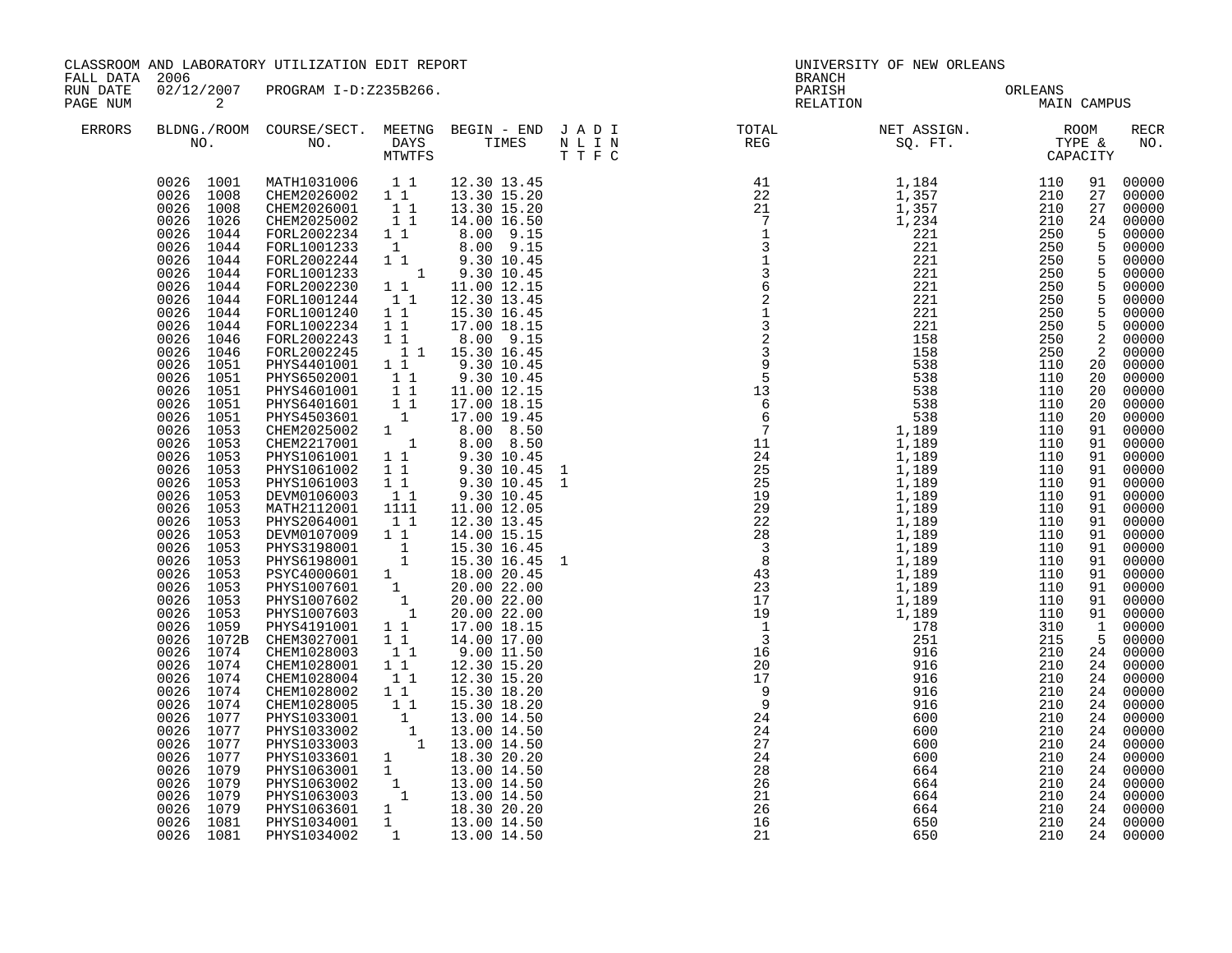| CLASSROOM AND LABORATORY UTILIZATION EDIT REPORT<br>FALL DATA 2006<br>RUN DATE |                                                                                                                                                                                                                                                                                                                                                                                        |                                                                                                                                                                                                                                                                                                                                                                                                                                                                                                                                                                                                                           |                                                                                                                                                                                                                                      |    | UNIVERSITY OF NEW ORLEANS<br>BRANCH                                                                                                                                                                                                                                                                                                                                                                                                                   |                                                                                                                                                                                         |                                                                                                                                                                                                                                                                                                                                                                                                                                                                             |
|--------------------------------------------------------------------------------|----------------------------------------------------------------------------------------------------------------------------------------------------------------------------------------------------------------------------------------------------------------------------------------------------------------------------------------------------------------------------------------|---------------------------------------------------------------------------------------------------------------------------------------------------------------------------------------------------------------------------------------------------------------------------------------------------------------------------------------------------------------------------------------------------------------------------------------------------------------------------------------------------------------------------------------------------------------------------------------------------------------------------|--------------------------------------------------------------------------------------------------------------------------------------------------------------------------------------------------------------------------------------|----|-------------------------------------------------------------------------------------------------------------------------------------------------------------------------------------------------------------------------------------------------------------------------------------------------------------------------------------------------------------------------------------------------------------------------------------------------------|-----------------------------------------------------------------------------------------------------------------------------------------------------------------------------------------|-----------------------------------------------------------------------------------------------------------------------------------------------------------------------------------------------------------------------------------------------------------------------------------------------------------------------------------------------------------------------------------------------------------------------------------------------------------------------------|
| PAGE NUM                                                                       | $\overline{\mathbf{3}}$                                                                                                                                                                                                                                                                                                                                                                | 02/12/2007 PROGRAM I-D:Z235B266.                                                                                                                                                                                                                                                                                                                                                                                                                                                                                                                                                                                          |                                                                                                                                                                                                                                      |    | PARISH ORLEANS NELATION MAIN CAMPUS                                                                                                                                                                                                                                                                                                                                                                                                                   |                                                                                                                                                                                         |                                                                                                                                                                                                                                                                                                                                                                                                                                                                             |
| ERRORS                                                                         |                                                                                                                                                                                                                                                                                                                                                                                        |                                                                                                                                                                                                                                                                                                                                                                                                                                                                                                                                                                                                                           |                                                                                                                                                                                                                                      |    | $\begin{tabular}{lllllllllllllllllllll} \textsc{BLONG.} \textsc{F0OM} & \textsc{COURSE/SECT.} & \textsc{METING} & \textsc{BEGIN} & - & \textsc{END} & \textsc{J} & \textsc{A} & \textsc{D} & \textsc{I} & & & \textsc{TOTAL} & & \textsc{NET} & \textsc{ASIGN.} & & \textsc{ROOM} \\ \textsc{NO.} & \textsc{NO.} & \textsc{DAYS} & \textsc{TIMES} & \textsc{N} & \textsc{L} & \textsc{I} & \textsc{N} & & \textsc{TEG} & & \textsc{SEG} & & \textsc{$ |                                                                                                                                                                                         | RECR<br>NO.                                                                                                                                                                                                                                                                                                                                                                                                                                                                 |
| 8                                                                              | 0026<br>2049<br>0026<br>2049<br>0026<br>2049<br>0026<br>2049<br>0026<br>2049<br>0026<br>2049<br>0026<br>2049<br>0026<br>2052<br>0026 2052<br>0026 2052<br>2052<br>0026<br>0026<br>2052<br>0026<br>2052<br>0026<br>2052<br>0026<br>2052<br>0026<br>2052<br>2052<br>0026<br>0026<br>2052<br>0026<br>2052<br>0026<br>2068<br>0026<br>2068<br>0026<br>2068<br>0026<br>2068<br>0026<br>2068 | MATH1032003 1 1<br>CSCI1205001 1 1<br>HIST1002001 1<br>HIST1002002 1<br>HIST1002003 11<br>HIST1002003 11<br>PHYS1001001 1 1<br>DEVM0107019 1 1<br>CHEM2218001 1 8.00 8.50<br>CHEM6210001 1 8.00 9.15<br>CHEM4310001 1111<br>CHEM2217002<br>ENGL1157221<br>CHEM2217005<br>FORL1001230 11<br>FORL2001230 11<br>FORL2001230<br>FORL1002245 11 15.30 18.20<br>CHEM2217601 1 17.30 18.20<br>CHEM2217603 1 19.55 20.45<br>CHEM2217604 1 19.55 20.45<br>CHEM2217604 1 8.00 9.15<br>TURM4110001 1 9.30 10.45<br>MATH1125005 1 9.30 10.45<br>CHEM2218005 1 10.00 10.50<br>DEVM0107015 1 11.00 11.50<br>MATH1115005 1 1 11.00 12.15 | 9.30 10.45<br>$11.00$ $12.15$<br>12.30 13.20<br>12.30 13.20<br>12.30 13.20<br>12.30 13.45<br>14.00 15.15<br>9.30 10.20<br>$\begin{array}{rrrr} 1 & 11.00 & 11.50 \ 1 & 12.00 & 12.50 \ 1 & 12.30 & 13.20 \end{array}$<br>14.00 15.15 |    |                                                                                                                                                                                                                                                                                                                                                                                                                                                       | 24<br>24<br>24<br>24<br>89<br>89<br>89<br>89<br>89<br>89<br>89<br>89<br>25<br>25<br>25<br>25<br>25<br>25<br>25<br>25<br>25<br>$\overline{25}$<br>25<br>25<br>59<br>59<br>59<br>59<br>59 | 24 00000<br>00000<br>24 00000<br>24 00000<br>24 00000<br>24 00000<br>24 00000<br>1 00000<br>1 00000<br>24 00000<br>24 00000<br>24 00000<br>24 00000<br>24 00000<br>24 00000<br>24 00000<br>24 00000<br>00000<br>00000<br>24 00000<br>00000<br>00000<br>00000<br>00000<br>00000<br>00000<br>00000<br>00000<br>00000<br>00000<br>00000<br>00000<br>00000<br>00000<br>00000<br>00000<br>00000<br>00000<br>00000<br>00000<br>00000<br>00000<br>00000<br>00000<br>00000<br>00000 |
|                                                                                | 0026<br>2068<br>0026<br>2068<br>0026<br>2068<br>0026<br>2068<br>0026 2068                                                                                                                                                                                                                                                                                                              | CHEM3411001 1 11.00 12.15<br>CHEM3027001 1 12.30 13.20<br>CHEM2218002<br>CHEM1023003                                                                                                                                                                                                                                                                                                                                                                                                                                                                                                                                      | 1 12.30 13.20<br>1 13.00 13.50                                                                                                                                                                                                       | 17 |                                                                                                                                                                                                                                                                                                                                                                                                                                                       | 59<br>59<br>59<br>59<br>59                                                                                                                                                              | 00000<br>00000<br>00000<br>00000<br>00000                                                                                                                                                                                                                                                                                                                                                                                                                                   |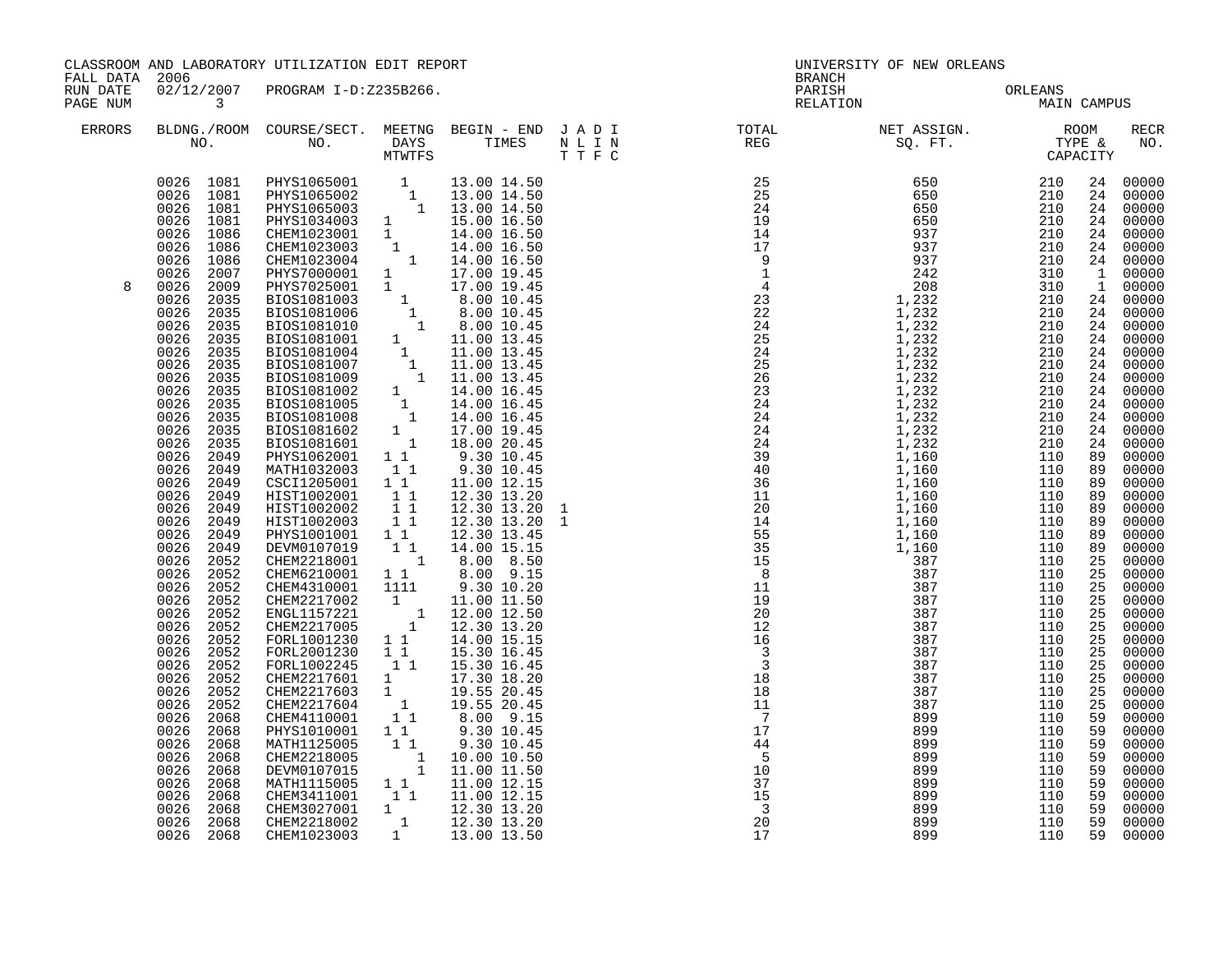| FALL DATA 2006       |                                                                                                                                                                                                                                                                                                                                                                                                                                                                                                                                                                                                                                                                                                                      | CLASSROOM AND LABORATORY UTILIZATION EDIT REPORT                                                                                                                                                                                                                                                                                                                                                                                                                                                                                                                                                                                                                                                                                                                                                                                                                                                                                                                     |                                                                                                                                                                                                       |                                                                                                                                                                                                                                                                                                                                                                                                                                                                          |                                | UNIVERSITY OF NEW ORLEANS<br><b>BRANCH</b> |                 |             |                                                                                                                                                                                                                                                                                                    |                                                                                                                                                                                                                                                                                                                                                                                                                                                       |
|----------------------|----------------------------------------------------------------------------------------------------------------------------------------------------------------------------------------------------------------------------------------------------------------------------------------------------------------------------------------------------------------------------------------------------------------------------------------------------------------------------------------------------------------------------------------------------------------------------------------------------------------------------------------------------------------------------------------------------------------------|----------------------------------------------------------------------------------------------------------------------------------------------------------------------------------------------------------------------------------------------------------------------------------------------------------------------------------------------------------------------------------------------------------------------------------------------------------------------------------------------------------------------------------------------------------------------------------------------------------------------------------------------------------------------------------------------------------------------------------------------------------------------------------------------------------------------------------------------------------------------------------------------------------------------------------------------------------------------|-------------------------------------------------------------------------------------------------------------------------------------------------------------------------------------------------------|--------------------------------------------------------------------------------------------------------------------------------------------------------------------------------------------------------------------------------------------------------------------------------------------------------------------------------------------------------------------------------------------------------------------------------------------------------------------------|--------------------------------|--------------------------------------------|-----------------|-------------|----------------------------------------------------------------------------------------------------------------------------------------------------------------------------------------------------------------------------------------------------------------------------------------------------|-------------------------------------------------------------------------------------------------------------------------------------------------------------------------------------------------------------------------------------------------------------------------------------------------------------------------------------------------------------------------------------------------------------------------------------------------------|
| RUN DATE<br>PAGE NUM | $4\overline{4}$                                                                                                                                                                                                                                                                                                                                                                                                                                                                                                                                                                                                                                                                                                      | 02/12/2007 PROGRAM I-D:Z235B266.                                                                                                                                                                                                                                                                                                                                                                                                                                                                                                                                                                                                                                                                                                                                                                                                                                                                                                                                     |                                                                                                                                                                                                       |                                                                                                                                                                                                                                                                                                                                                                                                                                                                          |                                | PARISH<br>RELATION                         | ORLEANS<br>MAIN | MAIN CAMPUS |                                                                                                                                                                                                                                                                                                    |                                                                                                                                                                                                                                                                                                                                                                                                                                                       |
| <b>ERRORS</b>        |                                                                                                                                                                                                                                                                                                                                                                                                                                                                                                                                                                                                                                                                                                                      |                                                                                                                                                                                                                                                                                                                                                                                                                                                                                                                                                                                                                                                                                                                                                                                                                                                                                                                                                                      |                                                                                                                                                                                                       |                                                                                                                                                                                                                                                                                                                                                                                                                                                                          |                                |                                            |                 |             |                                                                                                                                                                                                                                                                                                    | RECR<br>NO.                                                                                                                                                                                                                                                                                                                                                                                                                                           |
|                      | 0026<br>2071<br>0026<br>2071<br>0026<br>2072<br>0026<br>2072<br>0026<br>2072<br>0026<br>2072<br>0026<br>2072<br>0026<br>2072<br>0026<br>2072<br>0026 2072<br>0026 2072<br>0026<br>2072<br>0026<br>2072<br>0026<br>2072<br>0026<br>2072<br>0026<br>2072<br>0026<br>2072<br>0026<br>2072<br>0026<br>2072<br>0026<br>2072<br>0026<br>2072<br>0026<br>2073<br>0026<br>2073<br>0026 2073<br>0026 2073<br>0026<br>2073<br>0026 2073<br>0026<br>2073<br>0026 2073<br>2073<br>0026<br>0026<br>2110<br>2110<br>0026<br>0026<br>2110<br>0026<br>2110<br>0026<br>2110<br>0026<br>2110<br>0026<br>2120<br>0026 2120<br>0026<br>2120<br>0026 2120<br>0026<br>2120<br>0026<br>2120<br>2120<br>0026<br>0026<br>2120<br>2120<br>0026 | $\begin{array}{cccc} 0026 & 2068 & \text{CHEM1023004} & 1 \\ 0026 & 2068 & \text{CHEM6696001} & 1 & 1 \\ 0026 & 2068 & \text{PHYS6194001} & 1 & 1 \\ 0026 & 2068 & \text{FORL1001230} & 1 & 1 \end{array}$<br>FORL1001230 1<br>BIOS3354001 1 14.00 16.45<br>BIOS3354002 1 14.00 16.45<br>DEVM0107002 1 1 8.00 9.15<br>DEVM0107011 1 8.00 9.15<br>CHEM1018001 1 9.30 10.45<br>MATH1115221<br>CHEM2218001<br>CHEM2218002<br>CHEM2218003<br>CHEM2218004<br>CHEM2218005<br>CHEM2026002<br>CHEM2026001 11<br>CHEM1014001 1<br>CHEM2217602 1<br>CHEM2217601 11<br>CHEM2217602<br>CHEM2217603<br>CHEM2217604 1 1<br>CHEM1017601<br>CHEM1017601 1 18.30 19.45<br>BIOS1051006 1 10.00 11.50<br>BIOS1051007 1 10.00 11.50<br>BIOS1051007 1 10.00 11.50<br>BIOS1051001 1 12.00 13.50<br>BIOS1051002 1 14.00 15.50<br>BIOS1051002 1 14.00 15.50<br>BIOS1051005 1 14.00 15.50<br>BIOS10<br>CHEM2217005<br>BIOS3653001<br>BIOS4590002<br>HIST2501002<br>MATH1126006<br>MATH1031007 | 11<br>11<br>11<br>11<br>11<br>11<br>$1\quad1$<br>$1\quad1$<br>11<br>$1\quad1$<br>$\begin{array}{c} \mathbf{1} \\ \mathbf{1} \\ \mathbf{1} \\ \mathbf{1} \end{array}$<br>$\overline{1}$ $\overline{1}$ | 13.00 13.50 1<br>15.00 16.15<br>15.00 16.15 1<br>$\begin{bmatrix} 1 & 1 & 9.30 & 10.45 \\ 1 & 11.00 & 11.50 \end{bmatrix}$<br>11.00 12.15<br>11.00 12.15 1<br>1 1 1 11.00 12.15<br>1 1 11.00 12.15<br>11.00 12.15 1<br>11.00 12.15 1<br>12.30 13.20<br>12.30 13.20<br>15.00 16.10<br>17.30 18.20<br>18.30 19.45<br>18.30 19.45 1<br>18.30 19.45<br>18.30 19.45<br>18.30 19.45<br>9.30 10.45 1<br>11.00 12.15<br>11.00 12.15<br>11.00 12.15<br>12.30 13.45<br>14.00 15.15 | $\overline{1}$<br>$\mathbf{1}$ |                                            |                 |             | 59<br>59<br>59<br>59<br>18<br>18<br>86<br>86<br>86<br>86<br>86<br>86<br>86<br>86<br>86<br>86<br>86<br>86<br>86<br>86<br>86<br>86<br>86<br>86<br>86<br>25<br>25<br>25<br>25<br>25<br>25<br>25<br>25<br>25<br>30<br>30<br>30<br>30<br>30<br>30<br>86<br>86<br>86<br>86<br>86<br>86<br>86<br>86<br>86 | 00000<br>00000<br>00000<br>00000<br>00000<br>00000<br>00000<br>00000<br>00000<br>00000<br>00000<br>00000<br>00000<br>00000<br>00000<br>00000<br>00000<br>00000<br>00000<br>00000<br>00000<br>00000<br>00000<br>00000<br>00000<br>00000<br>00000<br>00000<br>00000<br>00000<br>00000<br>00000<br>00000<br>00000<br>00000<br>00000<br>00000<br>00000<br>00000<br>00000<br>00000<br>00000<br>00000<br>00000<br>00000<br>00000<br>00000<br>00000<br>00000 |
|                      | 0026 2120<br>0027 0104                                                                                                                                                                                                                                                                                                                                                                                                                                                                                                                                                                                                                                                                                               | ENME3773601<br>FA 2202001                                                                                                                                                                                                                                                                                                                                                                                                                                                                                                                                                                                                                                                                                                                                                                                                                                                                                                                                            | 11<br>$1\quad1$                                                                                                                                                                                       | 17.00 18.15<br>11.00 12.15                                                                                                                                                                                                                                                                                                                                                                                                                                               |                                |                                            |                 |             |                                                                                                                                                                                                                                                                                                    | 86 00000<br>74 00000                                                                                                                                                                                                                                                                                                                                                                                                                                  |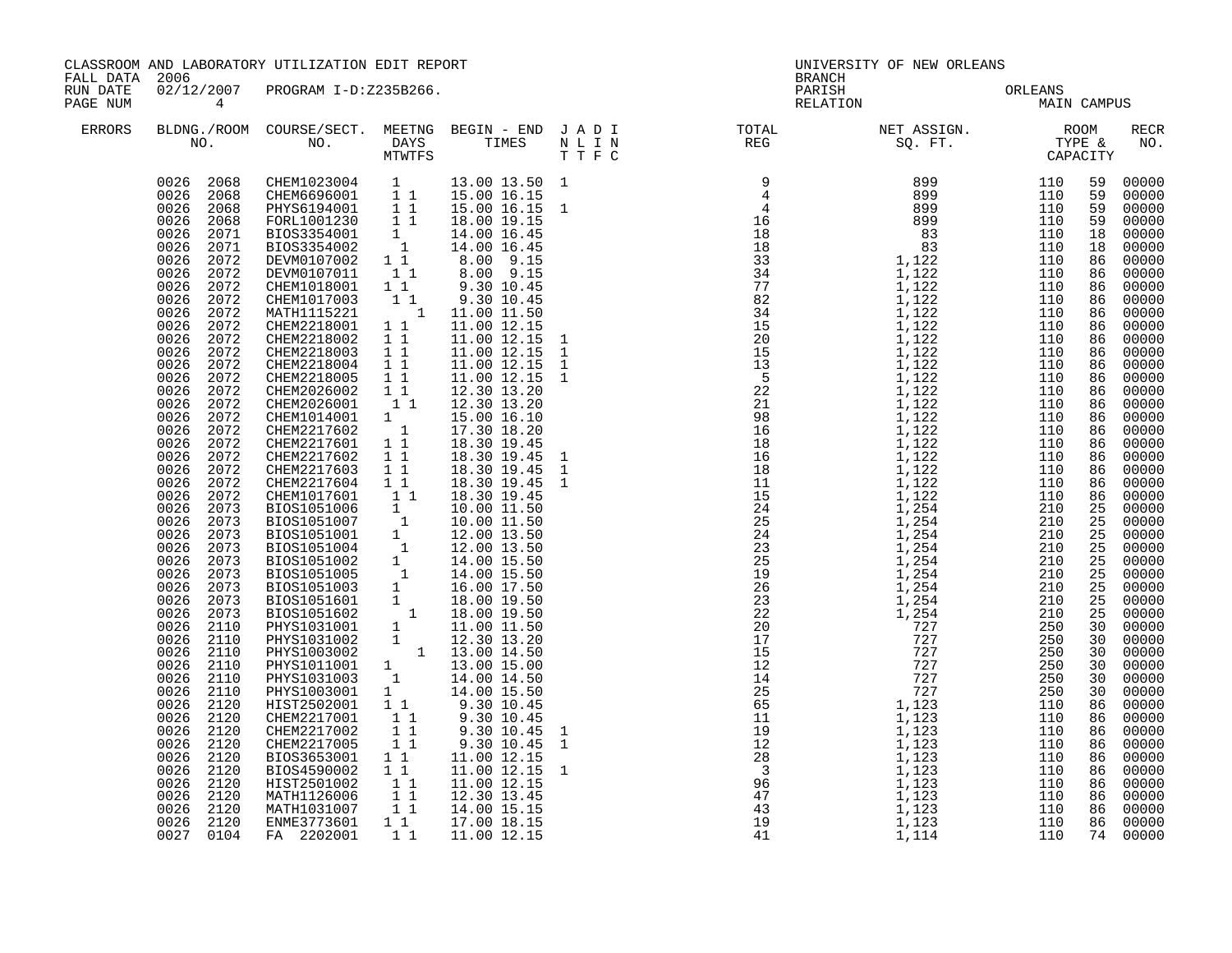| FALL DATA 2006<br>RUN DATE |                                                                                                                                                                                                                                                                                                                                                                                                                                                                                                                                                                                                                                                                                                                                                                                 | CLASSROOM AND LABORATORY UTILIZATION EDIT REPORT                                                                                                                                                                                                                                                                                                                                                                                                                                                                                                                                                                                                                                                                                                                                                                                                                                                                                                                                                                                                                                                                                                                                                                                                                                                                                                                                                                                                             |                                                          |                                                                                                                                                                                                                                                                                                 |  | <b>BRANCH</b> | UNIVERSITY OF NEW ORLEANS                                                                                                                                                                                                                                                                                                                                                                                                                      |                                                                                                                                             |                                                                                                                                                                                              |                                                                                                                                                                                                                                                                                                                                                                                                                                                                                                |
|----------------------------|---------------------------------------------------------------------------------------------------------------------------------------------------------------------------------------------------------------------------------------------------------------------------------------------------------------------------------------------------------------------------------------------------------------------------------------------------------------------------------------------------------------------------------------------------------------------------------------------------------------------------------------------------------------------------------------------------------------------------------------------------------------------------------|--------------------------------------------------------------------------------------------------------------------------------------------------------------------------------------------------------------------------------------------------------------------------------------------------------------------------------------------------------------------------------------------------------------------------------------------------------------------------------------------------------------------------------------------------------------------------------------------------------------------------------------------------------------------------------------------------------------------------------------------------------------------------------------------------------------------------------------------------------------------------------------------------------------------------------------------------------------------------------------------------------------------------------------------------------------------------------------------------------------------------------------------------------------------------------------------------------------------------------------------------------------------------------------------------------------------------------------------------------------------------------------------------------------------------------------------------------------|----------------------------------------------------------|-------------------------------------------------------------------------------------------------------------------------------------------------------------------------------------------------------------------------------------------------------------------------------------------------|--|---------------|------------------------------------------------------------------------------------------------------------------------------------------------------------------------------------------------------------------------------------------------------------------------------------------------------------------------------------------------------------------------------------------------------------------------------------------------|---------------------------------------------------------------------------------------------------------------------------------------------|----------------------------------------------------------------------------------------------------------------------------------------------------------------------------------------------|------------------------------------------------------------------------------------------------------------------------------------------------------------------------------------------------------------------------------------------------------------------------------------------------------------------------------------------------------------------------------------------------------------------------------------------------------------------------------------------------|
| PAGE NUM                   | 5 <sup>1</sup>                                                                                                                                                                                                                                                                                                                                                                                                                                                                                                                                                                                                                                                                                                                                                                  | 02/12/2007 PROGRAM I-D:Z235B266.                                                                                                                                                                                                                                                                                                                                                                                                                                                                                                                                                                                                                                                                                                                                                                                                                                                                                                                                                                                                                                                                                                                                                                                                                                                                                                                                                                                                                             |                                                          |                                                                                                                                                                                                                                                                                                 |  |               | PARISH ORLEANS RELATION MAIN                                                                                                                                                                                                                                                                                                                                                                                                                   | MAIN CAMPUS                                                                                                                                 |                                                                                                                                                                                              |                                                                                                                                                                                                                                                                                                                                                                                                                                                                                                |
| ERRORS                     |                                                                                                                                                                                                                                                                                                                                                                                                                                                                                                                                                                                                                                                                                                                                                                                 |                                                                                                                                                                                                                                                                                                                                                                                                                                                                                                                                                                                                                                                                                                                                                                                                                                                                                                                                                                                                                                                                                                                                                                                                                                                                                                                                                                                                                                                              |                                                          |                                                                                                                                                                                                                                                                                                 |  |               | $\begin{tabular}{lllllllllllllllllllll} \textsc{BLONG.} \textsc{F100M.} & \textsc{COURSE/SECT.} & \textsc{METNG.} & \textsc{BEGIN - END} & \textsc{J A D I} & \textsc{DTAT} & \textsc{NTGTL} & \textsc{NET ASSIGN.} & \textsc{ROOM} \\ \textsc{NO.} & \textsc{NO.} & \textsc{DAYS} & \textsc{TIMES} & \textsc{N L I N} & \textsc{REG} & \textsc{SEG.} & \textsc{ST.} & \textsc{CTPE & \& \\ \textsc{MO.} & \textsc{NO.} & \textsc{MTWTFS} & \$ |                                                                                                                                             |                                                                                                                                                                                              | RECR<br>NO.                                                                                                                                                                                                                                                                                                                                                                                                                                                                                    |
| 8                          | 0027 0104<br>0027 0104<br>0027<br>0120<br>0027 0120<br>0027<br>0120<br>0027 0120<br>0027<br>0120<br>0027 0120<br>0027<br>0120<br>0027<br>0120<br>0027<br>0120<br>0027 0120<br>0027<br>0120<br>0027<br>0120<br>0027<br>0120<br>0027 0133<br>0027<br>0133<br>0027 0133<br>0027<br>0133<br>0027<br>0140<br>0027<br>0140<br>0027<br>0140<br>0027<br>0140<br>0027<br>0140<br>0027<br>0140<br>0027<br>0140<br>0027<br>0140<br>0027<br>0140<br>0027 0140<br>0027<br>0140<br>0027 0140<br>0027<br>0140<br>0027 0156<br>0027<br>0156<br>0027<br>0156<br>0027<br>0156<br>0027<br>0156<br>0027<br>0156<br>0027<br>0156<br>0027<br>0156<br>0027<br>0156<br>0027<br>0156<br>0027<br>0156<br>0027<br>0156<br>0027<br>0156<br>0027 0156<br>0027<br>0172<br>0027 0172<br>0027 0172<br>0027 0172 | 0027 0104 FA 4240001 11<br>FA 2202002 1<br>FA 4270601 1<br>ENGL1158001 1 1 1.0.00 20.15<br>ENGL1158029 1 1 8.00 9.15<br>FA 6010501 1 9.00 11.40<br>ITAL1001001 1 9.30 10.45<br>POLI2200001 1 1 9.30 10.45<br>SOC 4903001 11 11.00 12.15<br>SOC 4921001 11 11.00 12.15<br>PHIL3232501 1 12.00 14.40<br>SOC 4124001 11 12.30 13.45<br>ENGL1158044   1   1   12.30   13.45<br>ENGL1158023   1   14.00   15.15<br>ENGL1157027 1 1<br>SPAN1002005 1 1<br>SPAN1002005<br>ENGL2392001 1 13.30 10.45<br>ENGL2392001 1 11.00 12.00<br>ENGL2392001 1 12.00 13.00<br>ENGL2392001 1 12.00 13.00 1<br>ENGL2393001 1 12.00 13.00 1<br>BIOS1083001 1 8.00 9.15<br>ANTH2052001 1 9.30 10.45<br>FA 1010001 11<br>ANTH1010001 1 <sup>1</sup><br>BIOS1053001<br>BIOS1073002<br>MUS 1000001<br>BIOS1073001 11<br>BIOS1083601 11<br>ENGL2311601 1 1<br>ENGL2311601 1 18.30 19.45<br>POLI3680601 1 18.30 19.45<br>POLI3680601 1 18.30 19.45<br>POLI3680601 1 18.30 21.15<br>ENGL1158030 1 1 8.00 9.15<br>GEOG4513001 1 9.30 10.45<br>GEOG1001004 11<br>GEOG2431001 11<br>CHOG2254001 1 11.00 12.15<br>SOC 2098501 1 12.00 14.40<br>GEOG1600001 1 12.30 13.45<br>GEOG2701001 1 12.30 13.45<br>GEOG3390001 1 1<br>POLI4840001 1 1<br>URBN4800001 1 1<br>0KBN4800001 1 1 14.00 15.15<br>PHIL1050001 1 1 14.00 15.15<br>ANTH4070601 1 17.00 19.45<br>SOC 6107601 1 1 8.00 20.45<br>PHIL1000001 1 1 9.30 10.45<br>GEOG1001001 1 9.30 10.45<br>ENGL2279197 1 1 9.30 10.45<br>GEOG1001002 | $1\quad1$<br>$\begin{bmatrix} 1 \\ 1 \\ 1 \end{bmatrix}$ | 14.00 15.15<br>14.00 15.15<br>18.00 20.30<br>15.30 16.45<br>15.30 16.45<br>9.30 10.45<br>11.00 12.15<br>12.30 13.45<br>12.30 13.45<br>15.00 16.15<br>15.30 16.45<br>17.00 18.15<br>17.00 18.15<br>$9.30$ 10.45<br>11.00 12.15<br>14.00 15.15<br>14.00 15.15<br>14.00 15.15<br>1 1 1 11.00 12.15 |  |               | $\begin{array}{cccccccc} \text{N} & \text{T} & \text{R2G} & \text{R2G} & \text{ST} & \text{TT} & \text{C} & \text{CAPA} \\ \text{R3G} & 1 & 114 & 1100 & 1110 & 1100 & 1110 \\ \text{R4G} & 1 & 114 & 1110 & 1100 & 1110 \\ \text{R5G} & 1 & 114 & 1110 & 1110 & 1110 \\ \text{R6G} & 1 & 114 & 1110 & 1110 & 1110 \\ \text{R6G} & 1 & 114 & $                                                                                                 | 110 195<br>110 195<br>110 195<br>110 195<br>110 195<br>110 195<br>110 195<br>110 195<br>110 195<br>110 195<br>110 195<br>110 195<br>110 195 | 75<br>75<br>75<br>75<br>75<br>75<br>75<br>75<br>75<br>75<br>75<br>$\overline{1}$<br>75<br>75<br>75<br>75<br>75<br>75<br>75<br>75<br>75<br>75<br>75<br>75<br>75<br>75<br>73<br>73<br>73<br>73 | 74 00000<br>74 00000<br>74 00000<br>00000<br>00000<br>00000<br>00000<br>00000<br>00000<br>00000<br>00000<br>00000<br>00000<br>00000<br>75 00000<br>75 00000<br>1 00000<br>1 00000<br>1 00000<br>00000<br>$00000$<br>00000<br>00000<br>00000<br>00000<br>00000<br>00000<br>00000<br>00000<br>00000<br>00000<br>00000<br>00000<br>00000<br>00000<br>00000<br>00000<br>00000<br>00000<br>00000<br>00000<br>00000<br>00000<br>00000<br>00000<br>00000<br>00000<br>00000<br>00000<br>00000<br>00000 |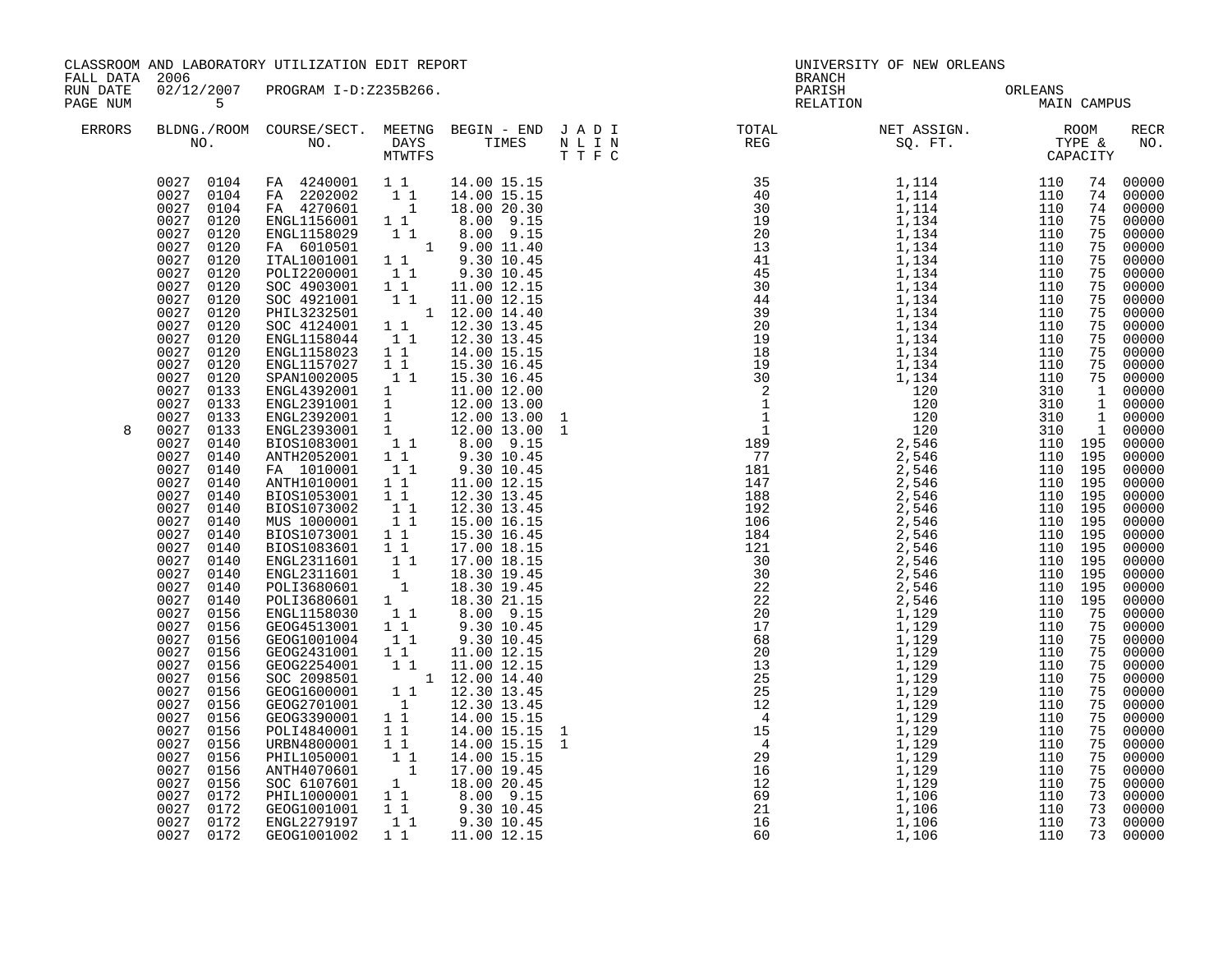| FALL DATA 2006       |                                                                                                                                                                                                                                                                                                                                                                                                                                                                                                                                                                                                                                                                         | CLASSROOM AND LABORATORY UTILIZATION EDIT REPORT                                                                                                                                                                                                                                                                                                                                                                                                                                                                                                                                                                                                                                                                                                                                                                                                                                                                                                                                                                                                                                             |                                                                                                                                                                                                                                                                                                |                                                                                                                                                                                                                                                                                                                                                                                                                                                                                                                                                                                                 |  | UNIVERSITY OF NEW ORLEANS<br>BRANCH                                                                                                                                                                                                                                                                                                                                                                                                  |                 |                    |                                                                                                                                                                                                                                                        |                                                                                                                                                                                                                                                                                                                                                                                                                                                               |
|----------------------|-------------------------------------------------------------------------------------------------------------------------------------------------------------------------------------------------------------------------------------------------------------------------------------------------------------------------------------------------------------------------------------------------------------------------------------------------------------------------------------------------------------------------------------------------------------------------------------------------------------------------------------------------------------------------|----------------------------------------------------------------------------------------------------------------------------------------------------------------------------------------------------------------------------------------------------------------------------------------------------------------------------------------------------------------------------------------------------------------------------------------------------------------------------------------------------------------------------------------------------------------------------------------------------------------------------------------------------------------------------------------------------------------------------------------------------------------------------------------------------------------------------------------------------------------------------------------------------------------------------------------------------------------------------------------------------------------------------------------------------------------------------------------------|------------------------------------------------------------------------------------------------------------------------------------------------------------------------------------------------------------------------------------------------------------------------------------------------|-------------------------------------------------------------------------------------------------------------------------------------------------------------------------------------------------------------------------------------------------------------------------------------------------------------------------------------------------------------------------------------------------------------------------------------------------------------------------------------------------------------------------------------------------------------------------------------------------|--|--------------------------------------------------------------------------------------------------------------------------------------------------------------------------------------------------------------------------------------------------------------------------------------------------------------------------------------------------------------------------------------------------------------------------------------|-----------------|--------------------|--------------------------------------------------------------------------------------------------------------------------------------------------------------------------------------------------------------------------------------------------------|---------------------------------------------------------------------------------------------------------------------------------------------------------------------------------------------------------------------------------------------------------------------------------------------------------------------------------------------------------------------------------------------------------------------------------------------------------------|
| RUN DATE<br>PAGE NUM | $\overline{6}$                                                                                                                                                                                                                                                                                                                                                                                                                                                                                                                                                                                                                                                          | 02/12/2007 PROGRAM I-D:Z235B266.                                                                                                                                                                                                                                                                                                                                                                                                                                                                                                                                                                                                                                                                                                                                                                                                                                                                                                                                                                                                                                                             |                                                                                                                                                                                                                                                                                                |                                                                                                                                                                                                                                                                                                                                                                                                                                                                                                                                                                                                 |  | PARISH<br>RELATION                                                                                                                                                                                                                                                                                                                                                                                                                   | ORLEANS<br>MAIN | <b>MAIN CAMPUS</b> |                                                                                                                                                                                                                                                        |                                                                                                                                                                                                                                                                                                                                                                                                                                                               |
| <b>ERRORS</b>        |                                                                                                                                                                                                                                                                                                                                                                                                                                                                                                                                                                                                                                                                         |                                                                                                                                                                                                                                                                                                                                                                                                                                                                                                                                                                                                                                                                                                                                                                                                                                                                                                                                                                                                                                                                                              |                                                                                                                                                                                                                                                                                                |                                                                                                                                                                                                                                                                                                                                                                                                                                                                                                                                                                                                 |  |                                                                                                                                                                                                                                                                                                                                                                                                                                      |                 |                    |                                                                                                                                                                                                                                                        | RECR<br>NO.                                                                                                                                                                                                                                                                                                                                                                                                                                                   |
|                      | 0027<br>0172<br>0027 0203<br>0027<br>0210<br>0027 0210<br>0027<br>0210<br>0027<br>0210<br>0027<br>0210<br>0027<br>0210<br>0027<br>0210<br>0027<br>0210<br>0027<br>0210<br>0027<br>0210<br>0027<br>0210<br>0027<br>0210<br>0027<br>0210<br>0027<br>0210<br>0027 0211<br>0027<br>0212<br>0027<br>0212<br>0027<br>0212<br>0027 0212<br>0027<br>0212<br>0027 0212<br>0027<br>0212<br>0027 0212<br>0027<br>0212<br>0027<br>0212<br>0027<br>0212<br>0027<br>0220<br>0027<br>0220<br>0027<br>0220<br>0027<br>0220<br>0027<br>0220<br>0027<br>0220<br>0027<br>0220<br>0027<br>0220<br>0027<br>0220<br>0027<br>0220<br>0027<br>0220<br>0027<br>0220<br>0027<br>0220<br>0027 0221 | $\begin{array}{cccc} 0027 & 0172 & 01002001 & 11 & 11.00 & 12.15 \\ 0027 & 0172 & 0100101 & 1 & 12.00 & 14.40 \\ 0027 & 0172 & 010010005 & 1 & 12.30 & 13.45 \\ 0027 & 0172 & 01001003 & 1 & 12.30 & 15.15 \\ 0027 & 0172 & 011110000003 & 1 & 14.00 & 15.15 \\ 0027 & 0172 & $<br>ENGL2043401 1 14.00 20.40<br>FREN3197001 1 6.30 8.50<br>ENGL1157002 1 1 8.00 9.15<br>ENGL4045001 1 8.00 9.15<br>SPAN2001001 1 9.30 10.45<br>ENGL2258003<br>ENGL2342001<br>FREN1002002<br>SPAN1001007 1 1<br>SPAN3100001<br>ENGL1156006<br>ENGL2374001<br>ENGL2161001 1 1<br>ENGL2228002<br>ENGL1157601 1 1<br>AADM6503601<br>JAPN2001001<br>ENGL1158001 1 1<br>ENGL1158007 1 1<br>GEOG2151001<br>ENGL2238003 1 1<br>ENGL2238012 1 1<br>SOC 4094001<br>FREN3100001 1 1<br>ENGL1156013<br>ENGL2377005<br>ENGL4154601 1 1<br>ENGL6154602<br>ENGL1157028<br>SPAN1002501<br>POLI2151001 1 1 9.30 10.45<br>POLI2151005 1 1 9.30 10.45<br>FREN1002001<br>ENGL1158038<br>POLI2151003 1 1<br>GER 1002001<br>ENGL2238016<br>FREN1002003 1 1<br>SPAN4031001 1 1<br>SPAN6196601<br>ENGL0150601 1 1<br>LAT 2011001 1 1 | $\begin{bmatrix} 1 \\ 1 \end{bmatrix}$<br>11<br>11<br>$1^{\degree}1^{\degree}$<br>11<br>11<br>$\begin{smallmatrix}1\1\1\end{smallmatrix}$<br>11<br>11<br>$\begin{array}{ccc} & 1 & 1 \\ & 1 & 1 \end{array}$<br>$\begin{bmatrix} 1 \\ 1 \end{bmatrix}$<br>11<br>11<br>$\overline{\phantom{a}}$ | 9.30 10.45<br>11.00 12.15<br>11.00 12.15<br>12.30 13.45<br>12.30 13.45<br>14.00 15.15<br>14.00 15.15<br>15.30 16.45<br>15.30 16.45<br>17.00 18.15<br>18.00 20.45<br>12.30 13.45<br>8.00 9.15<br>9.30 10.45<br>9.30 10.45<br>11.00 12.15<br>11.00 12.15<br>12.30 13.45<br>14.00 15.15<br>14.00 15.15<br>15.30 16.45<br>17.00 18.15<br>$\begin{bmatrix} 1 & 18.30 & 21.15 \\ 1 & 1 & 8.00 & 9.15 \end{bmatrix}$<br>$1 \t 9.00 \t 11.40$<br>1 1 11.00 12.15<br>11.00 12.15<br>12.30 13.45<br>12.30 13.45<br>14.00 15.15<br>14.00 15.15<br>15.30 16.45<br>17.00 19.45<br>18.30 19.45<br>14.00 15.15 |  | $\begin{array}{cccccccc} \text{N} & \text{P} & \text{CPT} & \text{CPT} & \text{CPT} & \text{CPT} & \text{CPT} \\ \text{R} & \text{L} & \text{L} & \text{L} & \text{L} & \text{CPT} & \text{CPT} \\ \text{R} & \text{L} & \text{L} & \text{L} & \text{L} & \text{L} \\ \text{R} & \text{L} & \text{L} & \text{L} & \text{L} & \text{L} \\ \text{R} & \text{L} & \text{L} & \text{L} & \text{L} & \text{L} \\ \text{R} & \text{L} & \$ |                 |                    | 73<br>73<br>73<br>73<br>73<br>$\overline{a}$<br>36<br>36<br>36<br>36<br>36<br>36<br>36<br>36<br>36<br>36<br>36<br>36<br>$\mathbf{1}$<br>34<br>34<br>34<br>34<br>34<br>34<br>34<br>56<br>56<br>56<br>56<br>56<br>56<br>56<br>56<br>56<br>56<br>56<br>56 | 73 00000<br>00000<br>00000<br>00000<br>00000<br>00000<br>00000<br>00000<br>00000<br>00000<br>00000<br>00000<br>00000<br>00000<br>00000<br>00000<br>00000<br>00000<br>00000<br>36 00000<br>36 00000<br>00000<br>00000<br>00000<br>00000<br>34 00000<br>00000<br>34 00000<br>34 00000<br>34 00000<br>00000<br>00000<br>00000<br>00000<br>00000<br>00000<br>00000<br>00000<br>00000<br>00000<br>00000<br>00000<br>00000<br>00000<br>00000<br>56 00000<br>1 00000 |
| 8<br>8<br>8<br>8     | 0027<br>0223<br>0027 0223<br>0027 0223<br>0027 0225                                                                                                                                                                                                                                                                                                                                                                                                                                                                                                                                                                                                                     | 8 9 9 15<br>SPAN3195001 1 8.00 9.15<br>SPAN3195001 1 8.00 9.15<br>SPAN3195001<br>SPAN3197001                                                                                                                                                                                                                                                                                                                                                                                                                                                                                                                                                                                                                                                                                                                                                                                                                                                                                                                                                                                                 | 1                                                                                                                                                                                                                                                                                              | 7.00 7.50                                                                                                                                                                                                                                                                                                                                                                                                                                                                                                                                                                                       |  | $\frac{2}{9}$<br>$\frac{1}{3}$<br>$\frac{3}{3}$<br>$\frac{3}{3}$<br>$\overline{4}$                                                                                                                                                                                                                                                                                                                                                   | 119<br>119      | 310<br>310         |                                                                                                                                                                                                                                                        | 1 00000<br>1 00000<br>1 00000<br>2 00000                                                                                                                                                                                                                                                                                                                                                                                                                      |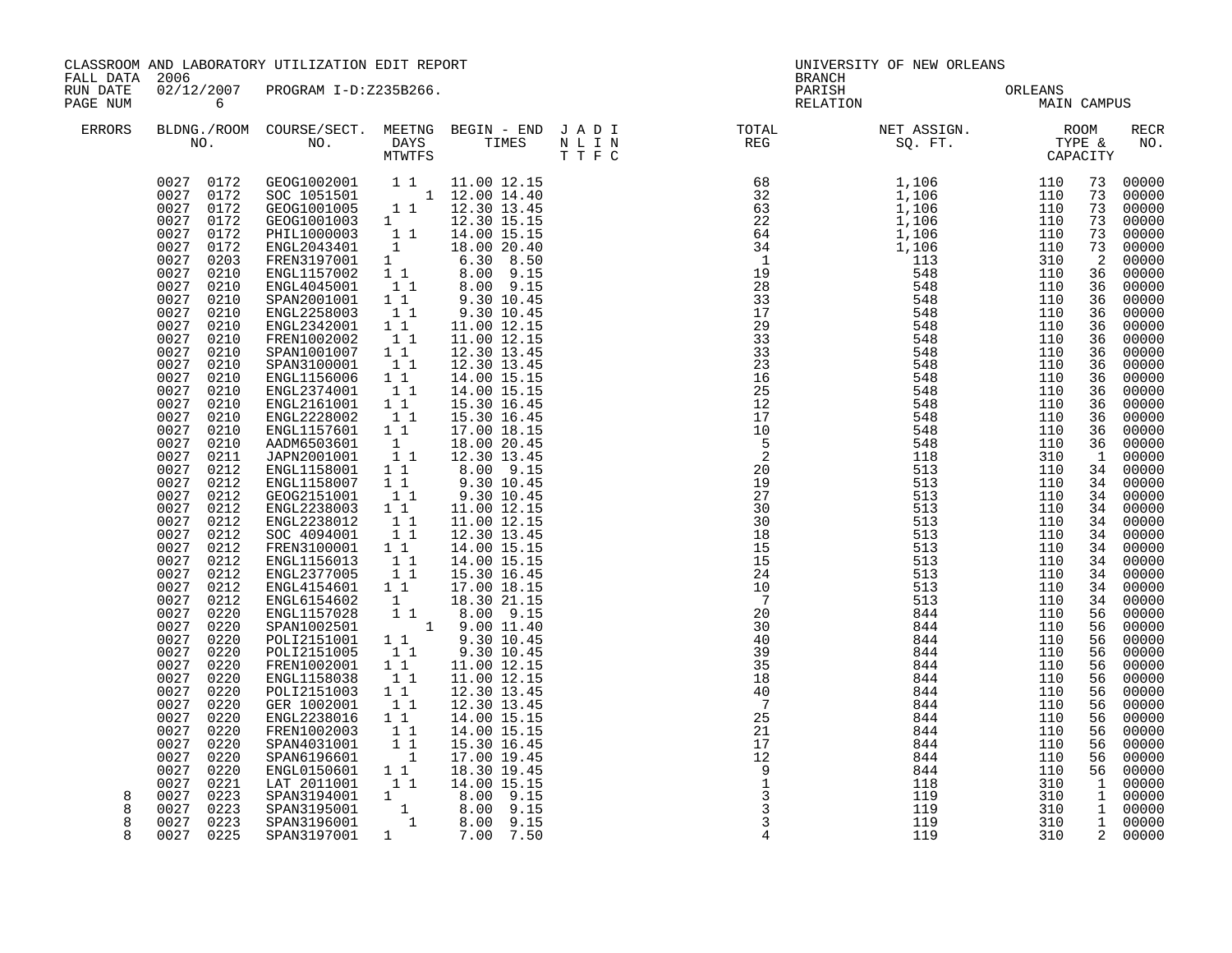| FALL DATA 2006<br>RUN DATE |                                                                                                                                                                                                                                                                                                                                                                                                                                                                                                                                                                                                                                                                  | CLASSROOM AND LABORATORY UTILIZATION EDIT REPORT                                                                                                                                                                                                                                                                                                                                                                                                                                                                                                                                                                                                                                                                                                                                                                                                                                              |                                                                             |                                                                                                                                                                                                                                                                                                                                                                                                                                                                                                                                                                                                          | BRANCH | UNIVERSITY OF NEW ORLEANS       |             |                                                                                                                                                                                                                                                                                                                      |                                                                                                                                                                                                                                                                                                                                                                                                 |
|----------------------------|------------------------------------------------------------------------------------------------------------------------------------------------------------------------------------------------------------------------------------------------------------------------------------------------------------------------------------------------------------------------------------------------------------------------------------------------------------------------------------------------------------------------------------------------------------------------------------------------------------------------------------------------------------------|-----------------------------------------------------------------------------------------------------------------------------------------------------------------------------------------------------------------------------------------------------------------------------------------------------------------------------------------------------------------------------------------------------------------------------------------------------------------------------------------------------------------------------------------------------------------------------------------------------------------------------------------------------------------------------------------------------------------------------------------------------------------------------------------------------------------------------------------------------------------------------------------------|-----------------------------------------------------------------------------|----------------------------------------------------------------------------------------------------------------------------------------------------------------------------------------------------------------------------------------------------------------------------------------------------------------------------------------------------------------------------------------------------------------------------------------------------------------------------------------------------------------------------------------------------------------------------------------------------------|--------|---------------------------------|-------------|----------------------------------------------------------------------------------------------------------------------------------------------------------------------------------------------------------------------------------------------------------------------------------------------------------------------|-------------------------------------------------------------------------------------------------------------------------------------------------------------------------------------------------------------------------------------------------------------------------------------------------------------------------------------------------------------------------------------------------|
| PAGE NUM                   | $\overline{7}$                                                                                                                                                                                                                                                                                                                                                                                                                                                                                                                                                                                                                                                   | 02/12/2007 PROGRAM I-D:Z235B266.                                                                                                                                                                                                                                                                                                                                                                                                                                                                                                                                                                                                                                                                                                                                                                                                                                                              |                                                                             |                                                                                                                                                                                                                                                                                                                                                                                                                                                                                                                                                                                                          |        | PARISH ORLEANS<br>RELATION MAIN | MAIN CAMPUS |                                                                                                                                                                                                                                                                                                                      |                                                                                                                                                                                                                                                                                                                                                                                                 |
| ERRORS                     |                                                                                                                                                                                                                                                                                                                                                                                                                                                                                                                                                                                                                                                                  |                                                                                                                                                                                                                                                                                                                                                                                                                                                                                                                                                                                                                                                                                                                                                                                                                                                                                               |                                                                             |                                                                                                                                                                                                                                                                                                                                                                                                                                                                                                                                                                                                          |        |                                 |             |                                                                                                                                                                                                                                                                                                                      | RECR<br>NO.                                                                                                                                                                                                                                                                                                                                                                                     |
| 4<br>8<br>8<br>8<br>8      | 0027 0225<br>0027<br>0226<br>0027 0226<br>0027<br>0226<br>0027 0226<br>0027<br>0226<br>0027 0226<br>0027<br>0226<br>0027<br>0226<br>0027<br>0226<br>0027<br>0234<br>0027<br>0234<br>0027<br>0234<br>0027<br>0234<br>0027<br>0234<br>0027<br>0234<br>0027<br>0234<br>0027<br>0234<br>0027<br>0234<br>0027<br>0234<br>0027<br>0234<br>0027<br>0236<br>0027<br>0236<br>0027<br>0239<br>0239<br>0027<br>0027<br>0239<br>0027<br>0250<br>0027<br>0250<br>0027<br>0256<br>0027<br>0256<br>0027<br>0256<br>0027<br>0256<br>0027<br>0256<br>0027<br>0259<br>0027<br>0261<br>0027<br>0261<br>0027<br>0262<br>0027<br>0262<br>0027<br>0262<br>0027<br>0262<br>0027<br>0262 | 0027 0225 SPAN3191001 1 8.00 9.15<br>0027 0225 SPAN3192001 1 8.00 9.15<br>SPAN3192001 1<br>SPAN3193001 1<br>ENGL1156008 1 1<br>FREN1001001 1 1<br>FREN1001003<br>LAT 1011001 1 1<br>ITAL1002001<br>SPAN3041001 1 1<br>POLI2151004 1 1<br>SPAN1001008<br>ENGL1158601<br>ENGL2208001<br>EDAD6684474<br>ENGL2152001<br>ENGL2152002<br>SOC 4104474<br>ENGL2152004<br>ENGL2152003 1 1<br>ENGL2152003 1 1 12.30 13.45<br>ENGL2152005 1 1 12.30 13.45<br>EDSP6990474 1 16.30 19.15<br>EDRD6684474 1 17.00 20.00<br>SOC 4098002 1 1 8.00 9.15<br>SOC 4788601 1 18.00 20.45<br>FREN3191001 1 7.00 9.50<br>FREN3193001 1 7.00 9.50<br>FREN31<br>PSYC2110474 1<br>ANTH1030001 1 1<br>ANTH3370001 1<br>ANTH3370001 1<br>ANTH4765001 1<br>ANTH4765001 1<br>ANTH4780601 1<br>ANTH4790001 1<br>GEOG7040001 1<br>GEOG6990001 1<br>SPAN1001001 1 1<br>SPAN1001501<br>SPAN1001002<br>SPAN1001006<br>SPAN1001003 | 11<br>11<br>$1\quad1$<br>11<br>$1\quad1$<br>11<br>11<br>$1\quad1$           | 8.00 9.15<br>8.00 9.15<br>9.30 10.45<br>9.30 10.45<br>11.00 12.15<br>11.00 12.15<br>12.30 13.45<br>12.30 13.45<br>14.00 15.15<br>17.00 18.15<br>8.00 9.15<br>1 1 8.00 9.15<br>1 9.00 17.00<br>$\begin{array}{cccc} 1 & 1 & 9 & 30 & 10 & 45 \\ 1 & 1 & 11 & 00 & 12 & 15 \\ 1 & 1 & 11 & 00 & 12 & 15 \\ 1 & 1 & 11 & 00 & 12 & 15 \end{array}$<br>11.00 12.15<br>12.30 13.45<br>18.00 20.40<br>12.30 13.45<br>14.00 15.15<br>14.00 16.45<br>14.00 16.45<br>17.00 20.45<br>13.00 13.50<br>14.00 15.00<br>14.00 15.00<br>8.00 9.15<br>$1 \t 9.00 \t 11.40$<br>1 1 9.30 10.45<br>9.30 10.45<br>11.00 12.15 |        |                                 | 110 104     | $\overline{2}$<br>2<br>2<br>49<br>49<br>49<br>49<br>49<br>49<br>49<br>49<br>49<br>67<br>67<br>67<br>67<br>67<br>67<br>67<br>67<br>67<br>67<br>67<br>104<br>$\mathbf{1}$<br>1<br>$\mathbf{1}$<br>55<br>55<br>55<br>55<br>55<br>55<br>55<br>$\mathbf{1}$<br>$\mathbf{1}$<br>$\mathbf{1}$<br>46<br>46<br>46<br>46<br>46 | 00000<br>00000<br>00000<br>00000<br>00000<br>00000<br>00000<br>00000<br>00000<br>00000<br>00000<br>00000<br>00000<br>00000<br>00000<br>00000<br>00000<br>00000<br>00000<br>00000<br>00000<br>00000<br>00000<br>00000<br>00000<br>00000<br>00000<br>00000<br>00000<br>00000<br>00000<br>00000<br>00000<br>00000<br>00000<br>00000<br>00000<br>00000<br>00000<br>00000<br>00000<br>00000<br>00000 |
|                            | 0027<br>0262<br>0027<br>0262<br>0027<br>0262<br>0027<br>0262<br>0027<br>0262<br>0027<br>0262<br>0262<br>0027                                                                                                                                                                                                                                                                                                                                                                                                                                                                                                                                                     | SPAN1002004<br>SPAN1001004<br>SPAN1002002<br>SPAN1001005 1 1<br>SPAN1001010<br>ROML6005601<br>ENGL6161601                                                                                                                                                                                                                                                                                                                                                                                                                                                                                                                                                                                                                                                                                                                                                                                     | 11<br>$1\,1$<br>11<br>$1 1$<br>$\mathbf{1} \Big _{\mathbf{a}}^{\mathbf{a}}$ | 11.00 12.15<br>12.30 13.45<br>12.30 13.45<br>14.00 15.15<br>15.30 16.45<br>1 17.00 19.45<br>18.30 21.15                                                                                                                                                                                                                                                                                                                                                                                                                                                                                                  |        |                                 |             | 46<br>46<br>46<br>46<br>46<br>46<br>46                                                                                                                                                                                                                                                                               | 00000<br>00000<br>00000<br>00000<br>00000<br>00000<br>00000                                                                                                                                                                                                                                                                                                                                     |
|                            | 0027 0271                                                                                                                                                                                                                                                                                                                                                                                                                                                                                                                                                                                                                                                        | GEOG7000001                                                                                                                                                                                                                                                                                                                                                                                                                                                                                                                                                                                                                                                                                                                                                                                                                                                                                   |                                                                             | 1 13.00 14.00                                                                                                                                                                                                                                                                                                                                                                                                                                                                                                                                                                                            |        |                                 |             | $\overline{1}$                                                                                                                                                                                                                                                                                                       | 00000                                                                                                                                                                                                                                                                                                                                                                                           |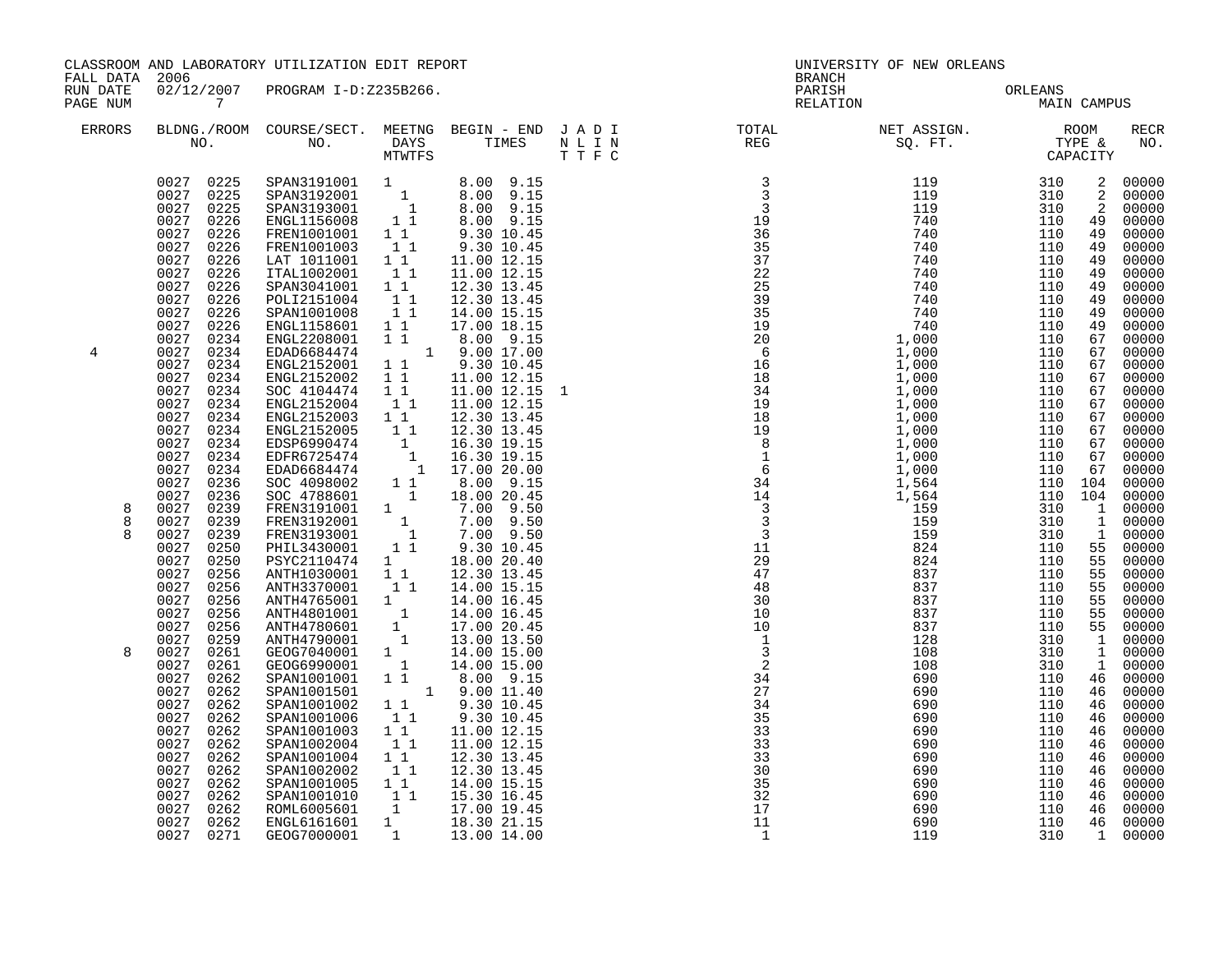| FALL DATA 2006       |                                                                                                                                                                                                                                                                                                                                                        | CLASSROOM AND LABORATORY UTILIZATION EDIT REPORT                                                                                                                                                                                                                                                                                                                                                                                                                                                                                                     |                                                                                                                                                                                                                                                                                               |                                                                                                                                                                                                                                                                                                                             | BRANCH                                                                                                                                                                                                                                                                                                                                                                                                                    | UNIVERSITY OF NEW ORLEANS       |             |                                                                                                                     |                                                                                                                                                                                                        |
|----------------------|--------------------------------------------------------------------------------------------------------------------------------------------------------------------------------------------------------------------------------------------------------------------------------------------------------------------------------------------------------|------------------------------------------------------------------------------------------------------------------------------------------------------------------------------------------------------------------------------------------------------------------------------------------------------------------------------------------------------------------------------------------------------------------------------------------------------------------------------------------------------------------------------------------------------|-----------------------------------------------------------------------------------------------------------------------------------------------------------------------------------------------------------------------------------------------------------------------------------------------|-----------------------------------------------------------------------------------------------------------------------------------------------------------------------------------------------------------------------------------------------------------------------------------------------------------------------------|---------------------------------------------------------------------------------------------------------------------------------------------------------------------------------------------------------------------------------------------------------------------------------------------------------------------------------------------------------------------------------------------------------------------------|---------------------------------|-------------|---------------------------------------------------------------------------------------------------------------------|--------------------------------------------------------------------------------------------------------------------------------------------------------------------------------------------------------|
| RUN DATE<br>PAGE NUM | 8 <sup>8</sup>                                                                                                                                                                                                                                                                                                                                         | 02/12/2007 PROGRAM I-D:Z235B266.                                                                                                                                                                                                                                                                                                                                                                                                                                                                                                                     |                                                                                                                                                                                                                                                                                               |                                                                                                                                                                                                                                                                                                                             |                                                                                                                                                                                                                                                                                                                                                                                                                           | PARISH ORLEANS<br>RELATION MAIN | MAIN CAMPUS |                                                                                                                     |                                                                                                                                                                                                        |
| ERRORS               |                                                                                                                                                                                                                                                                                                                                                        |                                                                                                                                                                                                                                                                                                                                                                                                                                                                                                                                                      |                                                                                                                                                                                                                                                                                               |                                                                                                                                                                                                                                                                                                                             |                                                                                                                                                                                                                                                                                                                                                                                                                           |                                 |             |                                                                                                                     | RECR<br>NO.                                                                                                                                                                                            |
|                      | 0027<br>0283<br>0027<br>0306<br>0027<br>0306<br>0027<br>0306<br>0027<br>0306<br>0027 0306<br>0027<br>0306<br>0027<br>0306<br>0027<br>0306                                                                                                                                                                                                              | $\begin{array}{cccc} 0027 & 0281 & \text{ANTH4990001} & 1 & 12.30 \ 13.45 & 0027 & 0283 & \text{GEOG4992001} & 1 & 1 & 16.00 \ 17.15 & 0027 & 0283 & \text{GEOG4991001} & 1 & 1 & 18.00 \ 19.15 & \end{array}$<br>GEOG4993001 1 1<br>UNIV1001006 1<br>UNIV1001023 1<br>ACOR1006001 1<br>ENGL2238004 1 1<br>ENGL2238006<br>ENGL6390001                                                                                                                                                                                                                | 11<br>11                                                                                                                                                                                                                                                                                      | 18.00 19.15<br>11.00 11.50<br>11.00 11.50<br>12.30 13.20<br>12.30 13.45<br>15.30 16.45<br>15.30 16.45                                                                                                                                                                                                                       |                                                                                                                                                                                                                                                                                                                                                                                                                           |                                 |             | $\overline{a}$<br>$\overline{a}$<br>37<br>37<br>37<br>37<br>37<br>37                                                | 1 00000<br>2 00000<br>00000<br>00000<br>37 00000<br>00000<br>00000<br>00000<br>00000<br>00000<br>00000<br>37 00000                                                                                     |
| 8                    | 0027<br>0309<br>0027<br>0309<br>0027<br>0309<br>0027<br>0312<br>0027<br>0312<br>0027<br>0312<br>0027<br>0312<br>0027<br>0312<br>0027<br>0312<br>0027<br>0312<br>0027<br>0312<br>0027<br>0312<br>0027<br>0312<br>0027<br>0320<br>0027<br>0320<br>0027<br>0320<br>0027<br>0320<br>0027 0320<br>0027<br>0320<br>0027<br>0320<br>0027<br>0326<br>0027 0326 | SOC 6785601 1 18.00 20.45<br>ENGL6007601 1 18.30 21.15<br>POLI7050001 1 13.00 15.45<br>POLI7040001 1 13.00 15.45<br>POLI7000001 1 18.00 20.45<br>ENGL2238002 11 9.30 10.45<br>ENGL1158017 11 11.00 12.15<br>ENGL2238011<br>ENGL1156005 1 1<br>ENGL2398001 1 1<br>ENGL2163901 1 1<br>POLI6001601 1 1<br>POLI6600601 1<br>ENGL6154601 1<br>ENGL6154601 1<br>ENGL6520601 1<br>ENGL1157029 1 1<br>ANGL1157029 1 1<br>POLI2700001 1 1<br>POLI4710001<br>GER 2001001<br>POLI4770001 1 1<br>GEOG2801001 1 1<br>GEOG4810001 11<br>ENGL1157006<br>CHIN1001001 | 11<br>11<br>11<br>$1\quad1$                                                                                                                                                                                                                                                                   | 11.00 12.15<br>12.30 13.45<br>14.00 15.15<br>15.30 16.45<br>18.00 20.45<br>18.00 20.45<br>18.30 21.15<br>18.30 21.15<br>$8.00$ 9.15<br>9.30 10.45<br>9.30 10.45<br>11.00 12.15<br>12.30 13.45<br>12.30 13.45<br>15.00 17.00<br>8.00 9.15<br>9.30 10.45<br>9.30 10.45                                                        | $\begin{array}{l} \texttt{N} = \texttt{I} \texttt{R} \texttt{E0} \texttt{S0} \texttt{.} \texttt{FT} \texttt{.} \texttt{C} \texttt{CPR} \texttt{0} \texttt{0} \texttt{0} \texttt{0} \texttt{0} \texttt{1} \texttt{1} \texttt{1} \texttt{2} \texttt{0} \texttt{1} \texttt{2} \texttt{0} \texttt{3} \texttt{1} \texttt{1} \texttt{2} \texttt{0} \texttt{3} \texttt{1} \texttt{1} \texttt{3} \texttt{1} \texttt{2} \texttt{0$ |                                 |             | 1<br>36<br>36<br>36<br>36<br>36<br>36<br>36<br>36<br>36<br>36<br>56<br>56<br>56<br>56<br>56<br>56<br>56<br>55<br>55 | 1 00000<br>00000<br>1 00000<br>00000<br>00000<br>00000<br>00000<br>00000<br>00000<br>00000<br>00000<br>00000<br>00000<br>00000<br>00000<br>00000<br>00000<br>00000<br>00000<br>00000<br>00000<br>00000 |
|                      | 0027<br>0326<br>0027<br>0326<br>0027<br>0326<br>0027<br>0326<br>0027<br>0326<br>0027<br>0326<br>0027<br>0326<br>0027<br>0326<br>0027<br>0326<br>0027<br>0338<br>0027<br>0338<br>0027<br>0338<br>0027<br>0338<br>0027<br>0338<br>0027<br>0338<br>0027 0338<br>0027 0338                                                                                 | GER 2002001<br>POLI2151002<br>ENGL1157041<br>ENGL2377002<br>FREN1002004<br>SPAN2001002<br>ENGL2377004<br>SOC 4098003<br>HIST4991602<br>ENGL1158003 1 1<br>JOUR2700002<br>SOSC2091501<br>JOUR2700001<br>ENGL1158036<br>ENGL1158013<br>ENGL1158040<br>ENGL1157020                                                                                                                                                                                                                                                                                      | $\begin{array}{c} \overline{1} & \overline{1} \\ 1 & 1 \end{array}$<br>$\begin{smallmatrix}1&1\\1&1\end{smallmatrix}$<br>$1\quad1$<br>$\begin{bmatrix} 1 \\ 1 \end{bmatrix}$<br>1 1<br>$\begin{bmatrix} 1 \\ 1 \end{bmatrix}$<br>$\begin{smallmatrix}1&1\\1\\1\end{smallmatrix}$<br>$1\quad1$ | 11.00 12.15<br>11.00 12.15<br>12.30 13.45<br>12.30 13.45<br>14.00 15.15<br>14.00 15.15<br>15.30 16.45<br>18.00 20.45<br>8.00 9.15<br>$\begin{array}{rrrr} 1 & 1 & 8.00 & 9.15 \ 1 & 1 & 9.00 & 11.40 \ 1 & 1 & 9.30 & 10.45 \ 1 & 1 & 9.30 & 10.45 \ 1 & 1 & 11.00 & 12.15 \end{array}$<br>11.00 12.15<br>1 1 1 12.30 13.45 | $\begin{array}{r} 29 \\ 21 \\ 33 \\ 10 \\ 10 \\ 24 \\ 19 \\ 9 \\ 20 \\ 18 \\ 9 \\ 19 \\ \end{array}$                                                                                                                                                                                                                                                                                                                      | 497                             | 110         | 55<br>55<br>55<br>55<br>55<br>55<br>55<br>55<br>55<br>33<br>33<br>33<br>33<br>33<br>33<br>33<br>33                  | 00000<br>00000<br>00000<br>00000<br>00000<br>00000<br>00000<br>00000<br>00000<br>00000<br>00000<br>00000<br>00000<br>00000<br>00000<br>00000<br>00000                                                  |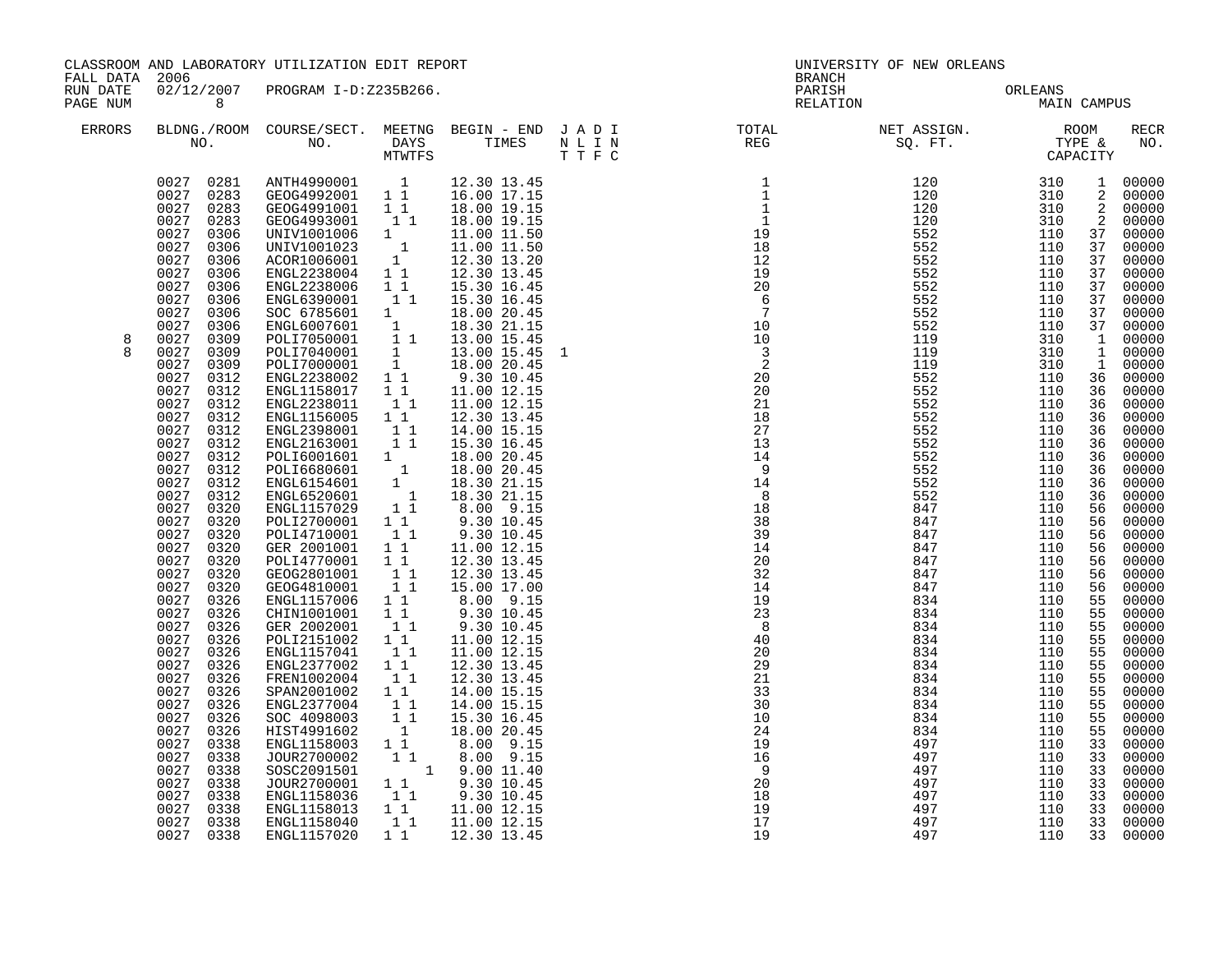| FALL DATA<br>RUN DATE | 2006                                                                                                                                                                                                                                                                                                                                                                                                                                                                                                                                        | CLASSROOM AND LABORATORY UTILIZATION EDIT REPORT<br>02/12/2007 PROGRAM I-D:Z235B266.                                                                                                                                                                                                                                                                                                                                                                                                                                                                                                                                                                                                                                                                               |                                                                                                                                                                                                                                                                                                                                                                                                                                                                                                                                                                                                                                                                                                                                                                                                                                                                                                                                                                                                                               |  | UNIVERSITY OF NEW ORLEANS<br>BRANCH<br>PARISH                                                                                                              |  | ORLEANS     |                                                                                                                                                                                                                                                                                                                                                                                                                                                                                                                                                                           |
|-----------------------|---------------------------------------------------------------------------------------------------------------------------------------------------------------------------------------------------------------------------------------------------------------------------------------------------------------------------------------------------------------------------------------------------------------------------------------------------------------------------------------------------------------------------------------------|--------------------------------------------------------------------------------------------------------------------------------------------------------------------------------------------------------------------------------------------------------------------------------------------------------------------------------------------------------------------------------------------------------------------------------------------------------------------------------------------------------------------------------------------------------------------------------------------------------------------------------------------------------------------------------------------------------------------------------------------------------------------|-------------------------------------------------------------------------------------------------------------------------------------------------------------------------------------------------------------------------------------------------------------------------------------------------------------------------------------------------------------------------------------------------------------------------------------------------------------------------------------------------------------------------------------------------------------------------------------------------------------------------------------------------------------------------------------------------------------------------------------------------------------------------------------------------------------------------------------------------------------------------------------------------------------------------------------------------------------------------------------------------------------------------------|--|------------------------------------------------------------------------------------------------------------------------------------------------------------|--|-------------|---------------------------------------------------------------------------------------------------------------------------------------------------------------------------------------------------------------------------------------------------------------------------------------------------------------------------------------------------------------------------------------------------------------------------------------------------------------------------------------------------------------------------------------------------------------------------|
| PAGE NUM              | $\overline{9}$                                                                                                                                                                                                                                                                                                                                                                                                                                                                                                                              |                                                                                                                                                                                                                                                                                                                                                                                                                                                                                                                                                                                                                                                                                                                                                                    |                                                                                                                                                                                                                                                                                                                                                                                                                                                                                                                                                                                                                                                                                                                                                                                                                                                                                                                                                                                                                               |  | RELATION                                                                                                                                                   |  | MAIN CAMPUS |                                                                                                                                                                                                                                                                                                                                                                                                                                                                                                                                                                           |
| ERRORS                |                                                                                                                                                                                                                                                                                                                                                                                                                                                                                                                                             |                                                                                                                                                                                                                                                                                                                                                                                                                                                                                                                                                                                                                                                                                                                                                                    | T T F C                                                                                                                                                                                                                                                                                                                                                                                                                                                                                                                                                                                                                                                                                                                                                                                                                                                                                                                                                                                                                       |  | BLDNG./ROOM COURSE/SECT. MEETNG BEGIN – END JADI TOTAL NET ASSIGN. NET ASSIGN. ROOM ROOM COURSE WE BEGIN – END JADI TURE TOTAL NEG SQ. FT. TYPE & CAPACITY |  |             | <b>RECR</b><br>NO.                                                                                                                                                                                                                                                                                                                                                                                                                                                                                                                                                        |
| 8                     | 0027<br>0344<br>0027<br>0344<br>0027<br>0344<br>0027<br>0344<br>0027 0344<br>0027<br>0356<br>0027<br>0356<br>0027<br>0356<br>0027 0356<br>0027<br>0356<br>0027<br>0356<br>0027<br>0356<br>0027<br>0362<br>0027<br>0362<br>0027<br>0362<br>0027<br>0362<br>0027<br>0362<br>0027<br>0362<br>0027<br>0362<br>0027 0362<br>0027<br>0369<br>0027 0369<br>0027<br>0370<br>0027 0370<br>0027<br>0370<br>0027 0370<br>0027<br>0370<br>0027 0370<br>0027<br>0370<br>0027<br>0372<br>0027 0372<br>0027 0372<br>0027 0372<br>0027<br>0372<br>0027 0372 | $\begin{array}{cccc} 0027 & 0338 & \text{ENGL}2151001 & 11 \\ 0027 & 0338 & \text{ENGL}1157026 & 11 \\ 0027 & 0338 & \text{ENGL}1158049 & 11 \\ 0027 & 0344 & \text{ENGL}1157004 & 11 \\ \end{array}$<br>ENGL1157013 1 1<br>ENGL1157044 1 1<br>ENGL1158021 1 1<br>ENGL1158043<br>SOC 2707002<br>SOC 4161001 11<br>ENGL2228001 11<br>POLI4890001<br>SPAN1002001 1 1<br>WS 2010001 1 1<br>ENGL2521001 1 1<br>ITAL2001001<br>SPAN1002003 1 1<br>ENGL2238014 1 1<br>SOC 3096001 1 1<br>SOC 3097001 1 1<br>ENGL2043001 1 1<br>SPAN1001009 1 1<br>ENGL6801001 1 1<br>FREN2001001 11<br>ENGL1158048 11<br>ENGL6243001 11<br>ENGL6281601 11<br>ENGL1158004 1 1<br>ENGL2041004<br>POLI2600001 1 1<br>MATH1125002 1 1<br>POLI4410001 1<br>FREN1001005 1 1<br>POLI4705001 1 1 | 12.30 13.45<br>14.00 15.15<br>14.00 15.15<br>8.00 9.15<br>11.00 12.15<br>11.00 12.15<br>12.30 13.45<br>11<br>12.30 13.45<br>$\begin{tabular}{lcccc} $\dots$ & $\dots$ & $\dots$ & $\dots$ & $\dots$ & $\dots$ & $\dots$ & $\dots$ & $\dots$ & $\dots$ \\[1.0ex] \text{SOC} & $\{0.98001$} & $\,1$ & $\,1$ & $\,9\,.30$ & $\,10\,.45$ \\[1.0ex] \text{WS} & $\{0.80001$} & $\,1$ & $\,1$ & $\,9\,.30$ & $\,10\,.45$ & $\,1$ \\[1.0ex] \text{ENGL2041002} & $\,1$ & $\,11\,.00$ & $\,12\,.15$ \\[1.0ex] \text{POL14600$<br>15.30 16.45<br>9.30 10.45<br>9.30 10.45<br>$\begin{bmatrix} 1 \\ 1 \end{bmatrix}$<br>11.00 12.15<br>11.00 12.15<br>12.30 13.45<br>$\begin{bmatrix} 1 \\ 1 \end{bmatrix}$<br>12.30 13.45<br>14.00 15.15<br>15.30 16.45<br>11.15 12.30<br>11.15 12.30 1<br>9.30 10.45<br>11.00 12.15<br>11.00 12.15<br>12.30 13.45<br>14.00 15.15<br>15.30 16.45<br>17.00 18.15<br>$8.00$ $9.15$<br>$8.00$ $9.15$<br>$\begin{bmatrix} 1 \\ 1 \end{bmatrix}$<br>9.30 10.45<br>11.00 12.15<br>11.00 12.15<br>12.30 13.45 |  |                                                                                                                                                            |  |             | 33 00000<br>33 00000<br>33<br>00000<br>33<br>00000<br>00000<br>33<br>00000<br>33<br>00000<br>33<br>33<br>00000<br>00000<br>33<br>55<br>00000<br>55<br>00000<br>$00000$<br>00000<br>55<br>55<br>55<br>00000<br>$00000$<br>$00000$<br>55<br>55<br>00000<br>56<br>00000<br>56<br>00000<br>56<br>00000<br>56<br>00000<br>56<br>56 00000<br>00000<br>56<br>56 00000<br>00000<br>$\overline{1}$<br>1 00000<br>36 00000<br>36 00000<br>00000<br>36<br>36 00000<br>00000<br>36<br>00000<br>36<br>36 00000<br>74 00000<br>74 00000<br>74 00000<br>74 00000<br>74 00000<br>74 00000 |
| 8<br>8<br>8           | 0027<br>0372<br>0027 0372<br>0027<br>0372<br>0027 0372<br>0027<br>0373<br>0027<br>0373<br>0027<br>0373<br>0027<br>0373<br>0379<br>0027<br>0389<br>0027<br>0027 0390<br>0027 0390                                                                                                                                                                                                                                                                                                                                                            | PHIL1000002<br>FREN4400001<br>SOC 4219001<br>SOC 6396001                                                                                                                                                                                                                                                                                                                                                                                                                                                                                                                                                                                                                                                                                                           | 12.30 13.45<br>$1\quad1$<br>14.00 15.15<br>11<br>15.30 16.45<br>$\begin{bmatrix} 1 \\ 1 \end{bmatrix}$<br>15.30 16.45<br>12.30 13.45<br>SOC 3091001<br>SOC 3091001<br>1 1 14.00 15.15<br>SOC 3092001<br>1 1 14.00 15.15<br>SOC 3093001<br>1 1 14.00 15.15<br>SOC 7000001<br>1 1 12.30 13.45<br>PHIL3030001<br>1 1 11.00 12.15<br>SOC 2707001<br>1 9.00 11.00<br>SOC 2707003<br>1 9.00 11.00<br>14.00 15.15                                                                                                                                                                                                                                                                                                                                                                                                                                                                                                                                                                                                                    |  |                                                                                                                                                            |  |             | 74 00000<br>74 00000<br>74 00000<br>74 00000<br>2 00000<br>$\begin{array}{ccc} 2 & 00000 \ 2 & 00000 \ 2 & 00000 \end{array}$<br>$\overline{1}$ 00000<br>1 00000<br>34 00000<br>34 00000                                                                                                                                                                                                                                                                                                                                                                                  |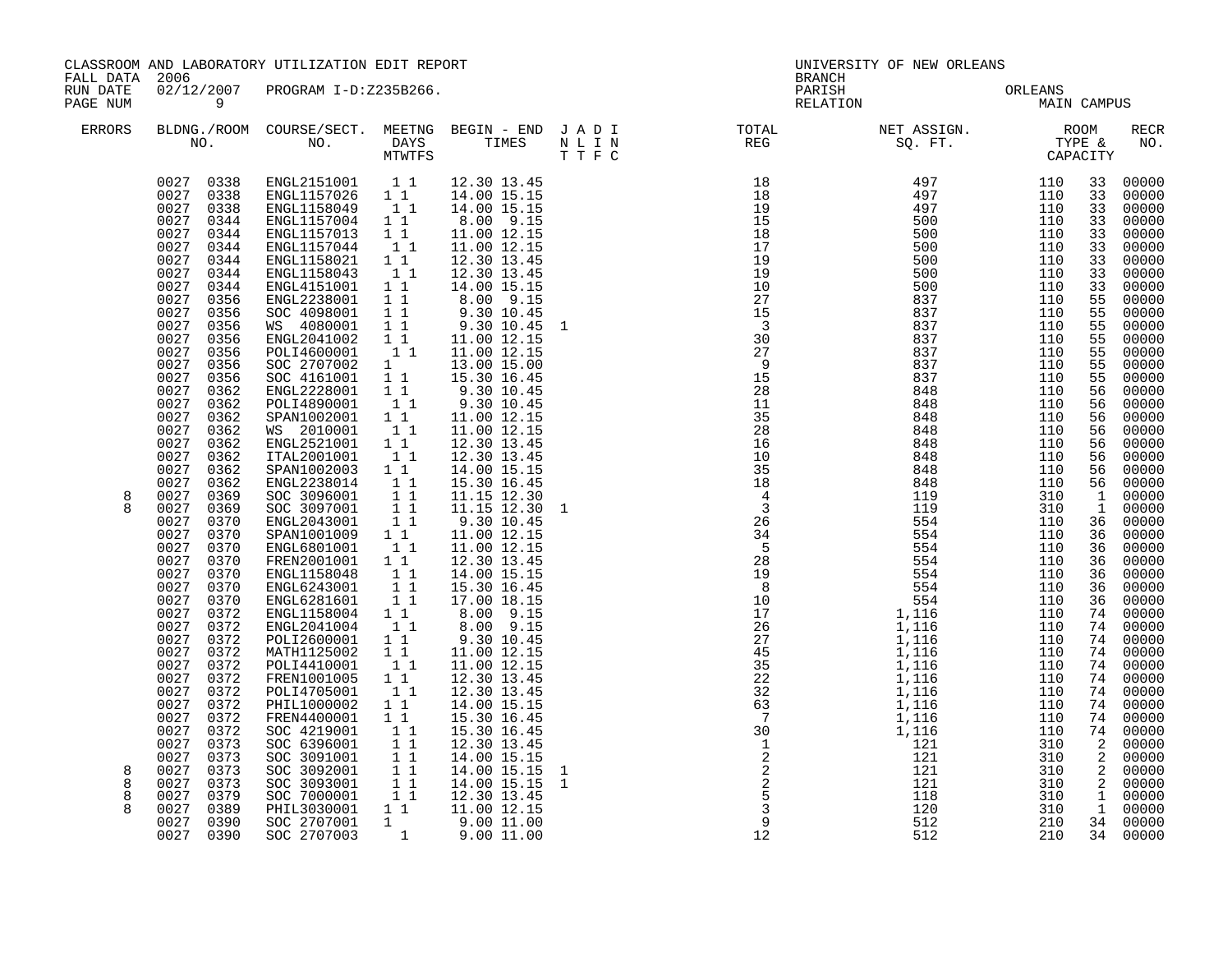| FALL DATA 2006       |                                                                                                                                                                                                                                                                                                                                                                                                                                                                                                                                                                                                                                                                                                                                        | CLASSROOM AND LABORATORY UTILIZATION EDIT REPORT                                                                                                                                                                                                                                                                                                                                                                                                                                                                                                                                                                                                                                                                                                                                                                                                                                                                                                                                                                                                                                                                                                                                                                                                                                 |                                                                                                                              |                                                                                                                                                                                                                                                                                                                                                                                                                                                                                                                                                                                                 | BRANCH                                                   | UNIVERSITY OF NEW ORLEANS                                                                                                                                                                                                                                                                                                                                                                                    |     |                                                                                                                                                                                                                                                                                                                                                                                                                                                                                  |
|----------------------|----------------------------------------------------------------------------------------------------------------------------------------------------------------------------------------------------------------------------------------------------------------------------------------------------------------------------------------------------------------------------------------------------------------------------------------------------------------------------------------------------------------------------------------------------------------------------------------------------------------------------------------------------------------------------------------------------------------------------------------|----------------------------------------------------------------------------------------------------------------------------------------------------------------------------------------------------------------------------------------------------------------------------------------------------------------------------------------------------------------------------------------------------------------------------------------------------------------------------------------------------------------------------------------------------------------------------------------------------------------------------------------------------------------------------------------------------------------------------------------------------------------------------------------------------------------------------------------------------------------------------------------------------------------------------------------------------------------------------------------------------------------------------------------------------------------------------------------------------------------------------------------------------------------------------------------------------------------------------------------------------------------------------------|------------------------------------------------------------------------------------------------------------------------------|-------------------------------------------------------------------------------------------------------------------------------------------------------------------------------------------------------------------------------------------------------------------------------------------------------------------------------------------------------------------------------------------------------------------------------------------------------------------------------------------------------------------------------------------------------------------------------------------------|----------------------------------------------------------|--------------------------------------------------------------------------------------------------------------------------------------------------------------------------------------------------------------------------------------------------------------------------------------------------------------------------------------------------------------------------------------------------------------|-----|----------------------------------------------------------------------------------------------------------------------------------------------------------------------------------------------------------------------------------------------------------------------------------------------------------------------------------------------------------------------------------------------------------------------------------------------------------------------------------|
| RUN DATE<br>PAGE NUM | 10                                                                                                                                                                                                                                                                                                                                                                                                                                                                                                                                                                                                                                                                                                                                     | 02/12/2007 PROGRAM I-D:Z235B266.                                                                                                                                                                                                                                                                                                                                                                                                                                                                                                                                                                                                                                                                                                                                                                                                                                                                                                                                                                                                                                                                                                                                                                                                                                                 |                                                                                                                              |                                                                                                                                                                                                                                                                                                                                                                                                                                                                                                                                                                                                 |                                                          | PARISH ORLEANS MAIN CAMPUS                                                                                                                                                                                                                                                                                                                                                                                   |     |                                                                                                                                                                                                                                                                                                                                                                                                                                                                                  |
| <b>ERRORS</b>        |                                                                                                                                                                                                                                                                                                                                                                                                                                                                                                                                                                                                                                                                                                                                        |                                                                                                                                                                                                                                                                                                                                                                                                                                                                                                                                                                                                                                                                                                                                                                                                                                                                                                                                                                                                                                                                                                                                                                                                                                                                                  |                                                                                                                              |                                                                                                                                                                                                                                                                                                                                                                                                                                                                                                                                                                                                 |                                                          |                                                                                                                                                                                                                                                                                                                                                                                                              |     | <b>RECR</b><br>NO.                                                                                                                                                                                                                                                                                                                                                                                                                                                               |
|                      | 0027 0396<br>0027<br>0396<br>0027<br>0396<br>0027<br>0396<br>0027<br>0396<br>0029<br>0301<br>0033<br>0165<br>0033<br>0165<br>0033<br>0165<br>0033<br>0165<br>0033<br>0165<br>0033<br>0165<br>0033<br>0165<br>0033<br>0165<br>0033<br>0165<br>0033<br>0165<br>0033<br>0165<br>0033<br>0165<br>0033<br>0179<br>0033<br>0179<br>0033<br>0179<br>0033<br>0179<br>0033<br>0179<br>0033<br>0179<br>0033<br>0179<br>0033<br>0179<br>0033<br>0179<br>0033<br>0179<br>0033<br>0179<br>0033<br>0179<br>0033<br>0179<br>0033<br>0179<br>0033<br>0179<br>0033<br>0179<br>0033 0179<br>0033<br>0179<br>0033<br>0211<br>0033<br>0211<br>0033<br>0212<br>0033<br>0212<br>0033<br>0212<br>0033<br>0212<br>0033<br>0212<br>0033<br>0213<br>0033<br>0213 | $\begin{array}{cccc} 0027 & 0390 & \texttt{GEOG4805601} & 1 & 18.00 & 21.00 \\ 0027 & 0396 & \texttt{POLI2151195} & 1 & 11.00 & 12.15 \\ 0027 & 0396 & \texttt{POLI4999001} & 1 & 14.00 & 14.50 \\ 0027 & 0396 & \texttt{ENGL6090001} & 1 & 14.00 & 15.15 \end{array}$<br>ENGL6280001 1 1<br>ENGL6280001 1<br>POLI66210601 1<br>ENGL610601 1<br>ENGL6161602 1<br>ENGL6163601 1<br>ENGL3399001 1<br>ENGL3399001 1<br>PSYC1000003 11<br>HIST1001001 11<br>HIST1001001 11<br>HIST1001002 11<br>HIST1001003 11<br>HIST1001004<br>HIST1001005<br>HIST1001006<br>PSYC1520001 1 1<br>MKT 3501001<br>FTCA1620002 11<br>PSYC1520002 11<br>PSYC1000002 1 <sup>1</sup><br>PSYC4530001 11<br>PSYC2110001 11<br>PSYC4510001 1 1<br>PSYC4100001 1 1<br>PSYC2200001 1 1<br>CSCI1000001 1 1<br>CSCI1000002 1 1<br>CSCI1000003 1 1<br>CSCI1000004 1 1<br>CSCI1000005 1 1<br>CSCI1000006 1 1<br>CSCI1000007 1 1<br>CSCI1000008 1 1<br>CSCI1000601 1 14.30 20.20<br>CSCI1000602 1 18.30 20.20<br>CSCI1000602 1 18.30 20.20<br>CSCI1000605 1 18.30 20.20<br>CSCI1000606 1 18.30 20.20<br>CSCI1000606 1 18.30 20.20<br>CSCI1000606 1 18.30 20.20<br>MATH2111001 1111 9.30 10.35<br>MATH2109002<br>GER 1001001<br>CHIN1002001 1 1<br>JAPN1001001<br>SPAN2002001 11<br>ENGL1157052 11<br>ENGL1157055 11 | $\begin{array}{c} 1 \\ 1 \\ 1 \\ 1 \\ 1 \end{array}$<br>$\begin{bmatrix} 1 \\ 1 \end{bmatrix}$<br>1111<br>$1\quad1$<br>$1 1$ | 15.30 16.45<br>18.00 20.45<br>18.00 20.45<br>18.30 21.15<br>18.30 21.15<br>12.00 13.00<br>8.00 9.15<br>9.30 10.20<br>9.30 10.20<br>$9.30$ 10.20<br>9.30 10.20<br>$9.30$ 10.20<br>9.30 10.20<br>9.30 10.45<br>11.00 12.15<br>12.30 13.45<br>12.30 13.45<br>14.00 15.15<br>$9.30$ 10.45<br>$9.30$ 10.45<br>11.00 12.15<br>11.00 12.15<br>12.30 13.45<br>14.00 14.50<br>14.00 14.50<br>14.00 14.50<br>14.00 14.50<br>14.00 14.50<br>14.00 14.50<br>14.00 14.50<br>14.00 14.50<br>11.00 11.50<br>9.30 10.45<br>11.00 12.15<br>11.00 12.15<br>12.30 13.45<br>14.00 15.15<br>9.30 10.45<br>9.30 10.45 |                                                          | $\begin{smallmatrix} \textbf{11} & \textbf{12} & \textbf{13} & \textbf{14} & \textbf{15} & \textbf{16} & \textbf{17} & \textbf{18} & \textbf{18} & \textbf{18} & \textbf{18} & \textbf{18} & \textbf{19} & \textbf{18} & \textbf{19} & \textbf{18} & \textbf{19} & \textbf{18} & \textbf{19} & \textbf{19} & \textbf{18} & \textbf{19} & \textbf{19} & \textbf{19} & \textbf{19} & \textbf{19} & \textbf{19$ |     | 34 00000<br>00000<br>34 00000<br>34 00000<br>34 00000<br>00000<br>34 00000<br>34 00000<br>34 00000<br>00000<br>00000<br>00000<br>00000<br>00000<br>00000<br>00000<br>00000<br>00000<br>00000<br>00000<br>$00000$<br>00000<br>00000<br>00000<br>$00000$<br>00000<br>00000<br>00000<br>00000<br>00000<br>00000<br>00000<br>00000<br>00000<br>00000<br>00000<br>00000<br>00000<br>00000<br>00000<br>00000<br>$00000$<br>00000<br>00000<br>00000<br>00000<br>00000<br>00000<br>00000 |
|                      | 0033<br>0213<br>0033 0213                                                                                                                                                                                                                                                                                                                                                                                                                                                                                                                                                                                                                                                                                                              | DEVM0107013 1<br>HIST1001004 1<br>PHIL2201001                                                                                                                                                                                                                                                                                                                                                                                                                                                                                                                                                                                                                                                                                                                                                                                                                                                                                                                                                                                                                                                                                                                                                                                                                                    |                                                                                                                              | 11.00 11.50<br>1 1 1 11.00 12.15                                                                                                                                                                                                                                                                                                                                                                                                                                                                                                                                                                | $\begin{array}{c} 7 \\ 25 \\ 15 \\ 52 \end{array}$<br>52 | 935                                                                                                                                                                                                                                                                                                                                                                                                          | 110 | 00000<br>62 00000                                                                                                                                                                                                                                                                                                                                                                                                                                                                |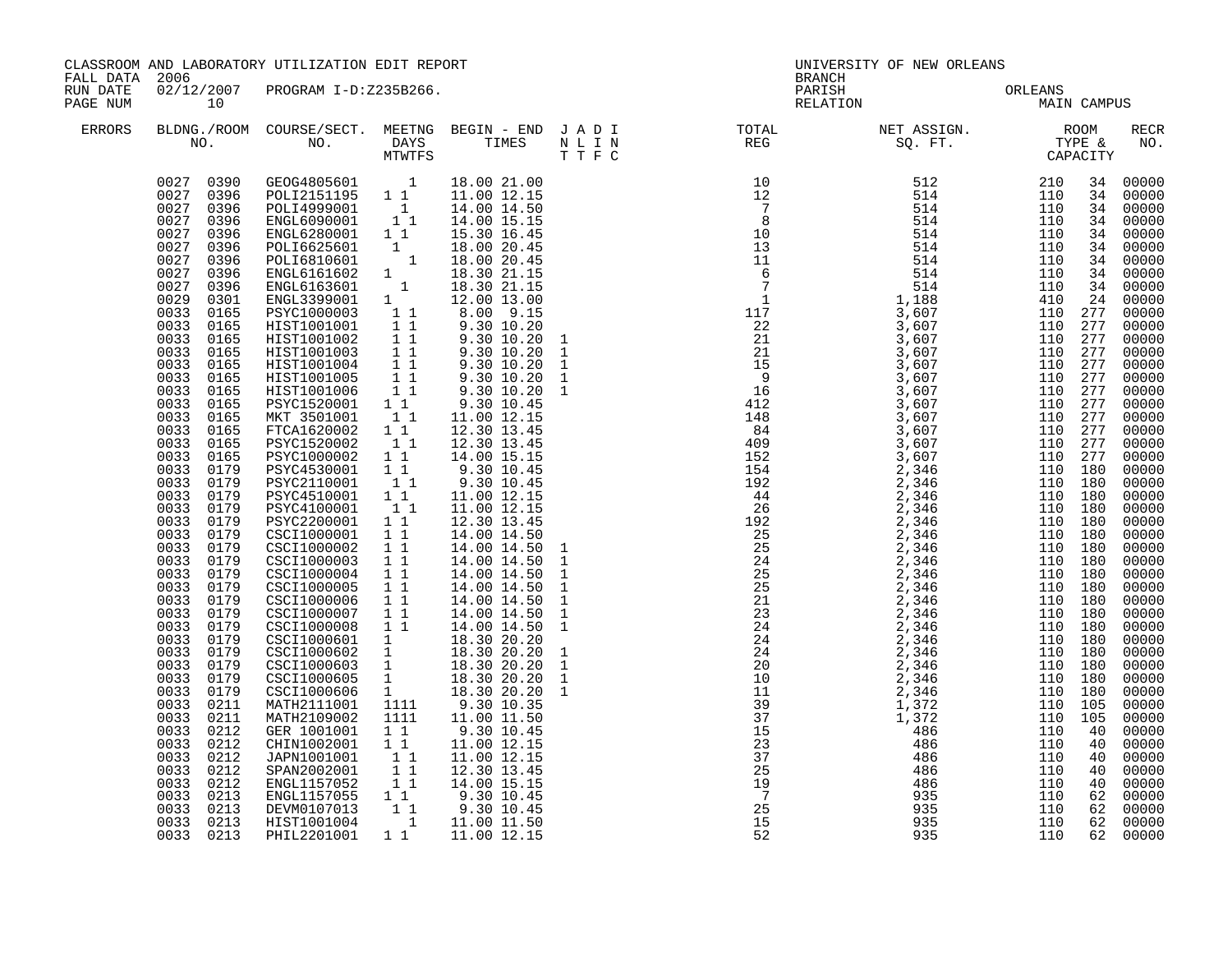| CLASSROOM AND LABORATORY UTILIZATION EDIT REPORT<br>FALL DATA 2006<br>RUN DATE |                                                                                                                                                                                                                                                                                                                                                                                                                                                                                                                                                                                                                                           |                                                                                                                                                                                                                                                                                                                                                                                                                                                                                                                                                                                                                                                                                                                                                                                                                                                                                   |                                                                                                                                                                             |                                                                                                                                                                                                                                                                                                                                                                                                                  | BRANCH | UNIVERSITY OF NEW ORLEANS       |             |                                                                                                                                                                                                                                        |                                                                                                                                                                                                                                                                                                                                                                                                             |
|--------------------------------------------------------------------------------|-------------------------------------------------------------------------------------------------------------------------------------------------------------------------------------------------------------------------------------------------------------------------------------------------------------------------------------------------------------------------------------------------------------------------------------------------------------------------------------------------------------------------------------------------------------------------------------------------------------------------------------------|-----------------------------------------------------------------------------------------------------------------------------------------------------------------------------------------------------------------------------------------------------------------------------------------------------------------------------------------------------------------------------------------------------------------------------------------------------------------------------------------------------------------------------------------------------------------------------------------------------------------------------------------------------------------------------------------------------------------------------------------------------------------------------------------------------------------------------------------------------------------------------------|-----------------------------------------------------------------------------------------------------------------------------------------------------------------------------|------------------------------------------------------------------------------------------------------------------------------------------------------------------------------------------------------------------------------------------------------------------------------------------------------------------------------------------------------------------------------------------------------------------|--------|---------------------------------|-------------|----------------------------------------------------------------------------------------------------------------------------------------------------------------------------------------------------------------------------------------|-------------------------------------------------------------------------------------------------------------------------------------------------------------------------------------------------------------------------------------------------------------------------------------------------------------------------------------------------------------------------------------------------------------|
| PAGE NUM                                                                       | 11                                                                                                                                                                                                                                                                                                                                                                                                                                                                                                                                                                                                                                        | 02/12/2007 PROGRAM I-D:Z235B266.                                                                                                                                                                                                                                                                                                                                                                                                                                                                                                                                                                                                                                                                                                                                                                                                                                                  |                                                                                                                                                                             |                                                                                                                                                                                                                                                                                                                                                                                                                  |        | PARISH ORLEANS<br>RELATION MAIN | MAIN CAMPUS |                                                                                                                                                                                                                                        |                                                                                                                                                                                                                                                                                                                                                                                                             |
| ERRORS                                                                         |                                                                                                                                                                                                                                                                                                                                                                                                                                                                                                                                                                                                                                           |                                                                                                                                                                                                                                                                                                                                                                                                                                                                                                                                                                                                                                                                                                                                                                                                                                                                                   |                                                                                                                                                                             |                                                                                                                                                                                                                                                                                                                                                                                                                  |        |                                 |             |                                                                                                                                                                                                                                        | RECR<br>NO.                                                                                                                                                                                                                                                                                                                                                                                                 |
|                                                                                | 0033<br>0215<br>0033<br>0215<br>0033<br>0215<br>0033<br>0215<br>0033<br>0215<br>0033<br>0217<br>0033<br>0217<br>0033<br>0219<br>0033<br>0219<br>0033<br>0219<br>0033<br>0219<br>0033<br>0219<br>0033<br>0219<br>0033<br>0219<br>0033<br>0259<br>0033<br>0259<br>0033<br>0259<br>0033<br>0259<br>0033<br>0259<br>0033<br>0259<br>0033<br>0260<br>0033<br>0260<br>0033<br>0260<br>0033<br>0260<br>0033<br>0260<br>0033<br>0260<br>0033<br>0260<br>0033<br>0260<br>0033<br>0260<br>0033<br>0260<br>0033 0262<br>0033<br>0262<br>0033<br>0262<br>0033<br>0262<br>0033<br>0262<br>0033<br>0262<br>0033<br>0264<br>0033<br>0264<br>0033<br>0264 | $\begin{array}{cccc} 0033 & 0213 & \text{SPAN} 2001003 & 1\ 1 \\ 0033 & 0215 & \text{ENGL} 1157038 & 1\ 1 \\ 0033 & 0215 & \text{UNIV} 1001033 & 1 \\ 0033 & 0215 & \text{PHL} 3500001 & 1\ 1 \end{array}$<br>MATH2107003 1 1<br>DEVM0107006 1 1<br>A&S 1119195<br>A&S 1119196<br>A&S 1119197<br>ENGL1157018 1 1<br>ENGLI157018 1 1 11.00 12.15<br>PHIL2244001 1 11.00 12.15<br>PHIL2244002 1 11.00 12.15<br>PHIL2244002 1 12.30 13.45<br>UNIV1001015 1 8.00 8.50<br>UNIV1001021 1 8.00 8.50<br>UNIV1001016 1 9.30 10.20<br>UNIV1001027 1 14.00 14.50<br>UNIV10010<br>ENGL1158002<br>ENGL1157030<br>ENGL1158009 1 1<br>ENGL1157034<br>ENGL1157016<br>ENGL1157040<br>ENGL1157024<br>ENGL1157049<br>ENGL1157025<br>ENGL1158025<br>ENGL1157001<br>ENGL1158027<br>ENGL1158006<br>ENGL1158014 1 1<br>ENGL1157046 1 1<br>ENGL1157021 11<br>ENGL1158012 11<br>ENGL1158022<br>DEVM0107017 | $1\quad1$<br>$1\quad1$<br>$1\quad1$<br>$1\quad1$<br>11<br>11<br>$1\quad1$<br>11<br>11<br>11<br>$1\quad1$<br>11<br>$\begin{bmatrix} 1 \\ 1 \end{bmatrix}$<br>$1\quad1$<br>11 | 12.30 13.45<br>9.30 10.45<br>11.00 11.50<br>11.00 12.15<br>9.30 10.45<br>11.00 12.15<br>9.30 10.45<br>9.30 10.45<br>9.30 10.45<br>11.00 12.15<br>1 1 8.00 9.15<br>1 1 8.00 9.15<br>1 1 9.30 10.45<br>9.30 10.45<br>11.00 12.15<br>11.00 12.15<br>12.30 13.45<br>12.30 13.45<br>14.00 15.15<br>15.30 16.45<br>8.00 9.15<br>11.00 12.15<br>11.00 12.15<br>12.30 13.45<br>11.00 12.15<br>12.30 13.45<br>12.30 13.45 |        |                                 |             | 62<br>32<br>32<br>32<br>32<br>32<br>33<br>33<br>33<br>33<br>33<br>33<br>33<br>33<br>22<br>22<br>22<br>22<br>22<br>22<br>39<br>39<br>39<br>39<br>39<br>39<br>39<br>39<br>39<br>39<br>37<br>37<br>37<br>37<br>37<br>37<br>51<br>51<br>51 | 00000<br>00000<br>32 00000<br>00000<br>32 00000<br>00000<br>00000<br>00000<br>32 00000<br>00000<br>00000<br>00000<br>33 00000<br>00000<br>00000<br>00000<br>00000<br>00000<br>00000<br>00000<br>00000<br>00000<br>00000<br>00000<br>00000<br>00000<br>00000<br>00000<br>00000<br>00000<br>00000<br>00000<br>00000<br>00000<br>00000<br>00000<br>00000<br>00000<br>00000<br>00000<br>00000<br>00000<br>00000 |
|                                                                                | 0033<br>0264<br>0033<br>0265<br>0033<br>0265<br>0033<br>0265<br>0033<br>0265                                                                                                                                                                                                                                                                                                                                                                                                                                                                                                                                                              | ENGL1156007<br>ENGL1157005<br>ENGL1157011<br>ENGL1157035                                                                                                                                                                                                                                                                                                                                                                                                                                                                                                                                                                                                                                                                                                                                                                                                                          | $1\quad1$<br>$1\quad1$<br>11<br>11                                                                                                                                          | 15.30 16.45<br>8.00 9.15<br>9.30 10.45<br>$9.30$ $10.45$                                                                                                                                                                                                                                                                                                                                                         |        |                                 |             | 51<br>32<br>32                                                                                                                                                                                                                         | 00000<br>00000<br>32 00000<br>32 00000<br>00000                                                                                                                                                                                                                                                                                                                                                             |
|                                                                                | 0033<br>0265<br>0033 0265<br>0033 0268                                                                                                                                                                                                                                                                                                                                                                                                                                                                                                                                                                                                    | ENGL1158018   1   12.30   13.45<br>ENGL1158024   1   14.00   15.15<br>ENGL1158050<br>ENGL1157221                                                                                                                                                                                                                                                                                                                                                                                                                                                                                                                                                                                                                                                                                                                                                                                  | $1\quad1$<br>11                                                                                                                                                             | 15.30 16.45<br>9.30 10.45                                                                                                                                                                                                                                                                                                                                                                                        |        |                                 |             | 32<br>32<br>51                                                                                                                                                                                                                         | 00000<br>00000<br>00000                                                                                                                                                                                                                                                                                                                                                                                     |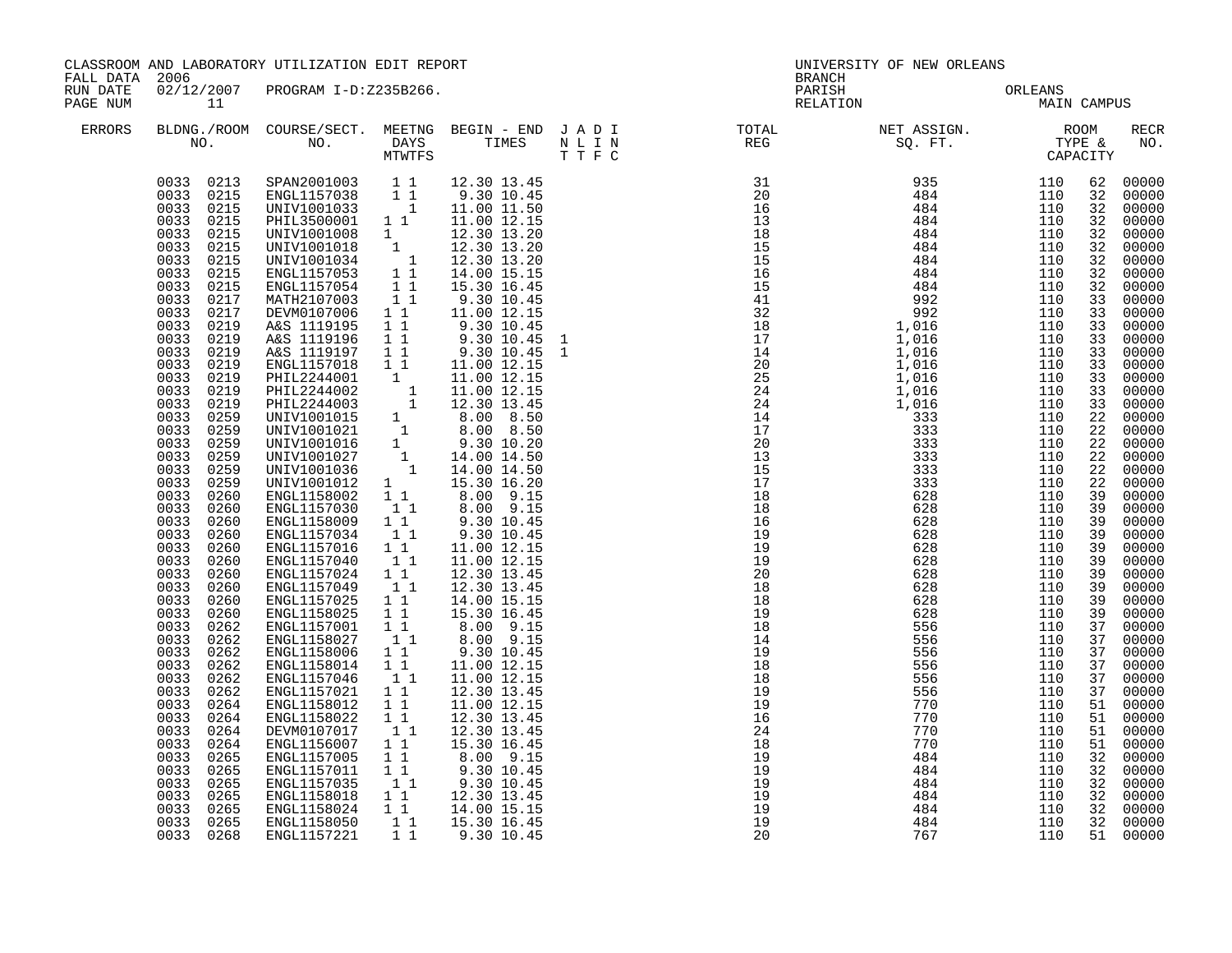| CLASSROOM AND LABORATORY UTILIZATION EDIT REPORT<br>FALL DATA 2006 |                                                                                                                                                                                                                                                                                                                                                                                                                                                                                                                                                                                                                                                              |                                                                                                                                                                                                                                                                                                                                                                                                                                                                                                                                                                                                                                                                                                                                                                                                                                                                                                                                                                                                                                                                                                                                                             |                                                                                                                                                                                                                     |                                                                                                                                                                                                                                                                                                                                                 |                                   | UNIVERSITY OF NEW ORLEANS<br>BRANCH |     |                                                                                                                                                                                                                                                    |                                                                                                                                                                                                                                                                                                                                                                                                                   |
|--------------------------------------------------------------------|--------------------------------------------------------------------------------------------------------------------------------------------------------------------------------------------------------------------------------------------------------------------------------------------------------------------------------------------------------------------------------------------------------------------------------------------------------------------------------------------------------------------------------------------------------------------------------------------------------------------------------------------------------------|-------------------------------------------------------------------------------------------------------------------------------------------------------------------------------------------------------------------------------------------------------------------------------------------------------------------------------------------------------------------------------------------------------------------------------------------------------------------------------------------------------------------------------------------------------------------------------------------------------------------------------------------------------------------------------------------------------------------------------------------------------------------------------------------------------------------------------------------------------------------------------------------------------------------------------------------------------------------------------------------------------------------------------------------------------------------------------------------------------------------------------------------------------------|---------------------------------------------------------------------------------------------------------------------------------------------------------------------------------------------------------------------|-------------------------------------------------------------------------------------------------------------------------------------------------------------------------------------------------------------------------------------------------------------------------------------------------------------------------------------------------|-----------------------------------|-------------------------------------|-----|----------------------------------------------------------------------------------------------------------------------------------------------------------------------------------------------------------------------------------------------------|-------------------------------------------------------------------------------------------------------------------------------------------------------------------------------------------------------------------------------------------------------------------------------------------------------------------------------------------------------------------------------------------------------------------|
| RUN DATE<br>PAGE NUM                                               | 12                                                                                                                                                                                                                                                                                                                                                                                                                                                                                                                                                                                                                                                           | 02/12/2007 PROGRAM I-D:Z235B266.                                                                                                                                                                                                                                                                                                                                                                                                                                                                                                                                                                                                                                                                                                                                                                                                                                                                                                                                                                                                                                                                                                                            |                                                                                                                                                                                                                     |                                                                                                                                                                                                                                                                                                                                                 |                                   | PARISH ORLEANS NELATION MAIN CAMPUS |     |                                                                                                                                                                                                                                                    |                                                                                                                                                                                                                                                                                                                                                                                                                   |
| ERRORS                                                             |                                                                                                                                                                                                                                                                                                                                                                                                                                                                                                                                                                                                                                                              |                                                                                                                                                                                                                                                                                                                                                                                                                                                                                                                                                                                                                                                                                                                                                                                                                                                                                                                                                                                                                                                                                                                                                             |                                                                                                                                                                                                                     |                                                                                                                                                                                                                                                                                                                                                 |                                   |                                     |     |                                                                                                                                                                                                                                                    | <b>RECR</b><br>NO.                                                                                                                                                                                                                                                                                                                                                                                                |
|                                                                    | 0033<br>0314<br>0033<br>0314<br>0033<br>0314<br>0033<br>0314<br>0033<br>0316<br>0033<br>0316<br>0033<br>0316<br>0033<br>0316<br>0033<br>0316<br>0033<br>0316<br>0033<br>0316<br>0033<br>0318<br>0033<br>0318<br>0033<br>0318<br>0033<br>0318<br>0033<br>0318<br>0033<br>0319<br>0033<br>0319<br>0033<br>0319<br>0033<br>0319<br>0033<br>0319<br>0033<br>0319<br>0033<br>0319<br>0033<br>0319<br>0033<br>0320<br>0033<br>0320<br>0033<br>0320<br>0033<br>0320<br>0033<br>0320<br>0033<br>0320<br>0033<br>0320<br>0033<br>0320<br>0033<br>0320<br>0033<br>0320<br>0033<br>0320<br>0033<br>0351<br>0033<br>0351<br>0033<br>0351<br>0033<br>0351<br>0033<br>0362 | $\begin{array}{cccc} 0033 & 0268 & \texttt{ENGL1157039} & 1 & 1 & 11.00 & 12.15 \\ 0033 & 0268 & \texttt{ENGL1158020} & 1 & 1 & 12.30 & 13.45 \\ 0033 & 0268 & \texttt{ENGL1157050} & 1 & 1 & 12.30 & 13.45 \\ 0033 & 0314 & \texttt{ENGL1158031} & 1 & 9.30 & 10.45 \end{array}$<br>ENGL1159195   1   1<br>FREN1001004   1   1<br>FREN1001002<br>ENGL2041006<br>ENGL2032001<br>ENGL2071001 1 1<br>ENGL2031002<br>ENGL1159196<br>ENGL2032002<br>ENGL2041003 1 1<br>ENGL2041005 1<br>ENGL1158033 11<br>POLI4850001 11<br>LAT 1012001<br>ENGL2031001 1 1<br>ENGL1156012 1<br>ENGL1157031 1<br>POLI2900001 11<br>FREN3041001 11<br>TREN3041001 11<br>ENGL2377003 11 11.00 12.15<br>ENGL1158501 1 12.00 14.40<br>ENGL1158501<br>ENGL2218001 1 1 15.30 16.45<br>ENGL2218001 1 18.00 20.45<br>ENGL158604 1 1 18.30 19.45<br>UNIV1001014 1 8.00 8.50<br>UNIV1001014 1 8.00 8.50<br>ENGL4701001 1 8.00 9.15<br>UNIV1001031 9.30 10.20<br>UNIV1001031 9.30 10.20<br>UNIV1001005 1 11.00 11.50<br>UNIV1001017 1 11.00 11.50<br>UNIV1001024 1 11.00 11.50<br>UNIV1001024 1 11.00 11.50<br>UNIV1001032 1 11<br>ENGL2258002<br>ENGL4621001<br>ENGL4093001<br>ENGL2258001 | $\begin{array}{c} 1 \\ 1 \\ 1 \end{array}$<br>$1\quad1$<br>$\begin{bmatrix} 1 \\ 1 \end{bmatrix}$<br>11<br>11<br>$\begin{smallmatrix}1&&1\\&1\\1&&1\end{smallmatrix}$<br>$1\quad1$<br>$\overline{1}$ $\overline{1}$ | 11.00 12.15<br>11.00 12.15<br>12.30 13.45<br>12.30 13.45<br>9.30 10.45<br>11.00 12.15<br>11.00 12.15<br>12.30 13.45<br>12.30 13.45<br>14.00 15.15<br>14.00 15.15<br>9.30 10.45<br>11.00 12.15<br>11.00 12.15<br>12.30 13.45<br>12.30 13.45<br>8.00 9.15<br>9.30 10.45<br>11.00 12.15<br>11.00 12.15<br>11.00 12.15<br>12.30 13.45<br>9.30 10.45 |                                   |                                     |     | 51<br>51<br>42<br>42<br>42<br>42<br>42<br>42<br>42<br>42<br>42<br>42<br>47<br>47<br>47<br>47<br>47<br>33<br>33<br>33<br>33<br>33<br>33<br>33<br>33<br>39<br>39<br>39<br>39<br>39<br>39<br>39<br>39<br>39<br>39<br>39<br>60<br>60<br>60<br>60<br>37 | 51 00000<br>00000<br>00000<br>00000<br>42 00000<br>00000<br>00000<br>00000<br>00000<br>00000<br>00000<br>00000<br>42 00000<br>00000<br>00000<br>00000<br>00000<br>00000<br>00000<br>00000<br>00000<br>00000<br>00000<br>00000<br>00000<br>00000<br>00000<br>00000<br>00000<br>00000<br>00000<br>00000<br>00000<br>00000<br>00000<br>00000<br>00000<br>00000<br>00000<br>00000<br>00000<br>00000<br>00000<br>00000 |
|                                                                    | 0033<br>0362<br>0033<br>0362<br>0033<br>0362<br>0033<br>0362<br>0033<br>0362<br>0034 0137<br>0034 0202                                                                                                                                                                                                                                                                                                                                                                                                                                                                                                                                                       | ENGL1158034<br>ENGL1158221 1 1 1.00 12.15<br>ENGL1158221 1 12.00 12.50<br>DEVM0107007 1 1 12.30 13.45<br>ENGL2071002 1 1<br>EDHP3330001 1 1<br>EDHP2320002                                                                                                                                                                                                                                                                                                                                                                                                                                                                                                                                                                                                                                                                                                                                                                                                                                                                                                                                                                                                  | 11<br>$1\quad1$                                                                                                                                                                                                     | 9.30 10.45<br>12.30 13.45<br>9.30 10.45<br>13.00 15.00                                                                                                                                                                                                                                                                                          | $\frac{18}{26}$<br>30<br>21<br>22 | 1,608                               | 210 | 37<br>37<br>37<br>37<br>37<br>25<br>25                                                                                                                                                                                                             | 00000<br>00000<br>00000<br>00000<br>00000<br>00000<br>00000                                                                                                                                                                                                                                                                                                                                                       |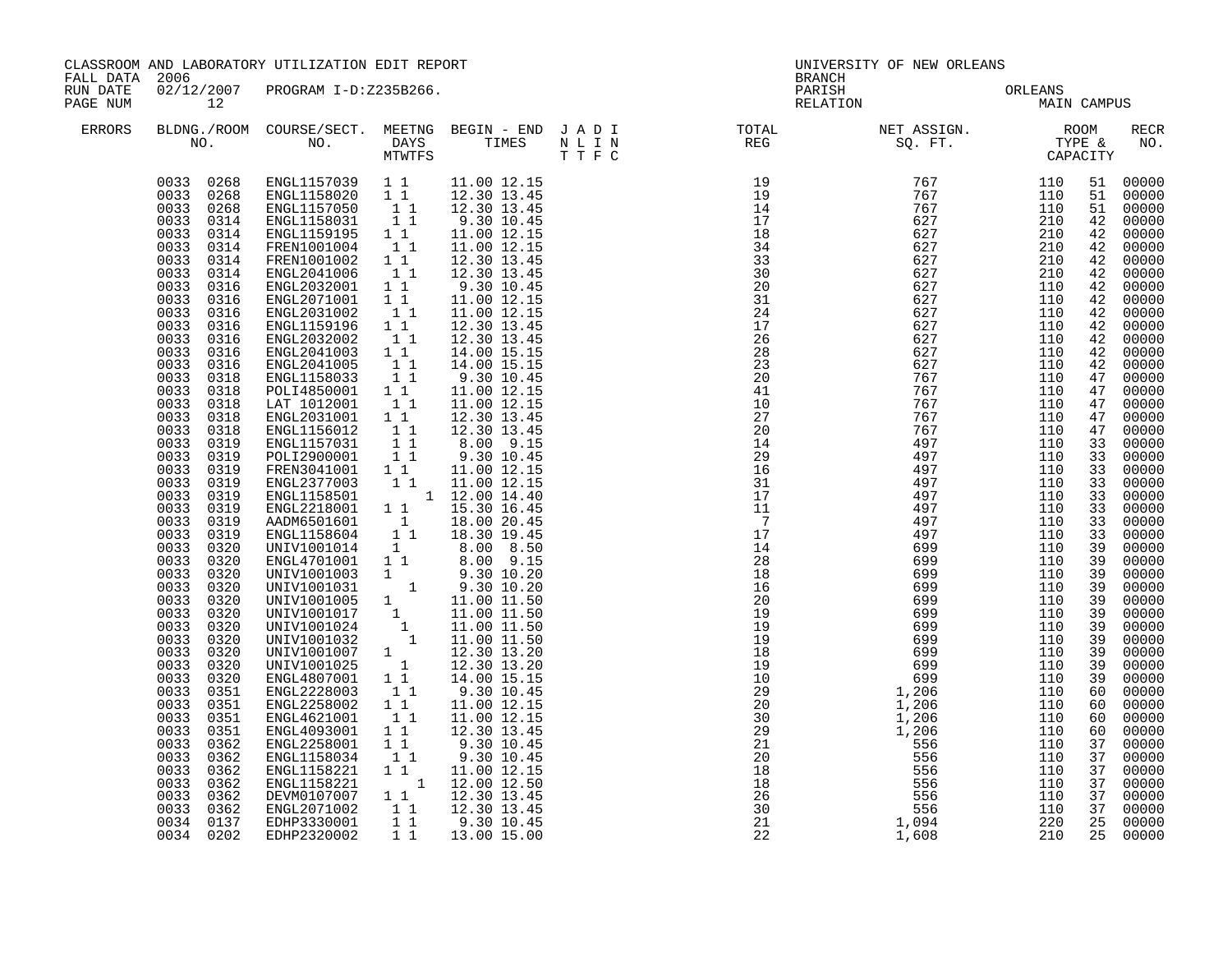| FALL DATA 2006       |                                                                                                                                                                                                                                                                                                                                                                                                                                                                                                                                                                                                                                                                                                                                    | CLASSROOM AND LABORATORY UTILIZATION EDIT REPORT                                                                                                                                                                                                                                                                                                                                                                                                                                                                                                                                                                                                                                                                                                                                                   |                                                                                                                                                             |                                                                                                                                                                                                                                                                                                                   |  |                    | UNIVERSITY OF NEW ORLEANS<br><b>BRANCH</b> |  |             |                                                                                                                                                                                                                                                                                                                                                                                                                                                                                                                                                                                                                    |  |
|----------------------|------------------------------------------------------------------------------------------------------------------------------------------------------------------------------------------------------------------------------------------------------------------------------------------------------------------------------------------------------------------------------------------------------------------------------------------------------------------------------------------------------------------------------------------------------------------------------------------------------------------------------------------------------------------------------------------------------------------------------------|----------------------------------------------------------------------------------------------------------------------------------------------------------------------------------------------------------------------------------------------------------------------------------------------------------------------------------------------------------------------------------------------------------------------------------------------------------------------------------------------------------------------------------------------------------------------------------------------------------------------------------------------------------------------------------------------------------------------------------------------------------------------------------------------------|-------------------------------------------------------------------------------------------------------------------------------------------------------------|-------------------------------------------------------------------------------------------------------------------------------------------------------------------------------------------------------------------------------------------------------------------------------------------------------------------|--|--------------------|--------------------------------------------|--|-------------|--------------------------------------------------------------------------------------------------------------------------------------------------------------------------------------------------------------------------------------------------------------------------------------------------------------------------------------------------------------------------------------------------------------------------------------------------------------------------------------------------------------------------------------------------------------------------------------------------------------------|--|
| RUN DATE<br>PAGE NUM | 13                                                                                                                                                                                                                                                                                                                                                                                                                                                                                                                                                                                                                                                                                                                                 | 02/12/2007 PROGRAM I-D:Z235B266.                                                                                                                                                                                                                                                                                                                                                                                                                                                                                                                                                                                                                                                                                                                                                                   |                                                                                                                                                             |                                                                                                                                                                                                                                                                                                                   |  | PARISH<br>RELATION | ORLEANS<br>MAIN                            |  | MAIN CAMPUS |                                                                                                                                                                                                                                                                                                                                                                                                                                                                                                                                                                                                                    |  |
| <b>ERRORS</b>        |                                                                                                                                                                                                                                                                                                                                                                                                                                                                                                                                                                                                                                                                                                                                    |                                                                                                                                                                                                                                                                                                                                                                                                                                                                                                                                                                                                                                                                                                                                                                                                    |                                                                                                                                                             |                                                                                                                                                                                                                                                                                                                   |  |                    |                                            |  |             | RECR<br>NO.                                                                                                                                                                                                                                                                                                                                                                                                                                                                                                                                                                                                        |  |
|                      | 0034 0203<br>0034 0203<br>0034 0203<br>0034 0203<br>0034 0203<br>0034 0207<br>0034 0207<br>0034 0207<br>0034 0207<br>0034 0207<br>0036<br>1000<br>1000<br>0036<br>0036 1000<br>1000<br>0036<br>0036 1000<br>0036 1000<br>0036<br>0036 1000<br>1000<br>0036<br>0036 1000<br>1000<br>0036<br>0036 1000<br>0036 1000<br>0036 1006<br>0036 1009<br>0036 1009<br>0036 1009<br>0036 1009<br>0036 1023<br>0036 1023<br>0036 1023<br>0036 1023<br>0036 1023<br>0036 1023<br>0036 1023<br>1043<br>0036<br>0036 1043<br>1043<br>0036<br>0036<br>1043<br>0036<br>1043<br>0036 1043<br>1056<br>0036<br>0036<br>1064<br>0036 2013<br>0036 2013<br>0036 2013<br>0036<br>2013<br>0036 2013<br>0036<br>2025<br>0036 2025<br>0036 2025<br>0036 2025 | EDHP6998001 1 10.00 12.40<br>EDHS6998001 1 10.00 12.40 1<br>EDHS4998001 1 15.30 16.45<br>EDHP6220001 1 16.00 18.40<br>EDHP4998001 1 19.10 21.50<br>EDHS6990001 1 9.00 11.40<br>EDHP6990001 1 9.30 10.45<br>EDHP6990001 1 9.30 10.45<br>EDHP217<br>EDHS4704001 1 1<br>EDHP4225001 1 1 15.00 17.40<br>EES 1000001 1 1 8.00 9.15<br>EES 3300001 1 9.00 10.40<br>EES 1004001<br>EES 1000002<br>EES 1000195<br>EES 1004002<br>EES 1000003<br>EES 1000004<br>EES 1004003<br>EES 1002601 11<br>EES 4560602 1<br>EES 1000601 11<br>EES 1001001<br>EES 1001601<br>EES 1001602<br>EES 4550002<br>EES 4550002 1 12.30 15.15<br>EES 6090602 1 18.30 19.45<br>PSYC1310001 1<br>PSYC1310002 11<br>ENEE2550001<br>PSYC4350001<br>PSYC4010001 1 1<br>CSCI2467001 1<br>PSYC2320001 11<br>CSCI2450001<br>CHEM2218004 | $\begin{bmatrix} 1 & 1 \\ 1 & 1 \\ 1 & 1 \\ 1 & 1 \end{bmatrix}$<br>$1\quad1$<br>$\begin{bmatrix} 1 \\ 1 \\ 1 \end{bmatrix}$<br>$\frac{1}{1}$ $\frac{1}{1}$ | 13.00 14.15<br>9.30 10.45<br>9.30 10.45<br>9.30 10.45 1<br>11.00 12.15<br>12.30 13.45<br>12.30 13.45<br>15.30 16.45<br>17.00 18.15<br>17.00 19.45<br>18.30 19.45<br>9.00 10.45<br>9.00 10.45<br>11.00 12.15<br>14.00 15.40<br>16.30 17.45<br>1 1 9.30 10.45<br>1 1 9.30 10.45<br>1 1 11.00 12.15<br>1 12.30 13.20 |  |                    |                                            |  |             | 00000<br>00000<br>00000<br>00000<br>00000<br>00000<br>00000<br>$00000$<br>$00000$<br>00000<br>$00000$<br>00000<br>$00000$<br>$00000$<br>00000<br>00000<br>00000<br>00000<br>00000<br>00000<br>00000<br>00000<br>00000<br>00000<br>$\begin{bmatrix} 24 & 00000 \\ 24 & 00000 \end{bmatrix}$<br>00000<br>24 00000<br>24 00000<br>$\begin{array}{c} 24 & 00000 \\ 24 & 00000 \\ 24 & 00000 \end{array}$<br>24 00000<br>24 00000<br>24 00000<br>24 00000<br>00000<br>24 00000<br>24 00000<br>24 00000<br>00000<br>00000<br>00000<br>00000<br>00000<br>00000<br>$00000$<br>00000<br>00000<br>00000<br>00000<br>50 00000 |  |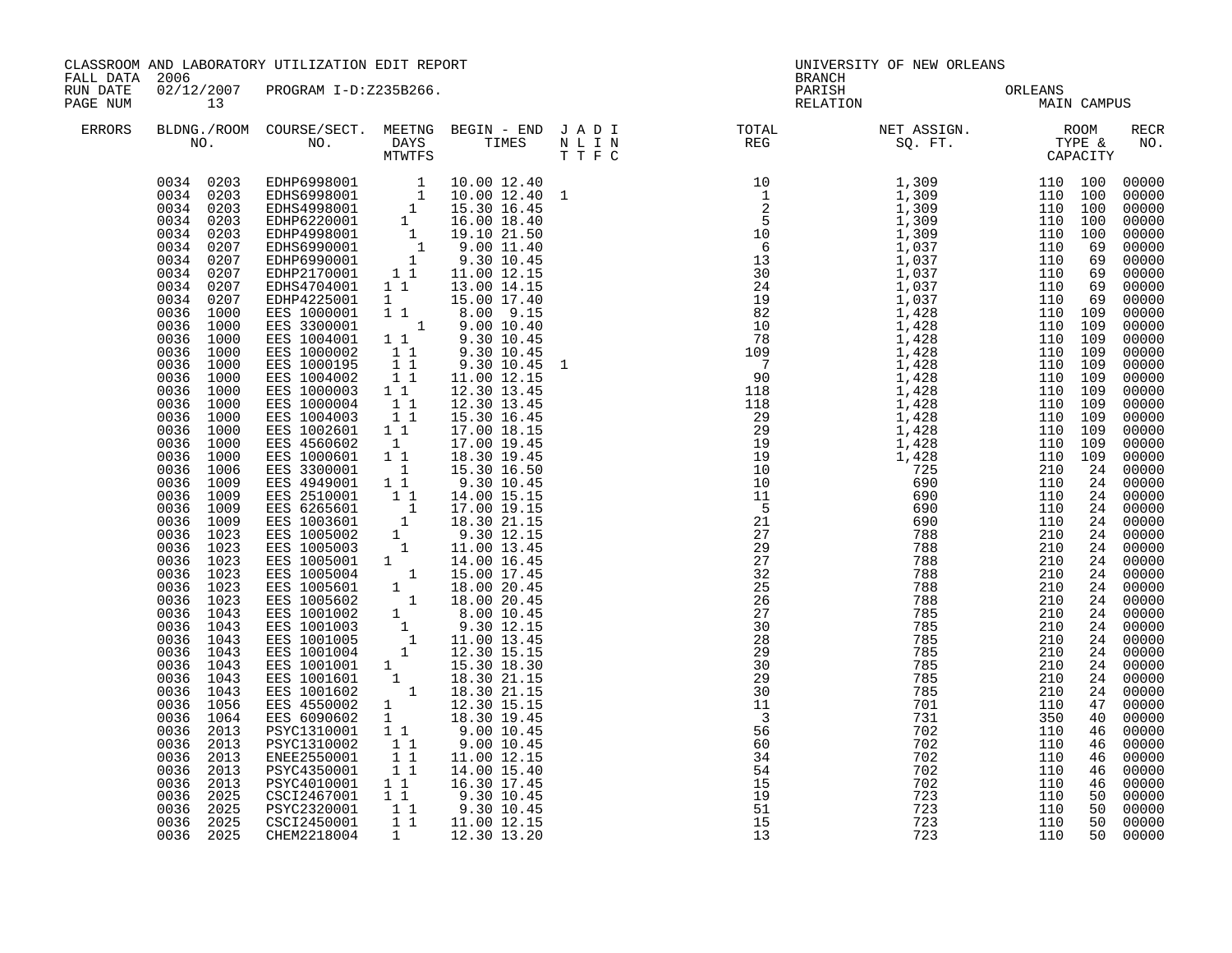|                      | CLASSROOM AND LABORATORY UTILIZATION EDIT REPORT<br>FALL DATA 2006                                                                                                                                                                                                                                                                                                                                                                                                                                                                                                                                                                                                                                         |                                                                                                                                                                                                                                                                                                                                                                                                                                                                                                                                                                                                                                                                                                                                                                                                                                                                                                                                       |                                        |                                                                                                                                                                                                                       | UNIVERSITY OF NEW ORLEANS<br><b>BRANCH</b>                                                                                                                                                                                                                                                                                                                                                                                |                 |             |  |                                                                                                                                                                                                                                                                                                                                                                                                                                                                                                 |  |
|----------------------|------------------------------------------------------------------------------------------------------------------------------------------------------------------------------------------------------------------------------------------------------------------------------------------------------------------------------------------------------------------------------------------------------------------------------------------------------------------------------------------------------------------------------------------------------------------------------------------------------------------------------------------------------------------------------------------------------------|---------------------------------------------------------------------------------------------------------------------------------------------------------------------------------------------------------------------------------------------------------------------------------------------------------------------------------------------------------------------------------------------------------------------------------------------------------------------------------------------------------------------------------------------------------------------------------------------------------------------------------------------------------------------------------------------------------------------------------------------------------------------------------------------------------------------------------------------------------------------------------------------------------------------------------------|----------------------------------------|-----------------------------------------------------------------------------------------------------------------------------------------------------------------------------------------------------------------------|---------------------------------------------------------------------------------------------------------------------------------------------------------------------------------------------------------------------------------------------------------------------------------------------------------------------------------------------------------------------------------------------------------------------------|-----------------|-------------|--|-------------------------------------------------------------------------------------------------------------------------------------------------------------------------------------------------------------------------------------------------------------------------------------------------------------------------------------------------------------------------------------------------------------------------------------------------------------------------------------------------|--|
| RUN DATE<br>PAGE NUM | 14                                                                                                                                                                                                                                                                                                                                                                                                                                                                                                                                                                                                                                                                                                         | 02/12/2007 PROGRAM I-D:Z235B266.                                                                                                                                                                                                                                                                                                                                                                                                                                                                                                                                                                                                                                                                                                                                                                                                                                                                                                      |                                        |                                                                                                                                                                                                                       | PARISH<br>RELATION                                                                                                                                                                                                                                                                                                                                                                                                        | ORLEANS<br>MAIN | MAIN CAMPUS |  |                                                                                                                                                                                                                                                                                                                                                                                                                                                                                                 |  |
| <b>ERRORS</b>        |                                                                                                                                                                                                                                                                                                                                                                                                                                                                                                                                                                                                                                                                                                            |                                                                                                                                                                                                                                                                                                                                                                                                                                                                                                                                                                                                                                                                                                                                                                                                                                                                                                                                       |                                        |                                                                                                                                                                                                                       |                                                                                                                                                                                                                                                                                                                                                                                                                           |                 |             |  | RECR<br>NO.                                                                                                                                                                                                                                                                                                                                                                                                                                                                                     |  |
|                      | 0036 2027<br>0036 2027<br>0036 2041<br>0036 2041<br>0036 2041<br>0036 2041<br>0036 2078<br>0036<br>2078<br>0036 2078<br>0036 2078<br>0037 0101<br>0037<br>0101<br>0037<br>0103<br>0037<br>0103<br>0037<br>0103<br>0037<br>0103<br>0037<br>0103<br>0037 0103<br>0037<br>0103<br>0037 0103<br>0037<br>0103<br>0037 0103<br>0037<br>0103<br>0037 0103<br>0037<br>0103<br>0037 0107<br>0037<br>0107<br>0037 0107<br>0037<br>0109<br>0037 0109<br>0037<br>0109<br>0037<br>0109<br>0037<br>0109<br>0037<br>0109<br>0037<br>0109<br>0037<br>0109<br>0037<br>0109<br>0037<br>0109<br>0037 0109<br>0037<br>0109<br>0037 0109<br>0037<br>0109<br>0037 0109<br>0037<br>0109<br>0037 0109<br>0037<br>0109<br>0037 0109 | 0036 2025 CHEM2218003 1<br>0036 2025 ENEE3530001 11<br>0036 2025 ENCE6333601 1<br>0036 2025 ENEE3587601 11<br>PSYC6610001 1 1<br>PSYC6801001 1 1<br>PSYC6801001 1<br>PSYC6550001 1 1<br>PSYC6550001 1 1<br>PSYC6311001 1 1<br>PSYC6195001 1<br>PSYC2300001 1 1<br>PSYC2300003 1 1<br>PSYC2300002 1 1<br>PSYC1009195<br>MUS 6631001 1 8.00 9.15<br>MUS 6632001 1 8.00 9.15<br>MUS 2001003 1 8.00 9.15<br>MUS 3111001 1 1 9.30 10.20<br>MUS 3111001 1 1 9.30 10.20<br>MUS 1902001 1 1 12.30 17.00<br>MUS 4902001 1 1 12.30 17.00<br>MUS 1901001 1 14.00 18.00<br>MUS 1908001 1 15.30 17.30<br>MUS 4900001 1 15.30 17.30<br>MUS 4900001 1 15.30 17.30<br>MUS 4901001 1 15.30 17.30<br>M<br>MUS 1706001 1 1 11.00 11.50<br>MUS 2705001 1 1 11.00 11.50<br>MUS 2705001 1 8.00 9.15<br>MUS 1531001 1 8.00 9.15<br>MUS 1601001 1 8.00 9.15<br>MUS 1601001 1 8.00 9.15<br>MUS 1602001 1 8.00 9.15<br>MUS 1631001 1 8.00 9.15<br>MUS 1701001 1 | $\begin{bmatrix} 1 \\ 1 \end{bmatrix}$ | 12.30 13.20<br>15.30 16.45<br>17.00 19.45<br>18.30 19.45<br>10.30 11.45<br>11.00 12.15<br>$9.00$ $9.50$<br>$9.00$ $10.15$<br>$9.30$ $10.45$<br>13.30 16.00<br>$8.00$ 9.45<br>9.00 10.45<br>11.00 12.45<br>13.30 14.45 | $\begin{smallmatrix} 31&\text{R} & \text{R} & \text{R} & \text{R} & \text{R} & \text{R} & \text{R} & \text{R} & \text{R} & \text{R} & \text{R} & \text{R} & \text{R} & \text{R} & \text{R} & \text{R} & \text{R} & \text{R} & \text{R} & \text{R} & \text{R} & \text{R} & \text{R} & \text{R} & \text{R} & \text{R} & \text{R} & \text{R} & \text{R} & \text{R} & \text{R} & \text{R} & \text{R} & \text{R} & \text{R} &$ |                 |             |  | 00000<br>00000<br>00000<br>00000<br>00000<br>00000<br>00000<br>$00000$<br>$00000$<br>00000<br>00000<br>00000<br>$\frac{73}{73}$ 00000<br>73 00000<br>$00000$<br>$00000$<br>00000<br>00000<br>00000<br>00000<br>$00000$<br>00000<br>00000<br>00000<br>00000<br>00000<br>$00000$<br>00000<br>00000<br>00000<br>00000<br>00000<br>00000<br>00000<br>00000<br>00000<br>00000<br>00000<br>00000<br>00000<br>00000<br>00000<br>00000<br>00000<br>$00000$<br>00000<br>00000<br>00000<br>00000<br>00000 |  |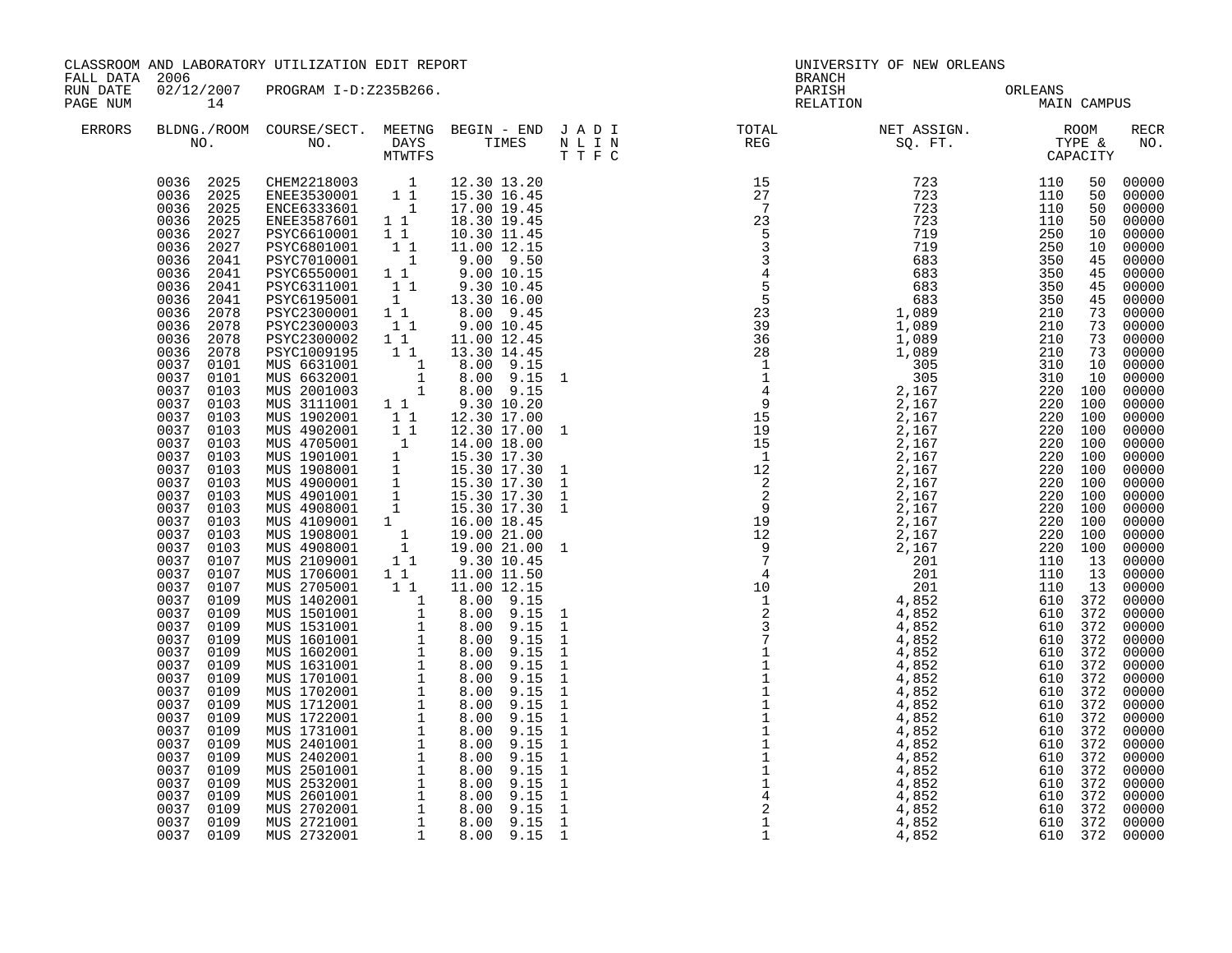| FALL DATA 2006<br>RUN DATE |                                                                                                             | CLASSROOM AND LABORATORY UTILIZATION EDIT REPORT<br>02/12/2007 PROGRAM I-D:Z235B266.                                                                                                                                                                                                                                 |  | UNIVERSITY OF NEW ORLEANS<br>BRANCH<br>PARISH ORLEANS MAIN CAMPUS                                                                                                                                                                                                                                                                                                                          |  |  |                                                                                                                                                                                                                                                                                                                                                                                                                                |  |
|----------------------------|-------------------------------------------------------------------------------------------------------------|----------------------------------------------------------------------------------------------------------------------------------------------------------------------------------------------------------------------------------------------------------------------------------------------------------------------|--|--------------------------------------------------------------------------------------------------------------------------------------------------------------------------------------------------------------------------------------------------------------------------------------------------------------------------------------------------------------------------------------------|--|--|--------------------------------------------------------------------------------------------------------------------------------------------------------------------------------------------------------------------------------------------------------------------------------------------------------------------------------------------------------------------------------------------------------------------------------|--|
| PAGE NUM                   | 15                                                                                                          |                                                                                                                                                                                                                                                                                                                      |  |                                                                                                                                                                                                                                                                                                                                                                                            |  |  |                                                                                                                                                                                                                                                                                                                                                                                                                                |  |
| ERRORS                     |                                                                                                             |                                                                                                                                                                                                                                                                                                                      |  | BLDNG./ROOM COURSE/SECT. MEETNG BEGIN – END JADI TOTAL NET ASSIGN. NET ASSIGN. ROOM ROOM NO. DAYS TIMES NLIN REG REG SQ.FT. TYPE &                                                                                                                                                                                                                                                         |  |  | <b>RECR</b><br>NO.                                                                                                                                                                                                                                                                                                                                                                                                             |  |
|                            | 0037 0114B<br>0037<br>0114B<br>0037<br>0117<br>0037<br>0117<br>0037<br>0117<br>0037<br>0117<br>0037<br>0117 | $\begin{tabular}{l c c c} \texttt{FTCA1300002} & 1 & 1 & 12.30 & 13.45 \\ \texttt{FTCA4830601} & 1 & 1 & 17.00 & 18.15 \\ \texttt{FTCA6830601} & 1 & 1 & 17.00 & 18.15 & 1 \\ \texttt{FTCA4093001} & 1 & 9.00 & 11.30 & 1 \\ \texttt{FTCA4093002} & 1 & 9.00 & 11.30 & 1 \\ \texttt{FTCA4094001} & 1 & 9.00 & 11.30$ |  | $\begin{smallmatrix} \textbf{1.1} & \textbf{1.2} & \textbf{1.3} & \textbf{1.4} & \textbf{1.5} & \textbf{1.6} & \textbf{1.7} & \textbf{1.8} & \textbf{1.8} & \textbf{1.8} & \textbf{1.8} & \textbf{1.8} & \textbf{1.8} & \textbf{1.8} & \textbf{1.8} & \textbf{1.8} & \textbf{1.8} & \textbf{1.8} & \textbf{1.8} & \textbf{1.8} & \textbf{1.8} & \textbf{1.8} & \textbf{1.8} & \textbf{1.8$ |  |  | 00000<br>00000<br>00000<br>00000<br>00000<br>00000<br>00000<br>00000<br>00000<br>00000<br>00000<br>00000<br>00000<br>00000<br>00000<br>$00000$<br>$00000$<br>00000<br>00000<br>00000<br>00000<br>00000<br>00000<br>00000<br>00000<br>00000<br>00000<br>00000<br>00000<br>00000<br>00000<br>00000<br>00000<br>00000<br>00000<br>00000<br>00000<br>00000<br>00000<br>00000<br>00000<br>00000<br>00000<br>00000<br>00000<br>00000 |  |
| 8                          | 0037 0117<br>0037 0117<br>0037 0118<br>0037 0118<br>0037 0118                                               |                                                                                                                                                                                                                                                                                                                      |  |                                                                                                                                                                                                                                                                                                                                                                                            |  |  | 00000<br>00000<br>00000<br>00000<br>00000                                                                                                                                                                                                                                                                                                                                                                                      |  |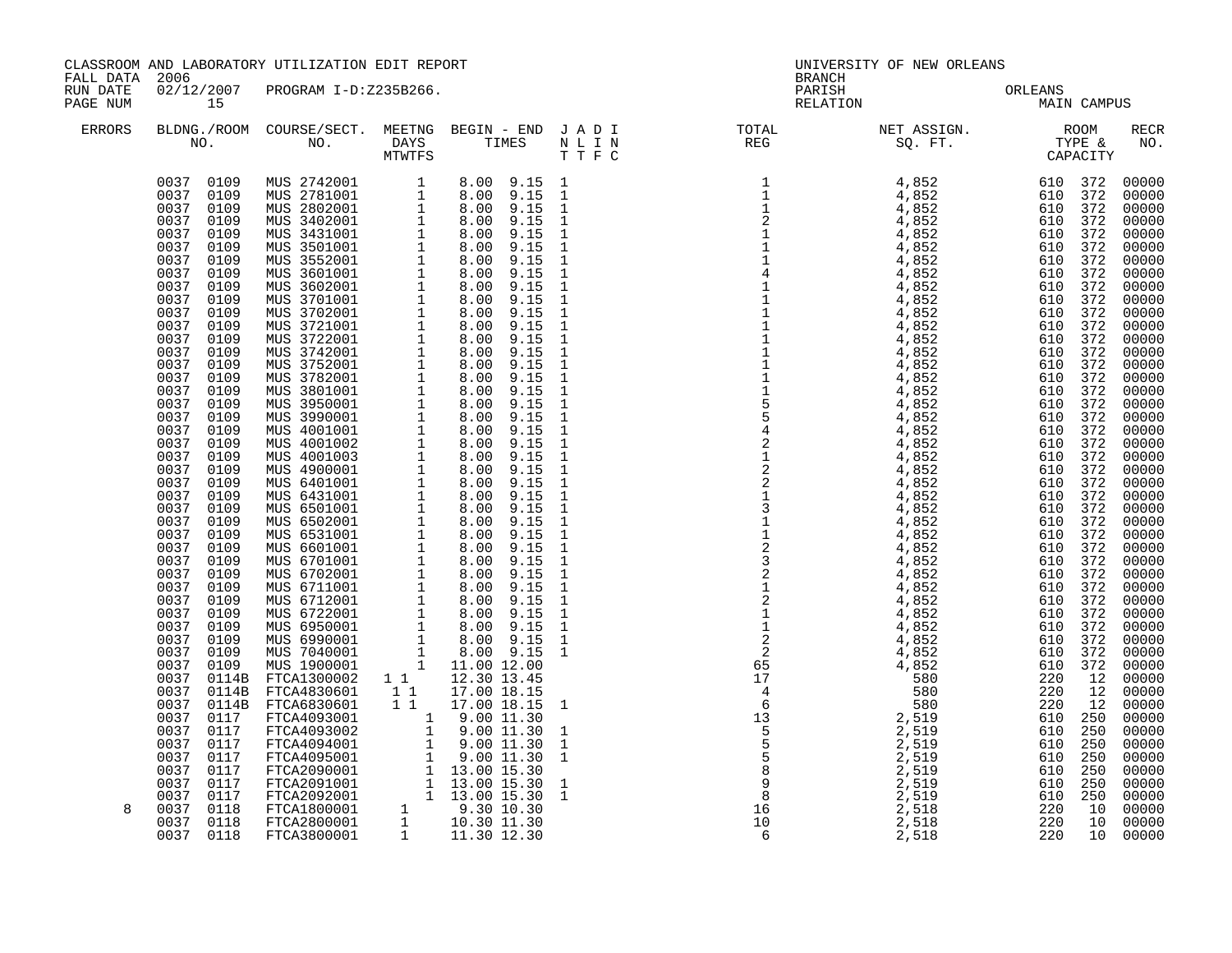| FALL DATA 2006       |                                                                                                                                                                                                                                                                                                                                                                                                                                                                                                                                                                                                                                                                                                  | CLASSROOM AND LABORATORY UTILIZATION EDIT REPORT                                                                                                                                                                                                                                                                                                                                                                                                                                                                                                                                                                                                                                                                                                                                                                                                                                                                                                                                                                                                                                                                              |                                                                                                       |                                                                                                                                                                                                                                                                                                                                                                                                                                                 |  |                                                                                                                                                                                                                                                                                                                                                                                                                                                                        | UNIVERSITY OF NEW ORLEANS<br><b>BRANCH</b> |             |          |                |  |
|----------------------|--------------------------------------------------------------------------------------------------------------------------------------------------------------------------------------------------------------------------------------------------------------------------------------------------------------------------------------------------------------------------------------------------------------------------------------------------------------------------------------------------------------------------------------------------------------------------------------------------------------------------------------------------------------------------------------------------|-------------------------------------------------------------------------------------------------------------------------------------------------------------------------------------------------------------------------------------------------------------------------------------------------------------------------------------------------------------------------------------------------------------------------------------------------------------------------------------------------------------------------------------------------------------------------------------------------------------------------------------------------------------------------------------------------------------------------------------------------------------------------------------------------------------------------------------------------------------------------------------------------------------------------------------------------------------------------------------------------------------------------------------------------------------------------------------------------------------------------------|-------------------------------------------------------------------------------------------------------|-------------------------------------------------------------------------------------------------------------------------------------------------------------------------------------------------------------------------------------------------------------------------------------------------------------------------------------------------------------------------------------------------------------------------------------------------|--|------------------------------------------------------------------------------------------------------------------------------------------------------------------------------------------------------------------------------------------------------------------------------------------------------------------------------------------------------------------------------------------------------------------------------------------------------------------------|--------------------------------------------|-------------|----------|----------------|--|
| RUN DATE<br>PAGE NUM | 16                                                                                                                                                                                                                                                                                                                                                                                                                                                                                                                                                                                                                                                                                               | 02/12/2007 PROGRAM I-D:Z235B266.                                                                                                                                                                                                                                                                                                                                                                                                                                                                                                                                                                                                                                                                                                                                                                                                                                                                                                                                                                                                                                                                                              |                                                                                                       |                                                                                                                                                                                                                                                                                                                                                                                                                                                 |  | PARISH<br>RELATION                                                                                                                                                                                                                                                                                                                                                                                                                                                     | ORLEANS<br>MAIN                            | MAIN CAMPUS |          |                |  |
| ERRORS               |                                                                                                                                                                                                                                                                                                                                                                                                                                                                                                                                                                                                                                                                                                  |                                                                                                                                                                                                                                                                                                                                                                                                                                                                                                                                                                                                                                                                                                                                                                                                                                                                                                                                                                                                                                                                                                                               |                                                                                                       |                                                                                                                                                                                                                                                                                                                                                                                                                                                 |  | $\begin{tabular}{lllllllllllllllllllll} \textsc{BLONG.} \textsc{F100M.} & \textsc{CUIRSE/SECT.} & \textsc{METNG.} & \textsc{BEGIN - END.} & \textsc{J A D I} & \textsc{DTAT} & \textsc{NTGTL} & \textsc{NET ASSIGN.} & \textsc{ROOM} \\ \textsc{NO.} & \textsc{NO.} & \textsc{DAYS} & \textsc{TIMES} & \textsc{N L I N} & \textsc{REG} & \textsc{SG. FT.} & \textsc{CTP2} & \textsc{CAPACITY} \\ & \textsc{MTVTFS} & \textsc{T T F C} & \text$                         |                                            |             |          | RECR<br>NO.    |  |
| 8                    | 0037 0120<br>0037 0121<br>0037 0121<br>0037<br>0121<br>0037 0121<br>0037<br>0121<br>0037<br>0203<br>0037<br>0203<br>0037<br>0203<br>0037<br>0207<br>0037<br>0207<br>0037<br>0214<br>0037<br>0214<br>0037 0214<br>0037<br>0214<br>0037 0214<br>0037<br>0214<br>0037 0214<br>0037 0214<br>0037 0214<br>0037<br>0214<br>0037 0214<br>0037 0214<br>0037 0214<br>0037<br>0216<br>0037 0216<br>0037 0216<br>0037 0310<br>0037<br>0313<br>0037<br>0313<br>0037<br>0313<br>0037<br>0313<br>0037 0313<br>0037<br>0313<br>0037 0316<br>0037<br>0316<br>0037 0316<br>0037<br>0316<br>0037 0316<br>0037<br>0316<br>0037<br>0316<br>0037<br>0317<br>0037<br>0317<br>0037<br>0317<br>0037<br>0317<br>0037 0317 | FTCA4570001 1<br>FTCA4570001 1 1<br>FTCA1300003 1 1<br>FTCA4330001 1 1<br>FTCA6330001 1 1<br>FTCA2330001 1 1<br>MUS 1904001 1 1<br>MUS 4904001 1 1<br>MUS 1905001 1 1 14.00 16.00<br>FTCA6090001 1 9.00 10.00<br>FTCA6090002 1 9.00 10.00<br>FTCA2510001 1 9.30 10.45<br>FTCA2510003 1 9.30 10.45<br>FTCA2250001 11<br>FTCA2560001 11<br>FTCA2510002 1 1<br>FTCA2510004 1 1<br>FTCA4580001 1 1<br>FTCA6580001 11<br>FTCA4510002 11<br>FTCA4510001 11<br>FTCA2510601 1 18.30 21.20<br>FTCA2510601 1 18.30 21.20<br>FTCA6250601 1 18.30 21.20<br>MUS 1101001 1 1 9.00 10.50<br>MUS 1101001<br>MUS 1101001    1    1    9.00    10.50<br>MUS 1408001    1    12.30    13.20<br>FTCA4900001 1 9.00 10.00<br>FTCA1620001 1 9.30 10.45<br>FTCA1005001 1 9.30 10.45<br>FTCA2320001 11<br>FTCA1620003 11<br>FTCA1000001 11<br>FTCA4540001 1 1<br>FTCA2650001 11<br>FTCA1000002 11<br>FTCA2650002<br>FTCA2650004<br>FTCA2650003 11<br>FTCA2650005 11<br>FTCA2250002<br>MUS 2001002<br>MUS 1007001 1 1.00 12.15<br>MUS 1007001 1 1 13.30 14.20<br>MUS 2102001 1 1 13.30 14.45<br>MUS 6012001 1 16.00 18.30<br>MUS 6105001 1 16.00 18.45 | $\begin{smallmatrix}1&&1\\&1\\1&&1\end{smallmatrix}$<br>$\begin{smallmatrix}1&1\\&1\end{smallmatrix}$ | 15.30 18.20<br>9.30 10.45<br>11.00 12.15<br>14.00 15.15<br>14.00 15.15 1<br>14.00 15.15<br>11.00 12.15<br>11.00 12.15<br>11.00 12.15<br>11.00 12.15<br>12.30 13.45<br>12.30 13.45<br>14.00 15.15<br>14.00 15.15 1<br>14.00 15.15<br>15.30 16.45<br>18.30 21.20<br>11.00 12.15<br>11.00 12.15<br>12.30 13.45<br>15.30 16.45<br>9.30 10.45<br>9.30 10.45<br>11.00 12.15<br>11.00 12.15<br>14.00 15.15<br>14.00 15.15<br>15.30 16.45<br>9.00 11.00 |  | $\begin{array}{cccccccccccc} \text{RT} & \text{RRE} & \text{SRR} & \text{S} & \text{S} & \text{S} & \text{S} & \text{S} & \text{S} & \text{S} & \text{S} & \text{S} & \text{S} & \text{S} & \text{S} & \text{S} & \text{S} & \text{S} & \text{S} & \text{S} & \text{S} & \text{S} & \text{S} & \text{S} & \text{S} & \text{S} & \text{S} & \text{S} & \text{S} & \text{S} & \text{S} & \text{S} & \text{S} & \text{S} & \text{S}$<br>$\frac{11}{12}$<br>$\overline{7}$ | 840<br>840                                 | 110<br>110  | 56<br>56 | 00000<br>00000 |  |
|                      | 0037 0317                                                                                                                                                                                                                                                                                                                                                                                                                                                                                                                                                                                                                                                                                        |                                                                                                                                                                                                                                                                                                                                                                                                                                                                                                                                                                                                                                                                                                                                                                                                                                                                                                                                                                                                                                                                                                                               |                                                                                                       |                                                                                                                                                                                                                                                                                                                                                                                                                                                 |  | $\overline{4}$                                                                                                                                                                                                                                                                                                                                                                                                                                                         | 840                                        | 110         |          | 56 00000       |  |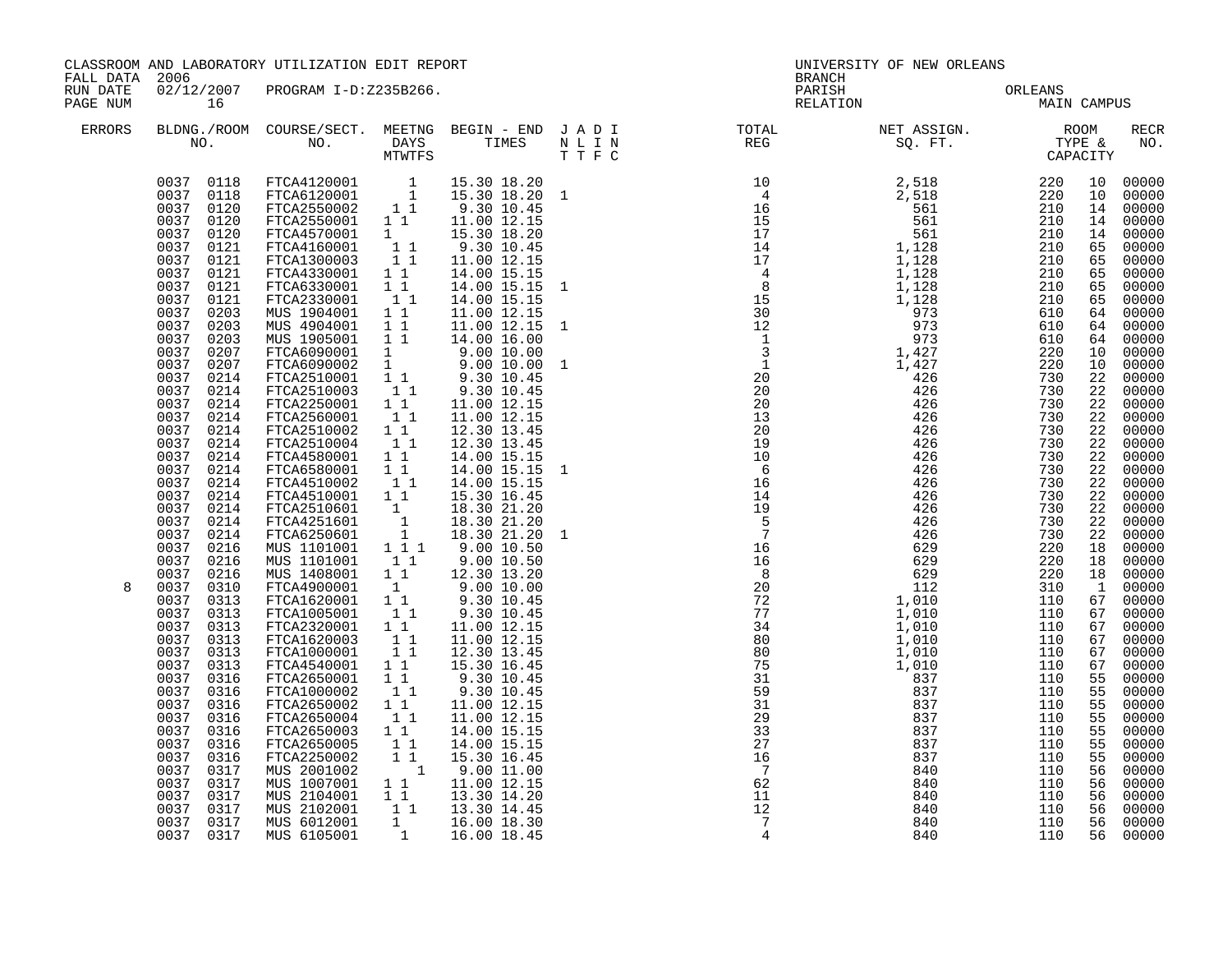| FALL DATA 2006<br><b>BRANCH</b><br>02/12/2007 PROGRAM I-D:Z235B266.<br>RUN DATE<br>PARISH<br>ORLEANS<br>MAIN<br>RELATION<br>MAIN CAMPUS<br>PAGE NUM<br>17<br><b>ERRORS</b><br>0037 0317<br>MUS 6900601 1 19.00 21.00<br>MUS 1000002 1 1 9.30 10.45<br>MUS 2205001 1 1 11.00 12.15<br>MUS 1003001 1 1 14.00 15.15<br>0037 0318<br>0037 0318<br>0037<br>0318<br>FTCA4450001 1 1<br>0037 0319<br>9.30 10.45<br>0037 0319<br>FTCA6060001 1 1<br>FTCA4540002 1 1<br>FTCA4500001 1 1<br>FTCA2565002 1 1<br>11.00 12.15<br>0037 0319<br>11.00 12.15<br>0037 0319<br>14.00 15.15<br>0037 0320<br>9.30 10.45<br>11<br>0037 0320<br>FTCA4566001<br>11.00 12.15                                                                                                                                                                                                                                                                                                                                                                                                                                                                                                                                                                                                                                                                                                                                                                                                                                                                                                                                                                                                                                                                                                                                                                                                                                                                                                                                                                                                                                                                                                                                                                                                                                                                         | RECR<br>NO.<br>00000<br>56<br>56<br>00000<br>00000<br>56<br>00000<br>56<br>00000<br>62<br>00000<br>62<br>00000<br>62                                                                                                                                                                                                                                                                                                                                                                                                                                                                                                                                        |
|------------------------------------------------------------------------------------------------------------------------------------------------------------------------------------------------------------------------------------------------------------------------------------------------------------------------------------------------------------------------------------------------------------------------------------------------------------------------------------------------------------------------------------------------------------------------------------------------------------------------------------------------------------------------------------------------------------------------------------------------------------------------------------------------------------------------------------------------------------------------------------------------------------------------------------------------------------------------------------------------------------------------------------------------------------------------------------------------------------------------------------------------------------------------------------------------------------------------------------------------------------------------------------------------------------------------------------------------------------------------------------------------------------------------------------------------------------------------------------------------------------------------------------------------------------------------------------------------------------------------------------------------------------------------------------------------------------------------------------------------------------------------------------------------------------------------------------------------------------------------------------------------------------------------------------------------------------------------------------------------------------------------------------------------------------------------------------------------------------------------------------------------------------------------------------------------------------------------------------------------------------------------------------------------------------------------------|-------------------------------------------------------------------------------------------------------------------------------------------------------------------------------------------------------------------------------------------------------------------------------------------------------------------------------------------------------------------------------------------------------------------------------------------------------------------------------------------------------------------------------------------------------------------------------------------------------------------------------------------------------------|
|                                                                                                                                                                                                                                                                                                                                                                                                                                                                                                                                                                                                                                                                                                                                                                                                                                                                                                                                                                                                                                                                                                                                                                                                                                                                                                                                                                                                                                                                                                                                                                                                                                                                                                                                                                                                                                                                                                                                                                                                                                                                                                                                                                                                                                                                                                                              |                                                                                                                                                                                                                                                                                                                                                                                                                                                                                                                                                                                                                                                             |
|                                                                                                                                                                                                                                                                                                                                                                                                                                                                                                                                                                                                                                                                                                                                                                                                                                                                                                                                                                                                                                                                                                                                                                                                                                                                                                                                                                                                                                                                                                                                                                                                                                                                                                                                                                                                                                                                                                                                                                                                                                                                                                                                                                                                                                                                                                                              |                                                                                                                                                                                                                                                                                                                                                                                                                                                                                                                                                                                                                                                             |
| $\begin{array}{cccccccc} \text{R} & \text{R} & \text{R} & \text{R} & \text{R} & \text{R} & \text{R} \\ \text{R} & \text{R} & \text{R} & \text{R} & \text{R} & \text{R} \\ \text{R} & \text{R} & \text{R} & \text{R} & \text{R} & \text{R} \\ \text{R} & \text{R} & \text{R} & \text{R} & \text{R} & \text{R} \\ \text{R} & \text{R} & \text{R} & \text{R} & \text{R} & \text{R} \\ \text{R} & \text{R} & \text{R} & \text{R} & \text$<br>0037 0320<br>FTCA2565001   1   1<br>FTCA2565004   1   1<br>12.30 13.45<br>0037<br>0320<br>14.00 15.15<br>0037 0320<br>FTCA2565003<br>$1\quad1$<br>15.30 16.45<br>0037 0320<br>FTCA4565001 1<br>FTCA4565001 1<br>FTCA1110003 1 1<br>FTCA1110004 1 1<br>15.30 18.20<br>0037 0323<br>8.00 9.15<br>9.30 10.45<br>9.30 10.45<br>0037<br>0323<br>0037<br>0323<br>0037<br>FTCA1110007 1 1<br>0323<br>11.00 12.15<br>0037<br>11<br>11.00 12.15<br>0323<br>FTCA1110005<br>FTCA2100001 11 1<br>0037<br>0323<br>14.00 15.15<br>14.00 15.15 1<br>0037<br>0323<br>FTCA1110002 1 1<br>0037 0323<br>FTCA1110002 11 14.00 15.15<br>FTCA1110006 11 15.30 16.45<br>FTCA1110006 11 18.30 21.20<br>FTCA620601 1 18.30 21.20<br>MUS 601001 1 10.00 11.15<br>MUS 611001 1 10.00 11.15<br>MUS 6112001 1 10.00 11.15<br>MUS 2201001 1 14.00 16.00<br>MUS 88<br>0037 0326<br>0037 0326<br>0037<br>0335<br>0037 0336<br>0037<br>0336<br>0037 0344<br>0037<br>0344<br>0037 0349<br>0037<br>0349<br>0037 0354<br>0037<br>0354<br>0037<br>0355<br>0037<br>0355<br>0048<br>0103<br>0048<br>0113<br>FA 2900001<br>$1\quad1$<br>14.00 16.45<br>9.30 12.15<br>9.30 12.15<br>9.30 12.15<br>9.30 12.15<br>0048<br>0115<br>0048<br>FA 3700001<br>11<br>0117<br>FA 3701001<br>$1\quad1$<br>0048<br>0117<br>FA 3702001<br>0048<br>0117<br>11<br>0048<br>FA 3703001<br>$1\quad1$<br>0117<br>$\begin{bmatrix} 1 \\ 1 \\ 1 \end{bmatrix}$<br>0048<br>0117<br>FA 3700002<br>9.30 12.15<br>0048<br>FA 3701002<br>9.30 12.15<br>0117<br>FA 3702002<br>$1\quad1$<br>$9.30$ $12.15$<br>$9.30$ $12.15$<br>0048<br>0117<br>0048<br>FA 3703002<br>11<br>0117<br>FA 1011001<br>FA 2300001<br>FA 3301001<br>0048<br>0118<br>11<br>9.30 12.15<br>9.30 12.15<br>9.30 12.15<br>9.30 12.15 1<br>9.30 12.15 1<br>11<br>0048<br>0118<br>$1\quad1$<br>0048<br>0118<br>FA 3302001<br>$1\quad1$<br>0048<br>0118<br>25 00000<br>0048 0118<br>210 | 62 00000<br>58 00000<br>00000<br>58<br>00000<br>58<br>00000<br>58<br>58 00000<br>00000<br>58<br>00000<br>67<br>00000<br>67<br>67 00000<br>67 00000<br>00000<br>67<br>67 00000<br>67 00000<br>67 00000<br>00000<br>12<br>12 00000<br>00000<br>$\overline{1}$<br>11 00000<br>00000<br>11<br>15 00000<br>15 00000<br>$\begin{bmatrix} 1 & 00000 \\ 1 & 00000 \end{bmatrix}$<br>11 00000<br>11 00000<br>12 00000<br>12 00000<br>00000<br>$\mathbf{1}$<br>2 00000<br>25 00000<br>00000<br>20<br>00000<br>20<br>00000<br>20<br>00000<br>20<br>00000<br>20<br>00000<br>20<br>00000<br>20<br>$00000$<br>00000<br>20<br>25<br>00000<br>25<br>25 00000<br>25<br>00000 |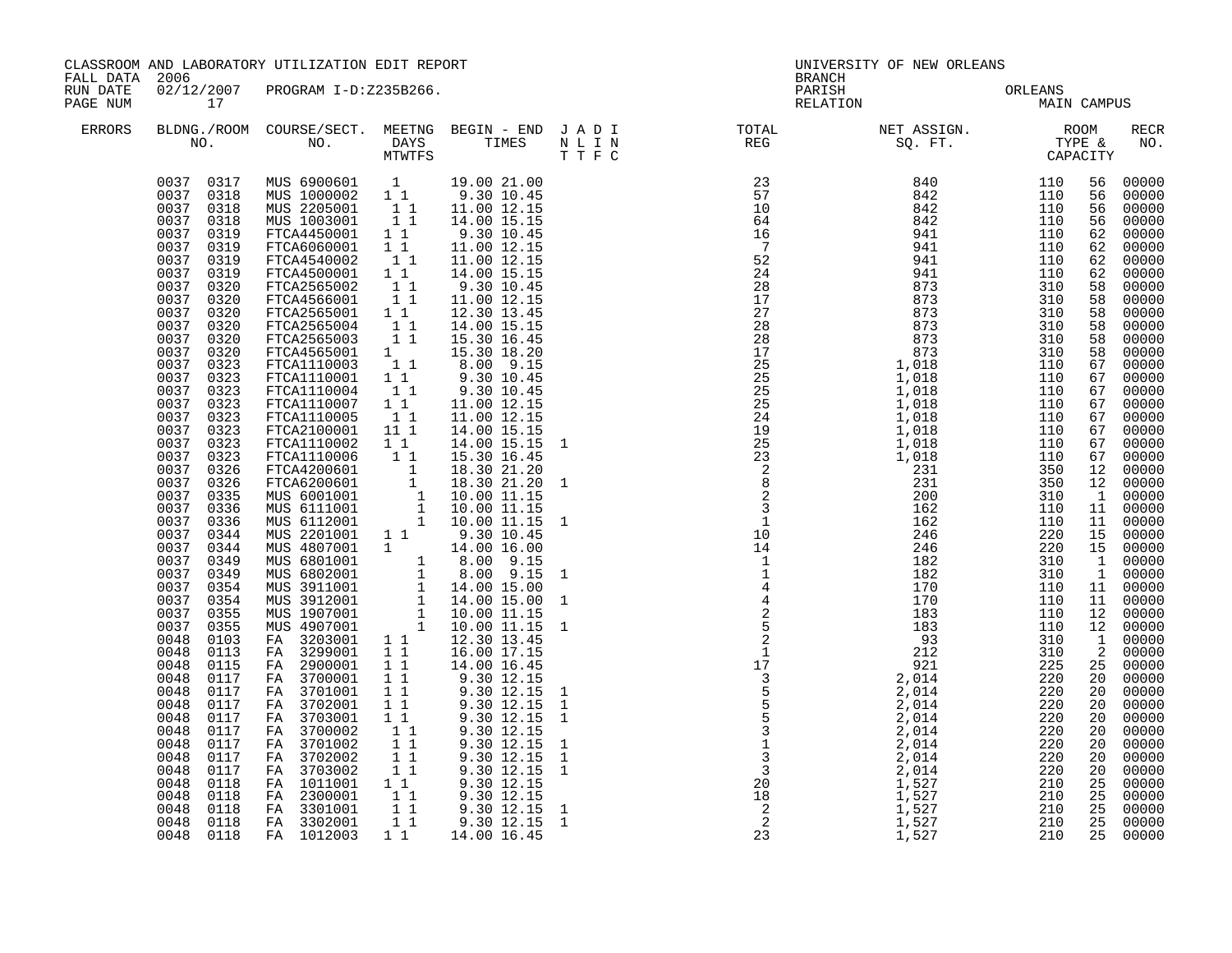| FALL DATA 2006<br>RUN DATE           |                                                                                                                                                                                                                                                                                                                                                                                                                                                                                                                                                                                                                                                                                                                                                                           | CLASSROOM AND LABORATORY UTILIZATION EDIT REPORT<br>02/12/2007 PROGRAM I-D:Z235B266.                                                                                                                                                                                                                                                                                                                                                                                                                                                                                                                                                                                                                                                                                                                                                                                                                                                                                                                                                                            |                                                                                                                                                                                                                                                                                                                                  |                                                                                                                                                                                                                                                                                                                                                                                                                                                                                                                                                                                                                                                                                        |                                                                                                                                                                                                                                                                                                                                                                                                                                                                                                                                          | UNIVERSITY OF NEW ORLEANS<br><b>BRANCH</b><br>PARISH<br>ORLEANS<br>MAIN CAMPUS |                                                                                                                                                         |                                                                                                                                                                                                                                      |                                                                                                                                                                                                                                                                                                                                                                                                                                                                                                                                     |
|--------------------------------------|---------------------------------------------------------------------------------------------------------------------------------------------------------------------------------------------------------------------------------------------------------------------------------------------------------------------------------------------------------------------------------------------------------------------------------------------------------------------------------------------------------------------------------------------------------------------------------------------------------------------------------------------------------------------------------------------------------------------------------------------------------------------------|-----------------------------------------------------------------------------------------------------------------------------------------------------------------------------------------------------------------------------------------------------------------------------------------------------------------------------------------------------------------------------------------------------------------------------------------------------------------------------------------------------------------------------------------------------------------------------------------------------------------------------------------------------------------------------------------------------------------------------------------------------------------------------------------------------------------------------------------------------------------------------------------------------------------------------------------------------------------------------------------------------------------------------------------------------------------|----------------------------------------------------------------------------------------------------------------------------------------------------------------------------------------------------------------------------------------------------------------------------------------------------------------------------------|----------------------------------------------------------------------------------------------------------------------------------------------------------------------------------------------------------------------------------------------------------------------------------------------------------------------------------------------------------------------------------------------------------------------------------------------------------------------------------------------------------------------------------------------------------------------------------------------------------------------------------------------------------------------------------------|------------------------------------------------------------------------------------------------------------------------------------------------------------------------------------------------------------------------------------------------------------------------------------------------------------------------------------------------------------------------------------------------------------------------------------------------------------------------------------------------------------------------------------------|--------------------------------------------------------------------------------|---------------------------------------------------------------------------------------------------------------------------------------------------------|--------------------------------------------------------------------------------------------------------------------------------------------------------------------------------------------------------------------------------------|-------------------------------------------------------------------------------------------------------------------------------------------------------------------------------------------------------------------------------------------------------------------------------------------------------------------------------------------------------------------------------------------------------------------------------------------------------------------------------------------------------------------------------------|
| PAGE NUM<br>ERRORS                   | 18                                                                                                                                                                                                                                                                                                                                                                                                                                                                                                                                                                                                                                                                                                                                                                        |                                                                                                                                                                                                                                                                                                                                                                                                                                                                                                                                                                                                                                                                                                                                                                                                                                                                                                                                                                                                                                                                 |                                                                                                                                                                                                                                                                                                                                  |                                                                                                                                                                                                                                                                                                                                                                                                                                                                                                                                                                                                                                                                                        | RELATION<br>BLDNG./ROOM COURSE/SECT. MEETNG BEGIN – END JADI TOTAL NET ASSIGN. NET ASSIGN. ROOM NO. DAYS TIMES NLIN REG SQ.FT. TYPE &                                                                                                                                                                                                                                                                                                                                                                                                    |                                                                                |                                                                                                                                                         |                                                                                                                                                                                                                                      | <b>RECR</b><br>NO.                                                                                                                                                                                                                                                                                                                                                                                                                                                                                                                  |
| 8<br>8<br>8<br>8<br>8<br>8<br>8<br>8 | 0048<br>0119<br>0048<br>0119<br>0048<br>0131<br>0048<br>0131<br>0048<br>0131<br>0048<br>0131<br>0048<br>0131<br>0048<br>0134<br>0048<br>0134<br>0048<br>0134<br>0048<br>0134<br>0048<br>0137<br>0048<br>0138<br>0048<br>0138<br>0048<br>0138<br>0049<br>0102<br>0049<br>0102<br>0049<br>0102<br>0049<br>0103<br>0049<br>0103<br>0049<br>0103<br>0049<br>0103<br>0049<br>0103<br>0049<br>0103<br>0049<br>0103<br>0049<br>0103<br>0049<br>0103<br>0049<br>0103<br>0049<br>0103<br>0049<br>0156<br>0049<br>0156<br>0049<br>0168<br>0049<br>0168<br>0049<br>0168<br>0049<br>0170<br>0049<br>0178<br>0049<br>0184<br>0049<br>0184<br>0049<br>0184<br>0049<br>0202<br>0049<br>0202<br>0049<br>0202<br>0049<br>0202<br>0049<br>0202<br>0049<br>0202<br>0049<br>0202<br>0049 0202 | $\begin{array}{cccc} 0048 & 0118 & \text{ FA} & 1011002 & 1 & 1 \\ 0048 & 0119 & \text{ FA} & 3400001 & 1 & 1 \\ 0048 & 0119 & \text{ FA} & 3401001 & 1 & 1 \\ 0048 & 0119 & \text{ FA} & 3402001 & 1 & 1 \end{array}$<br>FA 3403001<br>FA 2400001<br>FA 2600001<br>FA 3600001<br>FA 3601001<br>FA 3602001<br>FA 3603001<br>FA 2800001<br>FA 3800001<br>FA 3802001<br>FA 3803001<br>FA 2700001<br>FA 1012001<br>FA 1012002<br>FA 1014001<br>ENGL2072002<br>ENGL1157014 1 1<br>ENGL1157047 1 1<br>PSYC1000001<br>PSYC1500001<br>SOC 1051001<br>SOC 1051003<br>HIST2603001 1 1<br>BIOS2014001<br>BIOS2014002<br>$\begin{tabular}{@{}c@{}}\texttt{BIOS2014002} & 1 & 1 & 11.00 & 12.15 \\ \texttt{BIOS2014003} & 1 & 1 & 11.00 & 12.15 \\ \texttt{BIOS2014004} & 1 & 11.00 & 12.15 \\ \texttt{URBNS002020} & 1 & 1 & 12.30 & 13.45 \\ \texttt{EDCI3440002} & 1 & 1 & 16.30 & 17.45 \\ \texttt{HIST3995001} & 1 & 15.00 & 16.15 \\$<br>ENGL1158005<br>ENGL1158026<br>ENGL1158010 1 1<br>ENGL1156009 1 1<br>HIST1002002<br>HIST1001003<br>HIST2308001<br>EDCI4140001 | $1\quad1$<br>11<br>$1\quad1$<br>$1\quad1$<br>11<br>11<br>$1\quad1$<br>11<br>$\begin{bmatrix} 1 \\ 1 \\ 1 \end{bmatrix}$<br>$1\;1$<br>11<br>$1\quad1$<br>$\frac{1}{2}$ $\frac{1}{2}$<br>$\begin{array}{ccc} & 1 & 1 \\ & 1 & 1 \end{array}$<br>$1\quad1$<br>$\begin{bmatrix} 1 \\ 1 \end{bmatrix}$<br>11<br>11<br>$1\quad1$<br>11 | 14.00 16.45<br>9.30 12.15<br>9.30 12.15 1<br>9.30 12.15 1<br>9.30 12.15 1<br>14.00 16.45<br>9.30 12.15<br>14.00 16.45<br>14.00 16.45<br>14.00 16.45<br>14.00 16.45<br>14.00 16.45<br>14.00 16.45<br>14.00 16.45<br>14.00 16.45 1<br>14.00 16.45<br>9.30 12.15<br>9.30 12.15<br>14.00 16.45<br>9.30 10.45<br>11.00 12.15<br>11.00 12.15<br>$\begin{array}{cccc} 1 & 1 & & 8\, .00 & 9\, .15 \\ 1 & 1 & & 8\, .00 & 9\, .15 \end{array}$<br>9.30 10.45<br>9.30 10.45<br>11.00 12.15<br>11.00 12.15<br>11.00 12.15<br>8.00 9.15<br>8.00 9.15<br>9.30 10.45<br>9.30 10.45<br>$\begin{array}{rrrr} 1 & 1.00 & 11.50 \\ 1 & 11.00 & 11.50 \\ 1 & 15.30 & 16.45 \end{array}$<br>1 16.30 18.10 | $\begin{array}{cccc} \texttt{N} & \texttt{R} & \texttt{R} & \texttt{R} & \texttt{R} & \texttt{C} & \texttt{C} & \texttt{C} \\ \texttt{N} & \texttt{N} & \texttt{N} & \texttt{R} & \texttt{R} & \texttt{R} & \texttt{R} \\ \texttt{N} & \texttt{N} & \texttt{N} & \texttt{N} & \texttt{N} & \texttt{N} \\ \texttt{N} & \texttt{N} & \texttt{N} & \texttt{N} & \texttt{N} & \texttt{N} \\ \texttt{N} & \texttt{N} & \texttt{N} & \texttt$<br>$\frac{8}{19}$<br>$\begin{array}{r} 19 \\ 20 \\ 17 \\ 20 \\ 21 \\ 17 \\ 14 \end{array}$<br>14 | 640<br>640<br>640<br>640<br>640<br>640<br>640<br>640                           | 110 304<br>110 304<br>110 304<br>110 304<br>110 304<br>110 304<br>110 304<br>110 304<br>110 304<br>110<br>110<br>110<br>110<br>110<br>110<br>110<br>110 | 25<br>25<br>25<br>25<br>25<br>25<br>15<br>15<br>15<br>15<br>15<br>20<br>20<br>20<br>20<br>25<br>25<br>25<br>25<br>41<br>41<br>41<br>110 304<br>$\overline{2}$<br>$\overline{a}$<br>2<br>42<br>42<br>42<br>42<br>42<br>42<br>42<br>42 | 00000<br>00000<br>00000<br>00000<br>00000<br>00000<br>00000<br>00000<br>00000<br>00000<br>00000<br>00000<br>00000<br>00000<br>00000<br>00000<br>00000<br>00000<br>00000<br>00000<br>$00000$<br>00000<br>00000<br>00000<br>00000<br>00000<br>00000<br>00000<br>00000<br>00000<br>00000<br>00000<br>110 304 00000<br>1 00000<br>1 00000<br>1 00000<br>1 00000<br>$\begin{bmatrix} 1 & 00000 \\ 1 & 00000 \end{bmatrix}$<br>1 00000<br>00000<br>00000<br>00000<br>00000<br>00000<br>00000<br>00000<br>00000<br>00000<br>00000<br>00000 |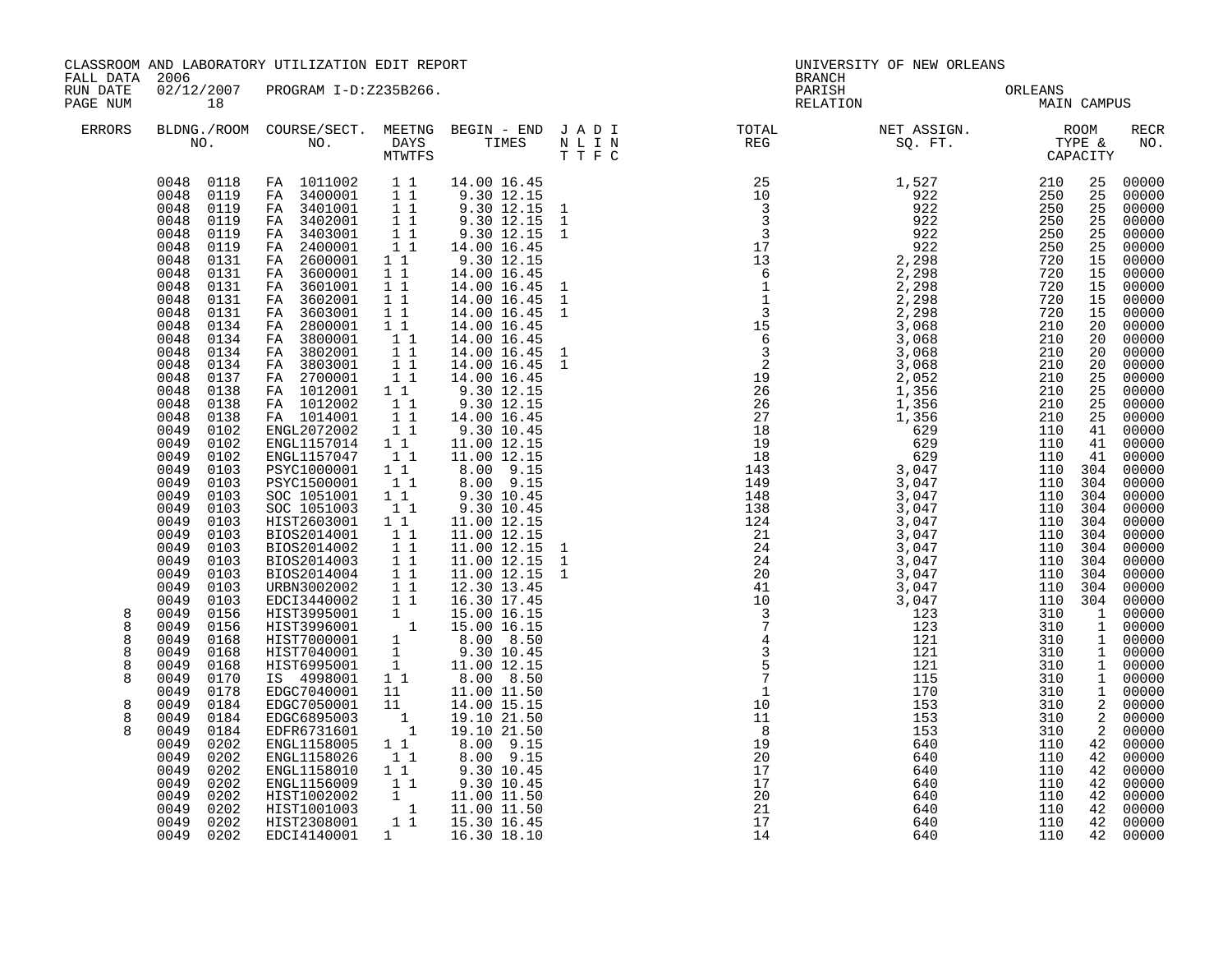|                      | CLASSROOM AND LABORATORY UTILIZATION EDIT REPORT<br>FALL DATA 2006                                                                                                                                                                                                                                                                                                                                                                                                                                                                                                                                                                                                                                                                                                                                                     |                                                                                                                                                                                                                                                                                                                                                                                                                                                                                                                                                                                                                                                                                                                                                                                                                                                                                                                                                                                                                                                                                                    |                                                                                                                                                                 |                                                                                                                                                                                                                                                                                                                                                                                                                                                                                                                                                           | UNIVERSITY OF NEW ORLEANS<br><b>BRANCH</b>                                                                                                                                                                                                                                                                                                                                                                                                     |                                 |             |          |                                                                                                                                                                                                                                                                                                                                                                                                                                                                         |  |
|----------------------|------------------------------------------------------------------------------------------------------------------------------------------------------------------------------------------------------------------------------------------------------------------------------------------------------------------------------------------------------------------------------------------------------------------------------------------------------------------------------------------------------------------------------------------------------------------------------------------------------------------------------------------------------------------------------------------------------------------------------------------------------------------------------------------------------------------------|----------------------------------------------------------------------------------------------------------------------------------------------------------------------------------------------------------------------------------------------------------------------------------------------------------------------------------------------------------------------------------------------------------------------------------------------------------------------------------------------------------------------------------------------------------------------------------------------------------------------------------------------------------------------------------------------------------------------------------------------------------------------------------------------------------------------------------------------------------------------------------------------------------------------------------------------------------------------------------------------------------------------------------------------------------------------------------------------------|-----------------------------------------------------------------------------------------------------------------------------------------------------------------|-----------------------------------------------------------------------------------------------------------------------------------------------------------------------------------------------------------------------------------------------------------------------------------------------------------------------------------------------------------------------------------------------------------------------------------------------------------------------------------------------------------------------------------------------------------|------------------------------------------------------------------------------------------------------------------------------------------------------------------------------------------------------------------------------------------------------------------------------------------------------------------------------------------------------------------------------------------------------------------------------------------------|---------------------------------|-------------|----------|-------------------------------------------------------------------------------------------------------------------------------------------------------------------------------------------------------------------------------------------------------------------------------------------------------------------------------------------------------------------------------------------------------------------------------------------------------------------------|--|
| RUN DATE<br>PAGE NUM | 19                                                                                                                                                                                                                                                                                                                                                                                                                                                                                                                                                                                                                                                                                                                                                                                                                     | 02/12/2007 PROGRAM I-D:Z235B266.                                                                                                                                                                                                                                                                                                                                                                                                                                                                                                                                                                                                                                                                                                                                                                                                                                                                                                                                                                                                                                                                   |                                                                                                                                                                 |                                                                                                                                                                                                                                                                                                                                                                                                                                                                                                                                                           |                                                                                                                                                                                                                                                                                                                                                                                                                                                | PARISH ORLEANS<br>RELATION MAIN | MAIN CAMPUS |          |                                                                                                                                                                                                                                                                                                                                                                                                                                                                         |  |
| ERRORS               |                                                                                                                                                                                                                                                                                                                                                                                                                                                                                                                                                                                                                                                                                                                                                                                                                        |                                                                                                                                                                                                                                                                                                                                                                                                                                                                                                                                                                                                                                                                                                                                                                                                                                                                                                                                                                                                                                                                                                    |                                                                                                                                                                 |                                                                                                                                                                                                                                                                                                                                                                                                                                                                                                                                                           | $\begin{tabular}{lllllllllllllllllllll} \textsc{BLONG.} \textsc{F100M.} & \textsc{COURSE/SECT.} & \textsc{METNG.} & \textsc{BEGIN - END} & \textsc{J A D I} & \textsc{DTAT} & \textsc{NTGTL} & \textsc{NET ASSIGN.} & \textsc{ROOM} \\ \textsc{NO.} & \textsc{NO.} & \textsc{DAYS} & \textsc{TIMES} & \textsc{N L I N} & \textsc{REG} & \textsc{SEG.} & \textsc{ST.} & \textsc{CTPE & \& \\ \textsc{MO.} & \textsc{NO.} & \textsc{MTWTFS} & \$ |                                 |             |          | RECR<br>NO.                                                                                                                                                                                                                                                                                                                                                                                                                                                             |  |
|                      | 0049 0202<br>0049 0202<br>0049<br>0202<br>0049<br>0203<br>0049<br>0203<br>0049<br>0203<br>0049<br>0203<br>0049<br>0203<br>0049<br>0203<br>0049<br>0203<br>0049<br>0203<br>0049<br>0203<br>0049<br>0203<br>0049<br>0204<br>0049<br>0204<br>0049<br>0204<br>0049<br>0204<br>0049<br>0204<br>0049<br>0204<br>0049<br>0204<br>0049<br>0204<br>0049<br>0204<br>0049<br>0205<br>0049<br>0205<br>0049<br>0205<br>0049<br>0205<br>0049<br>0205<br>0049<br>0205<br>0049<br>0205<br>0049<br>0205<br>0049<br>0206<br>0049<br>0206<br>0049<br>0206<br>0049<br>0206<br>0049<br>0206<br>0049<br>0206<br>0049<br>0206<br>0049<br>0206<br>0049<br>0206<br>0049<br>0206<br>0049<br>0206<br>0049<br>0206<br>0049<br>0208<br>0049<br>0208<br>0049<br>0208<br>0049<br>0208<br>0049<br>0208<br>0049<br>0208<br>0049<br>0208<br>0049<br>0208 | EDCI6905001 1 16.30 19.15<br>EDAD6530601 1 18.00 20.40<br>EDGC6530601 1 18.00 20.40 1<br>ENME2750001 1111 8.00 9.15<br>ENWE2750001 1111 8.00 9.15<br>HIST1010001 1 1 9.30 10.45<br>URBN3002001 1 1 1.00 12.15<br>HIST2502003 1 1<br>HIST2502002 1 1<br>HIST2502002 1 1<br>SOC 4101001<br>HIST4991001 1 1<br>EDUC4702001 1<br>HIST6803601 1<br>ENGL2041001 1 1<br>ENGL2238010 1 1<br>ENGL2238010 1 1<br>ENGL0100001 1 1<br>PHIL4200001<br>UNIV1001009 1<br>ENGL2161002<br>EDSP4230001 1<br>EDAD6800001 1<br>EDUC2100001 1<br>HIST2501001 1 1<br>HIST2601001 1 1<br>HIST2201001<br>SOC 2708001<br>A&S 2999195<br>SOC 1051002 1 1<br>HIST2400001 1 1<br>HIST3992401<br>ENGL2238007<br>DEVM0107003 1 1<br>ENGL2208003<br>MATH2511002<br>POLI2151006<br>ENGL2341001 1 1<br>HIST4543001 1 1<br>HIST3001001 11<br>HIST3001001 1<br>EDAD6860001 1 16.30 19.15<br>EDAD6865001 1 16.30 19.15<br>EDAD6600601 1 18.00 20.40<br>HIST3225401 1 8.00 8.50<br>HIST1001001 1 8.00 8.50<br>WELL: 9.30 10.45<br>ENGL1157037<br>HIST1002003<br>HIST1001002<br>ENGL1157017<br>ENGL2072001 11 12.30 13.45<br>ENGL2238013 | 11<br>$1\quad1$<br>$1\quad1$<br>11<br>1<br>$\begin{array}{c} 1 \\ 1 \end{array}$<br>11<br>$1\quad1$<br>11<br>$1\quad1$<br>$\begin{array}{c} 1 \\ 1 \end{array}$ | 11.00 12.15<br>12.30 13.45<br>12.30 13.45<br>14.00 15.15<br>15.30 16.45<br>16.30 19.15<br>18.00 20.45<br>8.00 9.15<br>9.30 10.45<br>11.00 12.15<br>11.00 12.15<br>12.30 13.20<br>12.30 13.45<br>16.30 19.15<br>16.30 19.15<br>16.30 19.15<br>8.00 9.15<br>9.30 10.45<br>11.00 12.15<br>11.00 12.15<br>12.30 13.20<br>12.30 13.45<br>14.00 15.15<br>18.00 20.40<br>$8.00$ $9.15$<br>9.30 10.45<br>9.30 10.45<br>11.00 12.15<br>11.00 12.15<br>12.30 13.45<br>14.00 15.15<br>9.30 10.45<br>11.00 11.50<br>11.00 11.50<br>1 1 11.00 12.15<br>1 1 14.00 15.15 | $\begin{array}{c} 21 \\ 19 \\ 27 \\ 30 \\ 14 \end{array}$                                                                                                                                                                                                                                                                                                                                                                                      | 953<br>953                      | 110<br>110  | 63<br>63 | 00000<br>00000<br>00000<br>00000<br>00000<br>00000<br>00000<br>00000<br>00000<br>00000<br>00000<br>00000<br>96 00000<br>00000<br>00000<br>00000<br>00000<br>00000<br>00000<br>00000<br>00000<br>00000<br>00000<br>00000<br>00000<br>00000<br>00000<br>00000<br>00000<br>00000<br>00000<br>00000<br>00000<br>63 00000<br>00000<br>00000<br>00000<br>00000<br>00000<br>00000<br>00000<br>00000<br>00000<br>00000<br>00000<br>00000<br>63 00000<br>00000<br>00000<br>00000 |  |
|                      | 0049 0208                                                                                                                                                                                                                                                                                                                                                                                                                                                                                                                                                                                                                                                                                                                                                                                                              | EDFR6705001                                                                                                                                                                                                                                                                                                                                                                                                                                                                                                                                                                                                                                                                                                                                                                                                                                                                                                                                                                                                                                                                                        | $\mathbf{1}$                                                                                                                                                    | 16.00 18.40                                                                                                                                                                                                                                                                                                                                                                                                                                                                                                                                               | 14                                                                                                                                                                                                                                                                                                                                                                                                                                             | 953                             | 110         |          | 63 00000                                                                                                                                                                                                                                                                                                                                                                                                                                                                |  |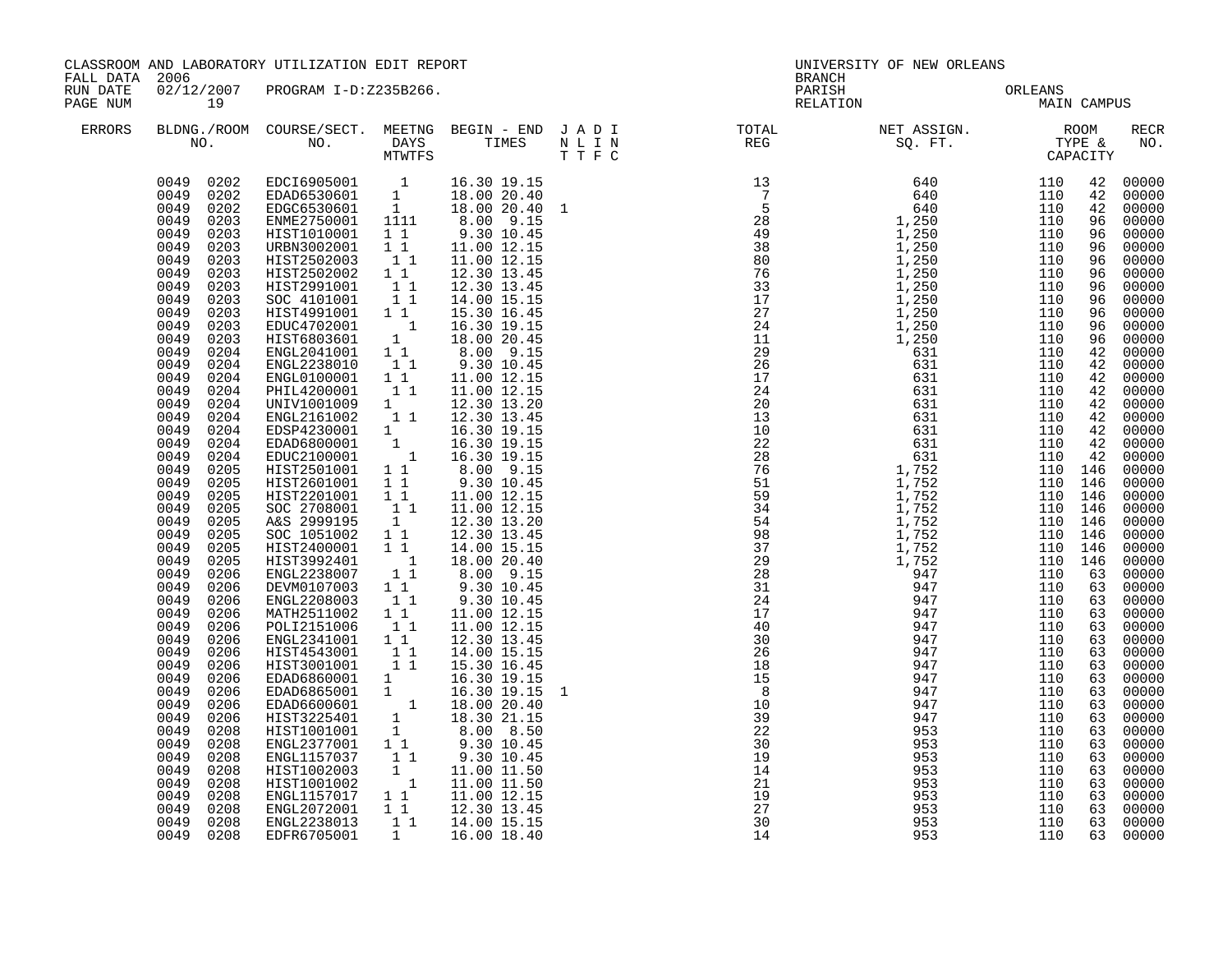| FALL DATA 2006       |                                                                                                                                                                                                                                                                                                                                                                                                                                                                                                                                                                                                                                                                                                                        | CLASSROOM AND LABORATORY UTILIZATION EDIT REPORT                                                                                                                                                                                                                                                                                                                                                                                                                                                                                                                                                                                                                                                                                                                                                                                                                                                                                                                                                                                                                                           |                                                                                                                                                                       |                                                                                                                                                                                                                                                                                                                  |  |                                                                                                                                                                                                                                                                                                                                                                                                                                                | UNIVERSITY OF NEW ORLEANS<br>BRANCH           |                                               |                                                                                                                                                                                                                            |                                                                                                                                                                                                                                                                                                                                                                                                                               |  |
|----------------------|------------------------------------------------------------------------------------------------------------------------------------------------------------------------------------------------------------------------------------------------------------------------------------------------------------------------------------------------------------------------------------------------------------------------------------------------------------------------------------------------------------------------------------------------------------------------------------------------------------------------------------------------------------------------------------------------------------------------|--------------------------------------------------------------------------------------------------------------------------------------------------------------------------------------------------------------------------------------------------------------------------------------------------------------------------------------------------------------------------------------------------------------------------------------------------------------------------------------------------------------------------------------------------------------------------------------------------------------------------------------------------------------------------------------------------------------------------------------------------------------------------------------------------------------------------------------------------------------------------------------------------------------------------------------------------------------------------------------------------------------------------------------------------------------------------------------------|-----------------------------------------------------------------------------------------------------------------------------------------------------------------------|------------------------------------------------------------------------------------------------------------------------------------------------------------------------------------------------------------------------------------------------------------------------------------------------------------------|--|------------------------------------------------------------------------------------------------------------------------------------------------------------------------------------------------------------------------------------------------------------------------------------------------------------------------------------------------------------------------------------------------------------------------------------------------|-----------------------------------------------|-----------------------------------------------|----------------------------------------------------------------------------------------------------------------------------------------------------------------------------------------------------------------------------|-------------------------------------------------------------------------------------------------------------------------------------------------------------------------------------------------------------------------------------------------------------------------------------------------------------------------------------------------------------------------------------------------------------------------------|--|
| RUN DATE<br>PAGE NUM | 20                                                                                                                                                                                                                                                                                                                                                                                                                                                                                                                                                                                                                                                                                                                     | 02/12/2007 PROGRAM I-D:Z235B266.                                                                                                                                                                                                                                                                                                                                                                                                                                                                                                                                                                                                                                                                                                                                                                                                                                                                                                                                                                                                                                                           |                                                                                                                                                                       |                                                                                                                                                                                                                                                                                                                  |  |                                                                                                                                                                                                                                                                                                                                                                                                                                                | PARISH ORLEANS MAIN CAMPUS                    |                                               |                                                                                                                                                                                                                            |                                                                                                                                                                                                                                                                                                                                                                                                                               |  |
| ERRORS               |                                                                                                                                                                                                                                                                                                                                                                                                                                                                                                                                                                                                                                                                                                                        |                                                                                                                                                                                                                                                                                                                                                                                                                                                                                                                                                                                                                                                                                                                                                                                                                                                                                                                                                                                                                                                                                            |                                                                                                                                                                       |                                                                                                                                                                                                                                                                                                                  |  | $\begin{tabular}{lllllllllllllllllllll} \textsc{BLONG.} \textsc{F100M.} & \textsc{COURSE/SECT.} & \textsc{METNG.} & \textsc{BEGIN - END.} & \textsc{J A D I} & \textsc{DTATM E} & \textsc{NET ASSIGN.} & \textsc{ROOM} \\ \textsc{NO.} & \textsc{NO.} & \textsc{DAYS} & \textsc{TIMES} & \textsc{N L I N} & \textsc{REG} & \textsc{SEG} & \textsc{ST.} & \textsc{STF.} & \textsc{CTPACITY} \\ & \textsc{MTVTFS} & \textsc{T T F C} & \textsc{$ |                                               |                                               |                                                                                                                                                                                                                            | RECR<br>NO.                                                                                                                                                                                                                                                                                                                                                                                                                   |  |
|                      | 0049 0208<br>0049 0208<br>0049<br>0208<br>0049<br>0210<br>0049<br>0210<br>0049<br>0210<br>0049<br>0210<br>0049<br>0210<br>0049<br>0210<br>0049<br>0210<br>0049<br>0210<br>0049<br>0210<br>0049<br>0210<br>0049<br>0215<br>0049<br>0215<br>0049<br>0215<br>0049<br>0215<br>0049<br>0217<br>0049<br>0217<br>0049<br>0217<br>0049<br>0217<br>0049<br>0217<br>0049<br>0217<br>0049<br>0222<br>0049<br>0222<br>0049<br>0222<br>0049<br>0222<br>0049<br>0222<br>0049<br>0222<br>0049<br>0222<br>0049<br>0222<br>0049<br>0224<br>0049<br>0224<br>0049<br>0224<br>0049<br>0224<br>0049<br>0224<br>0049<br>0224<br>0049<br>0224<br>0049<br>0224<br>0049<br>0224<br>0049<br>0226<br>0049<br>0226<br>0049<br>0226<br>0049<br>0226 | EDUC4210001 1 16.30 18.10<br>EDCI4410001 1 16.30 18.10<br>EDSP6780001 1 16.30 19.15<br>HIST1002001 1 8.00 8.50<br>ENGL1157007 1 1 9.30 10.45<br>ENGL1157056<br>ENGL1156010<br>HIST1001006<br>PHIL3331001 1 1<br>ENGL4521001 1 1 14.30 13.45<br>ENGL4521001 1 1 14.00 15.15<br>EDFR67100001 1 16.30 16.20<br>EDFR6710001 1 16.30 19.15<br>EDSP6964001 1 9.30 10.20<br>UNIV1001043 1 12.30 13.20<br>EDB05920001 1 16.30 13.20<br>EDFR672001 1 16.30 19.15<br>EDFR6710601 1 18.00 20.40<br>ENGL0100001 1 9.30 10.45<br>UNIV1001010 1 14.00 14.50<br>EDGC6460001 1 16.00 18.40<br>EDGC4400001 1 16.30 18.40<br>EDGC4400001 1 16.30 19.15<br>EDAD6997001 1 16.30 19.15<br>ENGL1158008 1 1 9.30 10.45<br>HIST4991002<br>WS 4078001<br>ENGL1157043 1 1<br>EDCI4310001 1 16.30 18.10<br>EDCI4620001 1 16.30 19.15<br>EDCI3260001 1 16.30 19.15<br>EDAD6840001 1 16.30 19.15<br>ENGL0150001 1 1<br>ENGL2238009<br>ENGL1157042<br>HIST4561001 1 1<br>ENGL1156014 11<br>EDAD6850001 1<br>EDAD6810601<br>HIST6601601 1<br>HIST6001601 1<br>ENGL2238008 11<br>ENGL1157009<br>ENGL4152001<br>ENGL1156003 | $1\quad1$<br>$\begin{bmatrix} 1 \\ 1 \end{bmatrix}$<br>11<br>$1\quad1$<br>$\begin{bmatrix} 1 \\ 1 \\ 1 \end{bmatrix}$<br>$\mathbf{1}$<br>$1\quad1$<br>11<br>$1\quad1$ | 11.00 12.15<br>11.00 12.15<br>12.30 13.20<br>12.30 13.45<br>$9.30$ 10.45<br>9.30 10.45<br>9.30 10.45<br>11.00 12.15<br>9.30 10.45<br>9.30 10.45<br>11.00 12.15<br>12.30 13.45<br>15.30 16.45<br>16.30 19.15<br>18.00 20.40<br>18.00 20.45<br>18.00 20.45<br>8.00 9.15<br>9.30 10.45<br>9.30 10.45<br>11.00 12.15 |  | $\begin{array}{cccccccc} \texttt{N} & \texttt{N} & \texttt{N} & \texttt{N} & \texttt{1100} & \texttt{0.01} & \texttt{0.02} & \texttt{1100} & \texttt{0.02} & \texttt{0.03} & \texttt{0.04} & \texttt{0.04} & \texttt{0.04} & \texttt{0.04} & \texttt{0.04} & \texttt{0.04} & \texttt{0.04} & \texttt{0.04} & \texttt{0.04} & \texttt{0.04} & \texttt{0.04} & \texttt{0.04} & \texttt{$                                                         | 944<br>629<br>629<br>629<br>629               | 110<br>110<br>110<br>110<br>110               | 63<br>63<br>63<br>42<br>42<br>42<br>42<br>42<br>42<br>42<br>42<br>42<br>28<br>28<br>28<br>28<br>28<br>28<br>28<br>28<br>28<br>28<br>62<br>62<br>62<br>62<br>62<br>62<br>62<br>62<br>62<br>62<br>62<br>62<br>41<br>41<br>41 | 00000<br>00000<br>00000<br>00000<br>42 00000<br>00000<br>00000<br>00000<br>00000<br>00000<br>00000<br>00000<br>00000<br>00000<br>00000<br>00000<br>00000<br>00000<br>00000<br>00000<br>00000<br>00000<br>00000<br>00000<br>00000<br>62 00000<br>00000<br>62 00000<br>00000<br>62 00000<br>00000<br>00000<br>00000<br>62 00000<br>00000<br>00000<br>00000<br>62 00000<br>00000<br>00000<br>41 00000<br>00000<br>00000<br>00000 |  |
|                      | 0049<br>0226<br>0049<br>0226<br>0049<br>0226<br>0049<br>0226<br>0049<br>0226<br>0049 0226<br>0049 0228                                                                                                                                                                                                                                                                                                                                                                                                                                                                                                                                                                                                                 | ENGL1157045<br>ENGL2238005<br>EDUC2100002<br>HIST2000001 1 1<br>EDCI4421001<br>EDGC6996601<br>ENGL1156002                                                                                                                                                                                                                                                                                                                                                                                                                                                                                                                                                                                                                                                                                                                                                                                                                                                                                                                                                                                  | 11<br>$1\quad1$<br>11<br>$\mathbf{1}$<br>11                                                                                                                           | 11.00 12.15<br>12.30 13.45<br>13.30 14.45<br>15.30 16.45<br>$1 \t 16.30 \t 19.15$<br>19.10 21.50<br>9.30 10.45                                                                                                                                                                                                   |  |                                                                                                                                                                                                                                                                                                                                                                                                                                                | 629<br>629<br>629<br>629<br>629<br>629<br>633 | 110<br>110<br>110<br>110<br>110<br>110<br>110 | 41<br>41<br>41<br>41<br>41<br>42                                                                                                                                                                                           | 00000<br>00000<br>00000<br>00000<br>41 00000<br>00000<br>00000                                                                                                                                                                                                                                                                                                                                                                |  |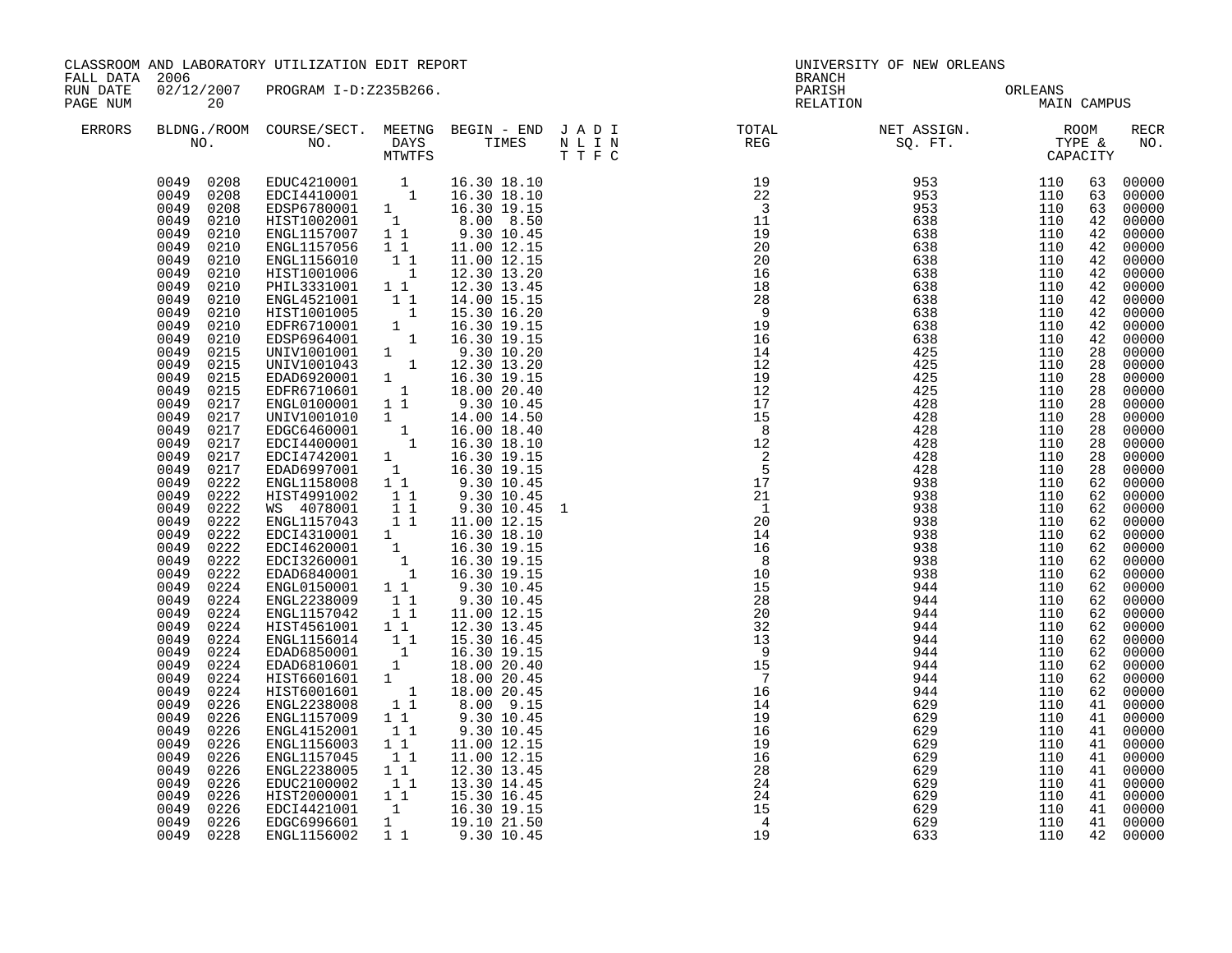|                      | CLASSROOM AND LABORATORY UTILIZATION EDIT REPORT<br>FALL DATA 2006                                                                                                   |                                              |                                                                                                                                                                                                                                                                                                                                                                                                                                                                                                                                                                                                       |                           | UNIVERSITY OF NEW ORLEANS<br>BRANCH |                             |                   |                                                                                                                                                    |                                                                                                                                                                                              |
|----------------------|----------------------------------------------------------------------------------------------------------------------------------------------------------------------|----------------------------------------------|-------------------------------------------------------------------------------------------------------------------------------------------------------------------------------------------------------------------------------------------------------------------------------------------------------------------------------------------------------------------------------------------------------------------------------------------------------------------------------------------------------------------------------------------------------------------------------------------------------|---------------------------|-------------------------------------|-----------------------------|-------------------|----------------------------------------------------------------------------------------------------------------------------------------------------|----------------------------------------------------------------------------------------------------------------------------------------------------------------------------------------------|
| RUN DATE<br>PAGE NUM |                                                                                                                                                                      | 21                                           | 02/12/2007 PROGRAM I-D:Z235B266.                                                                                                                                                                                                                                                                                                                                                                                                                                                                                                                                                                      |                           | PARISH                              | ORLEANS<br>MAIP<br>RELATION | MAIN CAMPUS       |                                                                                                                                                    |                                                                                                                                                                                              |
| ERRORS               |                                                                                                                                                                      |                                              |                                                                                                                                                                                                                                                                                                                                                                                                                                                                                                                                                                                                       |                           |                                     |                             |                   |                                                                                                                                                    | <b>RECR</b><br>NO.                                                                                                                                                                           |
| 8<br>8               | 0049 0228<br>0049<br>0049<br>0049<br>0049<br>0049<br>0049<br>0049<br>0049<br>0049<br>0049<br>0049<br>0049                                                            | 0228<br>0228<br>0228<br>0228<br>0242<br>0244 | ENGL1157036 1 1 9.30 10.45<br>ENGL0150002 1 1 11.00 12.15<br>EDCI4500001 1 16.30 19.15<br>EDSP6050001 1 16.30 19.15<br>EDFR6721001 1 16.30 19.15<br>EDCI4995001 1 1<br>EDSP3001001 1                                                                                                                                                                                                                                                                                                                                                                                                                  | 9.30 11.45<br>16.30 19.15 |                                     |                             |                   | 42<br>42<br>42<br>42<br>$\overline{7}$<br>15<br>15<br>15<br>15<br>15<br>15                                                                         | 00000<br>00000<br>00000<br>00000<br>42 00000<br>00000<br>15 00000<br>00000<br>00000<br>00000<br>00000<br>00000<br>00000                                                                      |
| 8<br>8               | 0049<br>0049<br>0049<br>0049<br>0049<br>0049<br>0049<br>0049<br>0049                                                                                                 |                                              |                                                                                                                                                                                                                                                                                                                                                                                                                                                                                                                                                                                                       |                           |                                     |                             |                   |                                                                                                                                                    | 15 00000<br>15 00000<br>$\frac{5}{5}$ 00000<br>5 00000<br>$\frac{5}{5}$ 00000<br>5 00000<br>$\begin{bmatrix} 5 & 00000 \\ 5 & 00000 \\ 5 & 00000 \end{bmatrix}$                              |
| 8<br>8<br>8<br>4     | 0049<br>0049<br>0049<br>0049<br>0049<br>0049<br>0049<br>0049<br>0049<br>0049<br>0049<br>0049<br>0049<br>0049<br>0049<br>0049<br>0049<br>0049<br>0049<br>0049<br>0049 |                                              | $\begin{tabular}{@{}c@{}}\n 244 & EDE(149989001 & 1 & 9.30 & 19.15\\ \n 0.244 & EDE(24842001 & 1 & 16.30 & 19.15\\ \n 0.244 & EDUC4842001 & 1 & 16.30 & 19.15\\ \n 0.244 & EDUC4842001 & 1 & 16.30 & 19.15\\ \n 0.244 & EDUC4942001 & 1 & 16.30 & 19.15\\ \n 0.244 & EDUC4910001 & 1 &$<br>$\begin{tabular}{@{}c@{}}0305A & \text{EDUC2200001} & 1 & 1 & 14.00 & 15.15 \\ 0305A & \text{EDC14340001} & 1 & 16.30 & 18.10 \\ 0305A & \text{EDC15240001} & 1 & 16.30 & 19.15 \\ 0305A & \text{EDC15525001} & 1 & 16.30 & 19.15 \\ 0305A & \text{EDC16525001} & 1 & 16.30 & 19.15 \\ 0305A & \text{EDAC$ |                           |                                     |                             |                   | 5 <sub>5</sub><br>$5^{\circ}$<br>$5^{\circ}$<br>56<br>56<br>56<br>56<br>56<br>56<br>56<br>56<br>56<br>56<br>53<br>53<br>53<br>53<br>53<br>53<br>53 | 00000<br>00000<br>00000<br>56 00000<br>00000<br>00000<br>00000<br>00000<br>00000<br>00000<br>00000<br>00000<br>00000<br>00000<br>00000<br>00000<br>00000<br>00000<br>00000<br>00000<br>00000 |
|                      | 0049<br>0049<br>0049<br>0049<br>0049<br>0049<br>0049                                                                                                                 | 0305C<br>0305C                               | EDCI3425001 1 9.30 11.20<br>EDCI3425001 1 9.30 11.25<br>EDCI3521001 1 9.30 11.25<br>EDCI3411001 1 9.30 11.30<br>EDCI3520001 1 11.30 13.30<br>EDCI3426001 1 11.30 13.30<br>0305C EDCI3411001<br>0305C EDCI3520001<br>0049 0305C EDCI3426001                                                                                                                                                                                                                                                                                                                                                            |                           | $\overline{9}$<br>16<br>24          | 669<br>669<br>669           | 110<br>110<br>110 | 53<br>53<br>53<br>45<br>45<br>45<br>45                                                                                                             | 00000<br>00000<br>00000<br>00000<br>00000<br>00000<br>00000<br>45 00000                                                                                                                      |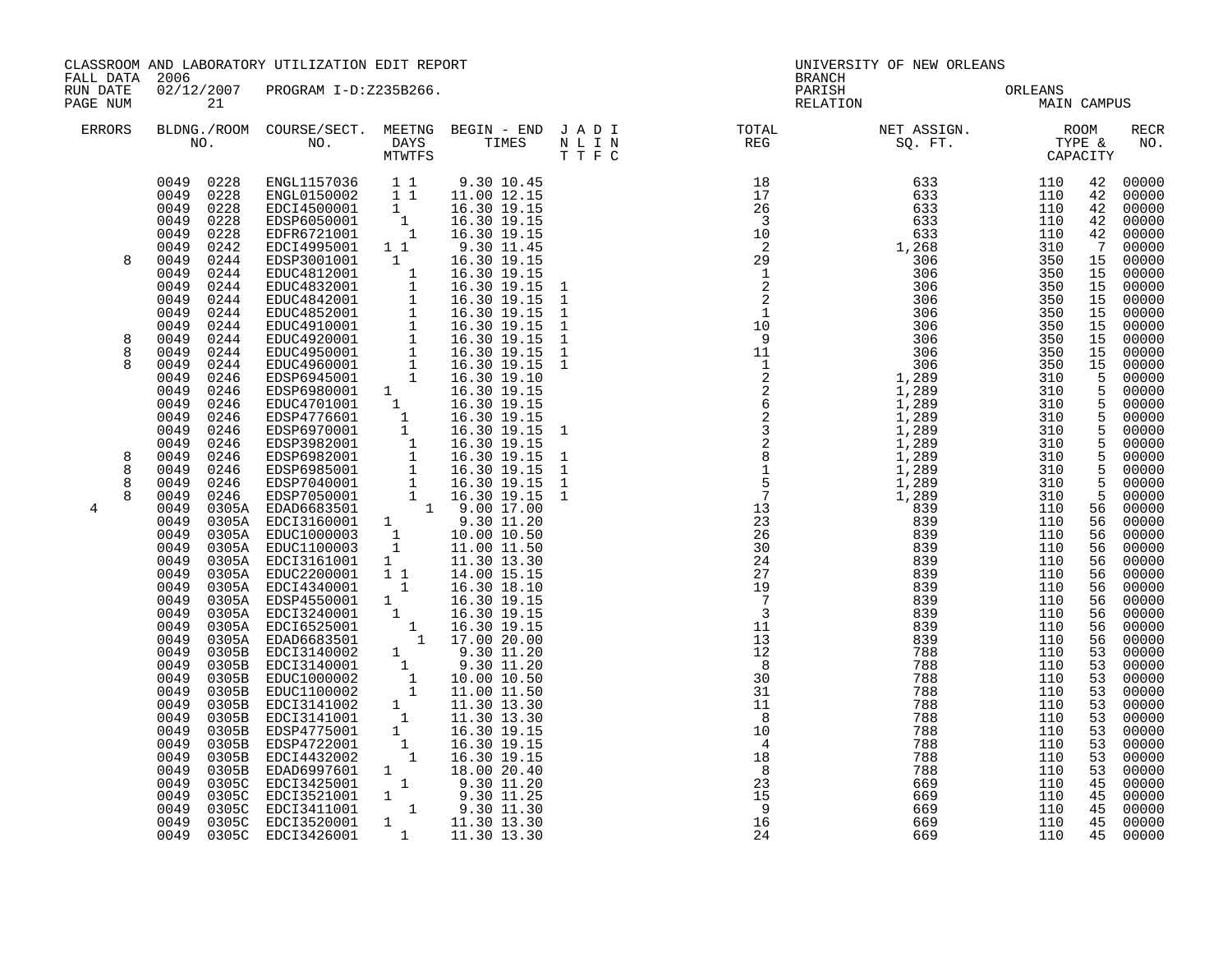| FALL DATA 2006       |                                                                                                                                                                                                                                                                                                                                                                                                                                                             | CLASSROOM AND LABORATORY UTILIZATION EDIT REPORT                                                                                                                                                                                                                                                                                                                                                                                                                                                                                                                                                                                                                                                                                     |                                  |                                                                                                               |                                  | UNIVERSITY OF NEW ORLEANS<br><b>BRANCH</b>                                                                                                                                                                                                                                    |     |                        |                                                                                                                                                                                                                                        |                                                                                                                                                                                                                                                                                                                                                                                                                                                                                          |
|----------------------|-------------------------------------------------------------------------------------------------------------------------------------------------------------------------------------------------------------------------------------------------------------------------------------------------------------------------------------------------------------------------------------------------------------------------------------------------------------|--------------------------------------------------------------------------------------------------------------------------------------------------------------------------------------------------------------------------------------------------------------------------------------------------------------------------------------------------------------------------------------------------------------------------------------------------------------------------------------------------------------------------------------------------------------------------------------------------------------------------------------------------------------------------------------------------------------------------------------|----------------------------------|---------------------------------------------------------------------------------------------------------------|----------------------------------|-------------------------------------------------------------------------------------------------------------------------------------------------------------------------------------------------------------------------------------------------------------------------------|-----|------------------------|----------------------------------------------------------------------------------------------------------------------------------------------------------------------------------------------------------------------------------------|------------------------------------------------------------------------------------------------------------------------------------------------------------------------------------------------------------------------------------------------------------------------------------------------------------------------------------------------------------------------------------------------------------------------------------------------------------------------------------------|
| RUN DATE<br>PAGE NUM | 22                                                                                                                                                                                                                                                                                                                                                                                                                                                          |                                                                                                                                                                                                                                                                                                                                                                                                                                                                                                                                                                                                                                                                                                                                      | 02/12/2007 PROGRAM I-D:Z235B266. |                                                                                                               |                                  | PARISH<br>RELATION                                                                                                                                                                                                                                                            |     | ORLEANS<br>MAIN CAMPUS |                                                                                                                                                                                                                                        |                                                                                                                                                                                                                                                                                                                                                                                                                                                                                          |
| <b>ERRORS</b>        |                                                                                                                                                                                                                                                                                                                                                                                                                                                             |                                                                                                                                                                                                                                                                                                                                                                                                                                                                                                                                                                                                                                                                                                                                      |                                  |                                                                                                               |                                  |                                                                                                                                                                                                                                                                               |     |                        |                                                                                                                                                                                                                                        | <b>RECR</b><br>NO.                                                                                                                                                                                                                                                                                                                                                                                                                                                                       |
| 4<br>4<br>8<br>8     | 0049<br>0305D<br>0049<br>0305D<br>0049<br>0305D<br>0049<br>0305D<br>0049<br>0049<br>0049<br>0049<br>0049<br>0049<br>0049<br>0049<br>0049<br>0049<br>0049<br>0049<br>0049<br>0049<br>0049<br>0049<br>0049<br>0049<br>0049<br>0049<br>0049<br>0049<br>0049<br>0049<br>0049<br>0049<br>0049<br>0049<br>0049<br>0049<br>0049<br>0049<br>0049<br>0049<br>0049<br>0342<br>0049<br>0342<br>0049<br>0342<br>0049<br>0342I<br>0049<br>0342J<br>0049<br>0342J<br>0049 | 0049 0305C EDUC2000001 1 1 13.30 14.45<br>0049 0305C EDUC4200001 1 16.30 18.10<br>0049 0305C EDFR6715001 1 16.30 19.15<br>0049 0305C EDSP4820001 1 16.30 19.15<br>0049 0305D EDSP3610002 1 1 9.30 10.20<br>EDSP3610001 11<br>EDSP3610001 11<br>EDSP3611001 1<br>EDSP3611001 11<br>EDCI3440001 11<br>$\begin{tabular}{@{}c@{}}0305D & EDE93611001 & 11 & 16.21 & 10.45 \\ 0305D & EDE13440001 & 1 & 16.30 & 17.06 \\ 0305D & EDE13410001 & 1 & 16.30 & 18.10 \\ 0305D & EDE13410001 & 1 & 16.30 & 19.15 \\ 0305D & EDE16310601 & 1 & 16.30 & 20.40 \\ 0305D & EDE16310601 & 1 & 18.00 & 20.4$<br>EDCI3980001 11<br>EDCI6980001 1<br>EDCI4595001 1<br>EDCI7000001 11<br>EDCI7040001  1  1  9.30  10.45<br>EDCI7050001  1  11.00  12.15 |                                  | 9.30 10.20<br>10.21 10.45<br>10.21 10.45<br>16.00 17.00<br>8.00 9.15<br>8.00 9.15<br>16.30 19.15<br>8.00 9.15 | $\frac{11}{26}$<br>$\frac{2}{2}$ | $\begin{array}{cccccccc} 1 & 1 & 1 & 0.006 & 0.006 & 0.007 & 0.008 & 0.007 & 0.008 & 0.007 & 0.008 & 0.009 & 0.009 & 0.009 & 0.009 & 0.009 & 0.009 & 0.009 & 0.009 & 0.009 & 0.009 & 0.009 & 0.009 & 0.009 & 0.009 & 0.009 & 0.009 & 0.009 & 0.009 & 0.009 & 0.009 & 0.009 &$ | 143 | 310                    | 45<br>45<br>45<br>45<br>44<br>44<br>44<br>44<br>44<br>44<br>44<br>44<br>44<br>44<br>44<br>45<br>45<br>45<br>45<br>45<br>45<br>45<br>45<br>45<br>45<br>57<br>57<br>57<br>57<br>57<br>57<br>57<br>57<br>57<br>57<br>57<br>67<br>67<br>67 | 00000<br>00000<br>00000<br>00000<br>00000<br>00000<br>00000<br>00000<br>00000<br>00000<br>00000<br>00000<br>00000<br>00000<br>00000<br>00000<br>00000<br>00000<br>00000<br>00000<br>00000<br>00000<br>00000<br>00000<br>00000<br>00000<br>00000<br>00000<br>00000<br>00000<br>00000<br>00000<br>00000<br>00000<br>00000<br>00000<br>00000<br>67 00000<br>00000<br>67 00000<br>00000<br>67 00000<br>67 00000<br>1 00000<br>1 00000<br>1 00000<br>1 00000<br>1 00000<br>1 00000<br>1 00000 |
|                      | 0049                                                                                                                                                                                                                                                                                                                                                                                                                                                        | $\begin{array}{cccc} 0348\text{D} & \text{EDAD7040001} & 1 & 13.30 \ 16.15 & 1348\text{I} & \text{EDAD7050001} & 1 & 13.30 \ 16.15 & 16.15 & 16.15 & 16.15 \end{array}$<br>0348I EDAD7050001                                                                                                                                                                                                                                                                                                                                                                                                                                                                                                                                         |                                  |                                                                                                               |                                  | 14                                                                                                                                                                                                                                                                            | 275 | 350                    |                                                                                                                                                                                                                                        | 20 00000                                                                                                                                                                                                                                                                                                                                                                                                                                                                                 |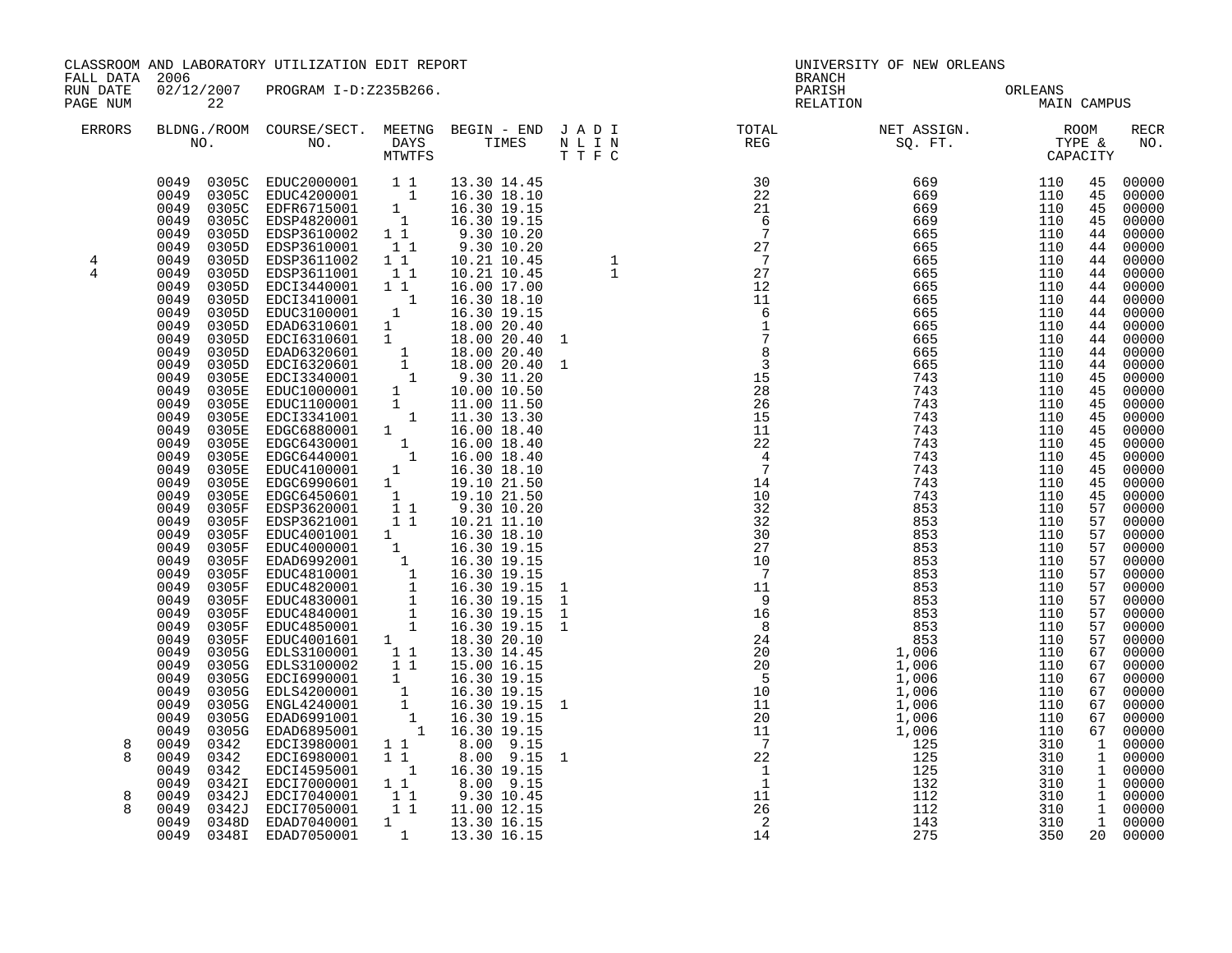| FALL DATA 2006       | CLASSROOM AND LABORATORY UTILIZATION EDIT REPORT                                                                                                                                                                                                                                                                                                                                                                                                                                                                                                                                                                                                                                                                                   |                                                                                                                                                                                                                                                                                                                                                                                                                                                                                                                                                                                                                                                                                                                                                                                                                                                                                                                                           |  |                                                                                                                                                |  | UNIVERSITY OF NEW ORLEANS<br><b>BRANCH</b> |                                                                                                                                                                                                                                                                                                                                                                                                                                                |             |                                                                                                                                                                                                    |                                                                                                                                                                                                                                                                                                                                                                                                                                                                                                                                   |  |
|----------------------|------------------------------------------------------------------------------------------------------------------------------------------------------------------------------------------------------------------------------------------------------------------------------------------------------------------------------------------------------------------------------------------------------------------------------------------------------------------------------------------------------------------------------------------------------------------------------------------------------------------------------------------------------------------------------------------------------------------------------------|-------------------------------------------------------------------------------------------------------------------------------------------------------------------------------------------------------------------------------------------------------------------------------------------------------------------------------------------------------------------------------------------------------------------------------------------------------------------------------------------------------------------------------------------------------------------------------------------------------------------------------------------------------------------------------------------------------------------------------------------------------------------------------------------------------------------------------------------------------------------------------------------------------------------------------------------|--|------------------------------------------------------------------------------------------------------------------------------------------------|--|--------------------------------------------|------------------------------------------------------------------------------------------------------------------------------------------------------------------------------------------------------------------------------------------------------------------------------------------------------------------------------------------------------------------------------------------------------------------------------------------------|-------------|----------------------------------------------------------------------------------------------------------------------------------------------------------------------------------------------------|-----------------------------------------------------------------------------------------------------------------------------------------------------------------------------------------------------------------------------------------------------------------------------------------------------------------------------------------------------------------------------------------------------------------------------------------------------------------------------------------------------------------------------------|--|
| RUN DATE<br>PAGE NUM | 23                                                                                                                                                                                                                                                                                                                                                                                                                                                                                                                                                                                                                                                                                                                                 | 02/12/2007 PROGRAM I-D:Z235B266.                                                                                                                                                                                                                                                                                                                                                                                                                                                                                                                                                                                                                                                                                                                                                                                                                                                                                                          |  |                                                                                                                                                |  | PARISH<br>RELATION                         | ORLEANS<br>MAIN                                                                                                                                                                                                                                                                                                                                                                                                                                | MAIN CAMPUS |                                                                                                                                                                                                    |                                                                                                                                                                                                                                                                                                                                                                                                                                                                                                                                   |  |
| ERRORS               |                                                                                                                                                                                                                                                                                                                                                                                                                                                                                                                                                                                                                                                                                                                                    |                                                                                                                                                                                                                                                                                                                                                                                                                                                                                                                                                                                                                                                                                                                                                                                                                                                                                                                                           |  |                                                                                                                                                |  |                                            | $\begin{tabular}{lllllllllllllllllllll} \textsc{BLONG.} \textsc{F100M.} & \textsc{COURSE/SECT.} & \textsc{METNG.} & \textsc{BEGIN - END.} & \textsc{J A D I} & \textsc{DTATM E} & \textsc{NET ASSIGN.} & \textsc{ROOM} \\ \textsc{NO.} & \textsc{NO.} & \textsc{DAYS} & \textsc{TIMES} & \textsc{N L I N} & \textsc{REG} & \textsc{SEG} & \textsc{ST.} & \textsc{STF.} & \textsc{CTPACITY} \\ & \textsc{MTVTFS} & \textsc{T T F C} & \textsc{$ |             |                                                                                                                                                                                                    | <b>RECR</b><br>NO.                                                                                                                                                                                                                                                                                                                                                                                                                                                                                                                |  |
|                      | 0050<br>0202<br>0050<br>0202<br>0050<br>0202<br>0050<br>0202<br>0050<br>0206<br>0050<br>0206<br>0050<br>0206<br>0050<br>0206<br>0050<br>0206<br>0050<br>0206<br>0051<br>0100<br>0051<br>0100<br>0051<br>0100<br>0051<br>0100<br>0051<br>0100<br>0051 0100<br>0051 0100<br>0051 0100<br>0051 0101<br>0051 0101<br>0051<br>0101<br>0051 0101<br>0051<br>0101<br>0051 0101<br>0051<br>0101<br>0051<br>0101<br>0051<br>0101<br>0051<br>0101<br>0051<br>0101<br>0051<br>0101<br>0051<br>0101<br>0051<br>0102<br>0051 0102<br>0051<br>0102<br>0051 0102<br>0051 0102<br>0051 0102<br>0051<br>0102<br>0051 0102<br>0051<br>0102<br>0051<br>0102<br>0051<br>0102<br>0051<br>0102<br>0051<br>0110<br>0051<br>0110<br>0051 0110<br>0051 0110 | $\begin{array}{cccc} 0049 & 03481 & \text{EDGC6895001} & 1 & 16.30\ 19.15 \\ 0049 & 03481 & \text{EDGC6895002} & 1 & 16.30\ 19.15 \\ 0050 & 0200D & \text{BIOS3590001} & 1 & 1 & 15.30\ 16.20 \\ 0050 & 0202 & \text{BIOS3284001} & 1 & 11.00\ 12.15 \end{array}$<br>BIOS4114001 11<br>BIOS4114001 1 12.30 13.20<br>BIOS4914001 1 12.30 13.20<br>BIOS4914001 1 12.30 13.45<br>BIOS3091002 1 15.30 16.45<br>BIOS20114004 1 9.30 12.15<br>BIOS2114004 1 9.30 12.15<br>BIOS2114004 1 9.30 12.15<br>BIOS2114002 1 12.00 17.00<br>BIOS2114<br>BIOS2114001 1<br>BIOS2114002 1 1<br>BIOS2114004 1 1<br>BIOS2114005 1 1<br>BIOS3453001 11<br>BIOS4490002 1 1<br>BIOS3104001 1<br>BIOS4490001 11<br>BIOS449001 1 1 11.00 12.15<br>BIOS490001 1 1 11.00 12.15<br>BIOS2743001 1 1 11.00 12.15<br>BIOS3104001 1 14.00 15.15<br>BIOS3490001 1 14.00 15.15<br>BIOS1071001 1 8.00 10.45<br>BIOS1071003 1 8.00 10.45<br>BIOS1071006 1 8.00 10.45<br>BIOS1 |  | 12.30 13.20<br>8.00 9.15<br>8.00 9.15<br>8.00 9.15<br>8.00 9.15<br>9.30 10.45<br>9.30 10.45<br>11.00 12.15<br>$11.00$ $12.15$<br>14.00 15.15 1 |  |                                            | $\begin{smallmatrix} 11.1 & 18.2 & 10.28 & 10.28 & 10.28 & 10.28 & 10.28 & 10.28 & 10.28 & 10.28 & 10.28 & 10.28 & 10.28 & 10.28 & 10.28 & 10.28 & 10.28 & 10.28 & 10.28 & 10.28 & 10.28 & 10.28 & 10.28 & 10.28 & 10.28 & 10.28 & 10.28 & 10.28 & 10.28 & 10.28 & 10.28$                                                                                                                                                                      |             | 20<br>20<br>10<br>25<br>25<br>25<br>25<br>25<br>25<br>25<br>25<br>25<br>25<br>25<br>24<br>24<br>85<br>85<br>85<br>85<br>85<br>85<br>85<br>85<br>85<br>85<br>85<br>85<br>85<br>24<br>24<br>24<br>24 | 00000<br>00000<br>00000<br>00000<br>00000<br>00000<br>00000<br>00000<br>00000<br>00000<br>00000<br>00000<br>00000<br>00000<br>00000<br>24 00000<br>24 00000<br>24 00000<br>00000<br>24 00000<br>$24 00000$<br>$24 00000$<br>00000<br>00000<br>00000<br>00000<br>00000<br>00000<br>00000<br>00000<br>00000<br>00000<br>00000<br>00000<br>00000<br>00000<br>00000<br>24 00000<br>24 00000<br>00000<br>24 00000<br>24 00000<br>24 00000<br>24 00000<br>24 00000<br>24 00000<br>24 00000<br>24 00000<br>00000<br>24 00000<br>24 00000 |  |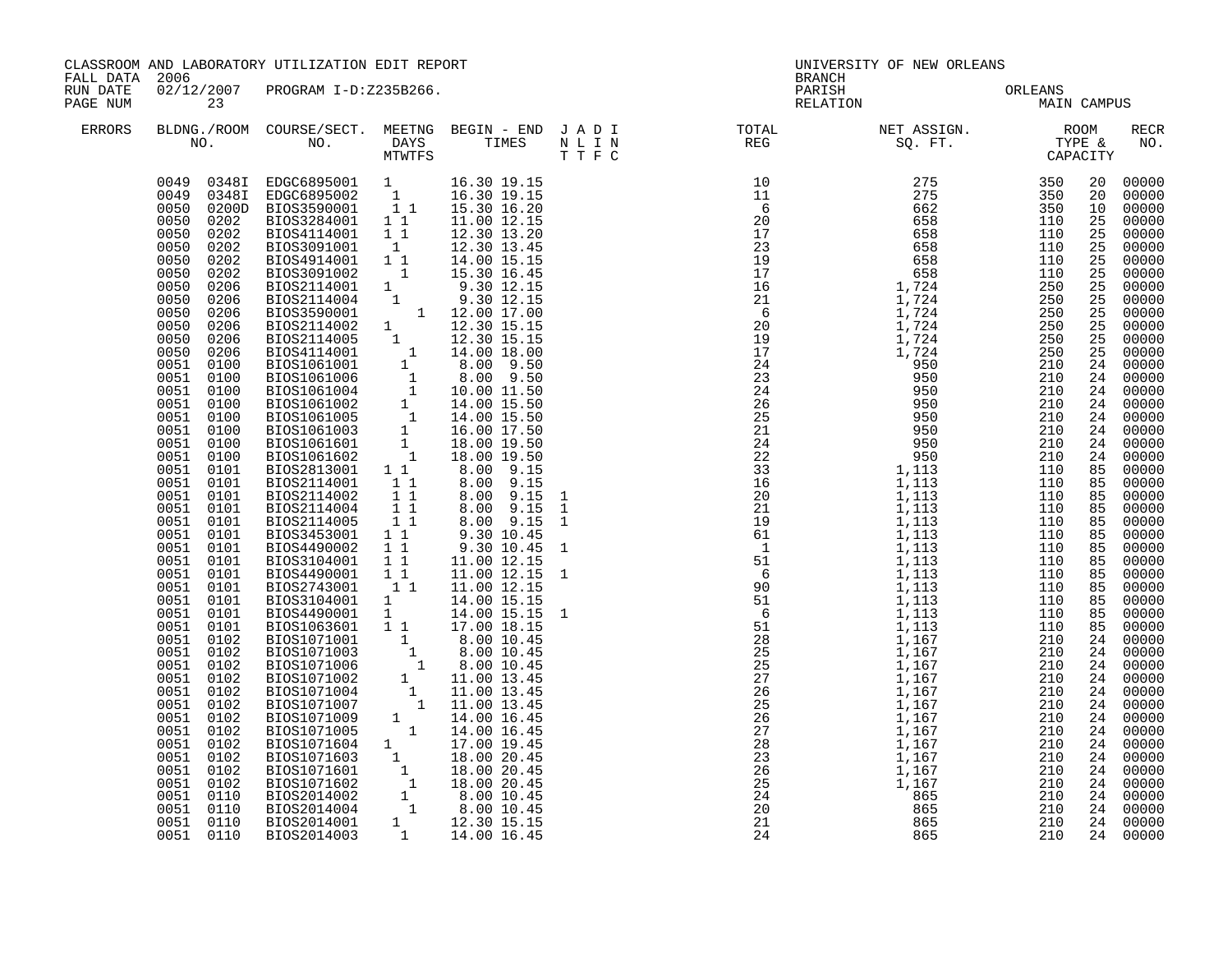| 02/12/2007 PROGRAM I-D:Z235B266.<br>RUN DATE<br>PARISH<br>ORLEANS<br>MAIN<br>RELATION<br>MAIN CAMPUS<br>PAGE NUM<br>24<br><b>ERRORS</b><br>$\begin{array}{cccccccc} \text{N} & \text{T} & \text{REC} & \text{ST} & \text{TT} & \text{TT} & \text{T} & \text{T} & \text{T} & \text{T} & \text{T} & \text{T} & \text{T} & \text{T} & \text{T} & \text{T} & \text{T} & \text{T} & \text{T} & \text{T} & \text{T} & \text{T} & \text{T} & \text{T} & \text{T} & \text{T} & \text{T} & \text{T} & \text{T} & \text{T} & \text{T} & \text{T} & \text{T} & \text{R} & \text{R} & \text$<br>24<br>24<br>24<br>24<br>24<br>24<br>24<br>24 00000<br>24<br>16<br>16<br>52<br>0052<br>0100<br>DEVM0106001 1 1<br>9.30 10.45<br>52<br>$\overline{1}$ $\overline{1}$<br>0052<br>52<br>0100<br>MATH1023001<br>11.00 12.15<br>$\begin{smallmatrix}1&1\\1&1\end{smallmatrix}$<br>0052<br>0100<br>MATH1115221<br>11.00 12.15<br>52<br>0052<br>0100<br>MATH2108002<br>52<br>12.30 13.45<br>$\begin{bmatrix} 1 \\ 1 \end{bmatrix}$<br>0052<br>MATH1115023<br>12.30 13.45<br>52<br>0100<br>0052<br>0100<br>MATH2314005 1 1<br>52<br>14.00 15.15<br>$\begin{bmatrix} 1 \\ 1 \end{bmatrix}$<br>0052<br>0100<br>MATH1115026<br>14.00 15.15<br>52<br>0052<br>EDCI4240001<br>0100<br>16.30 18.10<br>52<br>CSCI6990601 11<br>0052<br>20.00 21.15<br>0100<br>52<br>$33\frac{3}{4}$<br>$34\frac{3}{4}$<br>$42\frac{4}{3}$<br>$46\frac{4}{5}$<br>$36\frac{4}{3}$<br>$46\frac{4}{5}$<br>$36\frac{3}{4}$<br>$22\frac{4}{3}$<br>$22\frac{4}{3}$<br>$28\frac{3}{4}$<br>$28\frac{3}{4}$<br>$28\frac{3}{4}$<br>$28\frac{3}{4}$<br>$28\frac{3}{4}$<br>$28\frac{3}{4}$<br>$28\frac{3}{4}$<br>$28\frac{3}{4}$<br><br>0052<br>11<br>CSCI6621601<br>20.00 21.15<br>52<br>0100<br>MATH1032001 1 1<br>0052<br>0105<br>9.30 10.45<br>9.30 10.45<br>53<br>0052<br>MATH1115015<br>$1\quad1$<br>0105<br>53<br>11<br>0052<br>0105<br>MATH1115007<br>11.00 12.15<br>53<br>0052<br>MATH1031005<br>$\begin{bmatrix} 1\\1\\1\\1\\1 \end{bmatrix}$<br>11.00 12.15<br>0105<br>53<br>0052<br>0105<br>MATH1031002<br>12.30 13.45<br>53<br>0052<br>MATH2314010<br>0105<br>12.30 13.45<br>53<br>0052<br>MATH1115013<br>11<br>14.00 15.15<br>0105<br>53<br>0052<br>MATH1115024 1<br>MATH1116004 1 1<br>CSCI1583003 1 1<br>0105<br>14.00 15.15<br>53<br>0052<br>0105<br>15.30 16.45<br>53<br>0052<br>0105<br>16.30 17.45<br>53<br>11<br>0052<br>0105<br>MATH2107601<br>53<br>18.30 19.45<br>MATH2998001<br>0052<br>0107<br>$1\quad1$<br>12.30 13.45<br>50<br>$1\quad1$<br>0052<br>0107<br>MATH6998001<br>14.00 15.15<br>50<br>0052<br>0110<br>MATH1125001<br>ENGL2341002<br>$\begin{smallmatrix}1&1\\1&1\end{smallmatrix}$<br>9.30 10.45<br>9.30 10.45<br>50<br>0052<br>0110<br>50<br>11<br>0052<br>MATH2115002<br>0110<br>11.00 12.15<br>12.30 13.45<br>50<br>0052<br>MATH2314004 1 <sup>1</sup><br>0110<br>50<br>11<br>0052<br>0110<br>MATH1115021<br>12.30 13.45<br>50<br>14.00 15.15<br>0052<br>CSCI2120001<br>11<br>0110<br>50<br>$\begin{bmatrix} 1 \\ 1 \end{bmatrix}$<br>0052<br>14.00 15.15<br>0110<br>MATH1125008<br>50<br>0052<br>MATH3512001 1 1<br>0110<br>15.30 16.45<br>50<br>0052<br>0110<br>1<br>17.30 20.15<br>DURB6850601<br>50<br>$\overline{\mathbf{1}}$<br>0052<br>0110<br>PADM6010601<br>18.00 20.45<br>50<br>11<br>8.00 9.15<br>9.30 10.45<br>0052<br>0112<br>MATH1115001<br>51<br>0052<br>MATH1116002<br>$\begin{bmatrix} 1\\1\\1\\1\\1 \end{bmatrix}$<br>0112<br>51<br>0052<br>0112<br>MATH2108001<br>11.00 12.15<br>51<br>MATH1126005<br>0052<br>0112<br>11.00 12.15<br>51<br>$1\quad1$<br>0052<br>0112<br>MATH2721001<br>51<br>12.30 13.45 | FALL DATA 2006 |           | CLASSROOM AND LABORATORY UTILIZATION EDIT REPORT |  | UNIVERSITY OF NEW ORLEANS<br>BRANCH |     |  |    |                                                                                                                                                                                                                                                                                                                                                                                                 |
|------------------------------------------------------------------------------------------------------------------------------------------------------------------------------------------------------------------------------------------------------------------------------------------------------------------------------------------------------------------------------------------------------------------------------------------------------------------------------------------------------------------------------------------------------------------------------------------------------------------------------------------------------------------------------------------------------------------------------------------------------------------------------------------------------------------------------------------------------------------------------------------------------------------------------------------------------------------------------------------------------------------------------------------------------------------------------------------------------------------------------------------------------------------------------------------------------------------------------------------------------------------------------------------------------------------------------------------------------------------------------------------------------------------------------------------------------------------------------------------------------------------------------------------------------------------------------------------------------------------------------------------------------------------------------------------------------------------------------------------------------------------------------------------------------------------------------------------------------------------------------------------------------------------------------------------------------------------------------------------------------------------------------------------------------------------------------------------------------------------------------------------------------------------------------------------------------------------------------------------------------------------------------------------------------------------------------------------------------------------------------------------------------------------------------------------------------------------------------------------------------------------------------------------------------------------------------------------------------------------------------------------------------------------------------------------------------------------------------------------------------------------------------------------------------------------------------------------------------------------------------------------------------------------------------------------------------------------------------------------------------------------------------------------------------------------------------------------------------------------------------------------------------------------------------------------------------------------------------------------------------------------------------------------------------------------------------------------------------------------------------------------------------------------------------------------------------------------------------------------------------------------------------------------------------------------------------------------------------------|----------------|-----------|--------------------------------------------------|--|-------------------------------------|-----|--|----|-------------------------------------------------------------------------------------------------------------------------------------------------------------------------------------------------------------------------------------------------------------------------------------------------------------------------------------------------------------------------------------------------|
|                                                                                                                                                                                                                                                                                                                                                                                                                                                                                                                                                                                                                                                                                                                                                                                                                                                                                                                                                                                                                                                                                                                                                                                                                                                                                                                                                                                                                                                                                                                                                                                                                                                                                                                                                                                                                                                                                                                                                                                                                                                                                                                                                                                                                                                                                                                                                                                                                                                                                                                                                                                                                                                                                                                                                                                                                                                                                                                                                                                                                                                                                                                                                                                                                                                                                                                                                                                                                                                                                                                                                                                                            |                |           |                                                  |  |                                     |     |  |    |                                                                                                                                                                                                                                                                                                                                                                                                 |
|                                                                                                                                                                                                                                                                                                                                                                                                                                                                                                                                                                                                                                                                                                                                                                                                                                                                                                                                                                                                                                                                                                                                                                                                                                                                                                                                                                                                                                                                                                                                                                                                                                                                                                                                                                                                                                                                                                                                                                                                                                                                                                                                                                                                                                                                                                                                                                                                                                                                                                                                                                                                                                                                                                                                                                                                                                                                                                                                                                                                                                                                                                                                                                                                                                                                                                                                                                                                                                                                                                                                                                                                            |                |           |                                                  |  |                                     |     |  |    | RECR<br>NO.                                                                                                                                                                                                                                                                                                                                                                                     |
|                                                                                                                                                                                                                                                                                                                                                                                                                                                                                                                                                                                                                                                                                                                                                                                                                                                                                                                                                                                                                                                                                                                                                                                                                                                                                                                                                                                                                                                                                                                                                                                                                                                                                                                                                                                                                                                                                                                                                                                                                                                                                                                                                                                                                                                                                                                                                                                                                                                                                                                                                                                                                                                                                                                                                                                                                                                                                                                                                                                                                                                                                                                                                                                                                                                                                                                                                                                                                                                                                                                                                                                                            |                |           |                                                  |  |                                     |     |  |    | 00000<br>00000<br>00000<br>00000<br>00000<br>00000<br>00000<br>00000<br>00000<br>00000<br>00000<br>00000<br>00000<br>00000<br>00000<br>00000<br>00000<br>00000<br>00000<br>00000<br>00000<br>00000<br>00000<br>00000<br>00000<br>00000<br>00000<br>00000<br>00000<br>00000<br>00000<br>00000<br>00000<br>00000<br>00000<br>00000<br>00000<br>00000<br>00000<br>00000<br>00000<br>00000<br>00000 |
| SOC 4911001<br>11<br>110<br>12.30 13.45                                                                                                                                                                                                                                                                                                                                                                                                                                                                                                                                                                                                                                                                                                                                                                                                                                                                                                                                                                                                                                                                                                                                                                                                                                                                                                                                                                                                                                                                                                                                                                                                                                                                                                                                                                                                                                                                                                                                                                                                                                                                                                                                                                                                                                                                                                                                                                                                                                                                                                                                                                                                                                                                                                                                                                                                                                                                                                                                                                                                                                                                                                                                                                                                                                                                                                                                                                                                                                                                                                                                                                    |                | 0052 0112 |                                                  |  |                                     | 765 |  | 51 | 00000<br>00000<br>00000<br>00000<br>00000<br>00000<br>00000                                                                                                                                                                                                                                                                                                                                     |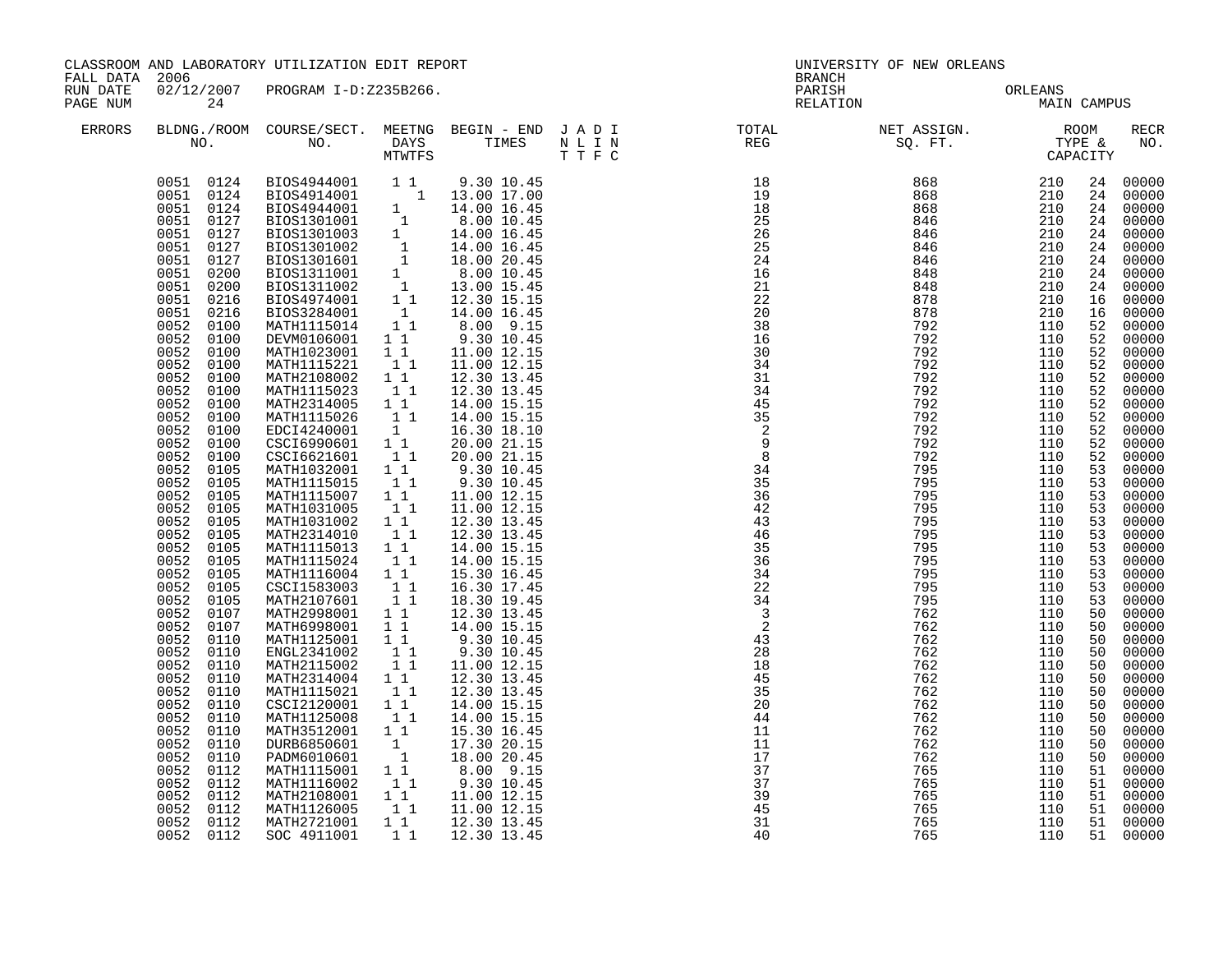|                      | CLASSROOM AND LABORATORY UTILIZATION EDIT REPORT<br>FALL DATA 2006                                                                                                                                                                                                                                                                                                                                                                                                                                                                                                                                                                        |                                                                                                                                                                                                                                                                                                                                                                                                                                                                                                                                                                                                                                                                                                                                                                                                                                                                                                                                                                                                                                                                                                            |                                                                                                                                       | <b>BRANCH</b>                                                                                                                                                                                                                                                                                                                                                                                                                                                        | UNIVERSITY OF NEW ORLEANS                                                                                                                                                                                                                                                                                                                                                                                                 |                                                     |                                                                                                                                                                                                                               |                   |                                                                                                                                                                                                                                                                                                           |                                                                                                                                                                                                                                                                                                                                                                                                                              |
|----------------------|-------------------------------------------------------------------------------------------------------------------------------------------------------------------------------------------------------------------------------------------------------------------------------------------------------------------------------------------------------------------------------------------------------------------------------------------------------------------------------------------------------------------------------------------------------------------------------------------------------------------------------------------|------------------------------------------------------------------------------------------------------------------------------------------------------------------------------------------------------------------------------------------------------------------------------------------------------------------------------------------------------------------------------------------------------------------------------------------------------------------------------------------------------------------------------------------------------------------------------------------------------------------------------------------------------------------------------------------------------------------------------------------------------------------------------------------------------------------------------------------------------------------------------------------------------------------------------------------------------------------------------------------------------------------------------------------------------------------------------------------------------------|---------------------------------------------------------------------------------------------------------------------------------------|----------------------------------------------------------------------------------------------------------------------------------------------------------------------------------------------------------------------------------------------------------------------------------------------------------------------------------------------------------------------------------------------------------------------------------------------------------------------|---------------------------------------------------------------------------------------------------------------------------------------------------------------------------------------------------------------------------------------------------------------------------------------------------------------------------------------------------------------------------------------------------------------------------|-----------------------------------------------------|-------------------------------------------------------------------------------------------------------------------------------------------------------------------------------------------------------------------------------|-------------------|-----------------------------------------------------------------------------------------------------------------------------------------------------------------------------------------------------------------------------------------------------------------------------------------------------------|------------------------------------------------------------------------------------------------------------------------------------------------------------------------------------------------------------------------------------------------------------------------------------------------------------------------------------------------------------------------------------------------------------------------------|
| RUN DATE<br>PAGE NUM | 25                                                                                                                                                                                                                                                                                                                                                                                                                                                                                                                                                                                                                                        | 02/12/2007 PROGRAM I-D:Z235B266.                                                                                                                                                                                                                                                                                                                                                                                                                                                                                                                                                                                                                                                                                                                                                                                                                                                                                                                                                                                                                                                                           |                                                                                                                                       |                                                                                                                                                                                                                                                                                                                                                                                                                                                                      |                                                                                                                                                                                                                                                                                                                                                                                                                           | PARISH<br>RELATION                                  | ORLEANS<br>MAIN                                                                                                                                                                                                               | MAIN CAMPUS       |                                                                                                                                                                                                                                                                                                           |                                                                                                                                                                                                                                                                                                                                                                                                                              |
| ERRORS               |                                                                                                                                                                                                                                                                                                                                                                                                                                                                                                                                                                                                                                           |                                                                                                                                                                                                                                                                                                                                                                                                                                                                                                                                                                                                                                                                                                                                                                                                                                                                                                                                                                                                                                                                                                            |                                                                                                                                       |                                                                                                                                                                                                                                                                                                                                                                                                                                                                      |                                                                                                                                                                                                                                                                                                                                                                                                                           |                                                     |                                                                                                                                                                                                                               |                   |                                                                                                                                                                                                                                                                                                           | <b>RECR</b><br>NO.                                                                                                                                                                                                                                                                                                                                                                                                           |
|                      | 0052 0118<br>0052<br>0118<br>0052<br>0118<br>0052<br>0118<br>0052<br>0118<br>0052<br>0118<br>0052<br>0118<br>0052<br>0118<br>0052<br>0118<br>0052<br>0118<br>0052<br>0118<br>0052<br>0118<br>0052<br>0118<br>0052 0118<br>0052<br>0118<br>0052 0121<br>0052 0121<br>0052 0121<br>0052 0121<br>0052 0121<br>0052<br>0121<br>0052 0121<br>$0052$ $0121$<br>0052 0121<br>0052<br>0121<br>0052<br>0122<br>0052<br>0122<br>0052<br>0122<br>0052<br>0122<br>0052<br>0122<br>0052<br>0122<br>0052 0122<br>0052 0122<br>0052<br>0123<br>0052 0123<br>0052<br>0123<br>0052<br>0123<br>0052<br>0123<br>0052<br>0123<br>0052<br>0123<br>0052<br>0123 | $\begin{array}{cccc} 0052 & 0112 & \text{MATH1115012} & 1 & 1 & 14.00 & 15.15 \\ 0052 & 0112 & \text{MURP6071601} & 1 & 17.30 & 20.15 \\ 0052 & 0118 & \text{MATH1125009} & 1 & 8.00 & 9.15 \\ 0052 & 0118 & \text{MATH2107001} & 1 & 9.30 & 10.45 \\ \end{array}$<br>MATH4301001 1<br>ENGL2208002 1 1<br>MATH1115019 1 1<br>MATH1126003 1 1<br>MATH1031003 1 1<br>MATH2314011 1 1<br>CSCI1060001 1 1<br>MATH2511001 1 1<br>MATH2511001 1 15.30 16.45<br>MURP4030601 1 17.30 20.15<br>DURP37030601 1 18.30 20.15<br>EDUC4811601 1 18.30 20.10<br>EDUC4821601 1 18.30 20.10<br>EDUC4831601 1 18.30 20.10<br>EDUC4841601 1 18.30 20.10<br>EDUC4851601 1 18.30 20.10<br>ENGL1<br>CSCI1583002<br>MATH1115006 1 1<br>MATH1116003 1 1<br>MATH1115010 1 1<br>ENME3020001 1 1<br>MATH2108003 1 1<br>EDSP6550001 1<br>MATH22221601 1 1<br>MATH1031004 11<br>MATH1126001 11<br>MATH2221001 1 1<br>MATH1115018 1 1<br>CSCI6101001 1 1<br>PHIL2222001<br>EDGC6997001<br>EDGC6997001 1<br>CSCI2025601 11<br>MATH2109001<br>MATH2314002<br>CSCI3301001<br>DEVM0107005<br>MATH2314009<br>MATH1125003 11<br>MATH1125004 11 | $1\quad1$<br>11<br>1111<br>$\begin{smallmatrix} 1\\1\\1\\1 \end{smallmatrix}$<br>$\begin{smallmatrix}1&&1\\&1\\1&&1\end{smallmatrix}$ | 9.30 10.45<br>11.00 12.15<br>11.00 12.15<br>12.30 13.45<br>14.00 15.15<br>14.00 15.15<br>15.30 16.45<br>15.30 16.45<br>9.30 10.45<br>11.00 12.15<br>11.00 12.15<br>12.30 13.45<br>12.30 13.45<br>14.00 15.15<br>16.30 19.15<br>17.00 18.15<br>8.00 9.15<br>9.30 10.45<br>11.00 12.15<br>11.00 12.15<br>12.30 13.45<br>12.30 13.45<br>16.30 19.15<br>18.30 19.45<br>8.00 8.50<br>9.30 10.45<br>9.30 10.45<br>11.00 12.15<br>11.00 12.15<br>12.30 13.45<br>14.00 15.15 | $\begin{array}{cccc} \texttt{1} & \texttt{1} & \texttt{F} & \texttt{C} & \texttt{33} \\ \texttt{31} & \texttt{32} & \texttt{41} & \texttt{37} \\ \texttt{33} & \texttt{33} & \texttt{38} \\ \texttt{34} & \texttt{44} & \texttt{44} \\ \texttt{44} & \texttt{44} & \texttt{44} \\ \texttt{27} & \texttt{39} & \texttt{32} \\ \texttt{31} & \texttt{10} & \texttt{24} \\ \texttt{1} & \texttt{14} & \texttt{6} \\ \texttt$ |                                                     | IF NC 2002 110 2002 110 2002 110 2002 110 2002 110 2002 110 2002 110 2002 110 2002 110 2002 110 2002 110 2002 110 2002 110 2002 110 2002 110 2002 110 2002 110 2002 110 2002 110 2002 110 2002 110 2002 110 2002 110 2002 110 |                   | 51<br>50<br>50<br>50<br>50<br>50<br>50<br>50<br>50<br>50<br>50<br>50<br>50<br>50<br>50<br>50<br>50<br>50<br>50<br>50<br>50<br>50<br>50<br>50<br>50<br>50<br>50<br>50<br>50<br>50<br>50<br>50<br>50<br>50<br>50<br>50<br>52<br>52<br>52<br>52<br>52<br>52<br>52<br>$\begin{array}{c} 52 \\ 52 \end{array}$ | 51 00000<br>00000<br>00000<br>00000<br>00000<br>00000<br>00000<br>00000<br>00000<br>00000<br>00000<br>00000<br>00000<br>00000<br>00000<br>00000<br>00000<br>00000<br>00000<br>00000<br>$00000$<br>00000<br>00000<br>00000<br>$00000$<br>00000<br>00000<br>00000<br>00000<br>00000<br>00000<br>00000<br>00000<br>00000<br>00000<br>00000<br>00000<br>$00000$<br>$00000$<br>00000<br>00000<br>00000<br>00000<br>00000<br>00000 |
|                      | 0052<br>0123<br>0052<br>0123<br>0052<br>0123<br>0052<br>0209<br>0052<br>0209<br>0052 0209                                                                                                                                                                                                                                                                                                                                                                                                                                                                                                                                                 | MAIRII23004 1 1 14.00 15.15<br>CSCI4401001 1 1 14.00 15.15<br>EDCI6900001 1 16.30 19.15<br>EDCI4425601 1 16.30 19.15<br>MURP6020601 1 17.30 20.15<br>CSCI1581001 1 11.00 12.50<br>CSCI2121002 1 16.00 17.50<br>CSCI1581602 1 18.30 20.20                                                                                                                                                                                                                                                                                                                                                                                                                                                                                                                                                                                                                                                                                                                                                                                                                                                                   |                                                                                                                                       |                                                                                                                                                                                                                                                                                                                                                                                                                                                                      |                                                                                                                                                                                                                                                                                                                                                                                                                           | $\begin{array}{c} 10 \\ 24 \\ 20 \\ 23 \end{array}$ | 775<br>775<br>775                                                                                                                                                                                                             | 210<br>210<br>210 | 51                                                                                                                                                                                                                                                                                                        | 00000<br>52 00000<br>52 00000<br>00000<br>51 00000<br>51 00000                                                                                                                                                                                                                                                                                                                                                               |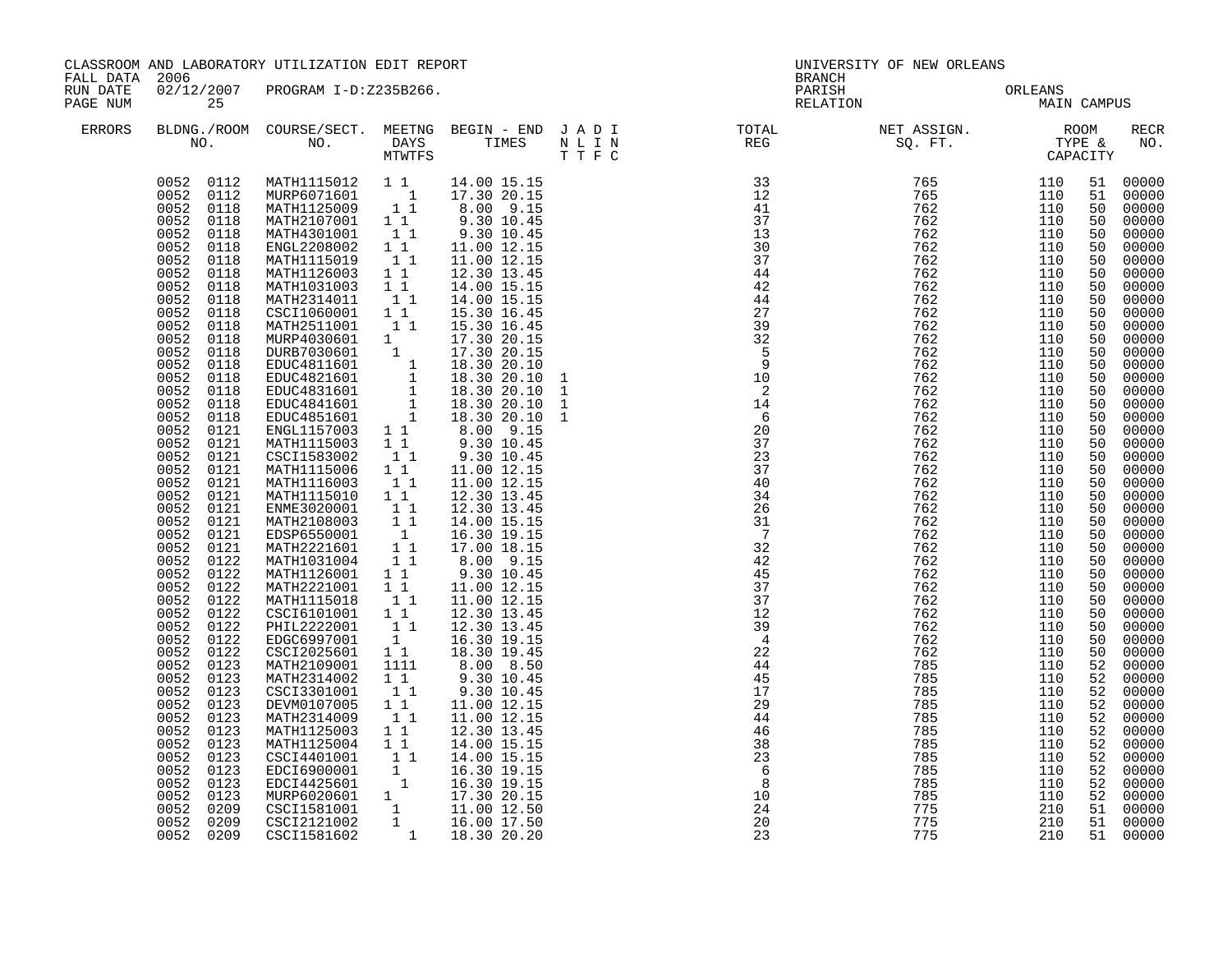| FALL DATA 2006       |                                                                                                                                                                                                                                                                                                                                                                                                                                                                                                                                              | CLASSROOM AND LABORATORY UTILIZATION EDIT REPORT                                                                                                                                                                                                                                                                                                                                                                                                                                                                                                                                                                                                                                                                                                                                                                                                                                                                                                                                                                          |                                                                                                                                                                                                                                                                                                                                    |                                                                                                                                                                                                                                                                                                                                                                                                               | BRANCH | UNIVERSITY OF NEW ORLEANS                                                                                                                                                                                                                                       |             |                                                                                                                                                                                                                                                                                  |                                                                                                                                                                                                                                                                                                                                                                                                                                        |
|----------------------|----------------------------------------------------------------------------------------------------------------------------------------------------------------------------------------------------------------------------------------------------------------------------------------------------------------------------------------------------------------------------------------------------------------------------------------------------------------------------------------------------------------------------------------------|---------------------------------------------------------------------------------------------------------------------------------------------------------------------------------------------------------------------------------------------------------------------------------------------------------------------------------------------------------------------------------------------------------------------------------------------------------------------------------------------------------------------------------------------------------------------------------------------------------------------------------------------------------------------------------------------------------------------------------------------------------------------------------------------------------------------------------------------------------------------------------------------------------------------------------------------------------------------------------------------------------------------------|------------------------------------------------------------------------------------------------------------------------------------------------------------------------------------------------------------------------------------------------------------------------------------------------------------------------------------|---------------------------------------------------------------------------------------------------------------------------------------------------------------------------------------------------------------------------------------------------------------------------------------------------------------------------------------------------------------------------------------------------------------|--------|-----------------------------------------------------------------------------------------------------------------------------------------------------------------------------------------------------------------------------------------------------------------|-------------|----------------------------------------------------------------------------------------------------------------------------------------------------------------------------------------------------------------------------------------------------------------------------------|----------------------------------------------------------------------------------------------------------------------------------------------------------------------------------------------------------------------------------------------------------------------------------------------------------------------------------------------------------------------------------------------------------------------------------------|
| RUN DATE<br>PAGE NUM | 26                                                                                                                                                                                                                                                                                                                                                                                                                                                                                                                                           | 02/12/2007 PROGRAM I-D:Z235B266.                                                                                                                                                                                                                                                                                                                                                                                                                                                                                                                                                                                                                                                                                                                                                                                                                                                                                                                                                                                          |                                                                                                                                                                                                                                                                                                                                    |                                                                                                                                                                                                                                                                                                                                                                                                               |        | PARISH ORLEANS<br>RELATION MAIN                                                                                                                                                                                                                                 | MAIN CAMPUS |                                                                                                                                                                                                                                                                                  |                                                                                                                                                                                                                                                                                                                                                                                                                                        |
| ERRORS               |                                                                                                                                                                                                                                                                                                                                                                                                                                                                                                                                              |                                                                                                                                                                                                                                                                                                                                                                                                                                                                                                                                                                                                                                                                                                                                                                                                                                                                                                                                                                                                                           |                                                                                                                                                                                                                                                                                                                                    |                                                                                                                                                                                                                                                                                                                                                                                                               |        |                                                                                                                                                                                                                                                                 |             |                                                                                                                                                                                                                                                                                  | RECR<br>NO.                                                                                                                                                                                                                                                                                                                                                                                                                            |
|                      | 0052<br>0212<br>0052<br>0214<br>0052<br>0214<br>0052<br>0214<br>0052<br>0214<br>0052<br>0214<br>0052<br>0214<br>0052<br>0214<br>0052<br>0218<br>0052<br>0218<br>0052<br>0218<br>0052<br>0218<br>0052<br>0218<br>0052<br>0218<br>0052<br>0218<br>0052<br>0218<br>0052<br>0218<br>0052<br>0218<br>0052<br>0219<br>0052<br>0219<br>0052<br>0219<br>0052<br>0219<br>0052<br>0219<br>0052<br>0219<br>0052<br>0226<br>0052<br>0226<br>0052<br>0226<br>0052<br>0226<br>0052<br>0226<br>0052<br>0226<br>0052<br>0226<br>0052<br>0226<br>0052<br>0229 | $\begin{array}{cccc} 0052 & 0209 & \textrm{CSC11581601} & 1 & 19.30 & 21.20 \\ 0052 & 0211 & \textrm{MATH6201001} & 1 & 11.00 & 12.15 \\ 0052 & 0212 & \textrm{CSC11000007} & 1 & 10.00 & 10.50 \\ 0052 & 0212 & \textrm{CSC11000004} & 1 & 10.00 & 10.50 \\ 0052 & 0212 & \textrm{CSC11000008} & $<br>CSCI1000602 1 20.30 21.20<br>MATH2314001 1 1 8.00 9.15<br>MATH1115017<br>MATH2107002<br>MATH1115020<br>MATH1115009<br>ENGL1158045<br>MATH1115011<br>MATH1115002 1 1<br>MATH1115016<br>MATH1116001<br>MATH1125006<br>MATH1115008<br>MATH1115022<br>MATH1126004<br>MATH1115025<br>MATH2314006<br>CSCI6401601<br>MATH1021001<br>MATH2314008<br>MATH2314003<br>URBN4000001<br>MATH1125007<br>CSCI2125001<br>ENGL1157008<br>MATH2115001<br>MATH4101001<br>MATH4221001<br>MATH4221001 1 12.30 13.45<br>URBN6005601 1 17.30 20.15<br>GEOG4600601 1 17.30 20.15<br>MURP4600601 1 17.30 20.15<br>URBN6001601 1 18.00 20.45<br>MATH6311001 1 8.00 9.15<br>MATH6341001 1 9.30 10.45<br>MATH6321001 1 9.30 10.45<br>MATH632100 | $\overline{1}$ 1<br>$1\quad1$<br>11<br>11<br>$1\quad1$<br>11<br>11<br>$1\quad1$<br>$1\quad1$<br>11<br>$1\quad1$<br>11<br>$1\quad1$<br>11<br>$1\quad1$<br>11<br>11<br>$1\quad1$<br>$1\quad1$<br>$\begin{smallmatrix}1&&1\\&1\\1&&1\end{smallmatrix}$<br>$1\quad1$<br>1 1<br>$\begin{array}{rr} & 1\\ & 1\\ & 1\\ & 1\\ \end{array}$ | 9.30 10.45<br>11.00 12.15<br>11.00 12.15<br>12.30 13.45<br>12.30 13.45<br>14.00 15.15<br>9.30 10.45<br>9.30 10.45<br>11.00 12.15<br>11.00 12.15<br>12.30 13.45<br>12.30 13.45<br>14.00 15.15<br>14.00 15.15<br>15.30 16.45<br>18.30 19.45<br>9.30 10.45<br>9.30 10.45<br>11.00 12.15<br>12.30 13.45<br>12.30 13.45<br>14.00 15.15<br>9.30 10.45<br>11.00 12.15<br>11.00 12.15<br>12.30 13.45<br>17.30 20.15 1 |        | N T R N<br>17 T P (1992) 2014<br>224 225 225 227775 2100<br>224 225 227775 2100<br>224 225 227775 2100<br>224 225 227775 2100<br>224 224 227775 2100<br>224 224 2277775 2100<br>224 228 2277775 1110<br>244 345 2277775 1110<br>244 345 2277775 1110<br>224 325 |             | 10<br>51<br>51<br>51<br>51<br>51<br>51<br>51<br>51<br>51<br>51<br>51<br>51<br>51<br>51<br>51<br>51<br>51<br>51<br>51<br>51<br>51<br>51<br>51<br>51<br>51<br>51<br>51<br>51<br>51<br>51<br>51<br>51<br>51<br>51<br>51<br>51<br>42<br>42<br>42<br>42<br>42<br>42<br>42<br>42<br>27 | 51 00000<br>00000<br>00000<br>00000<br>00000<br>00000<br>00000<br>00000<br>00000<br>00000<br>00000<br>00000<br>00000<br>00000<br>00000<br>00000<br>00000<br>00000<br>00000<br>00000<br>00000<br>00000<br>00000<br>00000<br>00000<br>00000<br>00000<br>00000<br>00000<br>00000<br>00000<br>00000<br>00000<br>00000<br>00000<br>00000<br>00000<br>00000<br>00000<br>00000<br>00000<br>00000<br>00000<br>00000<br>00000<br>00000<br>00000 |
|                      | 0052<br>0229<br>0052<br>0229<br>0052 0229<br>0052 0229                                                                                                                                                                                                                                                                                                                                                                                                                                                                                       | CSCI1583001<br>MATH6301001                                                                                                                                                                                                                                                                                                                                                                                                                                                                                                                                                                                                                                                                                                                                                                                                                                                                                                                                                                                                | $1\quad1$                                                                                                                                                                                                                                                                                                                          | 12.30 13.45<br>1 1 1 1 2 . 30 1 3 . 45                                                                                                                                                                                                                                                                                                                                                                        |        | 416<br>416                                                                                                                                                                                                                                                      | 110<br>110  | 27<br>27<br>27<br>27                                                                                                                                                                                                                                                             | 00000<br>00000<br>00000<br>00000                                                                                                                                                                                                                                                                                                                                                                                                       |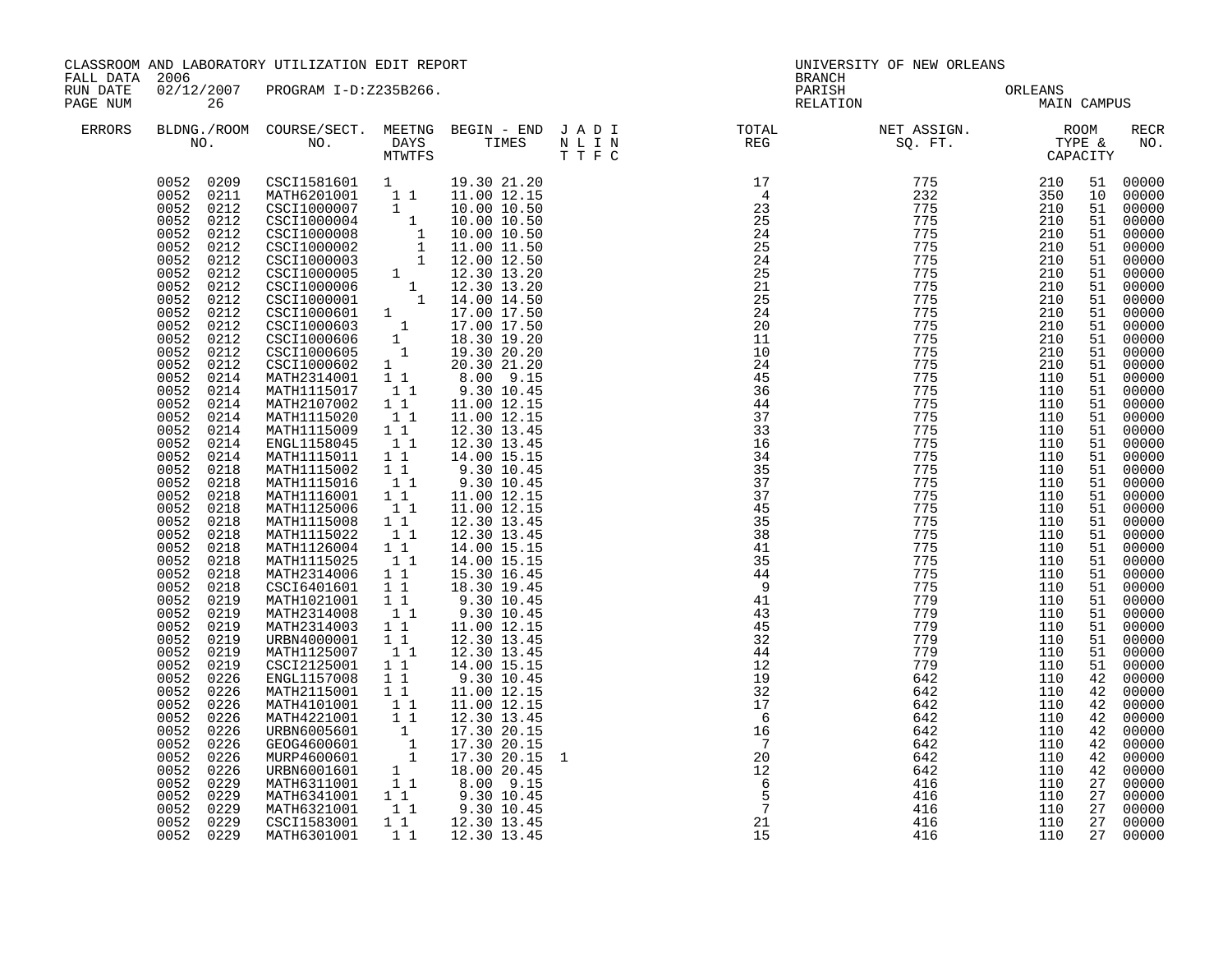|                                                                     | CLASSROOM AND LABORATORY UTILIZATION EDIT REPORT<br>FALL DATA 2006                                                                                                                                                                                                                                                                                                                                                                                                                               |                                                                                                                                                                                                                                                                                                                                                                                                                                                                                                                                                                                                                                                                                                      |                                                                                                                                                                                             | UNIVERSITY OF NEW ORLEANS<br>BRANCH                                                                                                                                                                                                                                 |  |                                                                                                                      |                                                      |                                                      |                                                                                                                |                                                                                                                                                                                                                                                                                                                                                  |
|---------------------------------------------------------------------|--------------------------------------------------------------------------------------------------------------------------------------------------------------------------------------------------------------------------------------------------------------------------------------------------------------------------------------------------------------------------------------------------------------------------------------------------------------------------------------------------|------------------------------------------------------------------------------------------------------------------------------------------------------------------------------------------------------------------------------------------------------------------------------------------------------------------------------------------------------------------------------------------------------------------------------------------------------------------------------------------------------------------------------------------------------------------------------------------------------------------------------------------------------------------------------------------------------|---------------------------------------------------------------------------------------------------------------------------------------------------------------------------------------------|---------------------------------------------------------------------------------------------------------------------------------------------------------------------------------------------------------------------------------------------------------------------|--|----------------------------------------------------------------------------------------------------------------------|------------------------------------------------------|------------------------------------------------------|----------------------------------------------------------------------------------------------------------------|--------------------------------------------------------------------------------------------------------------------------------------------------------------------------------------------------------------------------------------------------------------------------------------------------------------------------------------------------|
| RUN DATE<br>PAGE NUM                                                | 27                                                                                                                                                                                                                                                                                                                                                                                                                                                                                               | 02/12/2007 PROGRAM I-D:Z235B266.                                                                                                                                                                                                                                                                                                                                                                                                                                                                                                                                                                                                                                                                     |                                                                                                                                                                                             |                                                                                                                                                                                                                                                                     |  |                                                                                                                      | PARISH ORLEANS<br>RELATION MAIN                      | MAIN CAMPUS                                          |                                                                                                                |                                                                                                                                                                                                                                                                                                                                                  |
| ERRORS                                                              |                                                                                                                                                                                                                                                                                                                                                                                                                                                                                                  |                                                                                                                                                                                                                                                                                                                                                                                                                                                                                                                                                                                                                                                                                                      |                                                                                                                                                                                             |                                                                                                                                                                                                                                                                     |  |                                                                                                                      |                                                      |                                                      |                                                                                                                | RECR<br>NO.                                                                                                                                                                                                                                                                                                                                      |
| 8<br>8<br>8<br>8<br>8<br>8<br>8<br>8<br>8<br>8<br>8<br>$\mathsf{R}$ | 0052 0229<br>0052 0229<br>0052<br>0231<br>0052<br>0232<br>0052<br>0236<br>0245<br>0052<br>0052<br>0303<br>0052<br>0303<br>0052<br>0303<br>0052<br>0307<br>0052<br>0308<br>0052<br>0329<br>0052<br>0329<br>0052<br>0332<br>0052<br>0332<br>0052<br>0332<br>0052<br>0332<br>0052<br>0332<br>0052<br>0332<br>0052<br>0341<br>0052<br>0341<br>0052<br>0341<br>0052<br>0343<br>0052<br>0345<br>0052<br>0345<br>0053<br>0104<br>0053<br>0104<br>0054<br>0119<br>0054<br>0119<br>0054 0119<br>0054 0134 | CSCI3080601 1 18.30 19.20<br>CSCI3090601 1 18.30 19.20<br>MATH6998001 1 11.00 12.15<br>MATH3900001 1 1<br>MATH3900001 1 1<br>MATH7040001 1 1<br>MATH4998001 1 1<br>MURP4200001 1 1<br>URBN4800002 1<br>ANTH6091601 1<br>MURP4081601 1<br>DURB7020601 1<br>DURB7020601 1<br>URBN3710001<br>MURP4710601<br>DURB6900001 1 8.00 9.15<br>DURB7040001 1 1 8.00 9.15<br>DURB7050001<br>URBN6900001<br>URBN7000001 11<br>URBN7040001 11<br>MURP6900001 1 1<br>MURP6900001 11 8.00 9.15<br>MURP6900001 11 8.00 9.15<br>MURP7040001 11 8.00 9.15<br>MURP7040001 11 8.00 9.15<br>URBN4900001 11 8.00 9.15<br>PADM6900001 11 8.00 9.15<br>PADM690001 11 8.00 9.15<br>PADM7040001 11 8.00 9.15<br>PADM690001 1 14 | $1\quad1$<br>11                                                                                                                                                                             | 11.00 12.15<br>9.30 10.45<br>12.30 13.45<br>11.00 12.15<br>14.00 16.45<br>18.30 21.15<br>17.30 20.15<br>17.30 20.15<br>$\begin{bmatrix} 1 & 1 & 9.30 & 10.45 \\ 1 & 17.30 & 20.15 \end{bmatrix}$<br>8.00 9.15<br>8.00 9.15<br>9.30 10.45<br>9.30 10.45<br>8.00 9.15 |  |                                                                                                                      |                                                      |                                                      | 27<br>15<br>15<br>33<br>33<br>20<br>20<br>20<br>16                                                             | 27 00000<br>00000<br>27 00000<br>1 00000<br>1 00000<br>2 00000<br>1 00000<br>00000<br>15 00000<br>00000<br>17 00000<br>4 00000<br>17 00000<br>17 00000<br>1 00000<br>1 00000<br>1 00000<br>1 00000<br>1 00000<br>1 00000<br>1 00000<br>1 00000<br>1 00000<br>1 00000<br>1 00000<br>1 00000<br>00000<br>00000<br>00000<br>00000<br>00000<br>00000 |
|                                                                     | 0054<br>0134<br>0054<br>0209<br>0054<br>0309<br>0054<br>0309<br>0054<br>0309<br>0054<br>0309<br>0054<br>0309<br>0054<br>0309<br>0054<br>0309<br>0054<br>0312<br>0054<br>0312<br>0054<br>0312<br>0054<br>0312<br>0054<br>0312<br>0054<br>0312<br>0054<br>0312<br>0054<br>0312<br>0054 0312                                                                                                                                                                                                        | ENGL1158032<br>ENGL1157015<br>ENGL1158042<br>ENGL1157019 1 <sup>1</sup><br>ENGL1158046<br>NAME4723601<br>ENGL1157010 1 1<br>ENGL1158015 1 1<br>ENGL1158041<br>ENGL1157022 1 1<br>ENGL1157051<br>NAME1151001 1 1<br>ENCE2351601 1 1<br>NAME6164601<br>ENEE6533601<br>0054 0315 ENGL1158011 1 1 9.30 10.45                                                                                                                                                                                                                                                                                                                                                                                             | $\begin{bmatrix} 1 \\ 1 \end{bmatrix}$<br>11<br>$\begin{array}{cc} & 1 \\ & 1 \\ & 1 \end{array}$<br>$\begin{bmatrix} 1 \\ 1 \end{bmatrix}$<br>11<br>$\begin{bmatrix} 1 \\ 1 \end{bmatrix}$ | 9.30 10.45<br>11.00 12.15<br>11.00 12.15<br>12.30 13.45<br>12.30 13.45<br>17.00 19.45<br>9.30 10.45<br>11.00 12.15<br>11.00 12.15<br>12.30 13.45<br>12.30 13.45<br>15.30 16.45<br>17.00 18.15<br>17.00 18.15<br>18.30 21.15                                         |  | 17<br>$\begin{array}{c} 20 \\ 17 \\ 25 \end{array}$<br>25<br>$\begin{array}{r} 23 \\ 14 \\ 6 \\ 6 \\ 18 \end{array}$ | 410<br>410<br>410<br>410<br>410<br>410<br>410<br>392 | 110<br>110<br>110<br>110<br>110<br>110<br>110<br>110 | 16<br>30<br>20<br>20<br>20<br>20<br>20<br>20<br>20<br>20<br>20<br>20<br>20<br>20<br>20<br>20<br>20<br>20<br>20 | 00000<br>00000<br>00000<br>00000<br>00000<br>00000<br>00000<br>00000<br>00000<br>00000<br>00000<br>00000<br>00000<br>00000<br>00000<br>00000<br>00000<br>00000<br>00000                                                                                                                                                                          |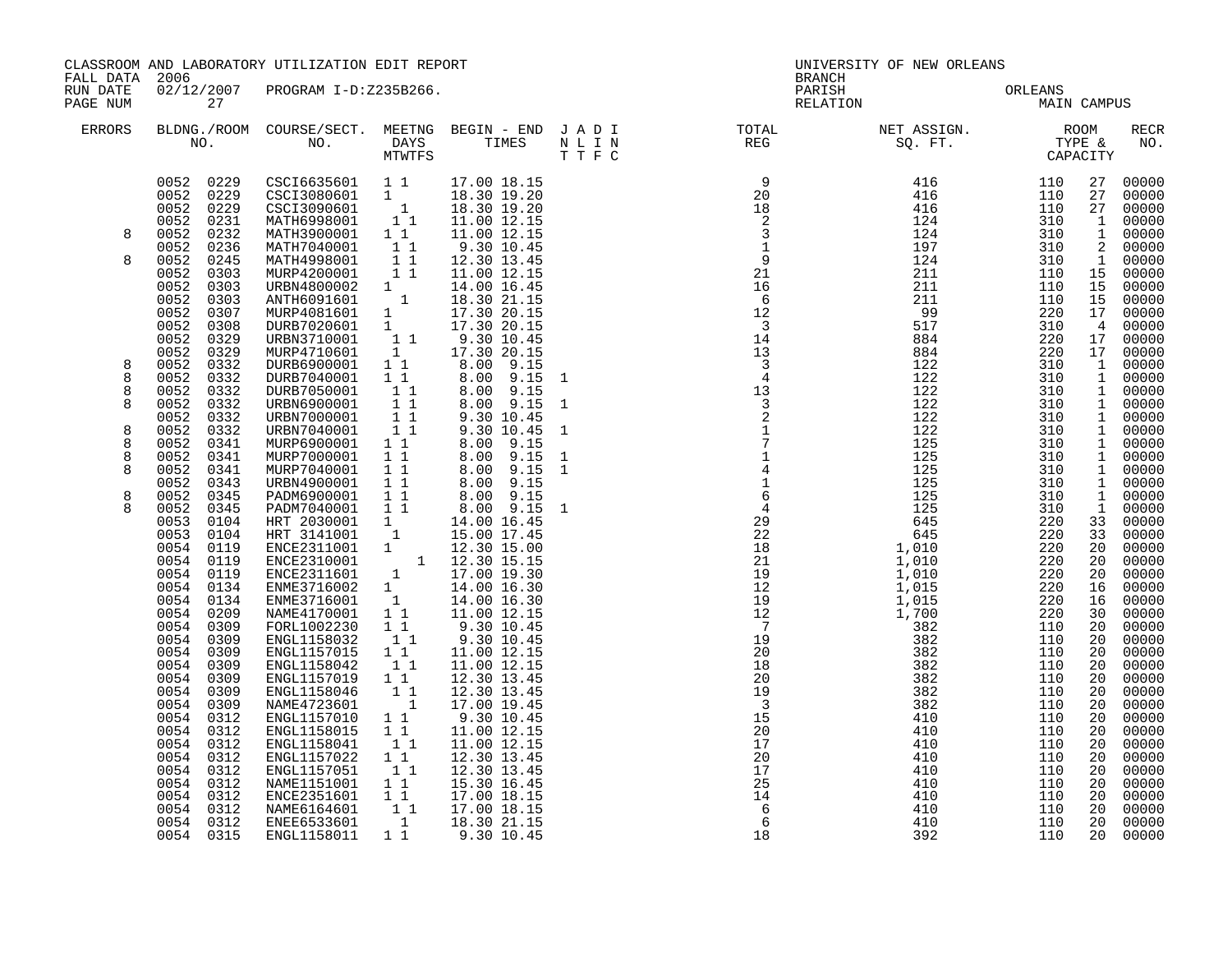|                      | CLASSROOM AND LABORATORY UTILIZATION EDIT REPORT<br>FALL DATA 2006                                                                                                                                                                                                                                                                                                                                                                                                                                                                                                                                            |                                                                                                                                                                                                                                                                                                                                                                                                                                                                                                                                                                                                                                                                                                                                                                                                                                                                                                                          |                                                                                                                                                                                                                            |                                                                                                                                                                                                                                                                                                                                                                                                                                                                                                                                                                                                                                                                                                                                                                        | UNIVERSITY OF NEW ORLEANS<br>BRANCH |                            |                                                      |                                 |                                                                                                                                                                                                                                                                            |                                                                                                                                                                                                                                                                                                                                                                                                                   |  |
|----------------------|---------------------------------------------------------------------------------------------------------------------------------------------------------------------------------------------------------------------------------------------------------------------------------------------------------------------------------------------------------------------------------------------------------------------------------------------------------------------------------------------------------------------------------------------------------------------------------------------------------------|--------------------------------------------------------------------------------------------------------------------------------------------------------------------------------------------------------------------------------------------------------------------------------------------------------------------------------------------------------------------------------------------------------------------------------------------------------------------------------------------------------------------------------------------------------------------------------------------------------------------------------------------------------------------------------------------------------------------------------------------------------------------------------------------------------------------------------------------------------------------------------------------------------------------------|----------------------------------------------------------------------------------------------------------------------------------------------------------------------------------------------------------------------------|------------------------------------------------------------------------------------------------------------------------------------------------------------------------------------------------------------------------------------------------------------------------------------------------------------------------------------------------------------------------------------------------------------------------------------------------------------------------------------------------------------------------------------------------------------------------------------------------------------------------------------------------------------------------------------------------------------------------------------------------------------------------|-------------------------------------|----------------------------|------------------------------------------------------|---------------------------------|----------------------------------------------------------------------------------------------------------------------------------------------------------------------------------------------------------------------------------------------------------------------------|-------------------------------------------------------------------------------------------------------------------------------------------------------------------------------------------------------------------------------------------------------------------------------------------------------------------------------------------------------------------------------------------------------------------|--|
| RUN DATE<br>PAGE NUM | 28                                                                                                                                                                                                                                                                                                                                                                                                                                                                                                                                                                                                            | 02/12/2007 PROGRAM I-D:Z235B266.                                                                                                                                                                                                                                                                                                                                                                                                                                                                                                                                                                                                                                                                                                                                                                                                                                                                                         |                                                                                                                                                                                                                            |                                                                                                                                                                                                                                                                                                                                                                                                                                                                                                                                                                                                                                                                                                                                                                        |                                     | PARISH<br>RELATION         | ORLEANS<br>MAIN                                      | MAIN CAMPUS                     |                                                                                                                                                                                                                                                                            |                                                                                                                                                                                                                                                                                                                                                                                                                   |  |
| ERRORS               |                                                                                                                                                                                                                                                                                                                                                                                                                                                                                                                                                                                                               |                                                                                                                                                                                                                                                                                                                                                                                                                                                                                                                                                                                                                                                                                                                                                                                                                                                                                                                          |                                                                                                                                                                                                                            |                                                                                                                                                                                                                                                                                                                                                                                                                                                                                                                                                                                                                                                                                                                                                                        |                                     |                            |                                                      |                                 |                                                                                                                                                                                                                                                                            | RECR<br>NO.                                                                                                                                                                                                                                                                                                                                                                                                       |  |
|                      | 0054<br>0316<br>0054<br>0316<br>0054 0316<br>0054<br>0316<br>0054 0316<br>0054 0316<br>0054 0316<br>0054 0316<br>0054 0316<br>0054 0316<br>0054 0317<br>0054<br>0317<br>0054 0317<br>0054 0317<br>0054 0317<br>0054<br>0317<br>0054<br>0317<br>0054<br>0317<br>0054<br>0317<br>0054<br>0317<br>0054<br>0317<br>0054<br>0317<br>0054 0317<br>0054<br>0317<br>0054<br>0318<br>0054<br>0318<br>0054 0318<br>0054 0318<br>0054 0319<br>0054 0319<br>0054 0319<br>0054 0319<br>0054<br>0319<br>0054 0319<br>0054 0319<br>0054 0319<br>0054<br>0319<br>0054<br>0319<br>0054<br>0320<br>0054<br>0320<br>0054<br>0320 | $\begin{array}{cccc} 0054 & 0315 & \text{ENGL1158039} & 1 & 1 \\ 0054 & 0315 & \text{ENGL1157048} & 1 & 1 \\ 0054 & 0315 & \text{ENCE4328601} & 1 \\ 0054 & 0315 & \text{ENCE4723601} & 1 \end{array}$<br>ENGL1157012 1 1<br>ENME3770001 1 1<br>ENCE2301001 1 1<br>ENEE3091001 1<br>ENEE6001001 1<br>ENCE3300001 1 1<br>ENCE2350602<br>ENCE4363601<br>ENCE6349601 1<br>ENCE6349601 1 1<br>NAME4177001 1 1<br>ENEE3533001<br>ENME2740001<br>ENME2740195<br>CHEM6117001<br>ENCE3356001<br>NAME4162001 1<br>ENGR1001001 11<br>NAME4162001 1 1<br>ENEE4575601 1 1<br>ENEE4535601<br>ENME3735601 11<br>ENEE3543601 11<br>ENME3755601 1 1<br>NAME3130001<br>ENME3733001 11<br>ENME3720601 11<br>ENCE2350601 1 1<br>ENEE2582001<br>ENME3771001<br>ENME2785001 1 1<br>ENCE4325001<br>ENCE4323001<br>NAME4120001<br>ENCE4340001<br>ENEE3522601<br>ENME4728601<br>ENME4773601<br>ENEE3583001 1 1<br>ENEE3540001<br>ENME3734001 1 1 | $\begin{bmatrix} 1 \\ 1 \\ 1 \end{bmatrix}$<br>$1\quad1$<br>$1\overline{1}$<br>$1\quad1$<br>11<br>$1\quad1$<br>11<br>11<br>11<br>$1\quad1$<br>$\begin{smallmatrix}1&&1\\&1\\1&&1\end{smallmatrix}$<br>11<br>11<br>11<br>11 | 11.00 12.15<br>12.30 13.45<br>17.00 19.45<br>17.00 19.45<br>9.30 10.45<br>9.30 10.45<br>11.00 12.15<br>12.30 13.20<br>14.00 16.45<br>15.00 16.45<br>17.00 18.15<br>17.00 19.30<br>17.00 19.45<br>18.30 19.45<br>8.00 9.15<br>8.00 9.15<br>$\begin{bmatrix} 1 & 1 \\ 1 & 1 \end{bmatrix}$ $\begin{bmatrix} 9.30 & 10.45 \\ 9.30 & 10.45 \end{bmatrix}$<br>9.30 10.45<br>12.30 14.30<br>14.00 15.15<br>15.30 16.45<br>15.30 16.45<br>17.00 18.15<br>17.00 18.15<br>18.30 19.45<br>18.30 19.45<br>20.00 21.15<br>9.30 10.45<br>15.30 16.45<br>17.00 18.15<br>18.30 19.45<br>11.00 12.15<br>11.00 12.15<br>12.30 13.45<br>12.30 13.45<br>14.00 15.15<br>15.30 16.45<br>15.30 16.45<br>17.00 18.15<br>18.30 19.45<br>18.30 19.45<br>9.30 10.45<br>9.30 10.45<br>11.00 12.15 | 1                                   |                            |                                                      |                                 | 20<br>20<br>20<br>20<br>37<br>37<br>37<br>37<br>37<br>37<br>37<br>37<br>37<br>37<br>37<br>37<br>37<br>37<br>37<br>37<br>37<br>37<br>37<br>37<br>37<br>37<br>37<br>37<br>36<br>36<br>36<br>36<br>41<br>41<br>41<br>41<br>41<br>41<br>41<br>41<br>41<br>41<br>36<br>36<br>36 | 00000<br>00000<br>00000<br>00000<br>00000<br>00000<br>00000<br>00000<br>00000<br>00000<br>00000<br>00000<br>00000<br>00000<br>00000<br>00000<br>00000<br>00000<br>00000<br>00000<br>00000<br>00000<br>00000<br>00000<br>00000<br>00000<br>00000<br>00000<br>00000<br>00000<br>00000<br>00000<br>00000<br>00000<br>00000<br>00000<br>00000<br>00000<br>00000<br>00000<br>00000<br>00000<br>00000<br>00000<br>00000 |  |
|                      | 0054<br>0320<br>0054<br>0320<br>0054<br>0320<br>0054<br>0320<br>0054 0320<br>0054 0320                                                                                                                                                                                                                                                                                                                                                                                                                                                                                                                        | ENCE2351001<br>ENGL1158019<br>NAME2151001<br>ENEE4097001<br>ENEE3572001<br>ENCE3318601                                                                                                                                                                                                                                                                                                                                                                                                                                                                                                                                                                                                                                                                                                                                                                                                                                   | 11<br>$1\quad1$<br>11<br>11<br>11                                                                                                                                                                                          | 11.00 12.15<br>12.30 13.45<br>14.00 15.15<br>15.30 16.45<br>15.30 16.45<br>1 1 1 17.00 18.15                                                                                                                                                                                                                                                                                                                                                                                                                                                                                                                                                                                                                                                                           |                                     | 18<br>20<br>11<br>15<br>17 | 5 76<br>5 76<br>5 76<br>5 76<br>5 77 6<br>576<br>576 | 110<br>110<br>110<br>110<br>110 | 36<br>36<br>36<br>36<br>36<br>36                                                                                                                                                                                                                                           | 00000<br>00000<br>00000<br>00000<br>00000<br>00000                                                                                                                                                                                                                                                                                                                                                                |  |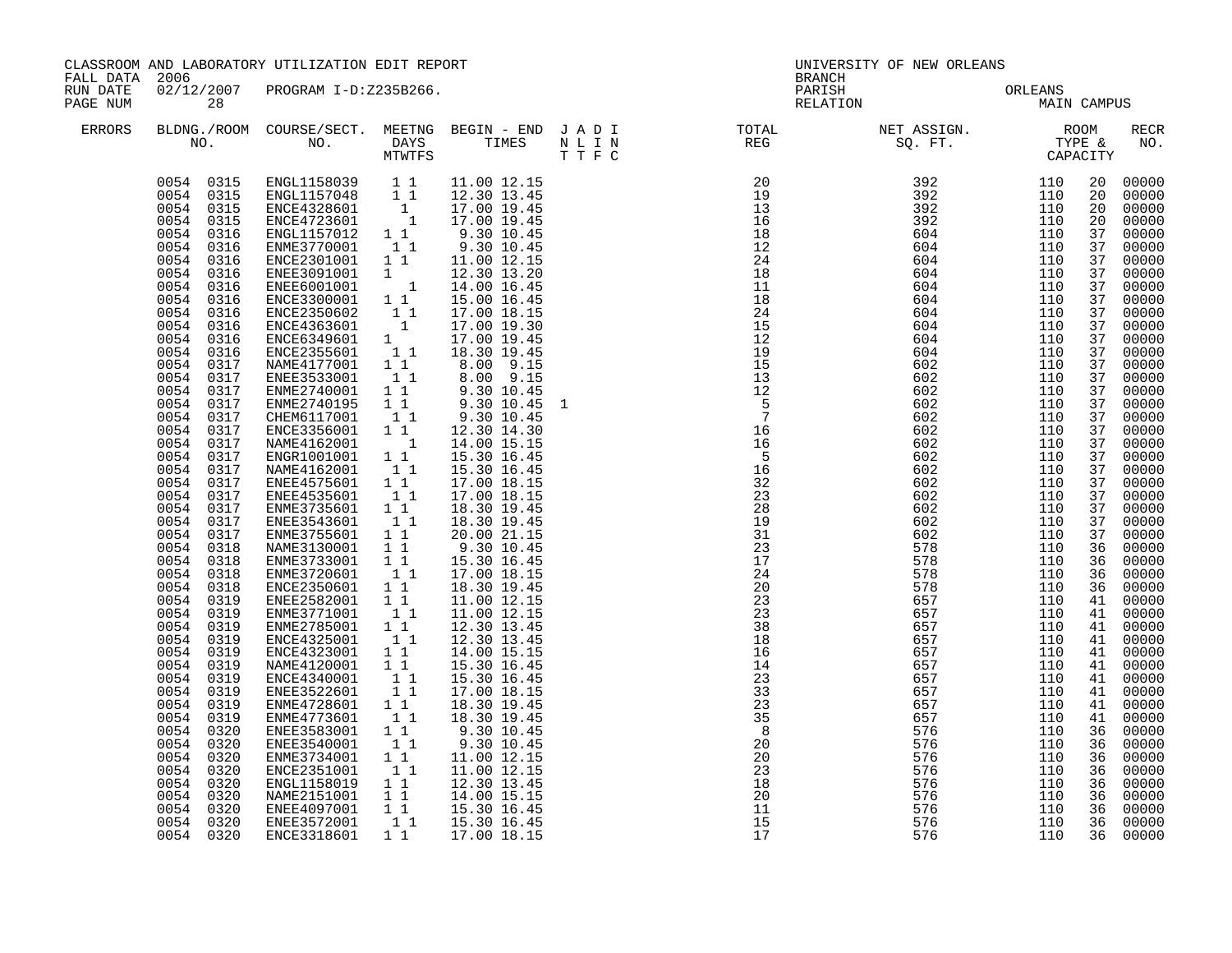| FALL DATA 2006       |                                                                                                                                                                                                                                                                                                                                                                                                                                                                                                                                                                                                                                                                                                                                       | CLASSROOM AND LABORATORY UTILIZATION EDIT REPORT                                                                                                                                                                                                                                                                                                                                                                                                                                                                                                                                                                                                                                                                                                                                                                                                                                                                                                                                                                                                                                                                                                                                                                                                                                                                                                                                                                                                                      |                                                                                                                                                     |                                                                                                                                                                                                                                                                                                                                                                                                                                                | UNIVERSITY OF NEW ORLEANS<br><b>BRANCH</b> |                                                                                                                                                                                                                                                                                                                                                                                                                            |  |             |                                                                                                                                                                                                                                                                                                                                                                                                                                                                                                    |  |  |
|----------------------|---------------------------------------------------------------------------------------------------------------------------------------------------------------------------------------------------------------------------------------------------------------------------------------------------------------------------------------------------------------------------------------------------------------------------------------------------------------------------------------------------------------------------------------------------------------------------------------------------------------------------------------------------------------------------------------------------------------------------------------|-----------------------------------------------------------------------------------------------------------------------------------------------------------------------------------------------------------------------------------------------------------------------------------------------------------------------------------------------------------------------------------------------------------------------------------------------------------------------------------------------------------------------------------------------------------------------------------------------------------------------------------------------------------------------------------------------------------------------------------------------------------------------------------------------------------------------------------------------------------------------------------------------------------------------------------------------------------------------------------------------------------------------------------------------------------------------------------------------------------------------------------------------------------------------------------------------------------------------------------------------------------------------------------------------------------------------------------------------------------------------------------------------------------------------------------------------------------------------|-----------------------------------------------------------------------------------------------------------------------------------------------------|------------------------------------------------------------------------------------------------------------------------------------------------------------------------------------------------------------------------------------------------------------------------------------------------------------------------------------------------------------------------------------------------------------------------------------------------|--------------------------------------------|----------------------------------------------------------------------------------------------------------------------------------------------------------------------------------------------------------------------------------------------------------------------------------------------------------------------------------------------------------------------------------------------------------------------------|--|-------------|----------------------------------------------------------------------------------------------------------------------------------------------------------------------------------------------------------------------------------------------------------------------------------------------------------------------------------------------------------------------------------------------------------------------------------------------------------------------------------------------------|--|--|
| RUN DATE<br>PAGE NUM | 29                                                                                                                                                                                                                                                                                                                                                                                                                                                                                                                                                                                                                                                                                                                                    | 02/12/2007 PROGRAM I-D:Z235B266.                                                                                                                                                                                                                                                                                                                                                                                                                                                                                                                                                                                                                                                                                                                                                                                                                                                                                                                                                                                                                                                                                                                                                                                                                                                                                                                                                                                                                                      |                                                                                                                                                     |                                                                                                                                                                                                                                                                                                                                                                                                                                                |                                            | PARISH ORLEANS<br>RELATION MAIN                                                                                                                                                                                                                                                                                                                                                                                            |  | MAIN CAMPUS |                                                                                                                                                                                                                                                                                                                                                                                                                                                                                                    |  |  |
| ERRORS               |                                                                                                                                                                                                                                                                                                                                                                                                                                                                                                                                                                                                                                                                                                                                       |                                                                                                                                                                                                                                                                                                                                                                                                                                                                                                                                                                                                                                                                                                                                                                                                                                                                                                                                                                                                                                                                                                                                                                                                                                                                                                                                                                                                                                                                       |                                                                                                                                                     |                                                                                                                                                                                                                                                                                                                                                                                                                                                |                                            |                                                                                                                                                                                                                                                                                                                                                                                                                            |  |             | <b>RECR</b><br>NO.                                                                                                                                                                                                                                                                                                                                                                                                                                                                                 |  |  |
|                      | 0054 0321<br>0054 0321<br>0054 0321<br>0054 0321<br>0054 0321<br>0054<br>0321<br>0054<br>0406<br>0054<br>0406<br>0054<br>0406<br>0054<br>0415<br>0054<br>0416<br>0054<br>0416<br>0054<br>0416<br>0054<br>0416<br>0054<br>0506<br>0054 0506<br>0054<br>0514<br>0054 0611<br>0054 0611<br>0054 0615<br>0054<br>0707<br>0054 0713<br>0054 0716<br>0054 0716<br>0054<br>0716<br>0054<br>0717<br>0054<br>0809<br>0054<br>0909<br>0054<br>0909<br>0054<br>0909<br>0055<br>0035<br>0055<br>0035<br>0055<br>0035<br>0148<br>0103<br>0148<br>0103<br>0148<br>0103<br>0148<br>0103<br>0148<br>0103<br>0148<br>0103<br>0148<br>0103<br>0148<br>0103<br>0148<br>0103<br>0148<br>0103<br>0148<br>0103<br>0148<br>0103<br>0148<br>0103<br>0148 0307 | $\begin{array}{cccc} 0054 & 0320 & \text{EMME6724601} & 1 & 1 & 17.00 & 18.15 \\ 0054 & 0320 & \text{EMEE2500601} & 1 & 1 & 18.30 & 19.45 \\ 0054 & 0320 & \text{EMEE6538601} & 1 & 18.30 & 21.15 \\ 0054 & 0321 & \text{EMCE4359001} & 1 & 9.30 & 10.45 \\ \end{array}$<br>ENEE2551001 11<br>NAME3120001 11<br>NAME3120001 1<br>NAME6160601 1<br>NAME6160601 11<br>ENCE4321601 11<br>ENME1781002 11<br>ENME1781002 11<br>ENME1781001 11<br>ENCE2301001<br>ENCE4390001<br>FA 3900001 1 1<br>FA 3901001<br>FA 3902001<br>FA 3902001 11 9.30 12.15<br>FA 3903001 11 9.30 12.15<br>ENME2711001 1 14.00 16.30<br>ENME2711001 1 14.00 16.30<br>ENME3711001 1 14.00 16.30<br>ENEE3511002 1 12.30 15.15<br>ENEE3514001 1 12.30 15.15<br>ENEE3514001 1 12.30 15.15<br>ENEE3092<br>ENEE3518001 1 14.00 16.45<br>ENEE2510601 1 17.00 19.45<br>ENEE3517001 1 12.30 15.15<br>ENEE6096601 1 18.30 21.15<br>ENME6095001 1 1 9.00 10.15<br>ENME6096001 11 10.00 11.15<br>ENME4096601 1 1 12.00 13.15<br>AADM7040001 1 9.00 10.00<br>AADM6900001 1 15.00 17.45<br>AADM6990601 1 18.00 20.45<br>AADM6900001<br>CHEM1028001 1 8.00 20.45<br>CHEM1028002 1 8.00 8.50<br>CHEM1028002 1 8.00 8.50<br>CHEM1028003 1 8.00 8.50<br>CHEM1028004 1 8.00 8.50<br>CHEM1028005 1 8.00 8.50<br>CHEM1028005 1 8.00 8.50<br>CHEM1028005 1 9.30 10.45<br>CHEM101<br>CHEM1018002<br>CHEM1017002<br>CHEM1017004 1 1<br>CHEM1017004 1 1<br>CHEM1023001 1<br>CHEM1014001 1 1<br>CHEM6095001<br>CHEM6513001 | $1\quad1$<br>11<br>11<br>$\begin{bmatrix} 1 \\ 1 \end{bmatrix}$<br>$1\quad1$<br>$\begin{bmatrix} 1 \\ 1 \\ 1 \end{bmatrix}$<br>$1 1 1$<br>$1\quad1$ | 11.00 12.15<br>14.00 15.15<br>15.30 16.45<br>17.00 18.15<br>17.00 18.15<br>18.30 21.15<br>$9.30$ $11.45$<br>$10.00$ $12.15$<br>12.00 14.30 1<br>$\overline{1}$ $\overline{11.00}$ $\overline{13.45}$<br>$\begin{array}{rrrr} 4.100 & 12.15 \\ 9.30 & 12.15 \\ 9.30 & 12.15 \\ 9.30 & 12.15 \\ 9.30 & 12.15 \end{array}$<br>$9.30$ 10.45<br>11.00 12.15<br>11.00 12.15<br>12.30 13.45<br>13.00 13.50<br>15.00 16.10<br>15.30 16.45<br>8.00 9.15 |                                            | $\begin{array}{cccccccc} \textbf{N} & \textbf{REC} & \textbf{SOS} & \textbf{PTT} & \textbf{C} \textbf{VPRR} \textbf{R} & \textbf{C} \textbf{VPRR} \textbf{R} & \textbf{C} \textbf{VPRR} \textbf{R} & \textbf{C} \textbf{VPRR} \textbf{R} & \textbf{VPRR} \textbf{R} & \textbf{VPRR} \textbf{R} & \textbf{VPRR} \textbf{R} & \textbf{VPRR} \textbf{R} & \textbf{VPRR} \textbf{R} & \textbf{VPRR} \textbf{R} & \textbf{VPRR$ |  |             | 00000<br>00000<br>00000<br>00000<br>00000<br>00000<br>00000<br>00000<br>00000<br>00000<br>00000<br>00000<br>29 00000<br>84 00000<br>00000<br>24 00000<br>24 00000<br>24 00000<br>00000<br>16 00000<br>$00000$<br>00000<br>00000<br>00000<br>24 00000<br>35 00000<br>00000<br>00000<br>24 00000<br>24 00000<br>2 00000<br>2 00000<br>2 00000<br>00000<br>15 00000<br>00000<br>00000<br>00000<br>$00000$<br>00000<br>00000<br>00000<br>00000<br>00000<br>00000<br>00000<br>00000<br>00000<br>5 00000 |  |  |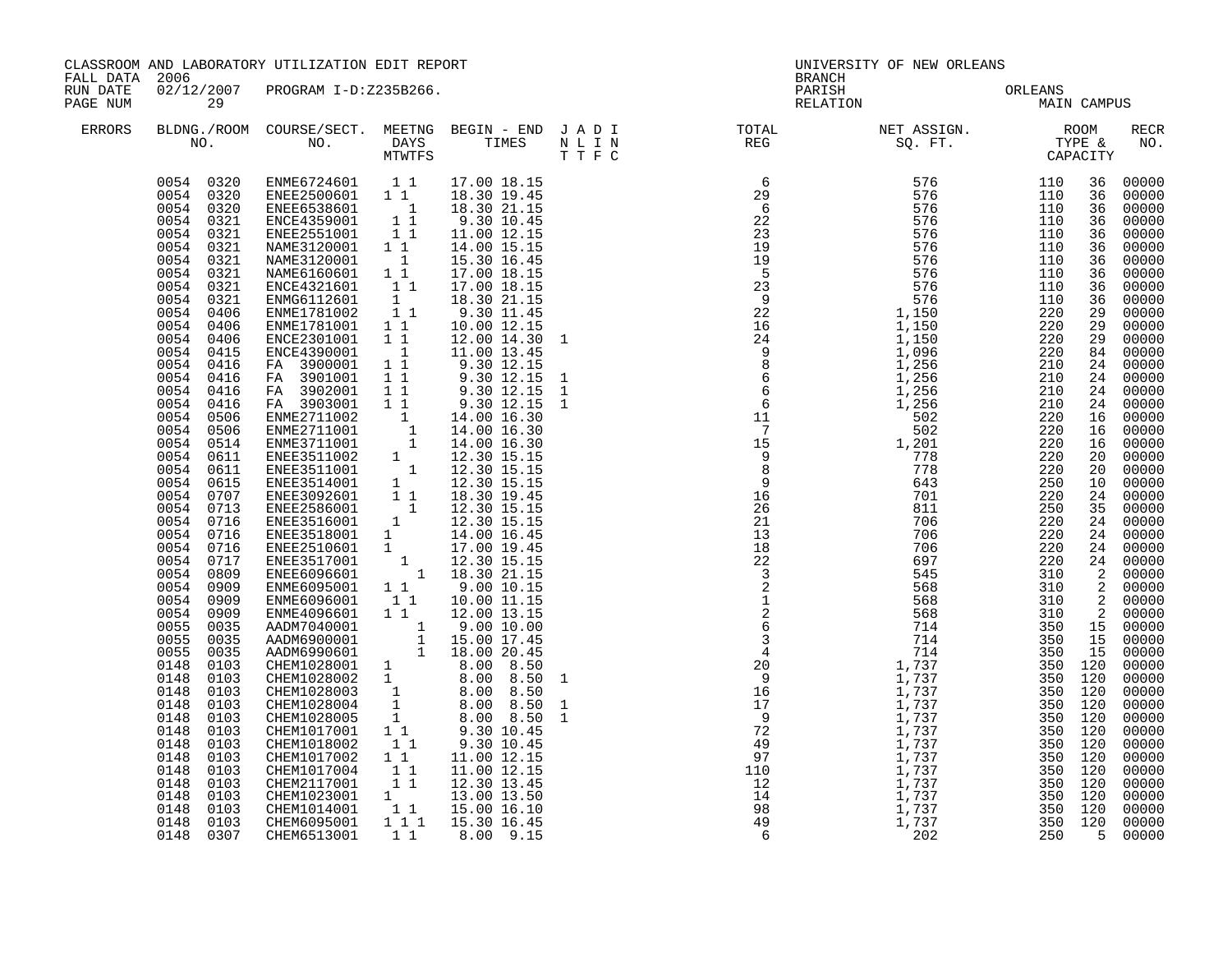|                      | CLASSROOM AND LABORATORY UTILIZATION EDIT REPORT<br>FALL DATA 2006                                                                                                                                                                                                                                                                                                                                                                                                                                                                                                                                                                                                                                                                                                           |                                                                                                                                                                                                                                                                                                                                                                                                                                                                                                                                                                                                                                                                                                                                                                                                                                                                                                                                                                                                                                                                                                                                                                                                                                                                                                                                                                                                                                                             |                                             | <b>BRANCH</b>                                                                                                                                                                                                                                                                      | UNIVERSITY OF NEW ORLEANS |                                                                                                                                                                                                                                                                                                                                                                                                                                                |                                 |             |                                                                                                                                                                                                                                                                                                                                                                                                                                            |
|----------------------|------------------------------------------------------------------------------------------------------------------------------------------------------------------------------------------------------------------------------------------------------------------------------------------------------------------------------------------------------------------------------------------------------------------------------------------------------------------------------------------------------------------------------------------------------------------------------------------------------------------------------------------------------------------------------------------------------------------------------------------------------------------------------|-------------------------------------------------------------------------------------------------------------------------------------------------------------------------------------------------------------------------------------------------------------------------------------------------------------------------------------------------------------------------------------------------------------------------------------------------------------------------------------------------------------------------------------------------------------------------------------------------------------------------------------------------------------------------------------------------------------------------------------------------------------------------------------------------------------------------------------------------------------------------------------------------------------------------------------------------------------------------------------------------------------------------------------------------------------------------------------------------------------------------------------------------------------------------------------------------------------------------------------------------------------------------------------------------------------------------------------------------------------------------------------------------------------------------------------------------------------|---------------------------------------------|------------------------------------------------------------------------------------------------------------------------------------------------------------------------------------------------------------------------------------------------------------------------------------|---------------------------|------------------------------------------------------------------------------------------------------------------------------------------------------------------------------------------------------------------------------------------------------------------------------------------------------------------------------------------------------------------------------------------------------------------------------------------------|---------------------------------|-------------|--------------------------------------------------------------------------------------------------------------------------------------------------------------------------------------------------------------------------------------------------------------------------------------------------------------------------------------------------------------------------------------------------------------------------------------------|
| RUN DATE<br>PAGE NUM | 30                                                                                                                                                                                                                                                                                                                                                                                                                                                                                                                                                                                                                                                                                                                                                                           | 02/12/2007 PROGRAM I-D:Z235B266.                                                                                                                                                                                                                                                                                                                                                                                                                                                                                                                                                                                                                                                                                                                                                                                                                                                                                                                                                                                                                                                                                                                                                                                                                                                                                                                                                                                                                            |                                             |                                                                                                                                                                                                                                                                                    |                           |                                                                                                                                                                                                                                                                                                                                                                                                                                                | PARISH ORLEANS<br>RELATION MAIN | MAIN CAMPUS |                                                                                                                                                                                                                                                                                                                                                                                                                                            |
| <b>ERRORS</b>        |                                                                                                                                                                                                                                                                                                                                                                                                                                                                                                                                                                                                                                                                                                                                                                              |                                                                                                                                                                                                                                                                                                                                                                                                                                                                                                                                                                                                                                                                                                                                                                                                                                                                                                                                                                                                                                                                                                                                                                                                                                                                                                                                                                                                                                                             |                                             |                                                                                                                                                                                                                                                                                    |                           | $\begin{tabular}{lllllllllllllllllllll} \textsc{BLONG.} \textsc{F100M.} & \textsc{COURSE/SECT.} & \textsc{METNG.} & \textsc{BEGIN - END} & \textsc{J A D I} & \textsc{DTAT} & \textsc{NTGTL} & \textsc{NET ASSIGN.} & \textsc{ROOM} \\ \textsc{NO.} & \textsc{NO.} & \textsc{DAYS} & \textsc{TIMES} & \textsc{N L I N} & \textsc{REG} & \textsc{SEG.} & \textsc{ST.} & \textsc{CTPE & \& \\ \textsc{MO.} & \textsc{NO.} & \textsc{MTWTFS} & \$ |                                 |             | RECR<br>NO.                                                                                                                                                                                                                                                                                                                                                                                                                                |
|                      | 0209<br>0122<br>0209<br>0122<br>0209<br>0122<br>0209<br>0122<br>0209<br>0122<br>0209<br>0122<br>0209<br>0122<br>0209<br>0122<br>0209<br>0122<br>0209<br>0209<br>0129<br>0129<br>0209<br>0129<br>0209<br>0129<br>0209<br>0129<br>0209<br>0129<br>0209<br>0129<br>0209<br>0129<br>0209<br>0129<br>0209<br>0129<br>0209<br>0137<br>0209<br>0137<br>0209<br>0137<br>0209<br>0137<br>0209<br>0137<br>0209<br>0137<br>0209<br>0137<br>0209<br>0137<br>0209<br>0205<br>0209<br>0205<br>0209<br>0205<br>0209<br>0205<br>0209<br>0205<br>0209<br>0205<br>0209<br>0205<br>0209<br>0205<br>0209<br>0205<br>0209<br>0205<br>0209<br>0205<br>0209<br>0205<br>0209<br>0205<br>0209<br>0205<br>0209<br>0205<br>0209<br>0207<br>0209<br>0207<br>0209<br>0207<br>0209<br>0207<br>0209<br>0207 | $\begin{array}{cccccccc} 0148 & 0307 & \text{CHEM6310001} & 1 & 1 & 9.30 & 10.45 \\ 0148 & 0307 & \text{CHEM6496001} & 1 & 1 & 11.00 & 12.15 \\ 0209 & 0122 & \text{ECON1203001} & 1 & 1 & 8.00 & 9.15 \end{array}$<br>FIN 2302001 11<br>QMBE2786001 11<br>ECON1203002 11<br>ECON1000001 1 1<br>ECON1204002 1 1<br>ECON1204002<br>ECON1204001 11<br>QMBE2786002 11<br>MKT 3580601 1<br>QMBE2786601 1<br>ACCT2100001 1 8.00 9.15<br>ACCT2100002 1 1 9.30 10.45<br>MKT 3515002 1<br>ACCT2130001 11<br>HRT 2000001 11<br>ACC12-1<br>HRT 2000001<br>ACCT2130002 11<br>ANTH1010002 11 12.30 1<br>ACCT2130601 1 18.30 21.15<br>MKT 3501601 1 18.30 21.15<br>ACCT6130601 1 18.30 21.25<br>FIN 1330001 1 1 8.00 9.15<br>1000001 1 1 8.00 9.15<br>1000001 1 1 8.00 9.15<br>9.30 1<br>BA 1000003<br>HRT 2020001 1 1<br>ACCT2100601 1<br>ECON1203601 1<br>HRT 3017001 1 1<br>MANG4480001 11<br>MANG3401004 11<br>3.10.45<br>2.100002 1 1 11.00 12.15<br>5 ACCT3123001 1 1 11.00 12.15<br>5 SOC 2707001 1 1 12.30 13.45<br>5 SOC 2707002 1 1 12.30 13.45<br>5 SOC 2707002 1 1 12.30 13.45<br>MANG2790003 1 1 14.00 16.45<br>MANG4470601 1 18.30 21.15 1<br>MANG4<br>NETRISION 1 18.30 21.15<br>2008<br>2008<br>2009<br>2010<br>2010<br>2010<br>2010<br>2010<br>2010<br>2010<br>2010<br>2010<br>2010<br>2010<br>2010<br>2010<br>2010<br>2010<br>2010<br>2010<br>2010<br>2010<br>2010<br>2010<br>2010<br>2010<br>2010<br>2010<br>2010<br>2010<br>2010<br>2010<br>2010<br> | $\begin{bmatrix} 1 \\ 1 \\ 1 \end{bmatrix}$ | 8.00 9.15<br>9.30 10.45<br>9.30 10.45<br>11.00 12.15<br>11.00 12.15<br>12.30 13.45<br>12.30 13.45<br>18.30 21.15<br>18.30 21.15<br>9.30 10.45<br>11.00 12.15<br>11.00 12.15<br>12.30 13.45<br>18.30 21.15<br>18.30 21.15<br>8.00 9.15<br>9.30 10.45<br>$9.30$ 10.45<br>11.00 12.15 |                           |                                                                                                                                                                                                                                                                                                                                                                                                                                                |                                 |             | 00000<br>00000<br>00000<br>00000<br>00000<br>00000<br>00000<br>00000<br>00000<br>00000<br>00000<br>00000<br>00000<br>00000<br>00000<br>00000<br>$00000$<br>00000<br>00000<br>00000<br>$00000$<br>$00000$<br>00000<br>00000<br>00000<br>$00000$<br>00000<br>00000<br>00000<br>00000<br>00000<br>00000<br>00000<br>00000<br>00000<br>00000<br>00000<br>$00000$<br>00000<br>00000<br>$00000$<br>$00000$<br>$00000$<br>00000<br>00000<br>00000 |
|                      | 0209 0207                                                                                                                                                                                                                                                                                                                                                                                                                                                                                                                                                                                                                                                                                                                                                                    | MANG4710001                                                                                                                                                                                                                                                                                                                                                                                                                                                                                                                                                                                                                                                                                                                                                                                                                                                                                                                                                                                                                                                                                                                                                                                                                                                                                                                                                                                                                                                 |                                             | $\overline{1}$ 14.00 16.45                                                                                                                                                                                                                                                         |                           |                                                                                                                                                                                                                                                                                                                                                                                                                                                |                                 |             | 80 00000                                                                                                                                                                                                                                                                                                                                                                                                                                   |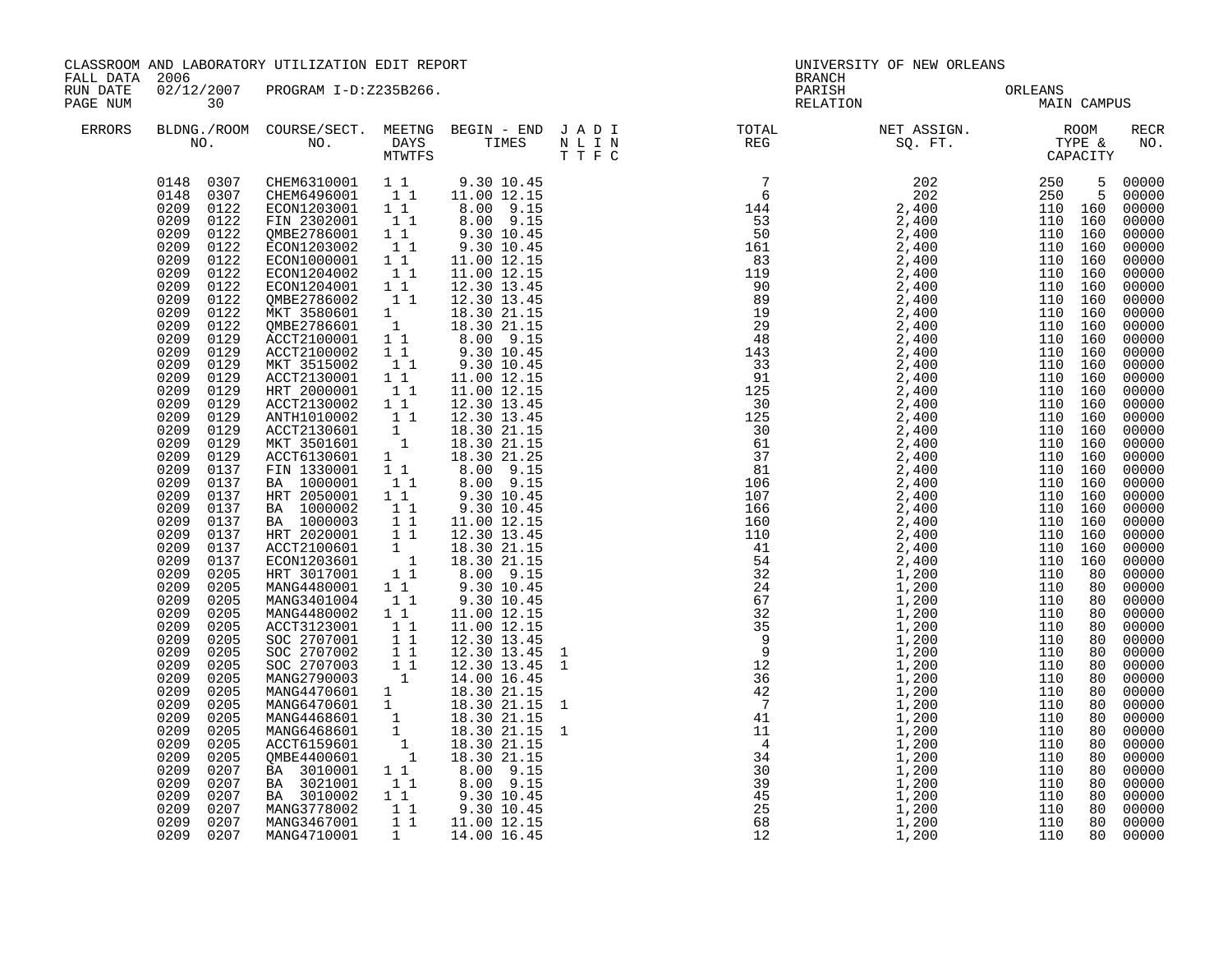|                      | CLASSROOM AND LABORATORY UTILIZATION EDIT REPORT<br>FALL DATA 2006                                                                                                                                                                                                                                                                                                                                                                                                        |                                                                                                                                                                                                                                                                                                                                                                                                                                                                                                                                                                                                                                                                                                                                                                                                                                                             |                                                          | UNIVERSITY OF NEW ORLEANS<br><b>BRANCH</b>                                                                                                                                  |  |                                                                                                                                                                                                                                                                                           |                                 |             |  |                                                                                                                                                                                                                                                                                                                                                                                                                                                                                                          |
|----------------------|---------------------------------------------------------------------------------------------------------------------------------------------------------------------------------------------------------------------------------------------------------------------------------------------------------------------------------------------------------------------------------------------------------------------------------------------------------------------------|-------------------------------------------------------------------------------------------------------------------------------------------------------------------------------------------------------------------------------------------------------------------------------------------------------------------------------------------------------------------------------------------------------------------------------------------------------------------------------------------------------------------------------------------------------------------------------------------------------------------------------------------------------------------------------------------------------------------------------------------------------------------------------------------------------------------------------------------------------------|----------------------------------------------------------|-----------------------------------------------------------------------------------------------------------------------------------------------------------------------------|--|-------------------------------------------------------------------------------------------------------------------------------------------------------------------------------------------------------------------------------------------------------------------------------------------|---------------------------------|-------------|--|----------------------------------------------------------------------------------------------------------------------------------------------------------------------------------------------------------------------------------------------------------------------------------------------------------------------------------------------------------------------------------------------------------------------------------------------------------------------------------------------------------|
| RUN DATE<br>PAGE NUM | 31                                                                                                                                                                                                                                                                                                                                                                                                                                                                        | 02/12/2007 PROGRAM I-D:Z235B266.                                                                                                                                                                                                                                                                                                                                                                                                                                                                                                                                                                                                                                                                                                                                                                                                                            |                                                          |                                                                                                                                                                             |  |                                                                                                                                                                                                                                                                                           | PARISH ORLEANS<br>RELATION MAIN | MAIN CAMPUS |  |                                                                                                                                                                                                                                                                                                                                                                                                                                                                                                          |
| ERRORS               |                                                                                                                                                                                                                                                                                                                                                                                                                                                                           |                                                                                                                                                                                                                                                                                                                                                                                                                                                                                                                                                                                                                                                                                                                                                                                                                                                             |                                                          |                                                                                                                                                                             |  |                                                                                                                                                                                                                                                                                           |                                 |             |  | RECR<br>NO.                                                                                                                                                                                                                                                                                                                                                                                                                                                                                              |
|                      | 0209<br>0209<br>0209<br>0209<br>0209<br>0209<br>0209<br>0209<br>0209<br>0209<br>0209<br>0209<br>0209<br>0210<br>0209<br>0210<br>0209<br>0210<br>0209<br>0210<br>0209<br>0210<br>0209<br>0210<br>0209<br>0210<br>0209<br>0210<br>0209<br>0210<br>0209<br>0210<br>0209<br>0210<br>0209<br>0214<br>0209<br>0214<br>0209<br>0214<br>0209<br>0214<br>0209<br>0214<br>0209<br>0214<br>0209<br>0214<br>0209<br>0214<br>0209<br>0214<br>0209<br>0214<br>0209<br>0219<br>0209 0219 | 9209 0207 MANG6710001 1 14.00 16.45<br>0209 0207 MANG6710001 1 18.30 21.15<br>0209 0207 ACCT3121601 1 18.30 21.15<br>0209 0207 ACCT3121601 1 18.30 21.15<br>0209 0207 BA 3010601 1 18.30 21.15<br>0209 0208E BA 2780003 11 9.30 10.45<br>0<br>MKT 3510001 1 1 11.00 12.15<br>MKT 3552001 1 1 2.30 13.45<br>MKT 6503001 1 14.00 16.45<br>MKT 4580001 1 14.00 16.45<br>MKT 4580001 1 14.00 16.45<br>FIN 6302601 1 18.30 21.15<br>ACCT6133601 1 18.30 21.15<br>MKT 6503601 1 18.30 21.15<br>MCA<br>ECON220001 1<br>BA 3010004 1 1<br>FIN 3300001 1 1<br>MANG3467002 1 1<br>FIN 3300002 1 1<br>FIN 3300002 1<br>MANG3401003<br>MANG3401002<br>HRT 3011001<br>ACCT3141002 1 1<br>ACCT3152001 1 <sup>1</sup><br>HRT 3150001 1 1<br>ECON6200001 1 14.00 16.45<br>ACCT3161601 1 18.30 21.15<br>ECON4250601 1 18.30 21.15<br>QMBE6283001 1 9.30 10.45<br>ENGL1158016 | $1\quad1$<br>$1^{\degree}1^{\degree}$<br>11<br>$1\quad1$ | 9.30 10.45<br>11.00 12.15<br>12.30 13.45<br>12.30 13.45<br>14.00 15.15<br>8.00 9.15<br>9.30 10.45<br>9.30 10.45<br>11.00 12.15<br>11.00 12.15<br>12.30 13.45<br>11.00 12.15 |  | $\begin{smallmatrix} 11 & 188 \\ 1882 & 1000 \\ 1991 & 1,2000 \\ 1000 & 1100 & 800 \\ 1,2000 & 1110 & 800 \\ 1,2000 & 1110 & 800 \\ 1,2000 & 1110 & 800 \\ 1,2000 & 1110 & 800 \\ 1,2000 & 1110 & 800 \\ 1,2000 & 1100 & 800 \\ 1,2000 & 1100 & 800 \\ 1,2000 & 1100 & 800 \\ 1,2000 & 1$ |                                 |             |  | 00000<br>00000<br>80 00000<br>00000<br>62 00000<br>00000<br>62 00000<br>$62$ 00000<br>$62$ 00000<br>00000<br>62 00000<br>62 00000<br>62 00000<br>00000<br>62 00000<br>62 00000<br>62 00000<br>00000<br>00000<br>80 00000<br>00000<br>00000<br>00000<br>00000<br>00000<br>00000<br>00000<br>00000<br>00000<br>00000<br>00000<br>00000<br>00000<br>00000<br>00000<br>00000<br>00000<br>00000<br>00000<br>00000<br>00000<br>00000<br>00000<br>00000<br>00000<br>$00000$<br>00000<br>00000<br>00000<br>00000 |
|                      | 0209 0219                                                                                                                                                                                                                                                                                                                                                                                                                                                                 | OMBE6280001                                                                                                                                                                                                                                                                                                                                                                                                                                                                                                                                                                                                                                                                                                                                                                                                                                                 |                                                          | 1 1 11.00 12.15                                                                                                                                                             |  |                                                                                                                                                                                                                                                                                           |                                 |             |  | 00000                                                                                                                                                                                                                                                                                                                                                                                                                                                                                                    |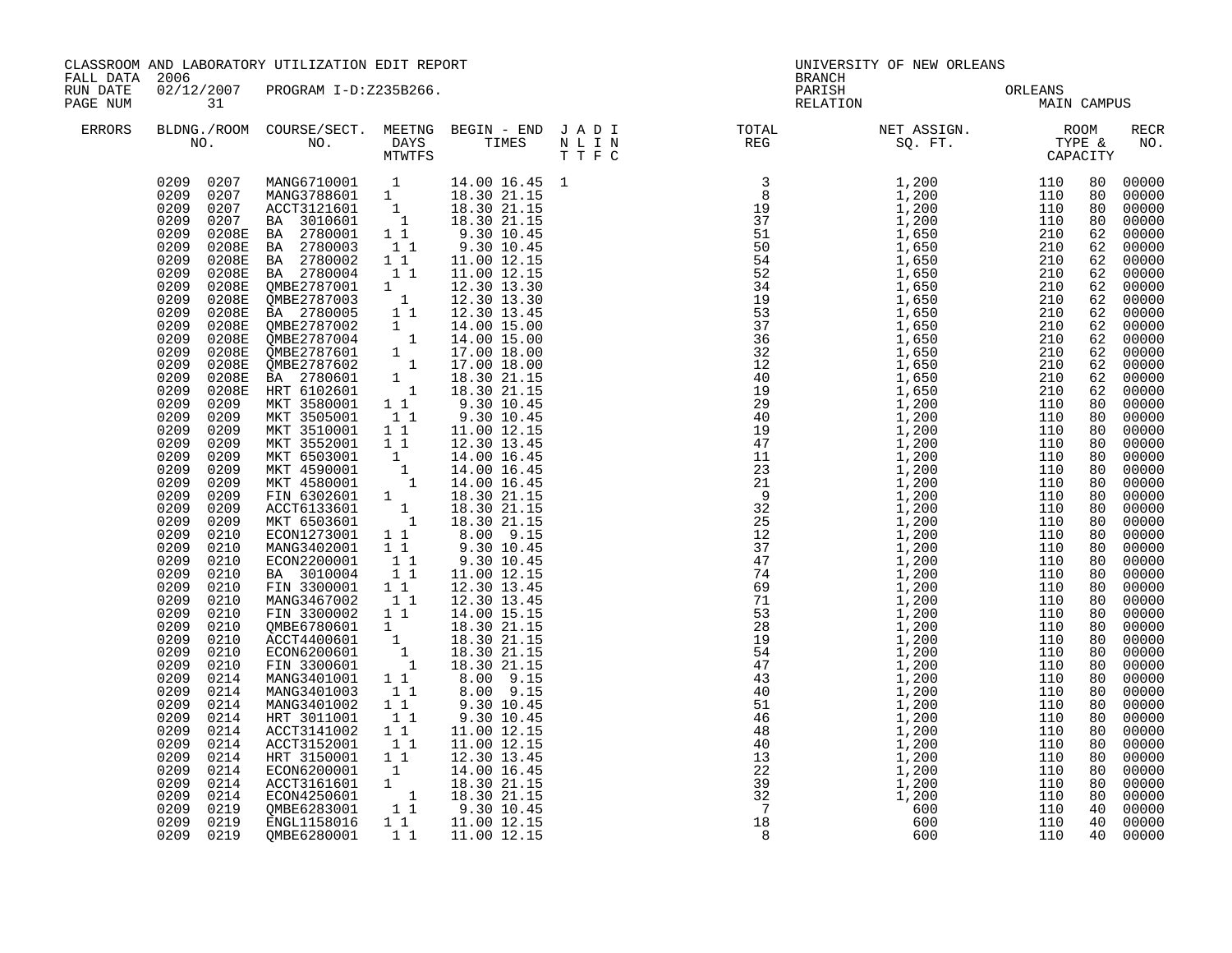|                      | CLASSROOM AND LABORATORY UTILIZATION EDIT REPORT<br>FALL DATA 2006                                                                                                                                                                                                                                                                                                                                                                                                                                                                                                                                                                                                                                                           |                                                                                                                                                                                                                                                                                                                                                                                                                                                                                                                                                                                                                                                                                                                                                                                                                                                                                                                                                                                                                                                                                                                                                                                                   |              | BRANCH                                                                                                                                                    | UNIVERSITY OF NEW ORLEANS |  |                                                                                                                                                                                                                                                                                                                                                                                                                                                |             |                                                                                                                                                                                                                                                                                              |                                                                                                                                                                                                                                                                                                                                                                                                                                                |
|----------------------|------------------------------------------------------------------------------------------------------------------------------------------------------------------------------------------------------------------------------------------------------------------------------------------------------------------------------------------------------------------------------------------------------------------------------------------------------------------------------------------------------------------------------------------------------------------------------------------------------------------------------------------------------------------------------------------------------------------------------|---------------------------------------------------------------------------------------------------------------------------------------------------------------------------------------------------------------------------------------------------------------------------------------------------------------------------------------------------------------------------------------------------------------------------------------------------------------------------------------------------------------------------------------------------------------------------------------------------------------------------------------------------------------------------------------------------------------------------------------------------------------------------------------------------------------------------------------------------------------------------------------------------------------------------------------------------------------------------------------------------------------------------------------------------------------------------------------------------------------------------------------------------------------------------------------------------|--------------|-----------------------------------------------------------------------------------------------------------------------------------------------------------|---------------------------|--|------------------------------------------------------------------------------------------------------------------------------------------------------------------------------------------------------------------------------------------------------------------------------------------------------------------------------------------------------------------------------------------------------------------------------------------------|-------------|----------------------------------------------------------------------------------------------------------------------------------------------------------------------------------------------------------------------------------------------------------------------------------------------|------------------------------------------------------------------------------------------------------------------------------------------------------------------------------------------------------------------------------------------------------------------------------------------------------------------------------------------------------------------------------------------------------------------------------------------------|
| RUN DATE<br>PAGE NUM | 32                                                                                                                                                                                                                                                                                                                                                                                                                                                                                                                                                                                                                                                                                                                           | 02/12/2007 PROGRAM I-D:Z235B266.                                                                                                                                                                                                                                                                                                                                                                                                                                                                                                                                                                                                                                                                                                                                                                                                                                                                                                                                                                                                                                                                                                                                                                  |              |                                                                                                                                                           |                           |  | PARISH ORLEANS<br>RELATION MAIN                                                                                                                                                                                                                                                                                                                                                                                                                | MAIN CAMPUS |                                                                                                                                                                                                                                                                                              |                                                                                                                                                                                                                                                                                                                                                                                                                                                |
| ERRORS               |                                                                                                                                                                                                                                                                                                                                                                                                                                                                                                                                                                                                                                                                                                                              |                                                                                                                                                                                                                                                                                                                                                                                                                                                                                                                                                                                                                                                                                                                                                                                                                                                                                                                                                                                                                                                                                                                                                                                                   |              |                                                                                                                                                           |                           |  | $\begin{tabular}{lllllllllllllllllllll} \textsc{BLONG.} \textsc{F100M.} & \textsc{COURSE/SECT.} & \textsc{METNG.} & \textsc{BEGIN - END} & \textsc{J A D I} & \textsc{DTAT} & \textsc{NTGTL} & \textsc{NET ASSIGN.} & \textsc{ROOM} \\ \textsc{NO.} & \textsc{NO.} & \textsc{DAYS} & \textsc{TIMES} & \textsc{N L I N} & \textsc{REG} & \textsc{SEG.} & \textsc{ST.} & \textsc{CTPE & \& \\ \textsc{MO.} & \textsc{NO.} & \textsc{MTWTFS} & \$ |             |                                                                                                                                                                                                                                                                                              | RECR<br>NO.                                                                                                                                                                                                                                                                                                                                                                                                                                    |
|                      | 0219<br>0209<br>0209<br>0219<br>0209<br>0219<br>0209<br>0219<br>0209<br>0219<br>0209<br>0219<br>0209<br>0219<br>0209<br>0219<br>0209<br>0220<br>0209<br>0220<br>0209<br>0220<br>0209<br>0220<br>0209<br>0220<br>0209<br>0220<br>0209<br>0221<br>0209<br>0221<br>0209<br>0221<br>0209<br>0221<br>0209<br>0221<br>0209<br>0221<br>0209<br>0221<br>0209<br>0221<br>0209<br>0222<br>0209<br>0222<br>0209<br>0222<br>0209<br>0222<br>0209<br>0222<br>0209<br>0222<br>0209<br>0222<br>0209<br>0222<br>0209<br>0222<br>0209<br>0222<br>0209<br>0223<br>0209<br>0223<br>0209<br>0223<br>0209<br>0223<br>0209<br>0223<br>0209<br>0224<br>0209<br>0224<br>0209<br>0224<br>0209<br>0224<br>0209<br>0224<br>0209<br>0225<br>0209<br>0225 | $\begin{array}{cccccc} 0209 & 0219 & \text{ENGL1157023} & 1 & 1 & 12.30 & 13.45 \\ 0209 & 0219 & \text{ECON4262001} & 1 & 1 & 12.30 & 13.45 \\ 0209 & 0219 & \text{FIN 4362001} & 1 & 1 & 12.30 & 13.45 \\ 0209 & 0219 & \text{ECON6209001} & 1 & 1 & 14.00 & 15.15 \\ \end{array}$<br>ECON6209001 1 1 14.00 15.15<br>ECON7051001 1 14.00 16.00<br>FIN 6318001 1 14.00 16.45<br>FIN 6318001 1 14.00 16.45<br>FIN 6318001 1 14.00 16.45<br>MKT 3505601 1 18.30 21.15<br>ACCT4168601 1 18.30 21.15<br>ACCT6153601 1 18.30 21.15 1<br>AC<br>BA 3010003<br>FIN 3300004 11<br>MANG4480004 11<br>BA 4400601 1<br>BA 1001004 1 1<br>HRT 3145001 1 1<br>HRT 2000002 11<br>ENGL1158037 11<br>HRT 3140001 1 1 12.30 13.45<br>HRT 3140001 1 1 12.30 13.45<br>HRT 6001601 1 18.30 21.15<br>FIN 6303601 1 18.30 21.15<br>FIN 6303601 1 18.30 21.15<br>FIN 3300003 1 1 8.00 9.15<br>ACCT3121001 1 9.30 10.45<br>ACCT2100003 1 1 9.30 10.45<br>ACCT3122001 1 1<br>ACCT3122001 1 1 11.00 12.15<br>ACCT3120601 1 15.00 16.45<br>BA 6780601 1 18.30 21.15<br>BA 6780601 1 18.30 21.15<br>MANG4730601 1 18.30 21.15<br>MANG4730601 1 18.30 21.15<br>MANG6730601 1 18.30 21.15<br>MANG2790002 1 1 11.00 12.15<br>MANG |              | 12.30 13.45 1<br>9.30 10.45<br>11.00 12.15<br>12.30 13.45<br>18.30 21.15<br>$9.30$ $10.45$<br>$9.30$ $10.45$<br>11.00 12.15<br>11.00 12.15<br>11.00 12.15 |                           |  |                                                                                                                                                                                                                                                                                                                                                                                                                                                |             | 40<br>40<br>40<br>40<br>40<br>40<br>40<br>40<br>40<br>40<br>40<br>40<br>80<br>80<br>80<br>80<br>80<br>80<br>40<br>40<br>40<br>40<br>40<br>40<br>40<br>40<br>80<br>80<br>80<br>80<br>80<br>80<br>80<br>80<br>80<br>80<br>40<br>40<br>40<br>40<br>40<br>40<br>40<br>40<br>40<br>40<br>80<br>80 | 00000<br>00000<br>00000<br>00000<br>00000<br>00000<br>00000<br>00000<br>00000<br>00000<br>00000<br>00000<br>00000<br>00000<br>00000<br>00000<br>00000<br>00000<br>00000<br>00000<br>00000<br>00000<br>00000<br>00000<br>00000<br>00000<br>00000<br>00000<br>00000<br>00000<br>00000<br>00000<br>00000<br>00000<br>00000<br>00000<br>00000<br>00000<br>00000<br>00000<br>00000<br>00000<br>00000<br>00000<br>00000<br>$00000$<br>00000<br>00000 |
|                      | 0209<br>0225<br>0209 0225<br>0209 0225                                                                                                                                                                                                                                                                                                                                                                                                                                                                                                                                                                                                                                                                                       | ENMG6101601<br>ENMG6095601                                                                                                                                                                                                                                                                                                                                                                                                                                                                                                                                                                                                                                                                                                                                                                                                                                                                                                                                                                                                                                                                                                                                                                        | $\mathbf{1}$ | 18.00 20.45<br>1 18.30 21.15                                                                                                                              |                           |  |                                                                                                                                                                                                                                                                                                                                                                                                                                                |             | 80<br>80<br>80                                                                                                                                                                                                                                                                               | 00000<br>00000<br>00000                                                                                                                                                                                                                                                                                                                                                                                                                        |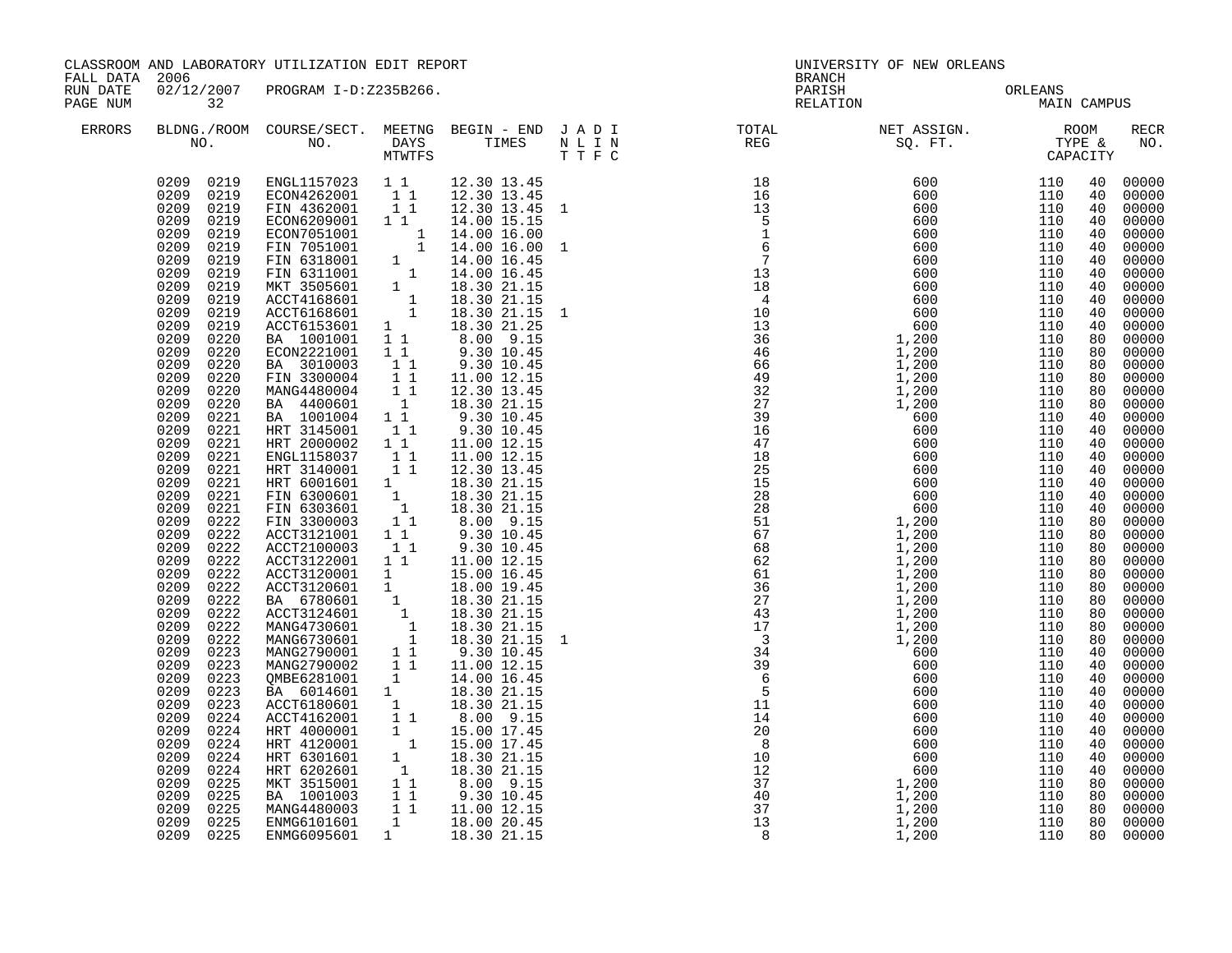|                      | CLASSROOM AND LABORATORY UTILIZATION EDIT REPORT<br>FALL DATA 2006                                                                                                                                                                                                                                                                                                                                                                                                                                                                                        |                                                                                                                                                                                                                                                                                                                                                                                                                                                                                                                                                                                              |                                                                                                                                                                                                                                     |                                                                                                                                                                                                                                                                                                                                                                                                                                                                                                                           | <b>BRANCH</b> | UNIVERSITY OF NEW ORLEANS                                                                                                                                                                                                                                                                                                                                                                                                                   |                       |         |                                                                                                                                                                                                          |                                                                                                                                                                                                                                                                                                                |  |
|----------------------|-----------------------------------------------------------------------------------------------------------------------------------------------------------------------------------------------------------------------------------------------------------------------------------------------------------------------------------------------------------------------------------------------------------------------------------------------------------------------------------------------------------------------------------------------------------|----------------------------------------------------------------------------------------------------------------------------------------------------------------------------------------------------------------------------------------------------------------------------------------------------------------------------------------------------------------------------------------------------------------------------------------------------------------------------------------------------------------------------------------------------------------------------------------------|-------------------------------------------------------------------------------------------------------------------------------------------------------------------------------------------------------------------------------------|---------------------------------------------------------------------------------------------------------------------------------------------------------------------------------------------------------------------------------------------------------------------------------------------------------------------------------------------------------------------------------------------------------------------------------------------------------------------------------------------------------------------------|---------------|---------------------------------------------------------------------------------------------------------------------------------------------------------------------------------------------------------------------------------------------------------------------------------------------------------------------------------------------------------------------------------------------------------------------------------------------|-----------------------|---------|----------------------------------------------------------------------------------------------------------------------------------------------------------------------------------------------------------|----------------------------------------------------------------------------------------------------------------------------------------------------------------------------------------------------------------------------------------------------------------------------------------------------------------|--|
| RUN DATE<br>PAGE NUM | 33                                                                                                                                                                                                                                                                                                                                                                                                                                                                                                                                                        | 02/12/2007 PROGRAM I-D:Z235B266.                                                                                                                                                                                                                                                                                                                                                                                                                                                                                                                                                             |                                                                                                                                                                                                                                     |                                                                                                                                                                                                                                                                                                                                                                                                                                                                                                                           |               | PARISH                                                                                                                                                                                                                                                                                                                                                                                                                                      | PARISH OF<br>RELATION | ORLEANS | MAIN CAMPUS                                                                                                                                                                                              |                                                                                                                                                                                                                                                                                                                |  |
| ERRORS               |                                                                                                                                                                                                                                                                                                                                                                                                                                                                                                                                                           |                                                                                                                                                                                                                                                                                                                                                                                                                                                                                                                                                                                              |                                                                                                                                                                                                                                     |                                                                                                                                                                                                                                                                                                                                                                                                                                                                                                                           |               | BLDNG./ROOM COURSE/SECT. MEETNG BEGIN – END JADI TOTAL NET ASSIGN. NET ASSIGN. ROOM NO. DAYS TIMES NLIN REG SQ.FT. TYPE &                                                                                                                                                                                                                                                                                                                   |                       |         |                                                                                                                                                                                                          | <b>RECR</b><br>NO.                                                                                                                                                                                                                                                                                             |  |
|                      | 0209 0225<br>0209<br>0225<br>0209<br>0226<br>0209<br>0226<br>0226<br>0209<br>0209<br>0226<br>0209<br>0226<br>0209<br>0226<br>0209<br>0226<br>0209<br>0226<br>0209<br>0226<br>0209<br>0226<br>0209<br>0226<br>0209<br>0226<br>0209<br>0226<br>0209<br>0227<br>0209<br>0227<br>0209<br>0227<br>0209<br>0227<br>0209<br>0227<br>0209<br>0227<br>0209<br>0228<br>0209<br>0228<br>0209<br>0228<br>0228<br>0209<br>0228<br>0209<br>0209<br>0228<br>0209<br>0228<br>0209<br>0228<br>0209<br>0228<br>0209<br>0228<br>0209<br>0228<br>0209<br>0228<br>0209<br>0228 | MANG6480601 1<br>MANG6476601 1<br>BA 4056001 11<br>ACCT3121002<br>ACCT3141001<br>ACCT3161001<br>FIN 4304001<br>BA 6011601 1<br>MANG6467601 1<br>MANG6467601 1<br>PADM6180601 1<br>MKT 6535601 1<br>FIN 3302601 1<br>ENMG6401601 1<br>MANG6401601 1<br>PADM6401601 1<br>ACCT3131001 1 1<br>TN 3301001 1 1<br>FIN 3301001 11<br>ECON4400601 1<br>ACCT3152601<br>MKT 3552601<br>ACCT6151601<br>BA 1001002<br>FIN 3321001<br>ACCT3122002<br>MANG3402002<br>MANG3402003<br>MANG3778001<br>MANG3402004<br>FIN 6300001<br>ECON2000601<br>ACCT3131601<br>ACCT6131601<br>ACCT4152601<br>ACCT4142601 1 | 11<br>11<br>$1\quad1$<br>11<br>$\mathbf{1}$<br>$\begin{bmatrix} 1\\ 1\\ 1 \end{bmatrix}$<br>11<br>11<br>$1\quad1$<br>11<br>$1\quad1$<br>11<br>$\overline{1}$<br>11<br>1<br>$\begin{bmatrix} 1 \\ 1 \end{bmatrix}$<br>$\overline{1}$ | 18.30 21.15 1<br>18.30 21.15<br>8.00 9.15<br>8.00 9.15<br>9.30 10.45<br>9.30 10.45<br>11.00 12.15<br>18.00 20.45<br>18.00 20.45 1<br>18.00 20.45 1<br>18.30 21.15<br>18.30 21.15<br>18.30 21.15<br>18.30 21.15<br>18.30 21.15 1<br>9.30 10.45<br>11.00 12.15<br>18.30 21.15<br>18.30 21.15<br>18.30 21.15<br>$18.30$ 21.15<br>8.00 9.15<br>9.30 10.45<br>9.30 10.45<br>11.00 12.15<br>11.00 12.15<br>12.30 13.45<br>12.30 13.45<br>14.00 16.45<br>17.00 18.15<br>18.30 21.15<br>18.30 21.15<br>18.30 21.15<br>18.30 21.25 |               | $\begin{array}{cccc} \texttt{N}=\texttt{N} & \texttt{REC} & \texttt{SQ}, & \texttt{P} \texttt{T}, & \texttt{TXM} \\ \texttt{N}=\texttt{N} & \texttt{SQ}, & \texttt{N} = \texttt{N} \\ \texttt{N}=\texttt{N} & \texttt{SQ}, & \texttt{N} = \texttt{N} \\ \texttt{N} & \texttt{N} & \texttt{N} & \texttt{N} & \texttt{N} \\ \texttt{N} & \texttt{N} & \texttt{N} & \texttt{N} & \texttt{N} \\ \texttt{N} & \texttt{N} & \texttt{N} & \texttt$ |                       |         | 80<br>80<br>80<br>80<br>80<br>80<br>80<br>80<br>80<br>80<br>80<br>80<br>80<br>80<br>80<br>80<br>80<br>80<br>80<br>80<br>80<br>80<br>80<br>80<br>80<br>80<br>80<br>80<br>80<br>80<br>80<br>80<br>80<br>80 | 00000<br>00000<br>00000<br>00000<br>00000<br>00000<br>00000<br>00000<br>00000<br>00000<br>00000<br>00000<br>00000<br>00000<br>00000<br>00000<br>00000<br>00000<br>00000<br>00000<br>00000<br>00000<br>00000<br>00000<br>00000<br>00000<br>00000<br>00000<br>00000<br>00000<br>00000<br>00000<br>00000<br>00000 |  |
| 8<br>8               | 0209<br>0359<br>0209<br>0421<br>0209<br>0437                                                                                                                                                                                                                                                                                                                                                                                                                                                                                                              | MANG3090001<br>ECON3000001 1<br>FIN 3392001 1<br>FIN 6394001 1<br>ECON7040001 1                                                                                                                                                                                                                                                                                                                                                                                                                                                                                                              |                                                                                                                                                                                                                                     | 13.00 14.00<br>14.00 16.45<br>14.00 15.00                                                                                                                                                                                                                                                                                                                                                                                                                                                                                 |               |                                                                                                                                                                                                                                                                                                                                                                                                                                             |                       |         | $\mathbf{1}$<br>$\mathbf{1}$<br>$\mathbf{1}$                                                                                                                                                             | 00000<br>00000<br>00000                                                                                                                                                                                                                                                                                        |  |
| 8<br>8               | 0437<br>0209<br>0209<br>0438D                                                                                                                                                                                                                                                                                                                                                                                                                                                                                                                             |                                                                                                                                                                                                                                                                                                                                                                                                                                                                                                                                                                                              |                                                                                                                                                                                                                                     | 14.00 15.00<br>10.00 11.00                                                                                                                                                                                                                                                                                                                                                                                                                                                                                                |               |                                                                                                                                                                                                                                                                                                                                                                                                                                             |                       |         | $\mathbf{1}$<br>1                                                                                                                                                                                        | 00000<br>00000                                                                                                                                                                                                                                                                                                 |  |
|                      | 0209<br>0438D                                                                                                                                                                                                                                                                                                                                                                                                                                                                                                                                             | ECON7050001 1                                                                                                                                                                                                                                                                                                                                                                                                                                                                                                                                                                                |                                                                                                                                                                                                                                     | 11.00 12.00                                                                                                                                                                                                                                                                                                                                                                                                                                                                                                               |               |                                                                                                                                                                                                                                                                                                                                                                                                                                             |                       |         | $\mathbf{1}$                                                                                                                                                                                             | 00000                                                                                                                                                                                                                                                                                                          |  |
| 8                    | 0209<br>0438D                                                                                                                                                                                                                                                                                                                                                                                                                                                                                                                                             | FIN 7050001 1 11.00 12.00<br>ECON6292001 1 14.00 15.00<br>FIN 3391001 1 14.00 15.00<br>FIN 6391001 1 14.00 15.00                                                                                                                                                                                                                                                                                                                                                                                                                                                                             |                                                                                                                                                                                                                                     |                                                                                                                                                                                                                                                                                                                                                                                                                                                                                                                           |               |                                                                                                                                                                                                                                                                                                                                                                                                                                             |                       |         | $\mathbf{1}$                                                                                                                                                                                             | 00000                                                                                                                                                                                                                                                                                                          |  |
|                      | 0209<br>0438D                                                                                                                                                                                                                                                                                                                                                                                                                                                                                                                                             |                                                                                                                                                                                                                                                                                                                                                                                                                                                                                                                                                                                              |                                                                                                                                                                                                                                     |                                                                                                                                                                                                                                                                                                                                                                                                                                                                                                                           |               |                                                                                                                                                                                                                                                                                                                                                                                                                                             |                       |         | $\mathbf{1}$                                                                                                                                                                                             | 00000                                                                                                                                                                                                                                                                                                          |  |
|                      | 0209<br>0438D                                                                                                                                                                                                                                                                                                                                                                                                                                                                                                                                             |                                                                                                                                                                                                                                                                                                                                                                                                                                                                                                                                                                                              |                                                                                                                                                                                                                                     |                                                                                                                                                                                                                                                                                                                                                                                                                                                                                                                           |               |                                                                                                                                                                                                                                                                                                                                                                                                                                             |                       |         | $\mathbf{1}$                                                                                                                                                                                             | 00000                                                                                                                                                                                                                                                                                                          |  |
| 8                    | 0209                                                                                                                                                                                                                                                                                                                                                                                                                                                                                                                                                      | 0438D FIN 6391001                                                                                                                                                                                                                                                                                                                                                                                                                                                                                                                                                                            |                                                                                                                                                                                                                                     |                                                                                                                                                                                                                                                                                                                                                                                                                                                                                                                           |               |                                                                                                                                                                                                                                                                                                                                                                                                                                             |                       |         | $\mathbf{1}$                                                                                                                                                                                             | 00000                                                                                                                                                                                                                                                                                                          |  |
| 8                    |                                                                                                                                                                                                                                                                                                                                                                                                                                                                                                                                                           | 0209 0478E ACCT3090001                                                                                                                                                                                                                                                                                                                                                                                                                                                                                                                                                                       |                                                                                                                                                                                                                                     | 1 12.30 13.45                                                                                                                                                                                                                                                                                                                                                                                                                                                                                                             |               |                                                                                                                                                                                                                                                                                                                                                                                                                                             |                       |         | 1                                                                                                                                                                                                        | 00000                                                                                                                                                                                                                                                                                                          |  |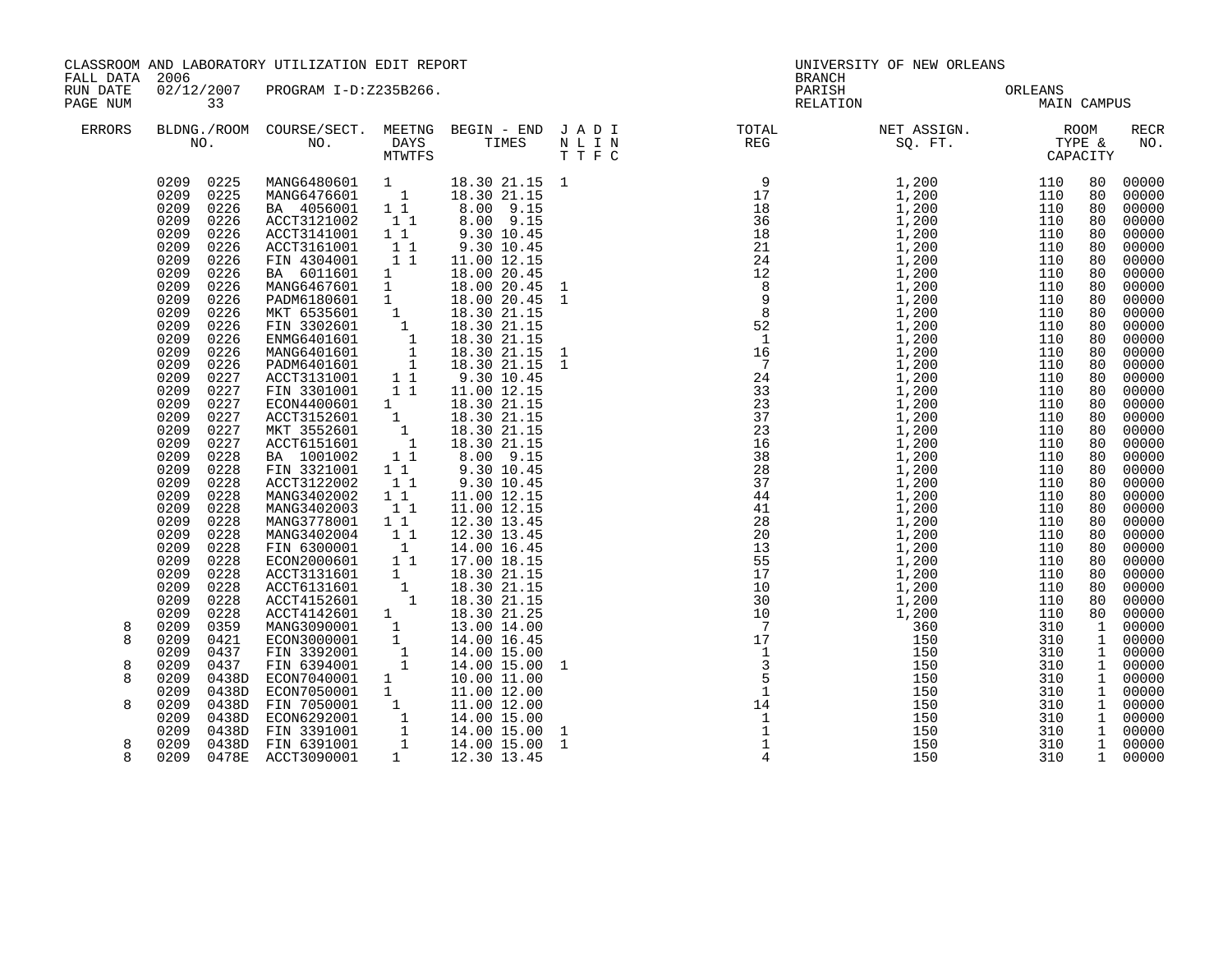- ERROR 1 CLASS AND LABORATORY UTILIZATION FILE DOES NOT MATCH WITH BLDGS AND ROOMS FILE. THE ROOM, BUILDING, AND CLASS FILES MUST ALL MATCH. IF THE ROOM NUMBER ON THE UTILIZATION IS CORRECT, THE ROOM SHOULD TO BE ADDED TO THE ROOM FILE.
- ERROR 2 THERE SHOULD BE AT LEAST ONE ENTRY IN THE DAYS-OF-WEEK-COURSE-MEETS FIELD.
- ERROR 3 BEGIN-END-TIME FIELDS MUST BE BETWEEN 06.00 AND 23.00
- ERROR 4 WARNING CLASS TIME EXCEEDS 5 HOURS. 4

- ERROR 5 ROOM TYPE INVALID FOR TEACHING CLASS, CLASSES CANNOT BE SCHEDULED IN ROOMS DESIGNATED AS CIRCULATION, CUSTODIAL OR MECHANICAL.
- ERROR 7 THE TOTAL REGISTRANTS FIELD MUST NOT BE BLANK OR ZEROS
- ERROR 8 WARNING EXCEEDS THE CAPACITY OF THE ROOM BY 50% (IF THIS IS A JOINT CLASS ITS REGISTRANTS ARE INCLUDED). 60 PLEASE CHECK THE CAPACITY OF THE ROOM AS IT APPEARS ON THE ROOM FILE.
- ERROR 9 UNLESS THERE IS A JOINT CLASS, ALTERNATE WEEKS OR INCONSISTENT MEETING TIMES, THERE SHOULD BE NO DUPLICATES.

| TOTAL ERRORS (INCLUDING WARNINGS)                                  | 64   |
|--------------------------------------------------------------------|------|
| TOTAL NUMBER OF RECORDS READ                                       | 1677 |
| TOTAL NUMBER OF RECORDS ACCEPTED FOR SPACE UTILIZATION COMPUTATION | 1677 |
| NUMBER OF JOINT-CLASS RECORDS                                      | 217  |
| NUMBER OF ALTERATE WEEKS RECORDS                                   |      |
| NUMBER OF DIFFERENT TIMES RECORDS                                  |      |
| NUMBER OF INCONSISTENT RECORDS                                     | 40   |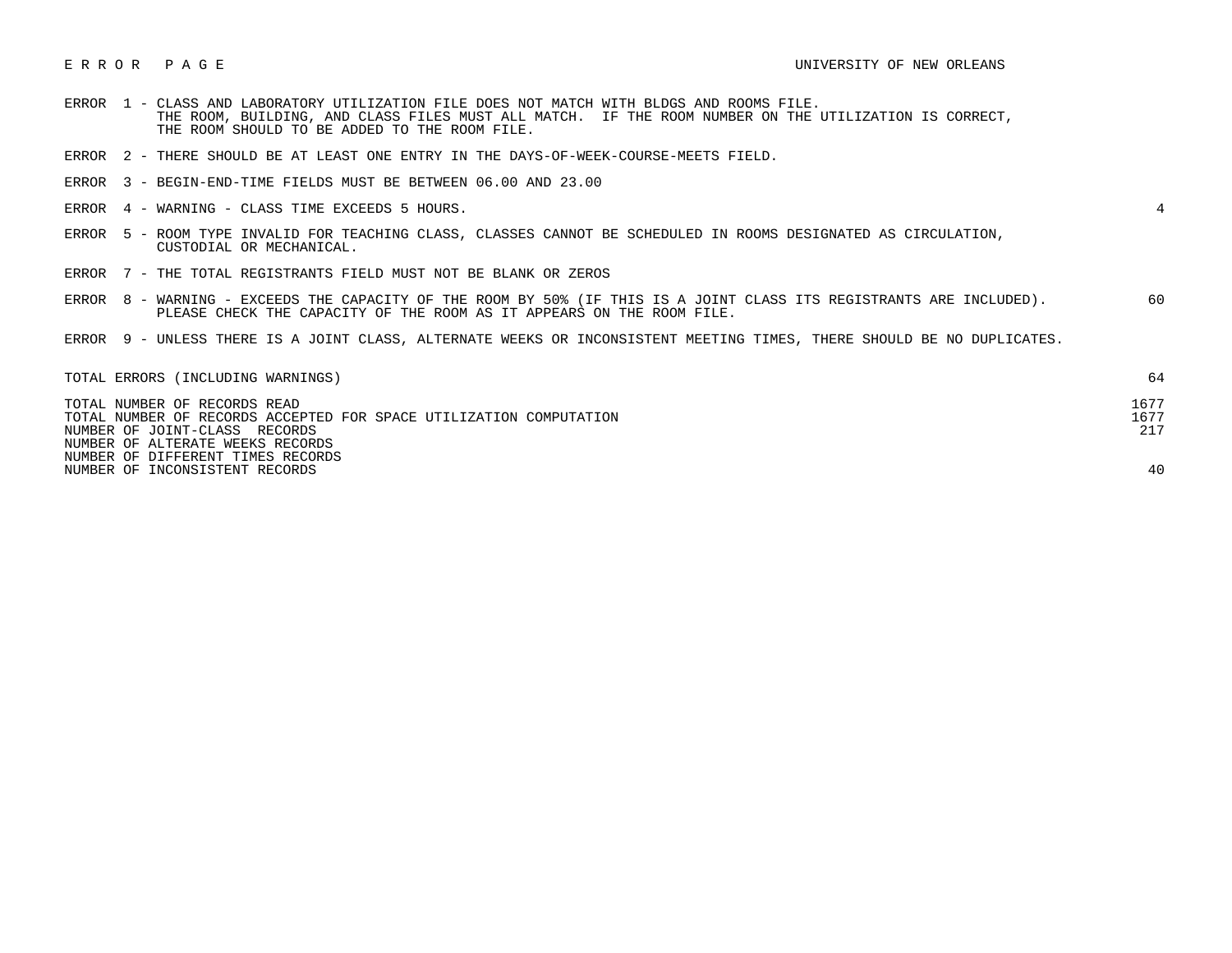|                                                                                      | DAY USE         | NIGHT USE       | тотаь           |  |
|--------------------------------------------------------------------------------------|-----------------|-----------------|-----------------|--|
|                                                                                      | $(0600 - 1700)$ | $(1700 - 2300)$ | $(0600 - 2300)$ |  |
| *CLASSROOM FACILITIES                                                                |                 |                 |                 |  |
| TOTAL NUMBER OF ROOMS                                                                |                 |                 | 211             |  |
| TOTAL NUMBER OF STATIONS (CAPACITY)                                                  |                 |                 | 11562           |  |
| WEEKLY STUDENT CONTACT HOURS                                                         | 81177           | 13566           | 94743           |  |
| WEEKLY TOTAL OF ROOMS AVAILABLE - COUNTED IN HALF HOUR INCREMENTS                    | 18990           | 10550           | 29540           |  |
| WEEKLY TOTAL OF ROOMS IN USE - COUNTED IN HALF HOUR INCREMENTS                       | 5173            | 1335            | 6508            |  |
| WEEKLY TOTAL OF STUDENT STATIONS AVAILABLE - COUNTED IN HALF HOUR INCREMENTS         | 1040580         | 578100          | 1618680         |  |
| WEEKLY TOTAL OF STATIONS AVAILABLE IN ROOMS IN USE - COUNTED IN HALF HOUR INCREMENTS | 345579          | 82835           | 428414          |  |
| WEEKLY TOTAL OF STATIONS IN USE - COUNTED IN HALF HOUR INCREMENTS                    | 162354          | 27132           | 189486          |  |
| PERCENT OF ROOMS IN USE TO ROOMS AVAILABLE                                           | 27.2            | 12.7            | 22.0            |  |
| PERCENT OF STATIONS IN USE TO STATIONS AVAILABLE                                     | 15.6            | 4.7             | 11.7            |  |
| PERCENT OF STATIONS IN USE TO STATIONS AVAILABLE IN OCCUPIED ROOMS                   | 47.0            | 32.8            | 44.2            |  |
|                                                                                      |                 |                 |                 |  |
|                                                                                      | DAY USE         | NIGHT USE       | TOTAL           |  |
|                                                                                      | $(0600 - 1700)$ | $(1700 - 2300)$ | $(0600 - 2300)$ |  |
| CLASSROOM                                                                            |                 |                 |                 |  |
| TOTAL NUMBER OF ROOMS                                                                |                 |                 | 211             |  |
| TOTAL NUMBER OF STATIONS (CAPACITY)                                                  |                 |                 | 11562           |  |
| WEEKLY STUDENT CONTACT HOURS                                                         | 81177           | 13566           | 94743           |  |
| WEEKLY TOTAL OF ROOMS AVAILABLE - COUNTED IN HALF HOUR INCREMENTS                    | 18990           | 10550           | 29540           |  |
| WEEKLY TOTAL OF ROOMS IN USE - COUNTED IN HALF HOUR INCREMENTS                       | 5173            | 1335            | 6508            |  |
| WEEKLY TOTAL OF STUDENT STATIONS AVAILABLE - COUNTED IN HALF HOUR INCREMENTS         | 1040580         | 578100          | 1618680         |  |
| WEEKLY TOTAL OF STATIONS AVAILABLE IN ROOMS IN USE - COUNTED IN HALF HOUR INCREMENTS | 345579          | 82835           | 428414          |  |
| WEEKLY TOTAL OF STATIONS IN USE - COUNTED IN HALF HOUR INCREMENTS                    | 162354          | 27132           | 189486          |  |
| PERCENT OF ROOMS IN USE TO ROOMS AVAILABLE                                           | 27.2            | 12.7            | 22.0            |  |
| PERCENT OF STATIONS IN USE TO STATIONS AVAILABLE                                     | 15.6            | 4.7             | 11.7            |  |
| PERCENT OF STATIONS IN USE TO STATIONS AVAILABLE IN OCCUPIED ROOMS                   | 47.0            | 32.8            | 44.2            |  |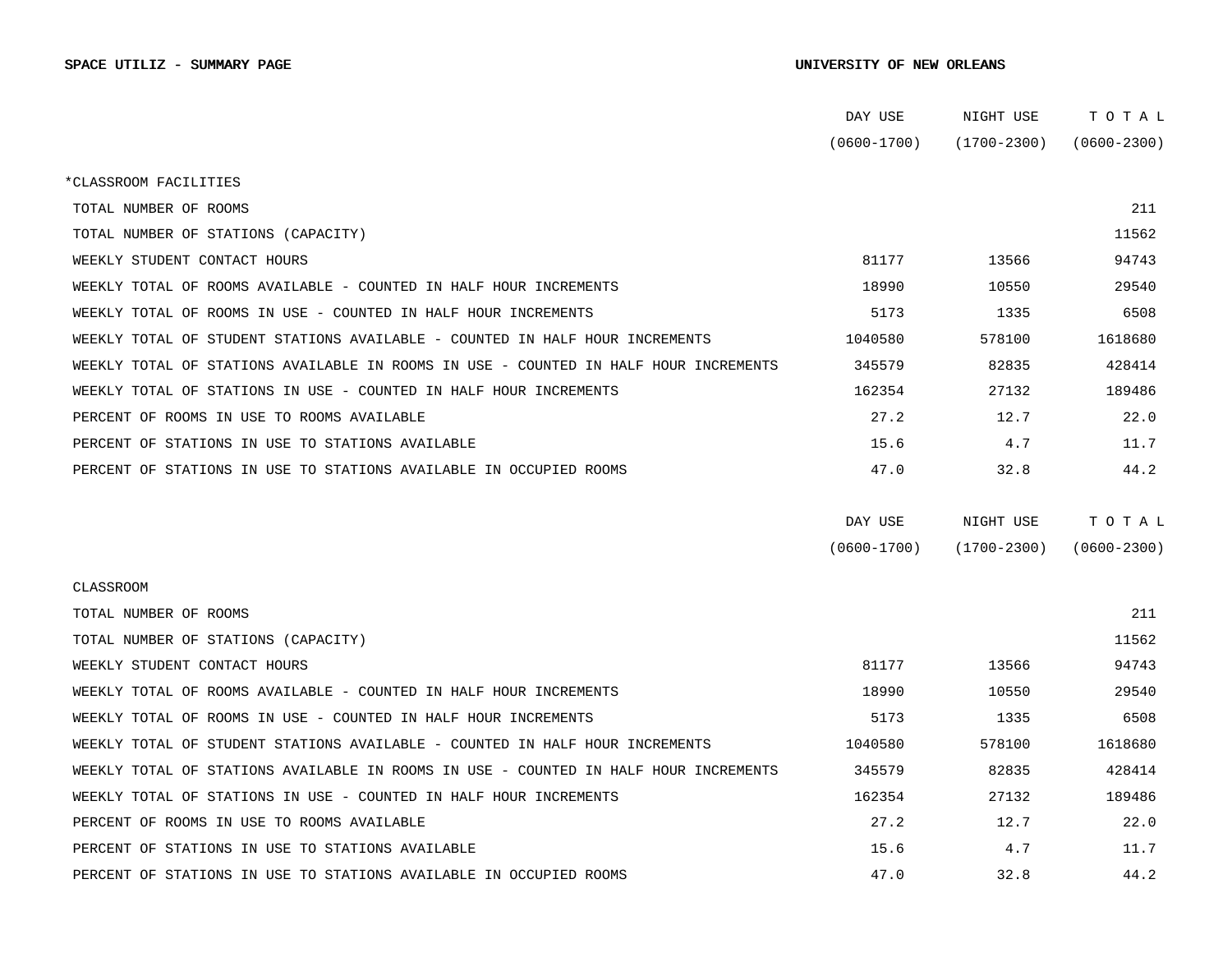|                                                                                      | DAY USE         | NIGHT USE   | TOTAL           |
|--------------------------------------------------------------------------------------|-----------------|-------------|-----------------|
|                                                                                      | $(0600 - 1700)$ | (1700-2300) | $(0600 - 2300)$ |
| *LABORATORY FACILITIES                                                               |                 |             |                 |
| TOTAL NUMBER OF ROOMS                                                                |                 |             | 208             |
| TOTAL NUMBER OF STATIONS (CAPACITY)                                                  |                 |             | 3204            |
| WEEKLY STUDENT CONTACT HOURS                                                         | 11153           | 1850        | 13003           |
| WEEKLY TOTAL OF ROOMS AVAILABLE - COUNTED IN HALF HOUR INCREMENTS                    | 18720           | 10400       | 29120           |
| WEEKLY TOTAL OF ROOMS IN USE - COUNTED IN HALF HOUR INCREMENTS                       | 1124            | 179         | 1303            |
| WEEKLY TOTAL OF STUDENT STATIONS AVAILABLE - COUNTED IN HALF HOUR INCREMENTS         | 288360          | 160200      | 448560          |
| WEEKLY TOTAL OF STATIONS AVAILABLE IN ROOMS IN USE - COUNTED IN HALF HOUR INCREMENTS | 36572           | 5818        | 42390           |
| WEEKLY TOTAL OF STATIONS IN USE - COUNTED IN HALF HOUR INCREMENTS                    | 22306           | 3701        | 26007           |
| PERCENT OF ROOMS IN USE TO ROOMS AVAILABLE                                           | 6.0             | 1.7         | 4.5             |
| PERCENT OF STATIONS IN USE TO STATIONS AVAILABLE                                     | 7.7             | 2.3         | 5.8             |

| DAY USE         | NIGHT USE       | тотац           |
|-----------------|-----------------|-----------------|
| $(0600 - 1700)$ | $(1700 - 2300)$ | $(0600 - 2300)$ |

| CLASS LABORATORY                                                                     |        |       |        |
|--------------------------------------------------------------------------------------|--------|-------|--------|
| TOTAL NUMBER OF ROOMS                                                                |        |       | 68     |
| TOTAL NUMBER OF STATIONS (CAPACITY)                                                  |        |       | 1766   |
| WEEKLY STUDENT CONTACT HOURS                                                         | 9005   | 1554  | 10559  |
| WEEKLY TOTAL OF ROOMS AVAILABLE - COUNTED IN HALF HOUR INCREMENTS                    | 6120   | 3400  | 9520   |
| WEEKLY TOTAL OF ROOMS IN USE - COUNTED IN HALF HOUR INCREMENTS                       | 817    | 130   | 947    |
| WEEKLY TOTAL OF STUDENT STATIONS AVAILABLE - COUNTED IN HALF HOUR INCREMENTS         | 158940 | 88300 | 247240 |
| WEEKLY TOTAL OF STATIONS AVAILABLE IN ROOMS IN USE - COUNTED IN HALF HOUR INCREMENTS | 24744  | 4282  | 29026  |
| WEEKLY TOTAL OF STATIONS IN USE - COUNTED IN HALF HOUR INCREMENTS                    | 18010  | 3108  | 21118  |
| PERCENT OF ROOMS IN USE TO ROOMS AVAILABLE                                           | 13.3   | 3.8   | 9.9    |
| PERCENT OF STATIONS IN USE TO STATIONS AVAILABLE                                     | 11.3   | 3.5   | 8.5    |
| PERCENT OF STATIONS IN USE TO STATIONS AVAILABLE IN OCCUPIED ROOMS                   | 72.8   | 72.6  | 72.8   |

PERCENT OF STATIONS IN USE TO STATIONS AVAILABLE IN OCCUPIED ROOMS 61.0 63.6 61.4 61.4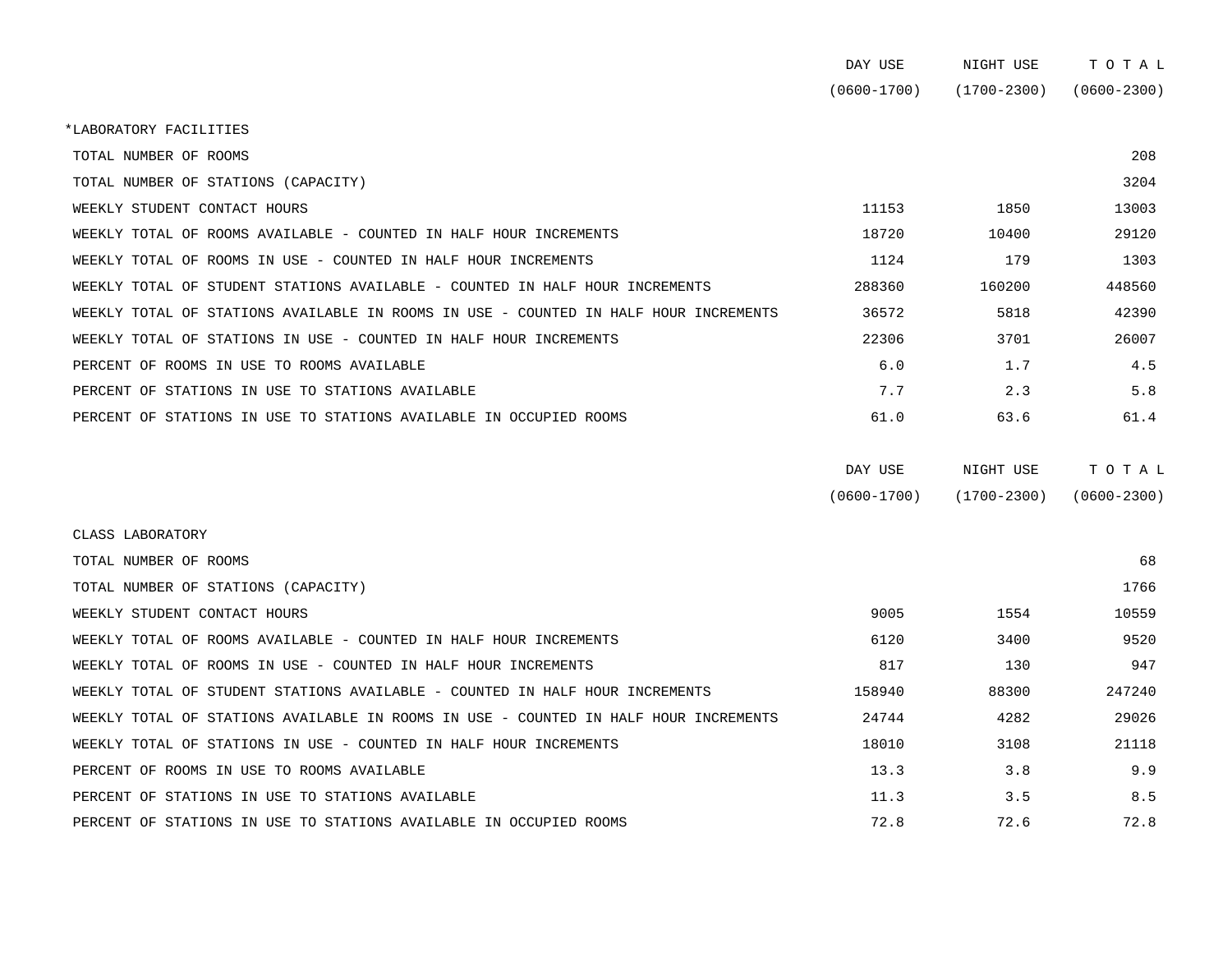|                                                                                      | DAY USE         | NIGHT USE       | TOTAL           |
|--------------------------------------------------------------------------------------|-----------------|-----------------|-----------------|
|                                                                                      | $(0600 - 1700)$ | $(1700 - 2300)$ | $(0600 - 2300)$ |
| OPEN LABBORATORY                                                                     |                 |                 |                 |
| TOTAL NUMBER OF ROOMS                                                                |                 |                 | 140             |
| TOTAL NUMBER OF STATIONS (CAPACITY)                                                  |                 |                 | 1438            |
| WEEKLY STUDENT CONTACT HOURS                                                         | 2148            | 296             | 2444            |
| WEEKLY TOTAL OF ROOMS AVAILABLE - COUNTED IN HALF HOUR INCREMENTS                    | 12600           | 7000            | 19600           |
| WEEKLY TOTAL OF ROOMS IN USE - COUNTED IN HALF HOUR INCREMENTS                       | 307             | 49              | 356             |
| WEEKLY TOTAL OF STUDENT STATIONS AVAILABLE - COUNTED IN HALF HOUR INCREMENTS         | 129420          | 71900           | 201320          |
| WEEKLY TOTAL OF STATIONS AVAILABLE IN ROOMS IN USE - COUNTED IN HALF HOUR INCREMENTS | 11828           | 1536            | 13364           |
| WEEKLY TOTAL OF STATIONS IN USE - COUNTED IN HALF HOUR INCREMENTS                    | 4296            | 593             | 4889            |
| PERCENT OF ROOMS IN USE TO ROOMS AVAILABLE                                           | 2.4             | .7              | 1.8             |
| PERCENT OF STATIONS IN USE TO STATIONS AVAILABLE                                     | 3.3             | .8              | 2.4             |
| PERCENT OF STATIONS IN USE TO STATIONS AVAILABLE IN OCCUPIED ROOMS                   | 36.3            | 38.6            | 36.6            |
|                                                                                      | DAY USE         | NIGHT USE       | TOTAL           |
|                                                                                      | $(0600 - 1700)$ | $(1700 - 2300)$ | $(0600 - 2300)$ |
| *RESEARCH/NONCLASS LAB.                                                              |                 |                 |                 |
| TOTAL NUMBER OF ROOMS                                                                |                 |                 | 214             |
| TOTAL NUMBER OF STATIONS (CAPACITY)                                                  |                 |                 | 990             |
| WEEKLY STUDENT CONTACT HOURS                                                         | 940             | 9               | 949             |
| WEEKLY TOTAL OF ROOMS AVAILABLE - COUNTED IN HALF HOUR INCREMENTS                    | 19260           | 10700           | 29960           |
| WEEKLY TOTAL OF ROOMS IN USE - COUNTED IN HALF HOUR INCREMENTS                       | 186             | 6               | 192             |
| WEEKLY TOTAL OF STUDENT STATIONS AVAILABLE - COUNTED IN HALF HOUR INCREMENTS         | 89100           | 49500           | 138600          |
| WEEKLY TOTAL OF STATIONS AVAILABLE IN ROOMS IN USE - COUNTED IN HALF HOUR INCREMENTS | 3174            | 30              | 3204            |
| WEEKLY TOTAL OF STATIONS IN USE - COUNTED IN HALF HOUR INCREMENTS                    | 1880            | 18              | 1898            |
| PERCENT OF ROOMS IN USE TO ROOMS AVAILABLE                                           | 1.0             | $\cdot$ 1       | . 6             |
| PERCENT OF STATIONS IN USE TO STATIONS AVAILABLE                                     | 2.1             | $\cdot$ 0       | 1.4             |
| PERCENT OF STATIONS IN USE TO STATIONS AVAILABLE IN OCCUPIED ROOMS                   | 59.2            | 60.0            | 59.2            |